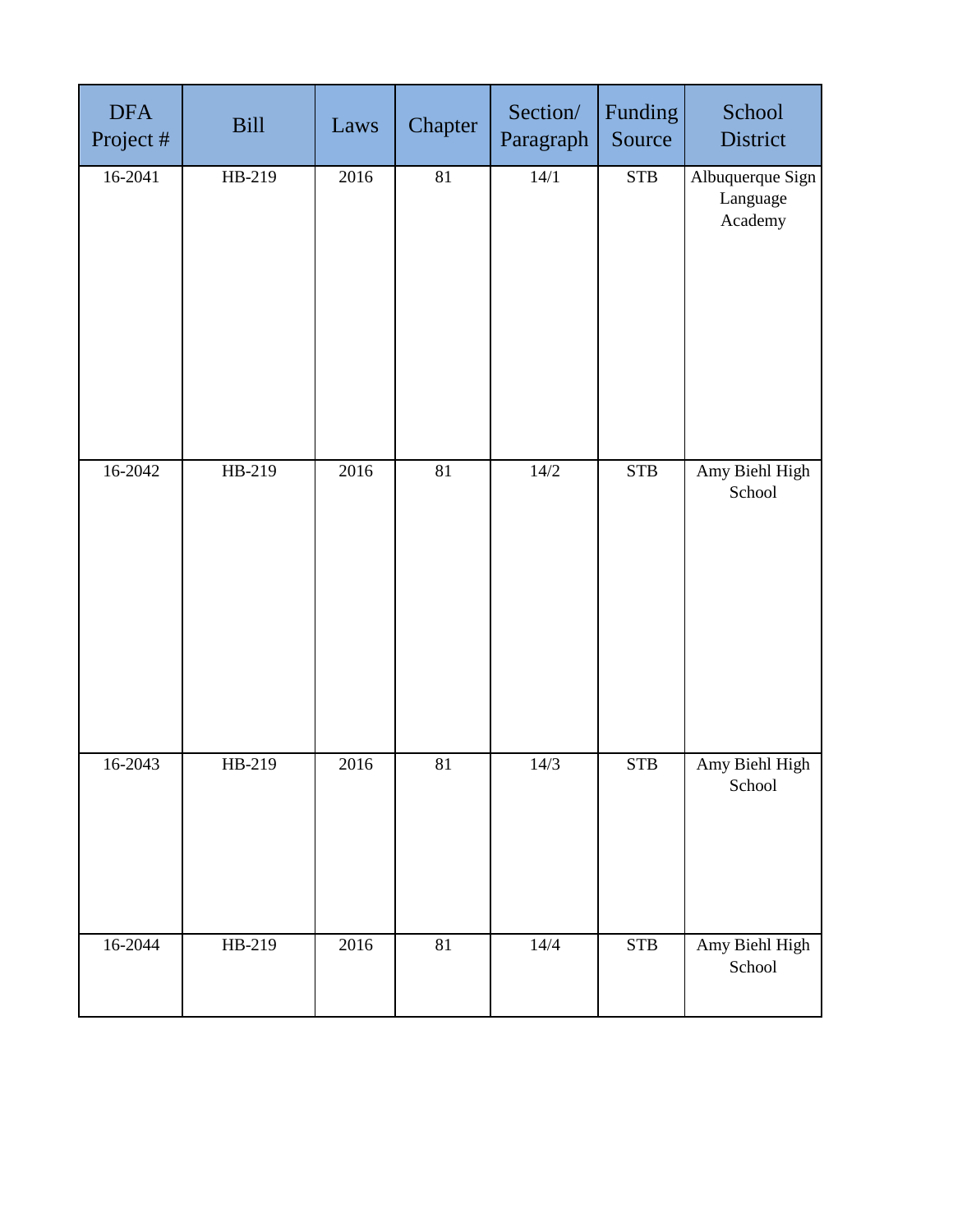| 16-2045 | HB-219 | 2016 | 81 | 14/5   | <b>STB</b> | Cesar Chavez<br>Community<br>School       |
|---------|--------|------|----|--------|------------|-------------------------------------------|
| 16-2046 | HB-219 | 2016 | 81 | 14/6   | <b>STB</b> | Cien Aguas<br>International<br>School     |
| 16-2047 | HB-219 | 2016 | 81 | 14/7   | <b>STB</b> | Cottonwood<br><b>Classical Prep</b>       |
| 16-2048 | HB-219 | 2016 | 81 | $14/8$ | <b>STB</b> | Gilbert L. Sena<br>Charter High<br>School |
| 16-2049 | HB-219 | 2016 | 81 | 14/9   | <b>STB</b> | La Promesa Early<br>Learning Center       |
| 16-2050 | HB-219 | 2016 | 81 | 14/11  | <b>STB</b> | Media Arts<br>Collaborative<br>Charter    |
| 16-2051 | HB-219 | 2016 | 81 | 14/12  | <b>STB</b> | Mission<br>Achievement and                |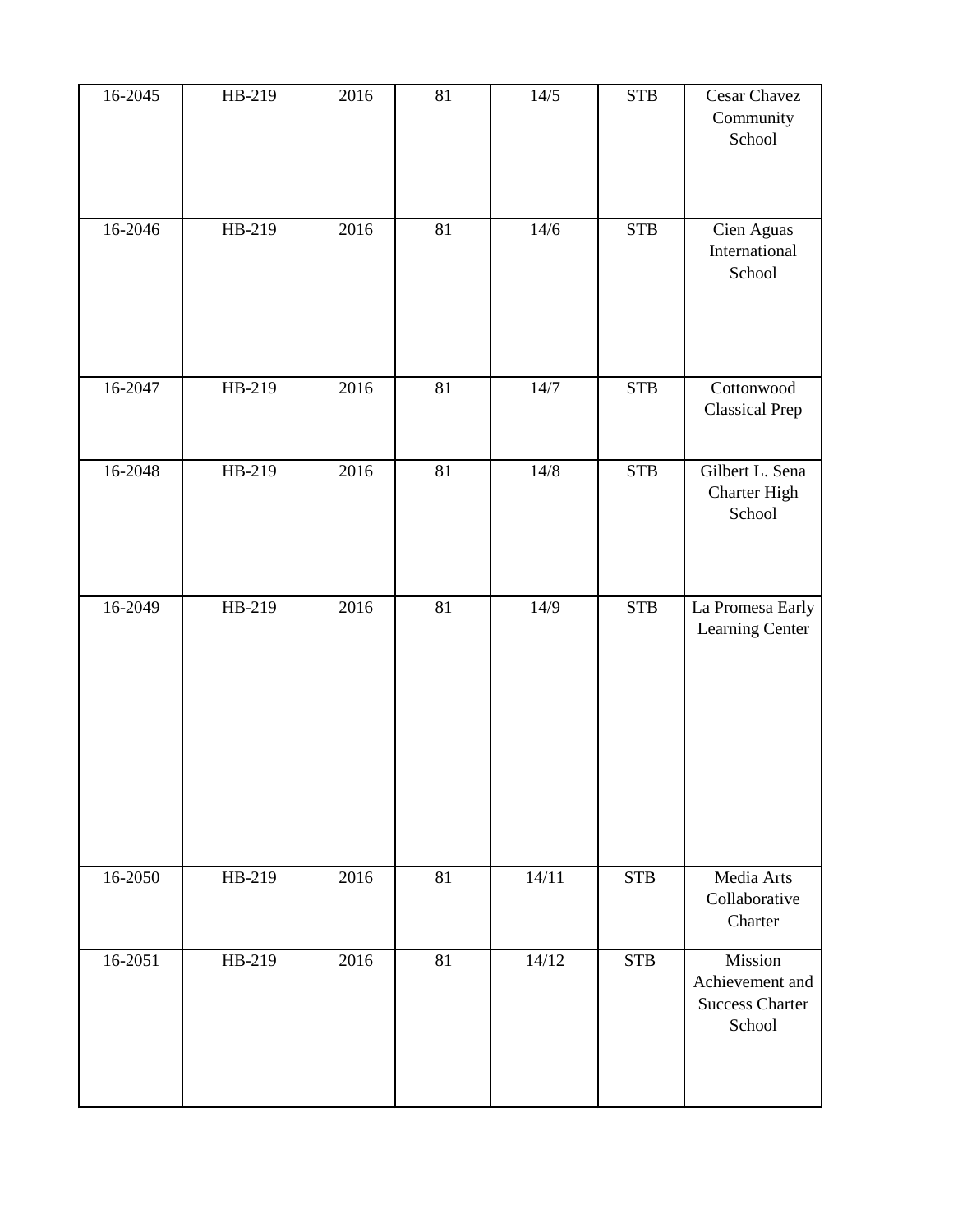| 16-2052     | HB-219 | 2016 | $81\,$ | 14/13 | ${\bf STB}$ | Mission<br>Achievement and<br><b>Success Charter</b><br>School |
|-------------|--------|------|--------|-------|-------------|----------------------------------------------------------------|
| 16-2053     | HB-219 | 2016 | 81     | 14/14 | <b>STB</b>  | Montessori<br><b>Elementary School</b>                         |
| 16-2054     | HB-219 | 2016 | 81     | 14/15 | ${\bf STB}$ | Mountain<br>Mahogany<br>Community<br>School                    |
| 16-2055     | HB-219 | 2016 | 81     | 14/17 | <b>STB</b>  | South Valley<br>Preparatory<br>School                          |
| $16 - 2056$ | HB-219 | 2016 | 81     | 14/18 | <b>STB</b>  | Technology<br>Leadership High<br>School                        |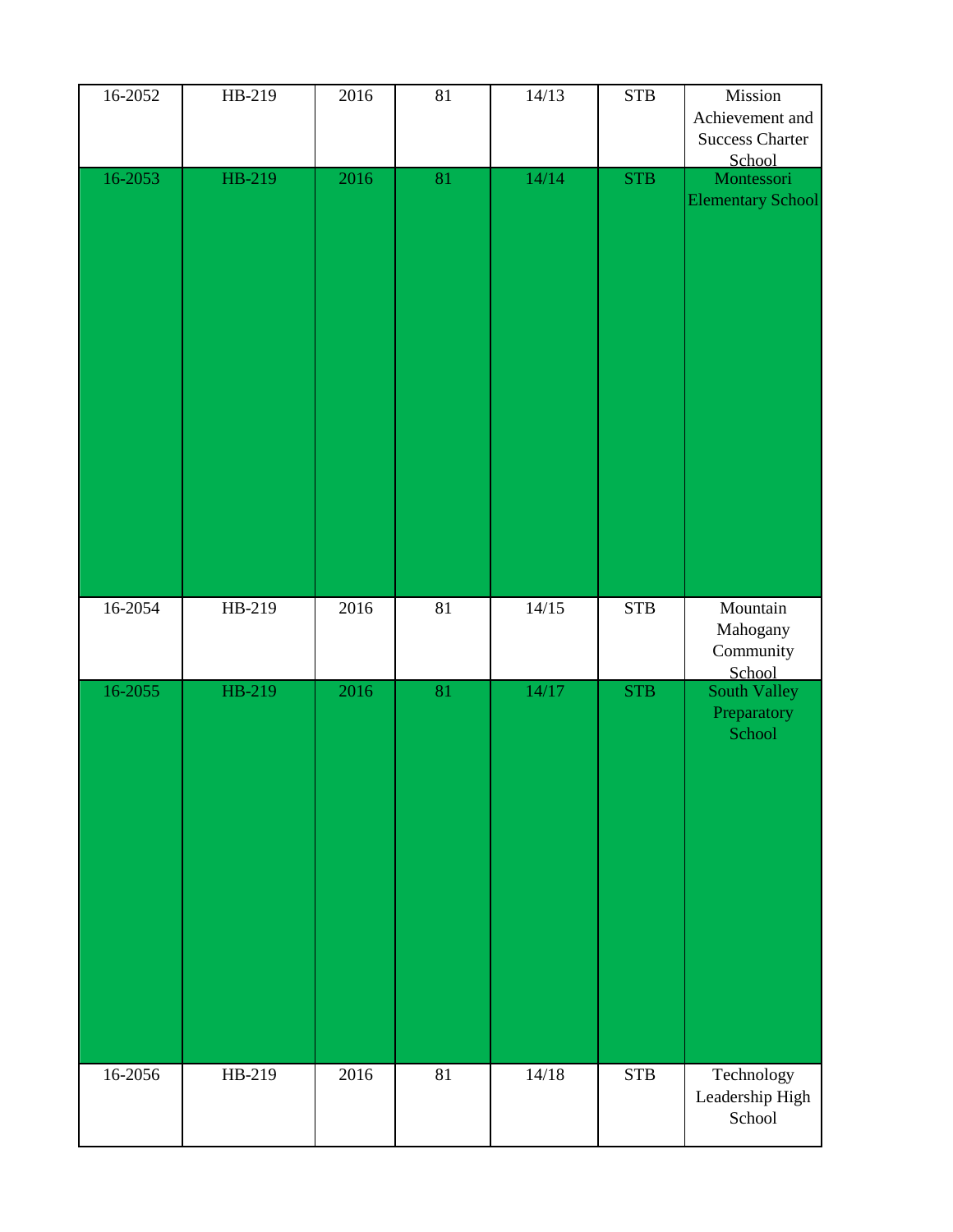| 16-2057     | HB-219 | 2016 | 81 | 14/19 | <b>STB</b> | Tierra Adentro<br><b>Charter School</b>  |
|-------------|--------|------|----|-------|------------|------------------------------------------|
| 16-2058     | HB-219 | 2016 | 81 | 14/20 | <b>STB</b> | Albuquerque<br>Public School<br>District |
| 16-2059     | HB-219 | 2016 | 81 | 14/21 | <b>STB</b> | Albuquerque<br>Public School<br>District |
| 16-2060     | HB-219 | 2016 | 81 | 14/22 | <b>STB</b> | Albuquerque<br>Public School<br>District |
| 16-2061     | HB-219 | 2016 | 81 | 14/23 | <b>STB</b> | Albuquerque<br>Public School<br>District |
| $16 - 2062$ | HB-219 | 2016 | 81 | 14/24 | <b>STB</b> | Albuquerque<br>Public School<br>District |
| 16-2063     | HB-219 | 2016 | 81 | 14/25 | <b>STB</b> | Albuquerque<br>Public School<br>District |
| 16-2064     | HB-219 | 2016 | 81 | 14/27 | <b>STB</b> | Albuquerque<br>Public School<br>District |
| 16-2065     | HB-219 | 2016 | 81 | 14/29 | <b>STB</b> | Alice King<br>Community<br>School        |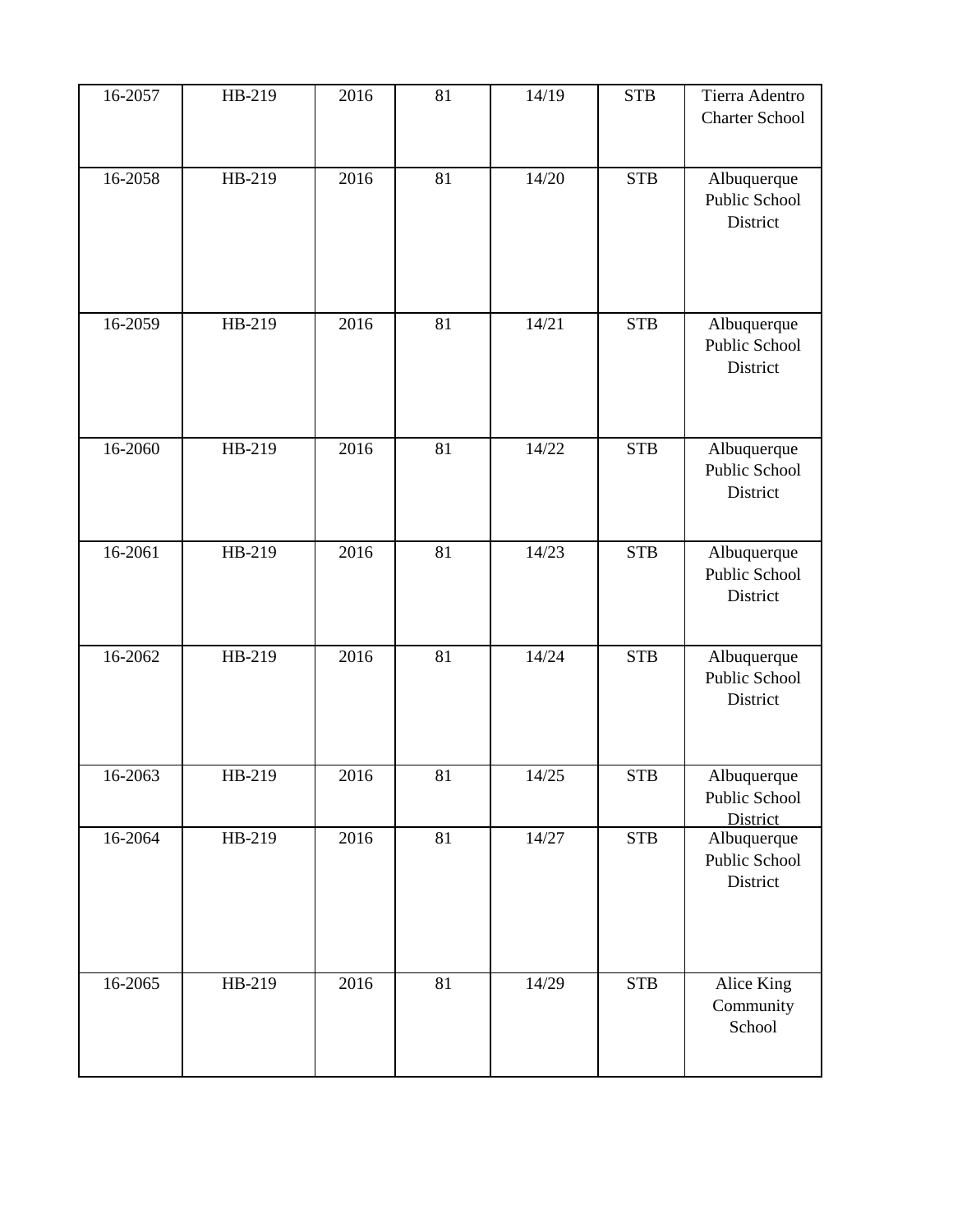| 16-2066 | HB-219 | 2016 | 81 | 14/29 | <b>STB</b> | Albuquerque<br>Public School<br>District |
|---------|--------|------|----|-------|------------|------------------------------------------|
| 16-2067 | HB-219 | 2016 | 81 | 14/30 | <b>STB</b> | Albuquerque<br>Public School<br>District |
| 16-2068 | HB-219 | 2016 | 81 | 14/31 | <b>STB</b> | Albuquerque<br>Public School<br>District |
| 16-2069 | HB-219 | 2016 | 81 | 14/32 | <b>STB</b> | Albuquerque<br>Public School<br>District |
| 16-2070 | HB-219 | 2016 | 81 | 14/33 | <b>STB</b> | Albuquerque<br>Public School<br>District |
| 16-2071 | HB-219 | 2016 | 81 | 14/34 | <b>STB</b> | Albuquerque<br>Public School<br>District |
| 16-2072 | HB-219 | 2016 | 81 | 14/35 | <b>STB</b> | Albuquerque<br>Public School<br>District |
| 16-2073 | HB-219 | 2016 | 81 | 14/36 | <b>STB</b> | Albuquerque<br>Public School<br>District |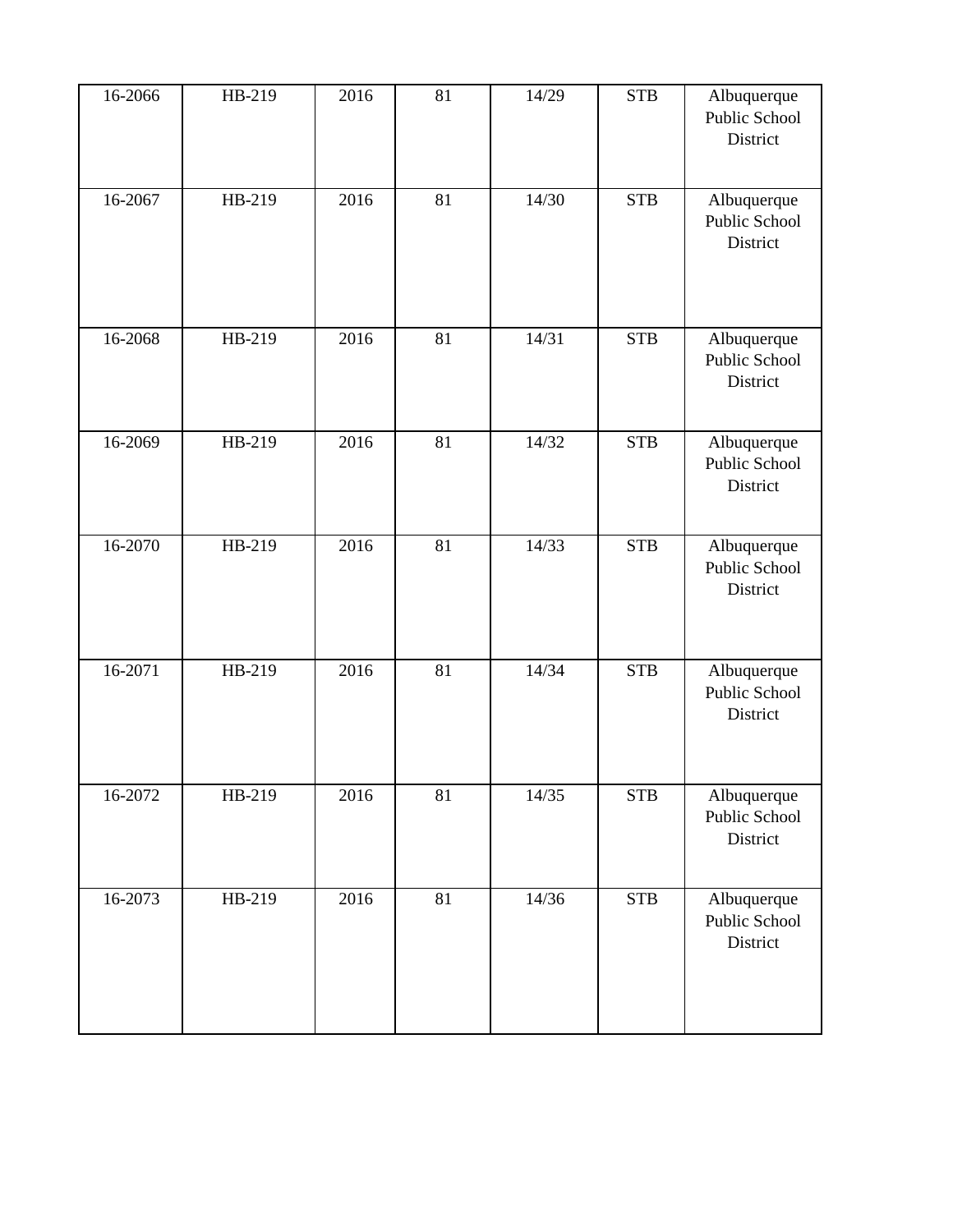| 16-2074 | HB-219 | 2016 | 81 | 14/37 | <b>STB</b> | Albuquerque<br>Public School<br>District |
|---------|--------|------|----|-------|------------|------------------------------------------|
| 16-2075 | HB-219 | 2016 | 81 | 14/38 | <b>STB</b> | Albuquerque<br>Public School<br>District |
| 16-2076 | HB-219 | 2016 | 81 | 14/39 | <b>STB</b> | Albuquerque<br>Public School<br>District |
| 16-2077 | HB-219 | 2016 | 81 | 14/40 | <b>STB</b> | Albuquerque<br>Public School<br>District |
| 16-2078 | HB-219 | 2016 | 81 | 14/41 | <b>STB</b> | Albuquerque<br>Public School<br>District |
| 16-2079 | HB-219 | 2016 | 81 | 14/42 | <b>STB</b> | Albuquerque<br>Public School<br>District |
| 16-2080 | HB-219 | 2016 | 81 | 14/43 | <b>STB</b> | Albuquerque<br>Public School<br>District |
| 16-2081 | HB-219 | 2016 | 81 | 14/44 | <b>STB</b> | Albuquerque<br>Public School<br>District |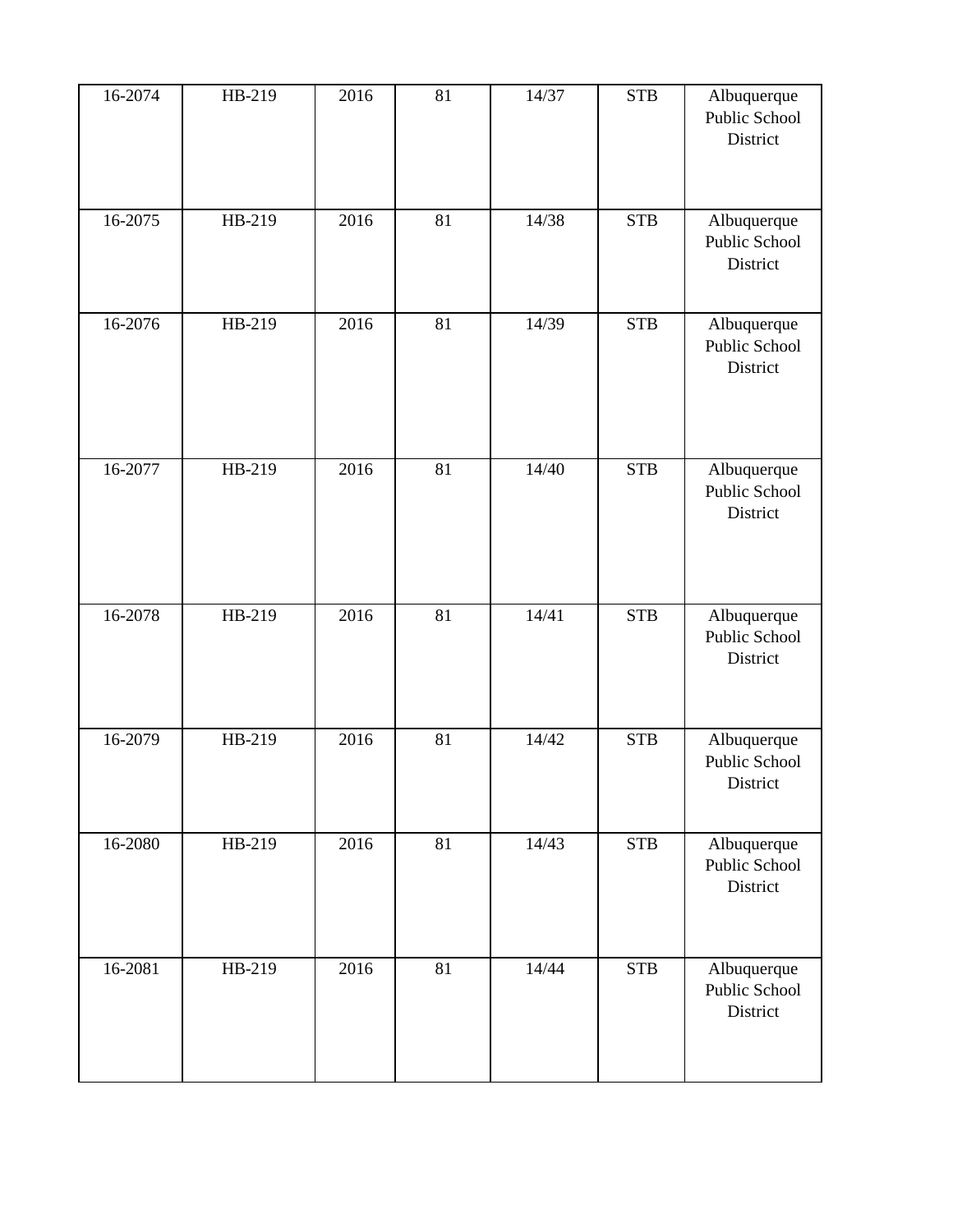| 16-2082     | HB-219 | 2016 | 81 | 14/45 | <b>STB</b> | Albuquerque<br>Public School<br>District |
|-------------|--------|------|----|-------|------------|------------------------------------------|
| $16 - 2083$ | HB-219 | 2016 | 81 | 14/46 | <b>STB</b> | Albuquerque<br>Public School<br>District |
| 16-2084     | HB-219 | 2016 | 81 | 14/47 | <b>STB</b> | Albuquerque<br>Public School<br>District |
| 16-2085     | HB-219 | 2016 | 81 | 14/49 | <b>STB</b> | Albuquerque<br>Public School<br>District |
| 16-2086     | HB-219 | 2016 | 81 | 14/50 | <b>STB</b> | Albuquerque<br>Public School<br>District |
| 16-2087     | HB-219 | 2016 | 81 | 14/51 | <b>STB</b> | Albuquerque<br>Public School<br>District |
| 16-2088     | HB-219 | 2016 | 81 | 14/52 | <b>STB</b> | Albuquerque<br>Public School<br>District |
| 16-2089     | HB-219 | 2016 | 81 | 14/53 | <b>STB</b> | Albuquerque<br>Public School<br>District |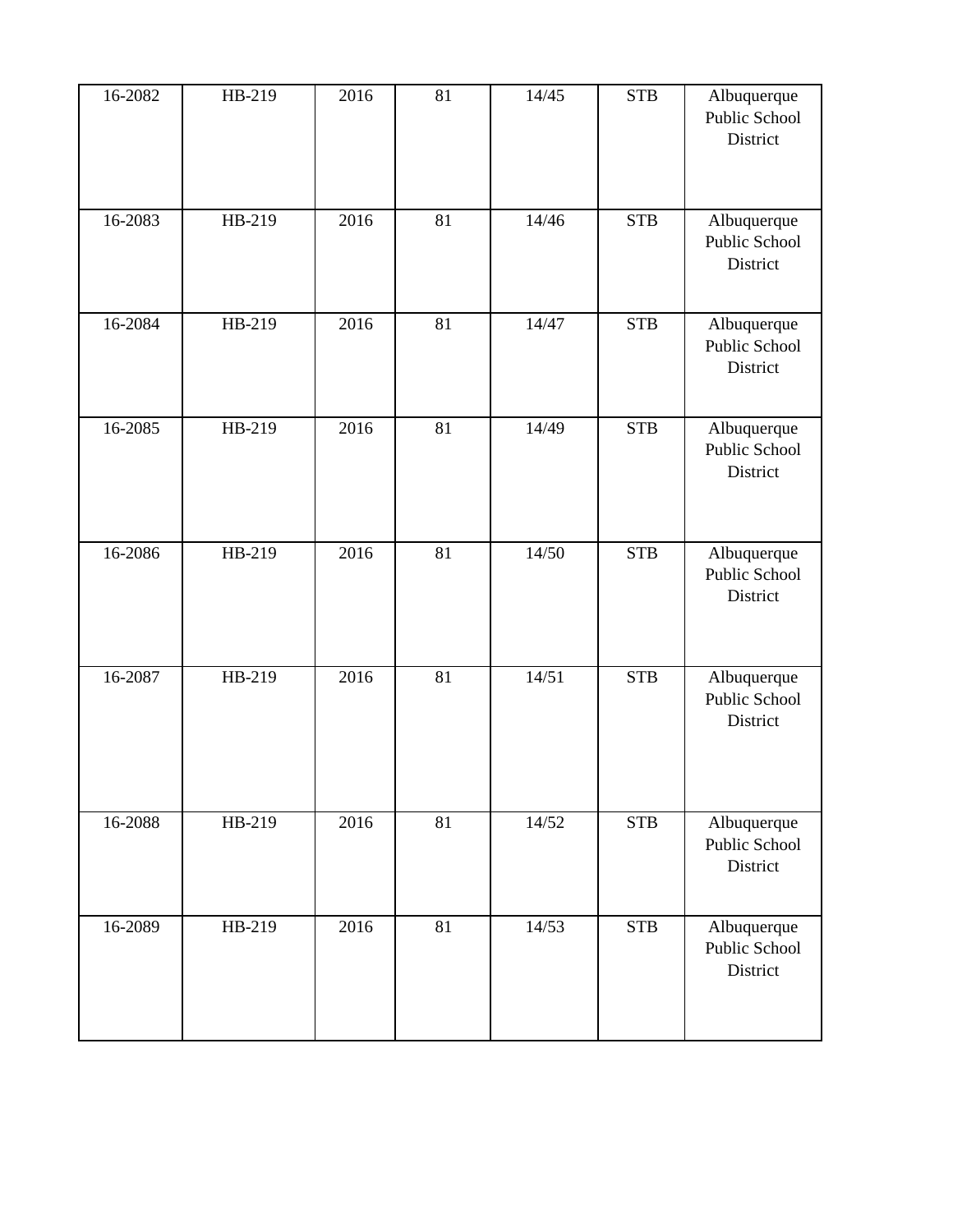| 16-2090 | HB-219 | 2016 | 81 | 14/54 | <b>STB</b> | Digital Arts and<br>Technology<br>Academy      |
|---------|--------|------|----|-------|------------|------------------------------------------------|
| 16-2091 | HB-219 | 2016 | 81 | 14/55 | <b>STB</b> | Albuquerque<br>Public School<br>District       |
| 16-2092 | HB-219 | 2016 | 81 | 14/56 | <b>STB</b> | Albuquerque<br>Public School<br>District       |
| 16-2093 | HB-219 | 2016 | 81 | 14/57 | <b>STB</b> | East Mountain<br><b>High Charter</b><br>School |
| 16-2094 | HB-219 | 2016 | 81 | 14/58 | <b>STB</b> | East Mountain<br><b>High Charter</b><br>School |
| 16-2095 | HB-219 | 2016 | 81 | 14/59 | <b>STB</b> | East Mountain<br><b>High Charter</b><br>School |
| 16-2096 | HB-219 | 2016 | 81 | 14/60 | <b>STB</b> | Albuquerque<br>Public School<br>District       |
| 16-2097 | HB-219 | 2016 | 81 | 14/61 | <b>STB</b> | Albuquerque<br>Public School<br>District       |
| 16-2098 | HB-219 | 2016 | 81 | 14/62 | <b>STB</b> | Albuquerque<br>Public School<br>District       |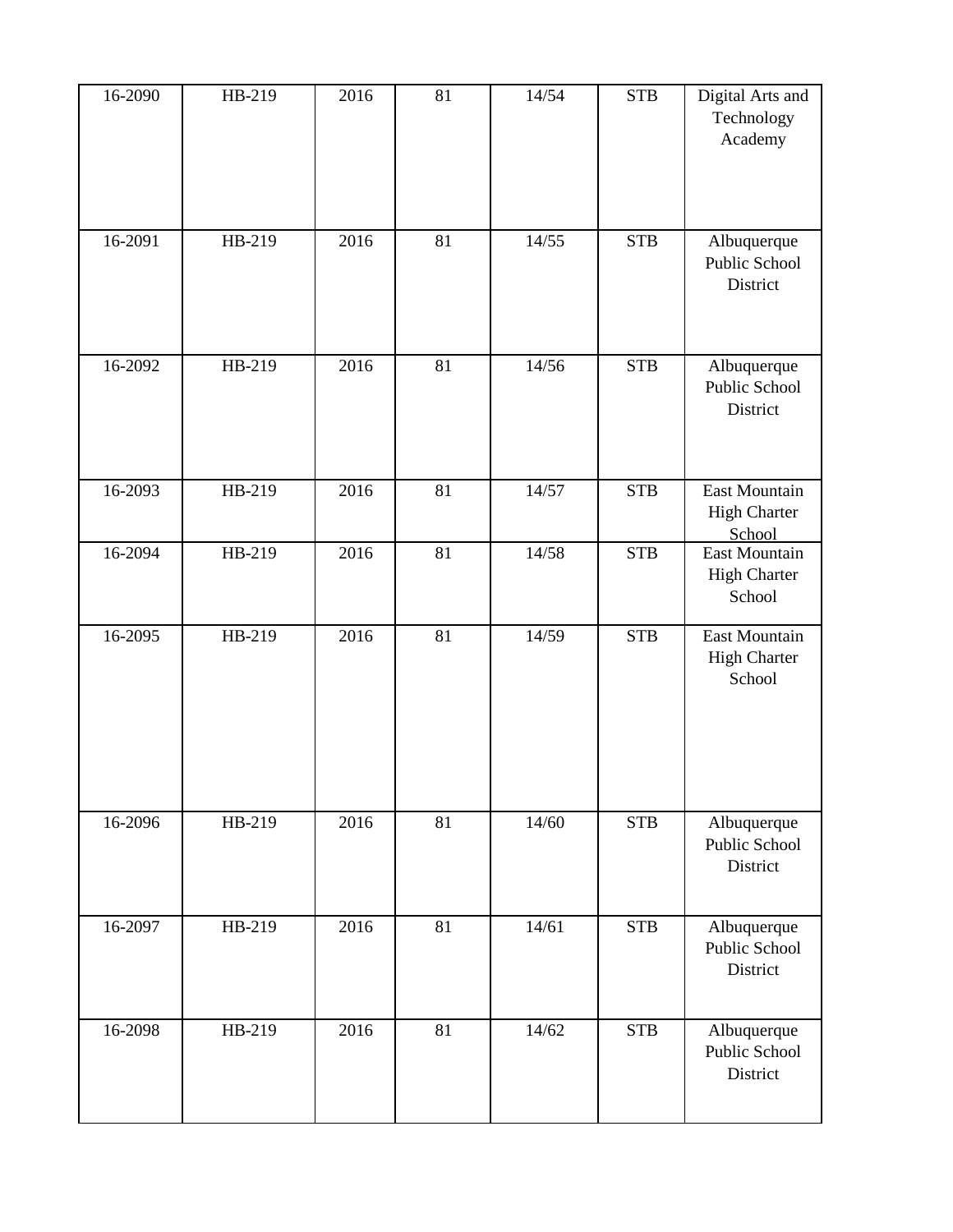| 16-2099     | HB-219 | 2016 | 81 | 14/63 | <b>STB</b> | El Camino Real<br>Academy                |
|-------------|--------|------|----|-------|------------|------------------------------------------|
| 16-2100     | HB-219 | 2016 | 81 | 14/64 | <b>STB</b> | Albuquerque<br>Public School<br>District |
| $16 - 2101$ | HB-219 | 2016 | 81 | 14/65 | <b>STB</b> | Albuquerque<br>Public School<br>District |
| 16-2102     | HB-219 | 2016 | 81 | 14/66 | <b>STB</b> | Albuquerque<br>Public School<br>District |
| 16-2103     | HB-219 | 2016 | 81 | 14/67 | <b>STB</b> | Albuquerque<br>Public School<br>District |
| 16-2104     | HB-219 | 2016 | 81 | 14/68 | <b>STB</b> | Albuquerque<br>Public School<br>District |
| $16 - 2105$ | HB-219 | 2016 | 81 | 14/69 | <b>STB</b> | Albuquerque<br>Public School<br>District |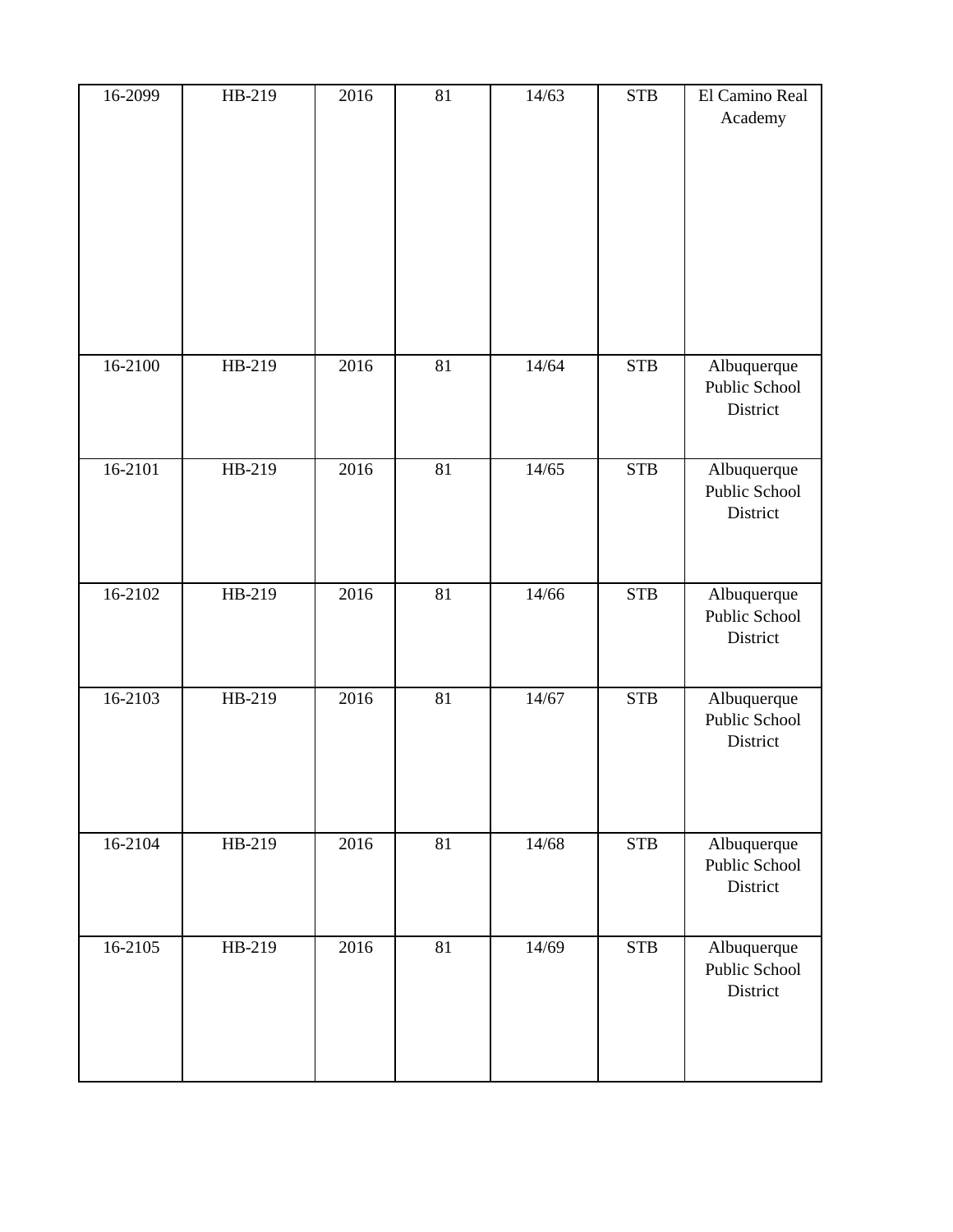| 16-2106     | HB-219 | 2016 | 81 | 14/70 | <b>STB</b> | Albuquerque<br>Public School<br>District |
|-------------|--------|------|----|-------|------------|------------------------------------------|
| 16-2107     | HB-219 | 2016 | 81 | 14/71 | <b>STB</b> | Albuquerque<br>Public School<br>District |
| 16-2108     | HB-219 | 2016 | 81 | 14/72 | <b>STB</b> | Albuquerque<br>Public School<br>District |
| 16-2109     | HB-219 | 2016 | 81 | 14/73 | <b>STB</b> | Albuquerque<br>Public School<br>District |
| 16-2110     | HB-219 | 2016 | 81 | 14/74 | <b>STB</b> | Albuquerque<br>Public School<br>District |
| 16-2111     | HB-219 | 2016 | 81 | 14/75 | <b>STB</b> | Albuquerque<br>Public School<br>District |
| $16 - 2112$ | HB-219 | 2016 | 81 | 14/76 | <b>STB</b> | Albuquerque<br>Public School<br>District |
| 16-2113     | HB-219 | 2016 | 81 | 14/77 | <b>STB</b> | Albuquerque<br>Public School<br>District |
| 16-2114     | HB-219 | 2016 | 81 | 14/78 | <b>STB</b> | Albuquerque<br>Public School<br>District |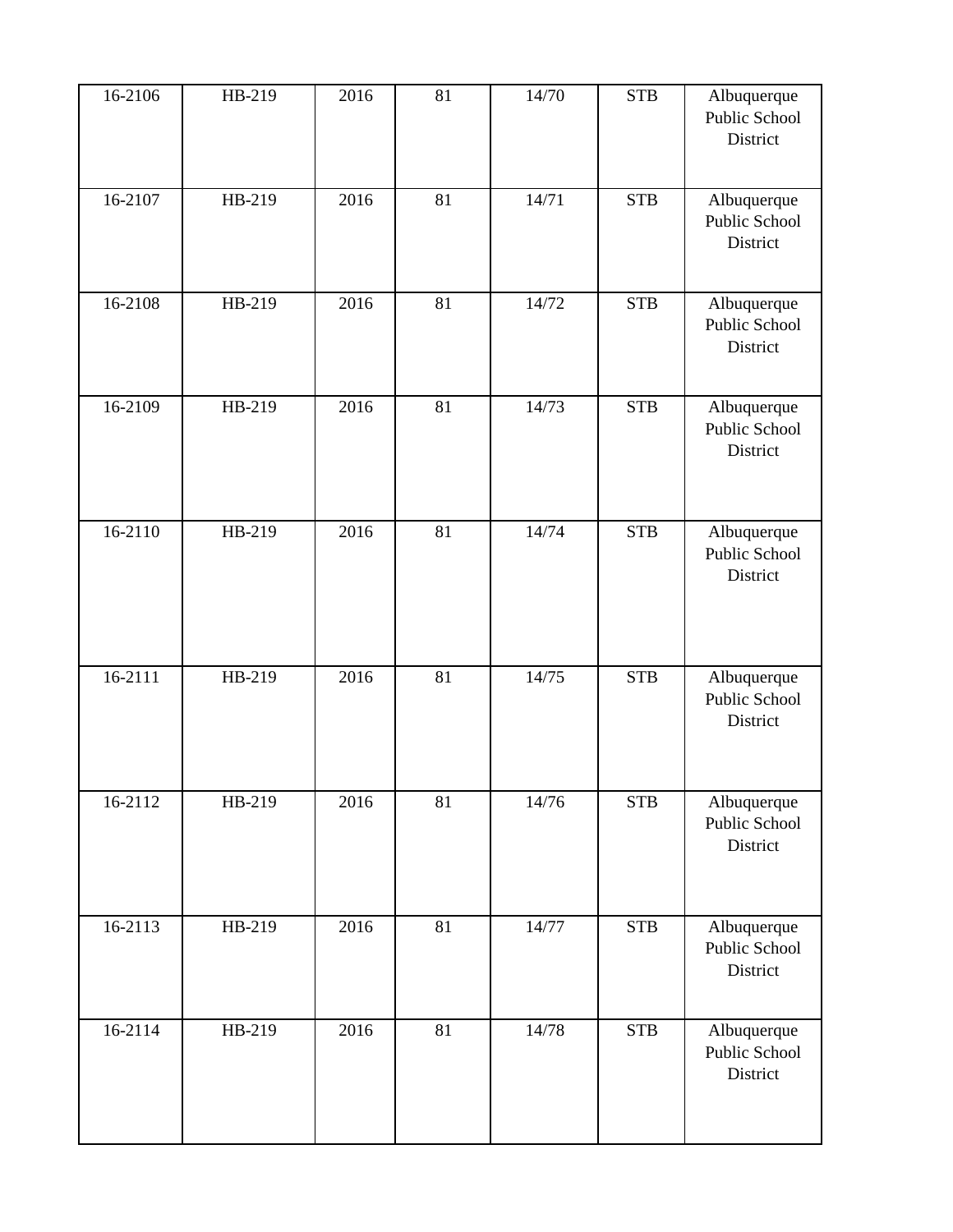| 16-2115 | HB-219 | 2016 | 81 | 14/79 | <b>STB</b> | Albuquerque<br>Public School<br>District |
|---------|--------|------|----|-------|------------|------------------------------------------|
| 16-2116 | HB-219 | 2016 | 81 | 14/80 | <b>STB</b> | Albuquerque<br>Public School<br>District |
| 16-2117 | HB-219 | 2016 | 81 | 14/81 | <b>STB</b> | Albuquerque<br>Public School<br>District |
| 16-2118 | HB-219 | 2016 | 81 | 14/82 | <b>STB</b> | Albuquerque<br>Public School<br>District |
| 16-2119 | HB-219 | 2016 | 81 | 14/83 | <b>STB</b> | Albuquerque<br>Public School<br>District |
| 16-2120 | HB-219 | 2016 | 81 | 14/84 | <b>STB</b> | Albuquerque<br>Public School<br>District |
| 16-2121 | HB-219 | 2016 | 81 | 14/85 | <b>STB</b> | Albuquerque<br>Public School<br>District |
| 16-2122 | HB-219 | 2016 | 81 | 14/86 | <b>STB</b> | Albuquerque<br>Public School<br>District |
| 16-2123 | HB-219 | 2016 | 81 | 14/87 | <b>STB</b> | Albuquerque<br>Public School<br>District |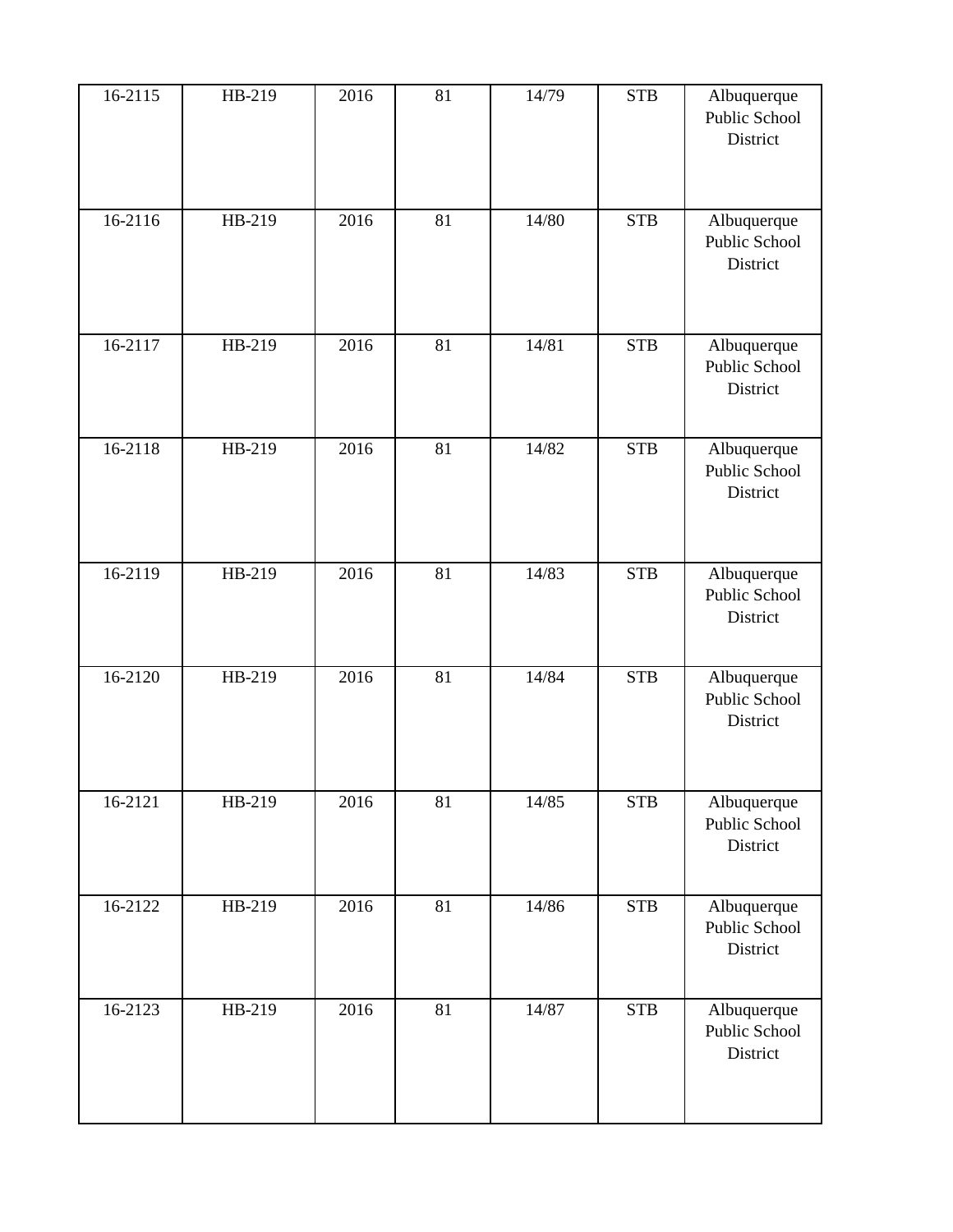| 16-2124 | HB-219 | 2016 | 81 | 14/88 | <b>STB</b> | Albuquerque<br>Public School<br>District |
|---------|--------|------|----|-------|------------|------------------------------------------|
| 16-2125 | HB-219 | 2016 | 81 | 14/89 | <b>STB</b> | Albuquerque<br>Public School<br>District |
| 16-2126 | HB-219 | 2016 | 81 | 14/90 | <b>STB</b> | Albuquerque<br>Public School<br>District |
| 16-2127 | HB-219 | 2016 | 81 | 14/91 | <b>STB</b> | Albuquerque<br>Public School<br>District |
| 16-2128 | HB-219 | 2016 | 81 | 14/92 | <b>STB</b> | Albuquerque<br>Public School<br>District |
| 16-2129 | HB-219 | 2016 | 81 | 14/93 | <b>STB</b> | Albuquerque<br>Public School<br>District |
| 16-2130 | HB-219 | 2016 | 81 | 14/94 | <b>STB</b> | Albuquerque<br>Public School<br>District |
| 16-2131 | HB-219 | 2016 | 81 | 14/95 | <b>STB</b> | Albuquerque<br>Public School<br>District |
| 16-2132 | HB-219 | 2016 | 81 | 14/96 | <b>STB</b> | Albuquerque<br>Public School<br>District |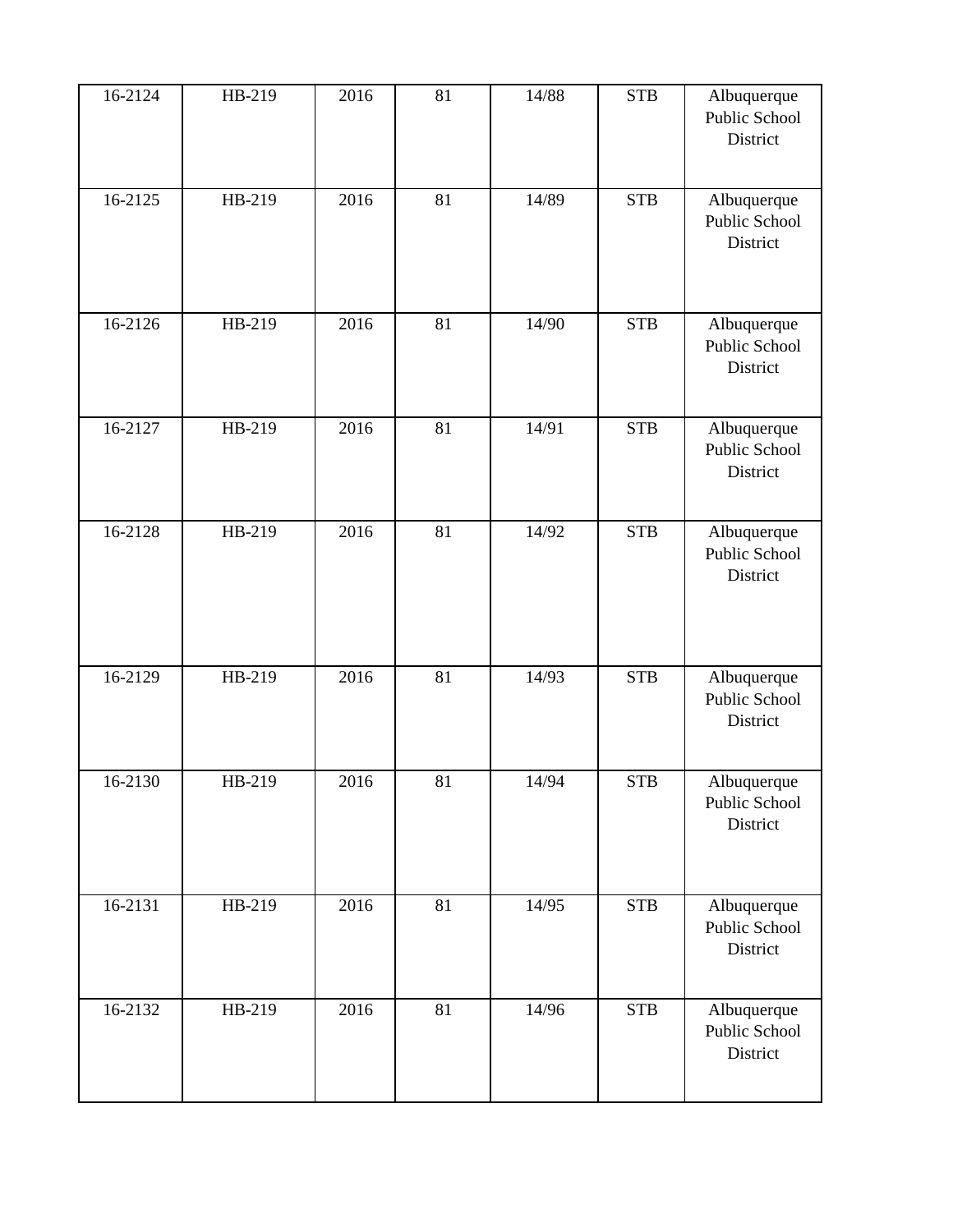| 16-2133     | HB-219 | 2016 | 81 | 14/97  | <b>STB</b>  | La Academia de<br>Esperanza              |
|-------------|--------|------|----|--------|-------------|------------------------------------------|
| 16-2134     | HB-219 | 2016 | 81 | 14/98  | ${\rm STB}$ | Albuquerque<br>Public School<br>District |
| 16-2135     | HB-219 | 2016 | 81 | 14/99  | ${\bf STB}$ | Albuquerque<br>Public School<br>District |
| $16 - 2136$ | HB-219 | 2016 | 81 | 14/100 | <b>STB</b>  | Albuquerque<br>Public School<br>District |
| 16-2137     | HB-219 | 2016 | 81 | 14/101 | <b>STB</b>  | Albuquerque<br>Public School<br>District |
| 16-2138     | HB-219 | 2016 | 81 | 14/102 | ${\bf STB}$ | Albuquerque<br>Public School<br>District |
| 16-2139     | HB-219 | 2016 | 81 | 14/103 | ${\bf STB}$ | Albuquerque<br>Public School<br>District |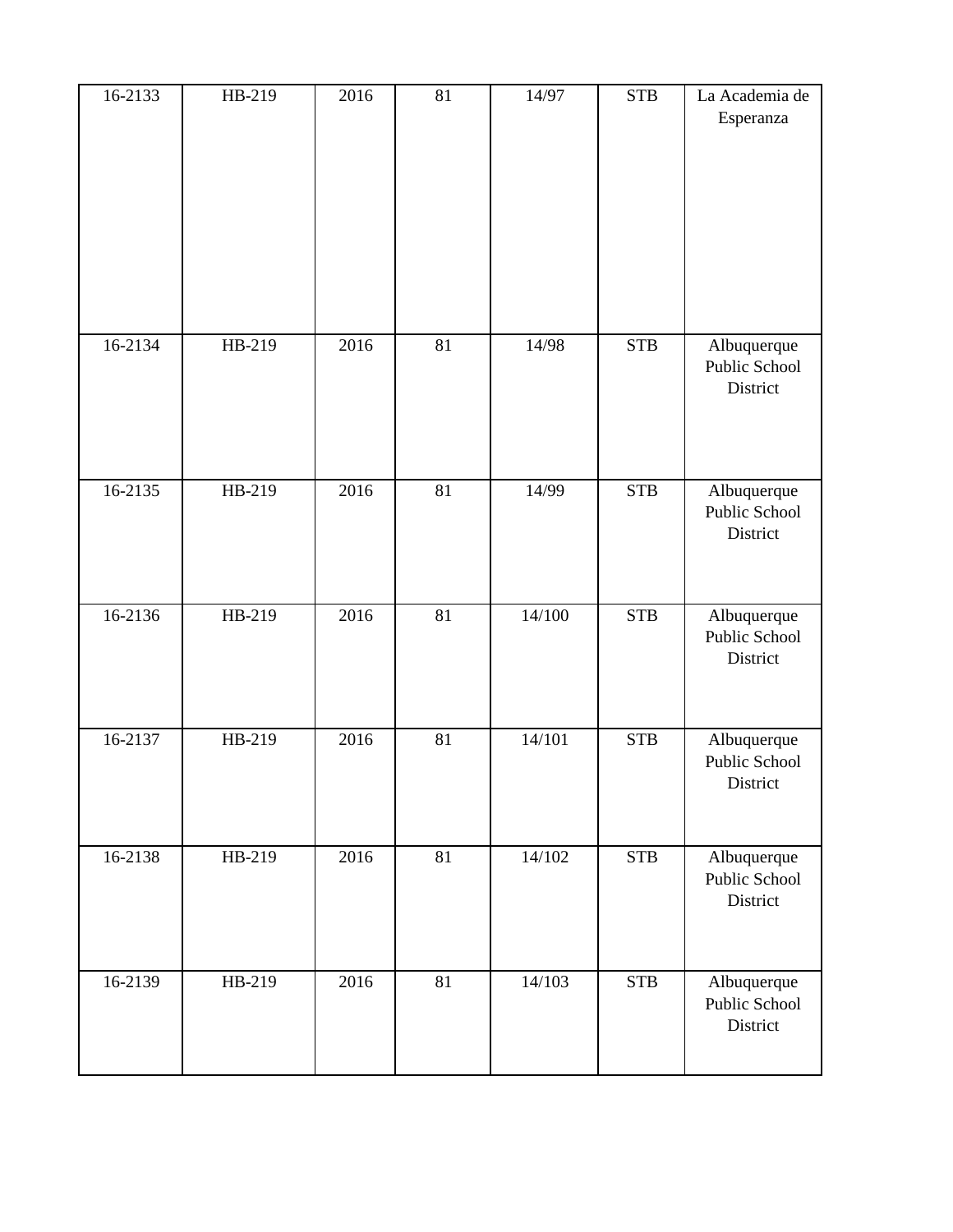| 16-2140 | HB-219 | 2016 | 81 | 14/104 | <b>STB</b> | Albuquerque<br>Public School<br>District |
|---------|--------|------|----|--------|------------|------------------------------------------|
| 16-2141 | HB-219 | 2016 | 81 | 14/105 | <b>STB</b> | Albuquerque<br>Public School<br>District |
| 16-2142 | HB-219 | 2016 | 81 | 14/106 | <b>STB</b> | Albuquerque<br>Public School<br>District |
| 16-2143 | HB-219 | 2016 | 81 | 14/107 | <b>STB</b> | Albuquerque<br>Public School<br>District |
| 16-2144 | HB-219 | 2016 | 81 | 14/108 | <b>STB</b> | Albuquerque<br>Public School<br>District |
| 16-2145 | HB-219 | 2016 | 81 | 14/109 | <b>STB</b> | Albuquerque<br>Public School<br>District |
| 16-2146 | HB-219 | 2016 | 81 | 14/110 | <b>STB</b> | Albuquerque<br>Public School<br>District |
| 16-2147 | HB-219 | 2016 | 81 | 14/111 | <b>STB</b> | Albuquerque<br>Public School<br>District |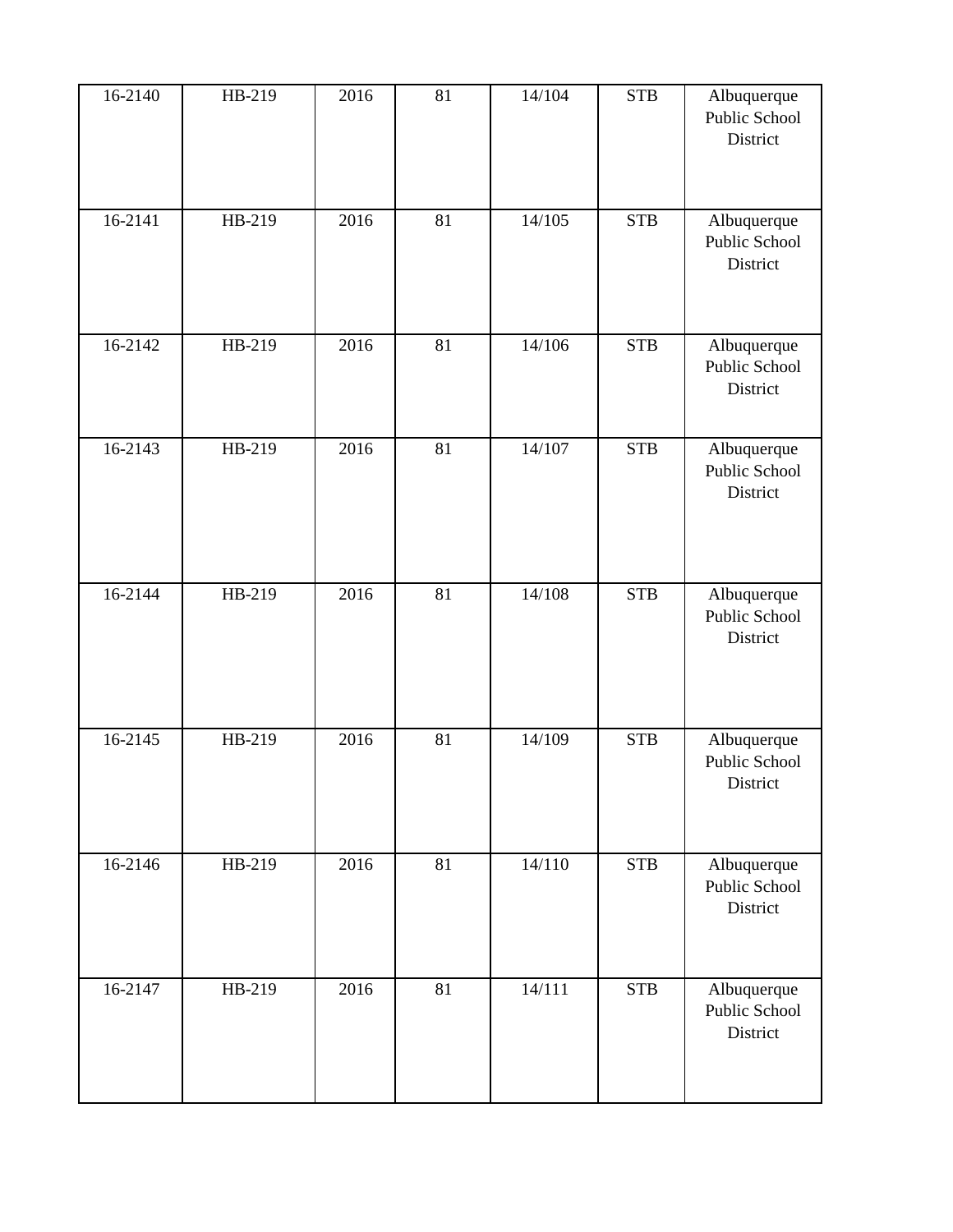| 16-2148 | HB-219 | 2016 | 81 | 14/112            | <b>STB</b> | Albuquerque<br>Public School<br>District |
|---------|--------|------|----|-------------------|------------|------------------------------------------|
| 16-2149 | HB-219 | 2016 | 81 | 14/113            | <b>STB</b> | Albuquerque<br>Public School<br>District |
| 16-2150 | HB-219 | 2016 | 81 | $\frac{1}{4}/114$ | <b>STB</b> | Albuquerque<br>Public School<br>District |
| 16-2151 | HB-219 | 2016 | 81 | 14/115            | <b>STB</b> | Albuquerque<br>Public School<br>District |
| 16-2152 | HB-219 | 2016 | 81 | 14/116            | <b>STB</b> | Albuquerque<br>Public School<br>District |
| 16-2153 | HB-219 | 2016 | 81 | 14/117            | <b>STB</b> | Albuquerque<br>Public School<br>District |
| 16-2154 | HB-219 | 2016 | 81 | 14/118            | <b>STB</b> | Albuquerque<br>Public School<br>District |
| 16-2155 | HB-219 | 2016 | 81 | 14/119            | <b>STB</b> | Albuquerque<br>Public School<br>District |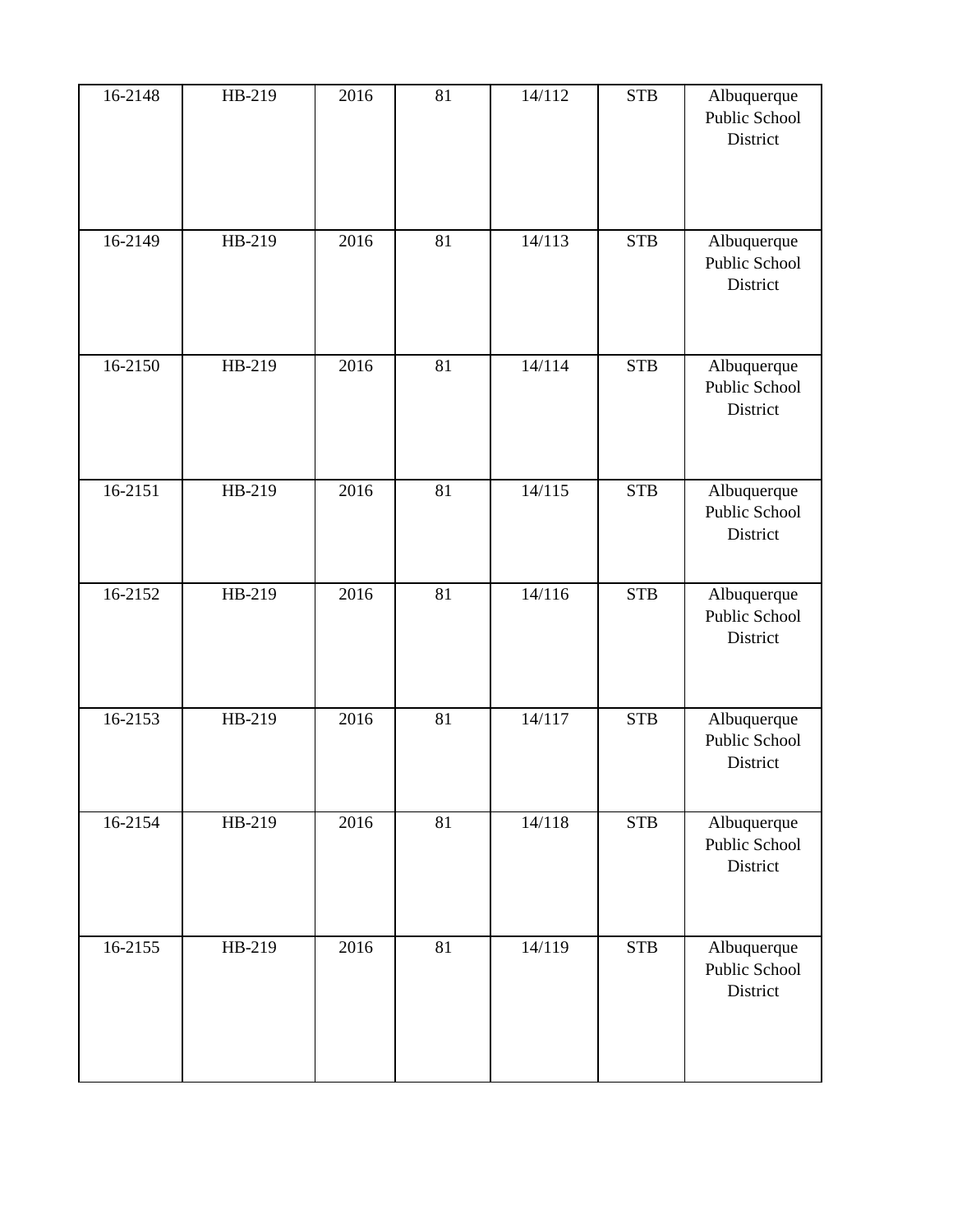| 16-2156     | HB-219   | 2016 | 81 | 14/120 | <b>STB</b> | Albuquerque<br>Public School<br>District         |
|-------------|----------|------|----|--------|------------|--------------------------------------------------|
| 16-2157     | HB-219   | 2016 | 81 | 14/121 | <b>STB</b> | <b>Nuestros Valores</b><br><b>Charter School</b> |
| 16-2158     | HB-219   | 2016 | 81 | 14/122 | <b>STB</b> | Albuquerque<br>Public School<br>District         |
| 16-2159     | HB-219   | 2016 | 81 | 14/123 | <b>STB</b> | Albuquerque<br>Public School<br>District         |
| 16-2160     | $HB-219$ | 2016 | 81 | 14/124 | <b>STB</b> | Albuquerque<br>Public School<br>District         |
| 16-2161     | HB-219   | 2016 | 81 | 14/125 | <b>STB</b> | Albuquerque<br>Public School<br>District         |
| $16 - 2162$ | HB-219   | 2016 | 81 | 14/126 | <b>STB</b> | Albuquerque<br>Public School<br>District         |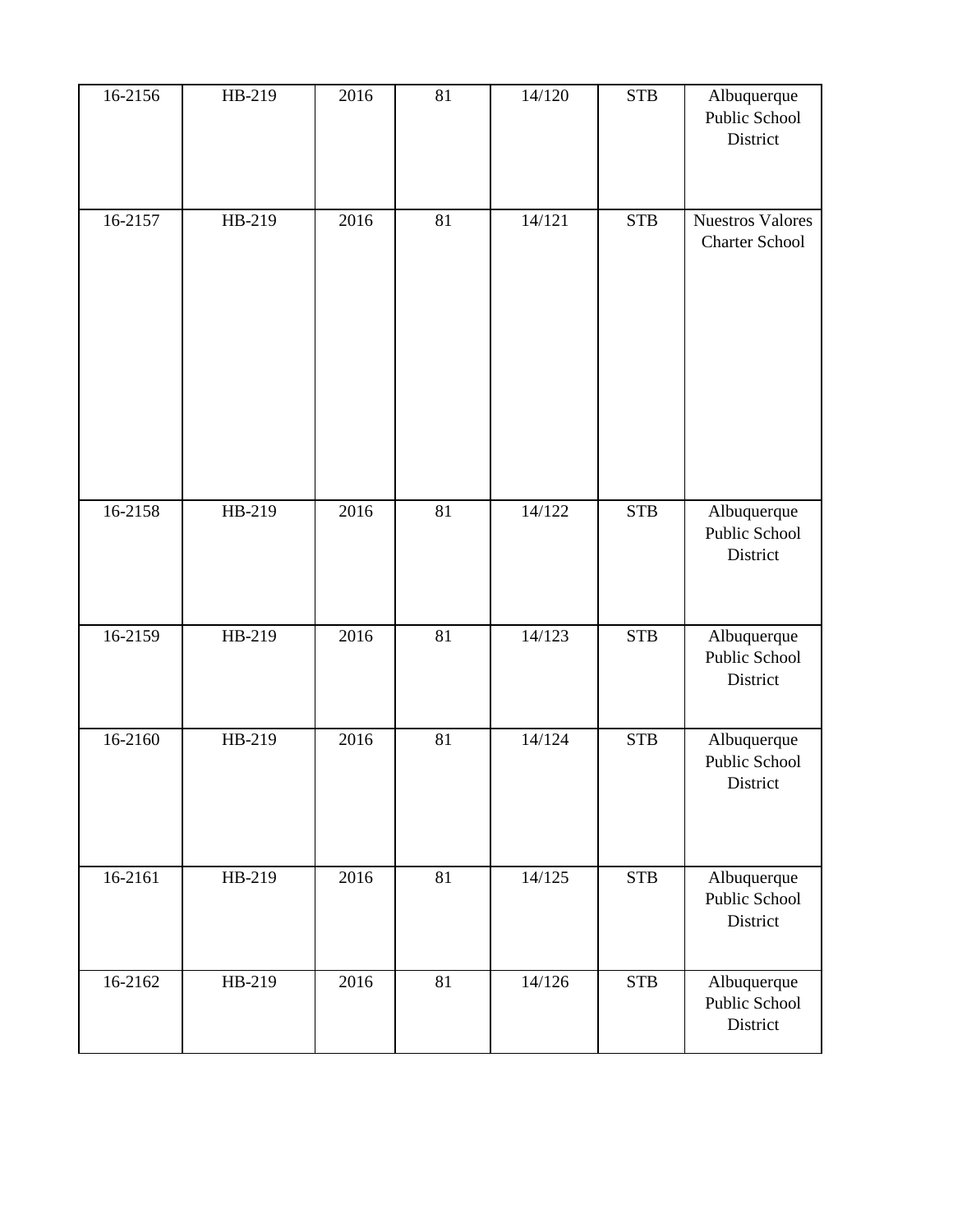| 16-2163     | HB-219 | 2016 | 81 | 14/127 | <b>STB</b> | Albuquerque<br>Public School<br>District |
|-------------|--------|------|----|--------|------------|------------------------------------------|
| 16-2164     | HB-219 | 2016 | 81 | 14/128 | <b>STB</b> | Albuquerque<br>Public School<br>District |
| 16-2165     | HB-219 | 2016 | 81 | 14/129 | <b>STB</b> | Robert F.<br>Kennedy High<br>School      |
| 16-2166     | HB-219 | 2016 | 81 | 14/130 | <b>STB</b> | Albuquerque<br>Public School<br>District |
| 16-2167     | HB-219 | 2016 | 81 | 14/131 | <b>STB</b> | Albuquerque<br>Public School<br>District |
| 16-2168     | HB-219 | 2016 | 81 | 14/132 | <b>STB</b> | Albuquerque<br>Public School<br>District |
| 16-2169     | HB-219 | 2016 | 81 | 14/133 | <b>STB</b> | Albuquerque<br>Public School<br>District |
| $16 - 2170$ | HB-219 | 2016 | 81 | 14/134 | <b>STB</b> | Albuquerque<br>Public School<br>District |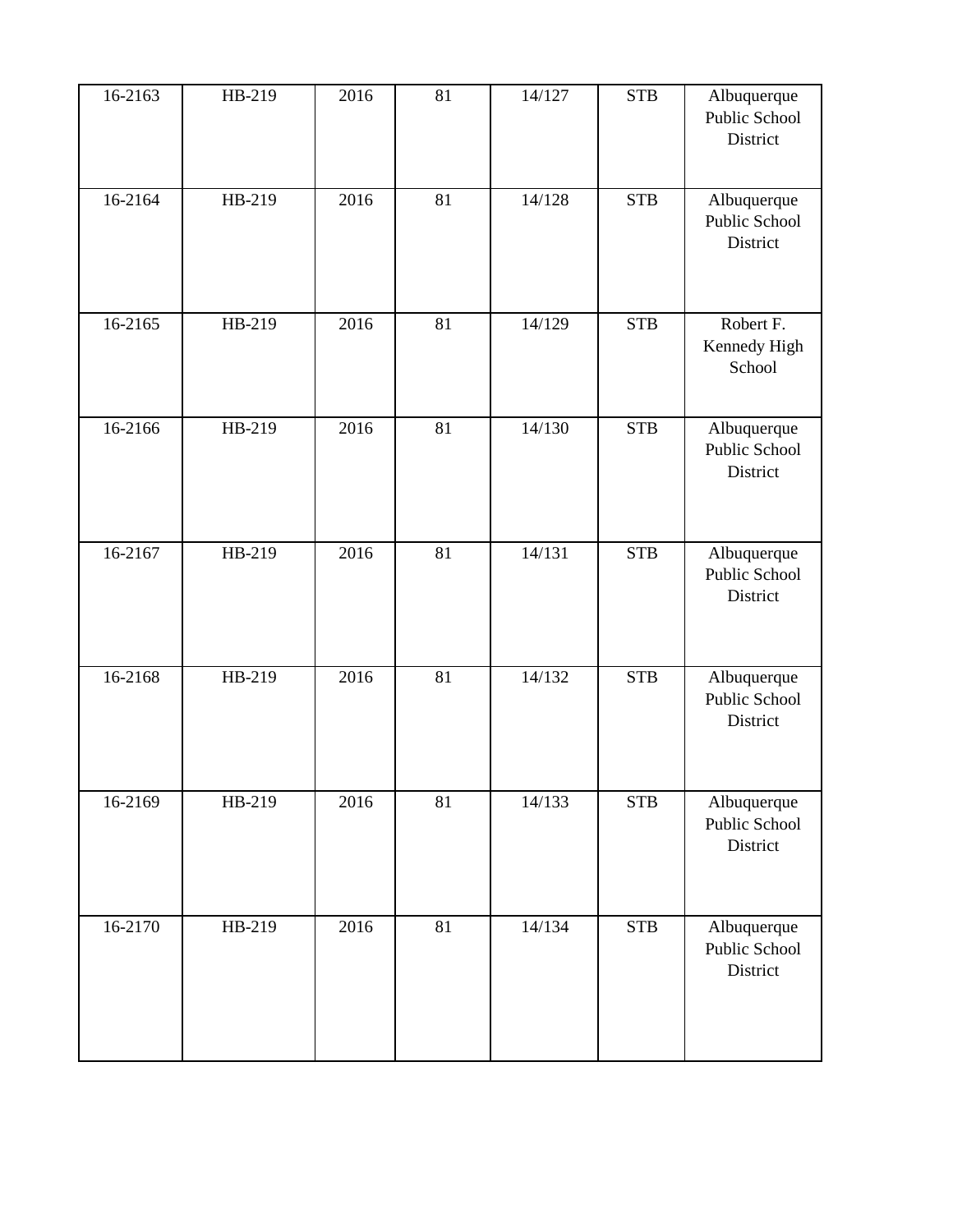| $16 - 2171$ | HB-219 | 2016 | 81 | 14/135 | <b>STB</b> | Albuquerque<br>Public School<br>District  |
|-------------|--------|------|----|--------|------------|-------------------------------------------|
| 16-2172     | HB-219 | 2016 | 81 | 14/136 | <b>STB</b> | Albuquerque<br>Public School<br>District  |
| 16-2173     | HB-219 | 2016 | 81 | 14/137 | <b>STB</b> | Albuquerque<br>Public School<br>District  |
| 16-2174     | HB-219 | 2016 | 81 | 14/138 | <b>STB</b> | Albuquerque<br>Public School<br>District  |
| 16-2175     | HB-219 | 2016 | 81 | 14/139 | <b>STB</b> | Albuquerque<br>Public School<br>District  |
| 16-2176     | HB-219 | 2016 | 81 | 14/140 | <b>STB</b> | South Valley<br>Academy Charter<br>School |
| 16-2177     | HB-219 | 2016 | 81 | 14/141 | <b>STB</b> | Albuquerque<br>Public School<br>District  |
| 16-2178     | HB-219 | 2016 | 81 | 14/142 | <b>STB</b> | Albuquerque<br>Public School<br>District  |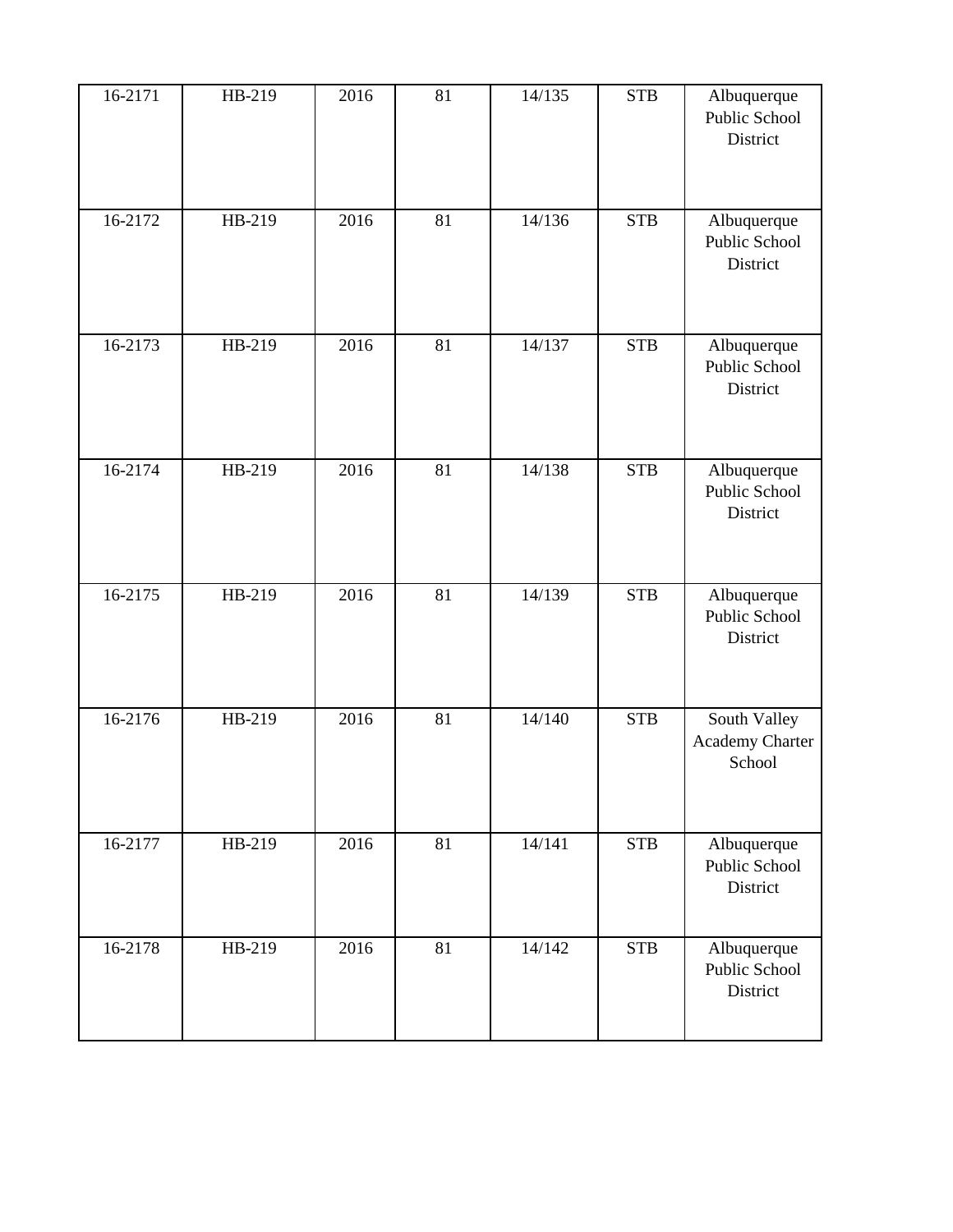| 16-2179 | HB-219 | 2016 | 81 | 14/143 | <b>STB</b> | Albuquerque<br>Public School<br>District |
|---------|--------|------|----|--------|------------|------------------------------------------|
| 16-2180 | HB-219 | 2016 | 81 | 14/144 | <b>STB</b> | Albuquerque<br>Public School<br>District |
| 16-2181 | HB-219 | 2016 | 81 | 14/145 | <b>STB</b> | Albuquerque<br>Public School<br>District |
| 16-2182 | HB-219 | 2016 | 81 | 14/146 | <b>STB</b> | Albuquerque<br>Public School<br>District |
| 16-2183 | HB-219 | 2016 | 81 | 14/147 | <b>STB</b> | Albuquerque<br>Public School<br>District |
| 16-2184 | HB-219 | 2016 | 81 | 14/148 | <b>STB</b> | Albuquerque<br>Public School<br>District |
| 16-2185 | HB-219 | 2016 | 81 | 14/149 | <b>STB</b> | Albuquerque<br>Public School<br>District |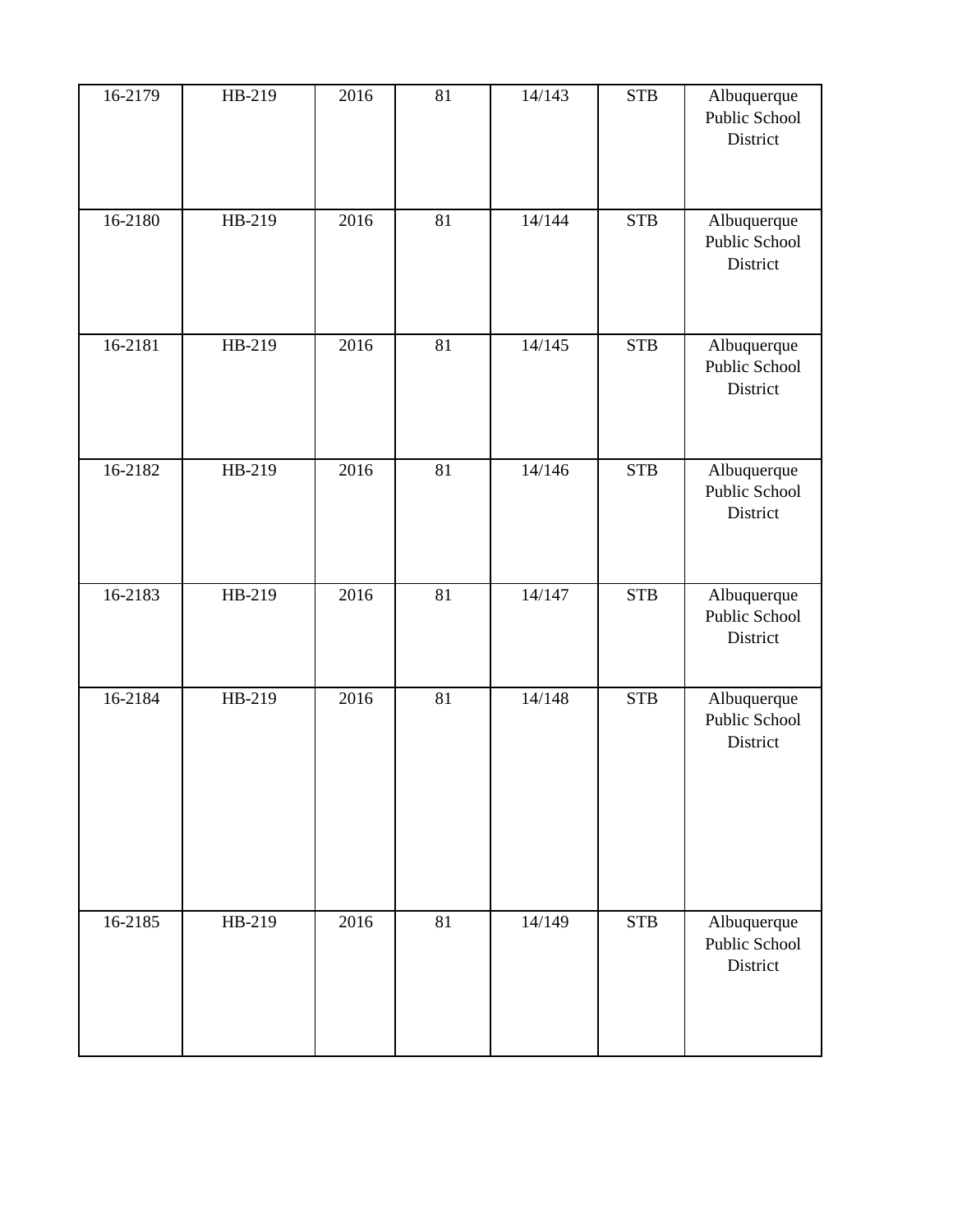| 16-2186 | HB-219 | 2016 | 81              | 14/150 | <b>STB</b> | Albuquerque<br>Public School<br>District |
|---------|--------|------|-----------------|--------|------------|------------------------------------------|
| 16-2187 | HB-219 | 2016 | 81              | 14/151 | <b>STB</b> | Albuquerque<br>Public School<br>District |
| 16-2188 | HB-219 | 2016 | 81              | 14/152 | <b>STB</b> | Albuquerque<br>Public School<br>District |
| 16-2189 | HB-219 | 2016 | 81              | 14/153 | <b>STB</b> | Albuquerque<br>Public School<br>District |
| 16-2190 | HB-219 | 2016 | $\overline{81}$ | 14/154 | <b>STB</b> | Albuquerque<br>Public School<br>District |
| 16-2191 | HB-219 | 2016 | 81              | 14/155 | <b>STB</b> | Albuquerque<br>Public School<br>District |
| 16-2192 | HB-219 | 2016 | 81              | 14/156 | <b>STB</b> | Albuquerque<br>Public School<br>District |
| 16-2193 | HB-219 | 2016 | 81              | 14/157 | <b>STB</b> | Albuquerque<br>Public School<br>District |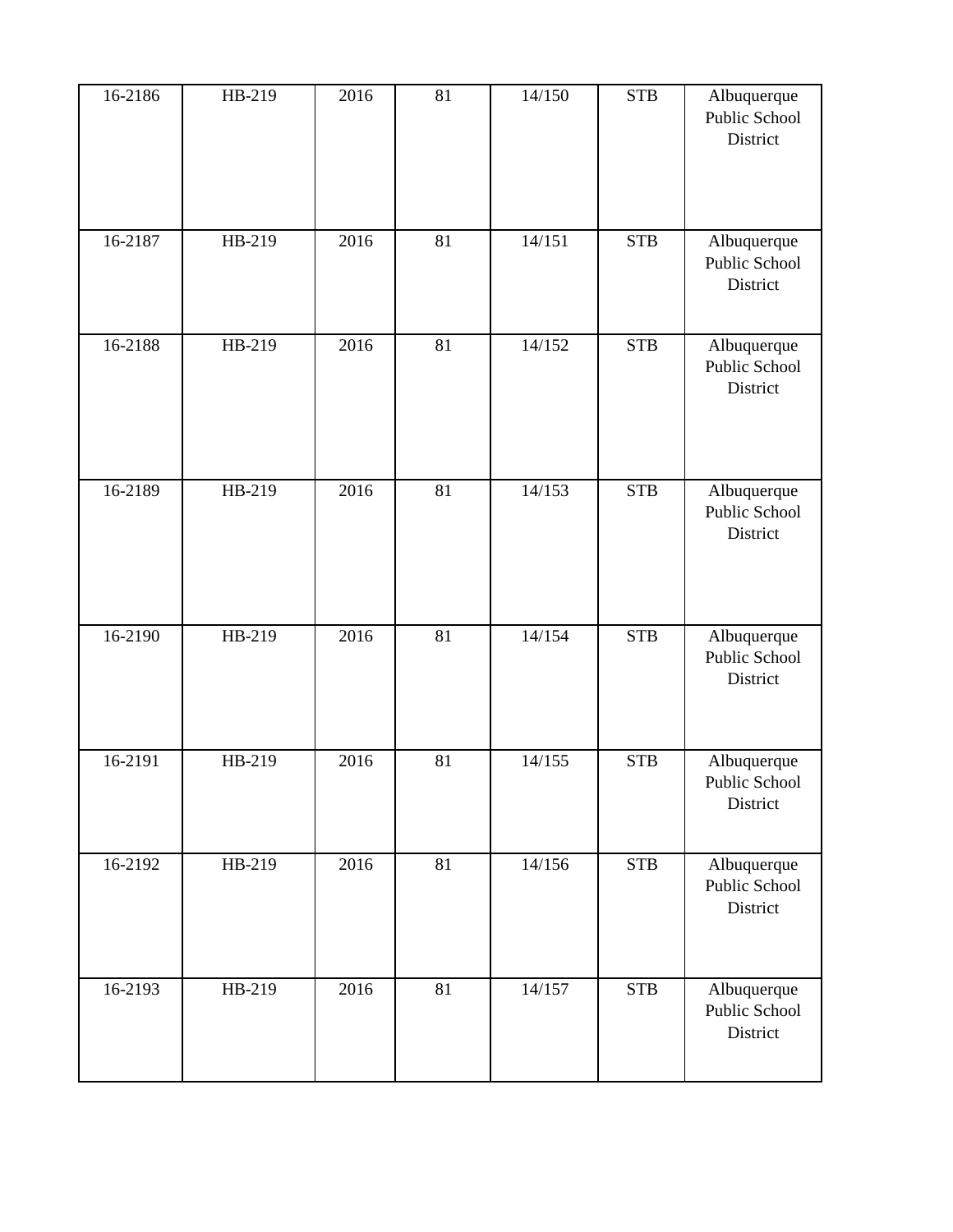| 16-2194 | HB-219 | 2016 | 81 | 14/158 | <b>STB</b> | Albuquerque<br>Public School<br>District             |
|---------|--------|------|----|--------|------------|------------------------------------------------------|
| 16-2195 | HB-219 | 2016 | 81 | 14/159 | <b>STB</b> | Albuquerque<br>Public School<br>District             |
| 16-2196 | HB-219 | 2016 | 81 | 14/160 | <b>STB</b> | Albuquerque<br>Public School<br>District             |
| 16-2197 | HB-219 | 2016 | 81 | 14/161 | <b>STB</b> | Artesia Public<br><b>School District</b>             |
| 16-2198 | HB-219 | 2016 | 81 | 14/162 | <b>STB</b> | Carlsbad<br>Municipal School<br>District             |
| 16-2199 | HB-219 | 2016 | 81 | 14/163 | <b>STB</b> | Loving Municipal<br><b>School District</b>           |
| 16-2200 | HB-219 | 2016 | 81 | 14/164 | <b>STB</b> | Cobre<br>Consolidated<br><b>School District</b>      |
| 16-2201 | HB-219 | 2016 | 81 | 14/165 | <b>STB</b> | Cobre<br>Consolidated<br><b>School District</b>      |
| 16-2202 | HB-219 | 2016 | 81 | 14/166 | <b>STB</b> | Santa Rosa<br>Consolidated<br><b>School District</b> |
| 16-2203 | HB-219 | 2016 | 81 | 14/168 | <b>STB</b> | Lovington<br>Municipal School<br>District            |
| 16-2204 | HB-219 | 2016 | 81 | 14/169 | <b>STB</b> | Corona Public<br><b>School District</b>              |
| 16-2205 | HB-219 | 2016 | 81 | 14/170 | <b>STB</b> | Dora Consolidated<br><b>School District</b>          |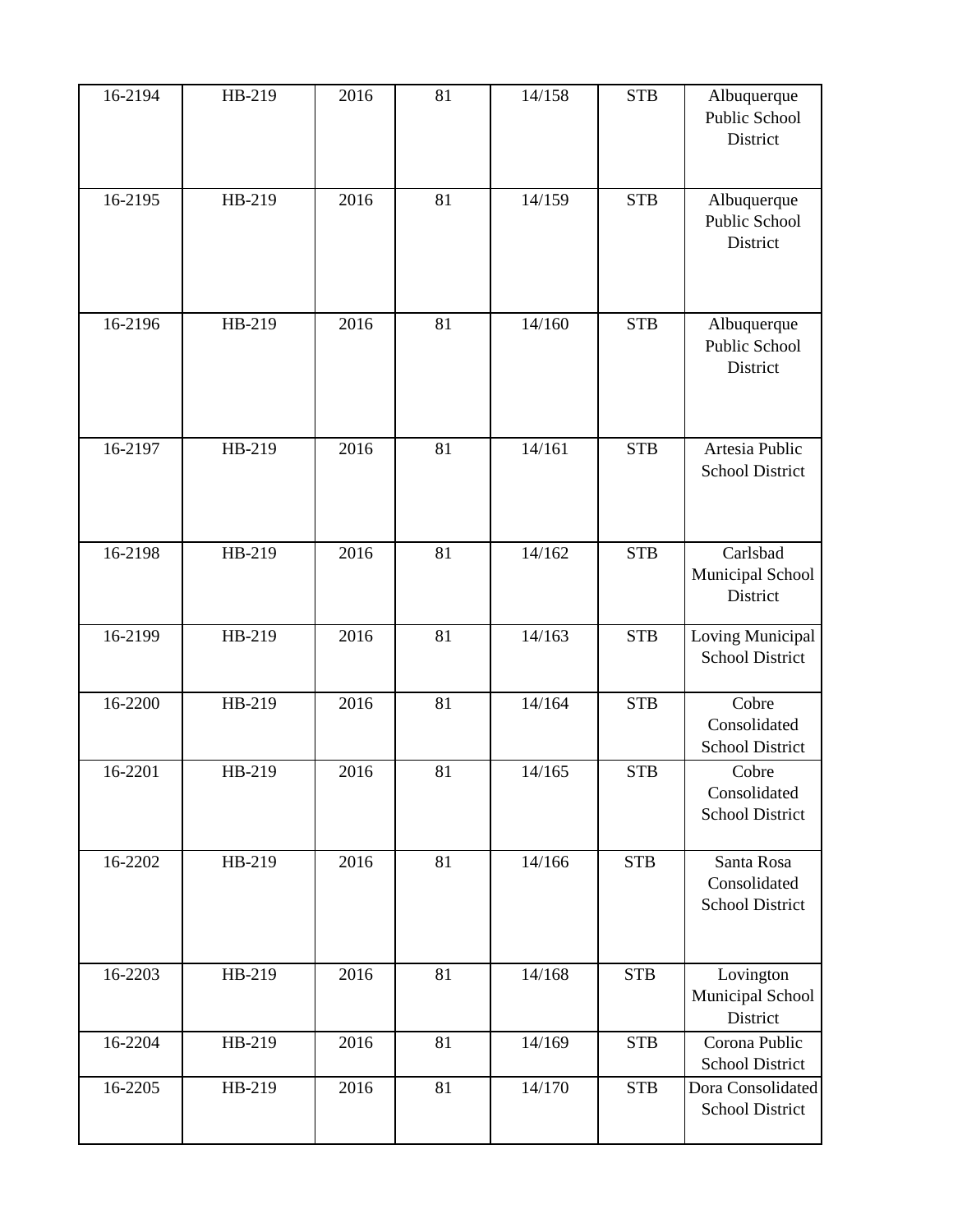| 16-2206 | HB-219 | 2016 | 81 | 14/171 | <b>STB</b>  | Dora Consolidated<br><b>School District</b> |
|---------|--------|------|----|--------|-------------|---------------------------------------------|
| 16-2207 | HB-219 | 2016 | 81 | 14/172 | <b>STB</b>  | Elida Municipal<br><b>School District</b>   |
| 16-2208 | HB-219 | 2016 | 81 | 14/173 | <b>STB</b>  | Floyd Municipal<br>School District          |
| 16-2209 | HB-219 | 2016 | 81 | 14/175 | ${\bf STB}$ | Las Vegas City<br>Public School<br>District |
| 16-2210 | HB-219 | 2016 | 81 | 14/177 | <b>STB</b>  | Pecos Independent<br>School District        |
| 16-2212 | HB-219 | 2016 | 81 | 14/179 | <b>STB</b>  | West Las Vegas<br>Public School<br>District |
| 16-2214 | HB-219 | 2016 | 81 | 14/182 | <b>STB</b>  | Ask Academy<br><b>Charter School</b>        |
| 16-2215 | HB-219 | 2016 | 81 | 14/183 | <b>STB</b>  | Rio Rancho Public<br><b>School District</b> |
| 16-2216 | HB-219 | 2016 | 81 | 14/184 | ${\rm STB}$ | Rio Rancho Public<br>School District        |
| 16-2217 | HB-219 | 2016 | 81 | 14/185 | <b>STB</b>  | McCurdy Charter<br>School                   |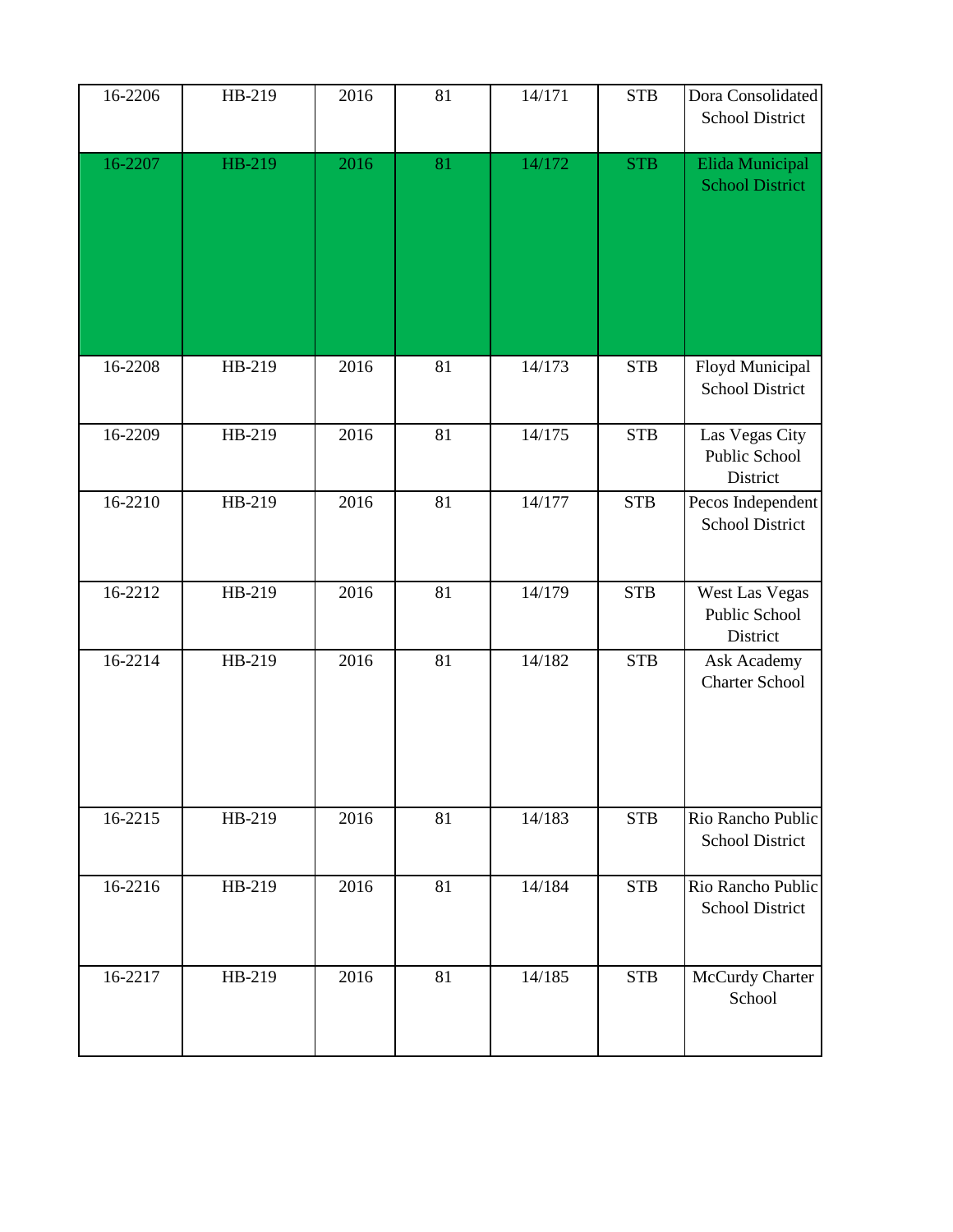| 16-2219 | HB-219 | 2016 | 81 | 14/187 | <b>STB</b> | Santa Fe Public<br><b>School District</b> |
|---------|--------|------|----|--------|------------|-------------------------------------------|
| 16-2220 | HB-219 | 2016 | 81 | 14/189 | <b>STB</b> | Santa Fe Public<br><b>School District</b> |
| 16-2221 | HB-219 | 2016 | 81 | 14/190 | <b>STB</b> | Santa Fe Public<br><b>School District</b> |
| 16-2222 | HB-219 | 2016 | 81 | 14/191 | <b>STB</b> | Santa Fe Public<br><b>School District</b> |
| 16-2223 | HB-219 | 2016 | 81 | 14/192 | <b>STB</b> | Santa Fe Public<br><b>School District</b> |
| 16-2224 | HB-219 | 2016 | 81 | 14/193 | <b>STB</b> | Santa Fe Public<br><b>School District</b> |
| 16-2225 | HB-219 | 2016 | 81 | 14/194 | <b>STB</b> | Santa Fe Public<br><b>School District</b> |
| 16-2226 | HB-219 | 2016 | 81 | 14/195 | <b>STB</b> | Santa Fe Public<br><b>School District</b> |
| 16-2227 | HB-219 | 2016 | 81 | 14/196 | <b>STB</b> | Penasco<br>Independent<br>School District |
| 16-2228 | HB-219 | 2016 | 81 | 14/197 | <b>STB</b> | Estancia<br>Municipal School<br>District  |
| 16-2229 | HB-219 | 2016 | 81 | 14/198 | <b>STB</b> | Estancia<br>Municipal School<br>District  |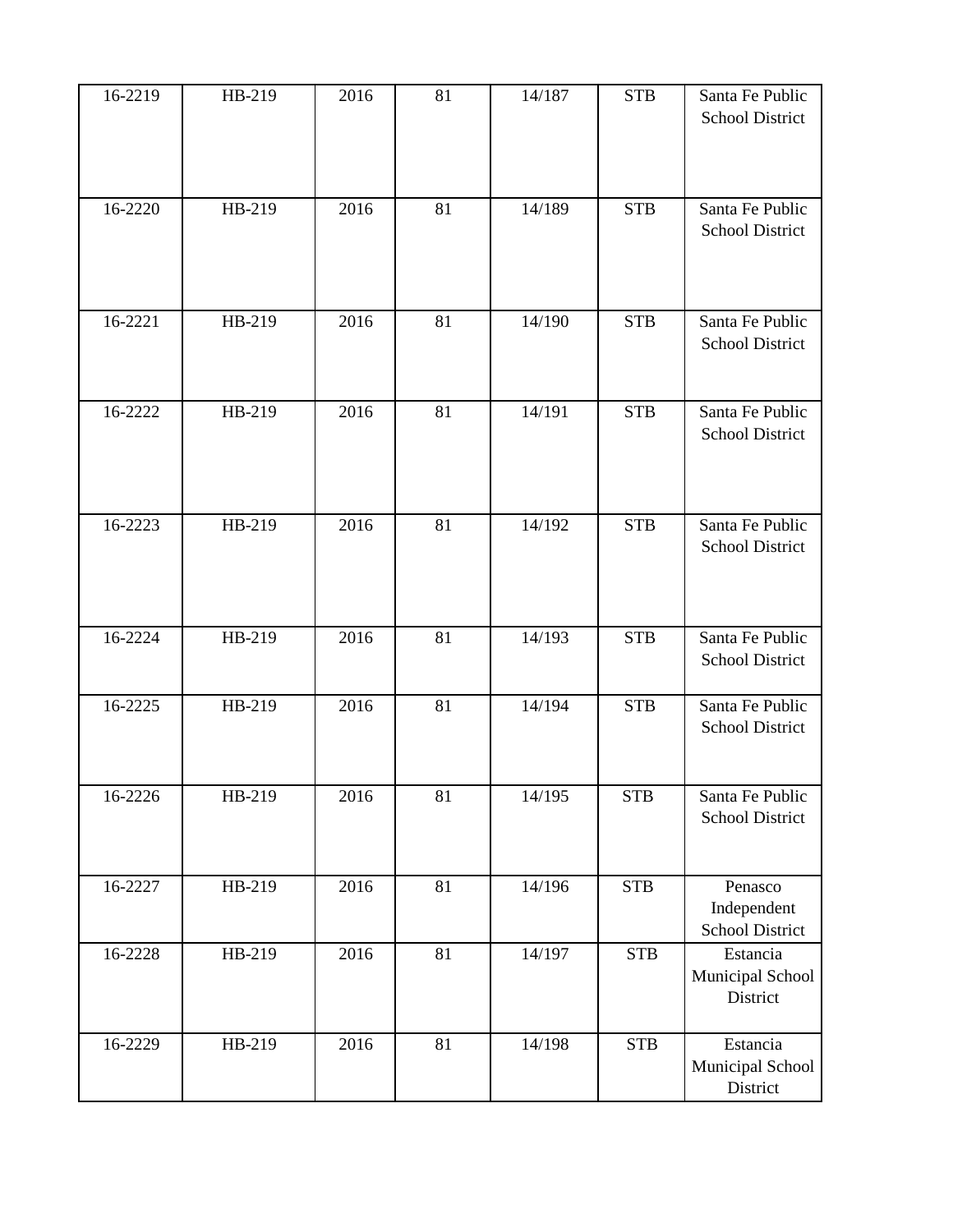| 16-2230 | HB-219 | 2016 | 81 | 14/199 | <b>STB</b> | Moriarty-<br>Edgewood<br>Municipal School<br>District |
|---------|--------|------|----|--------|------------|-------------------------------------------------------|
| 16-2231 | HB-219 | 2016 | 81 | 14/200 | <b>STB</b> | Moriarty-<br>Edgewood<br>Municipal School<br>District |
| 16-2232 | HB-219 | 2016 | 81 | 14/201 | <b>STB</b> | Moriarty-<br>Edgewood<br>Municipal School<br>District |
| 16-2233 | HB-219 | 2016 | 81 | 14/203 | <b>STB</b> | Moriarty-<br>Edgewood<br>Municipal School<br>District |
| A121287 | SB-172 | 2016 | 83 | 18     | <b>STB</b> | <b>Cien Aguas</b><br>International<br>School          |
| A121309 | SB-172 | 2016 | 83 | 30     | <b>STB</b> | La Promesa Early<br><b>Learning Center</b>            |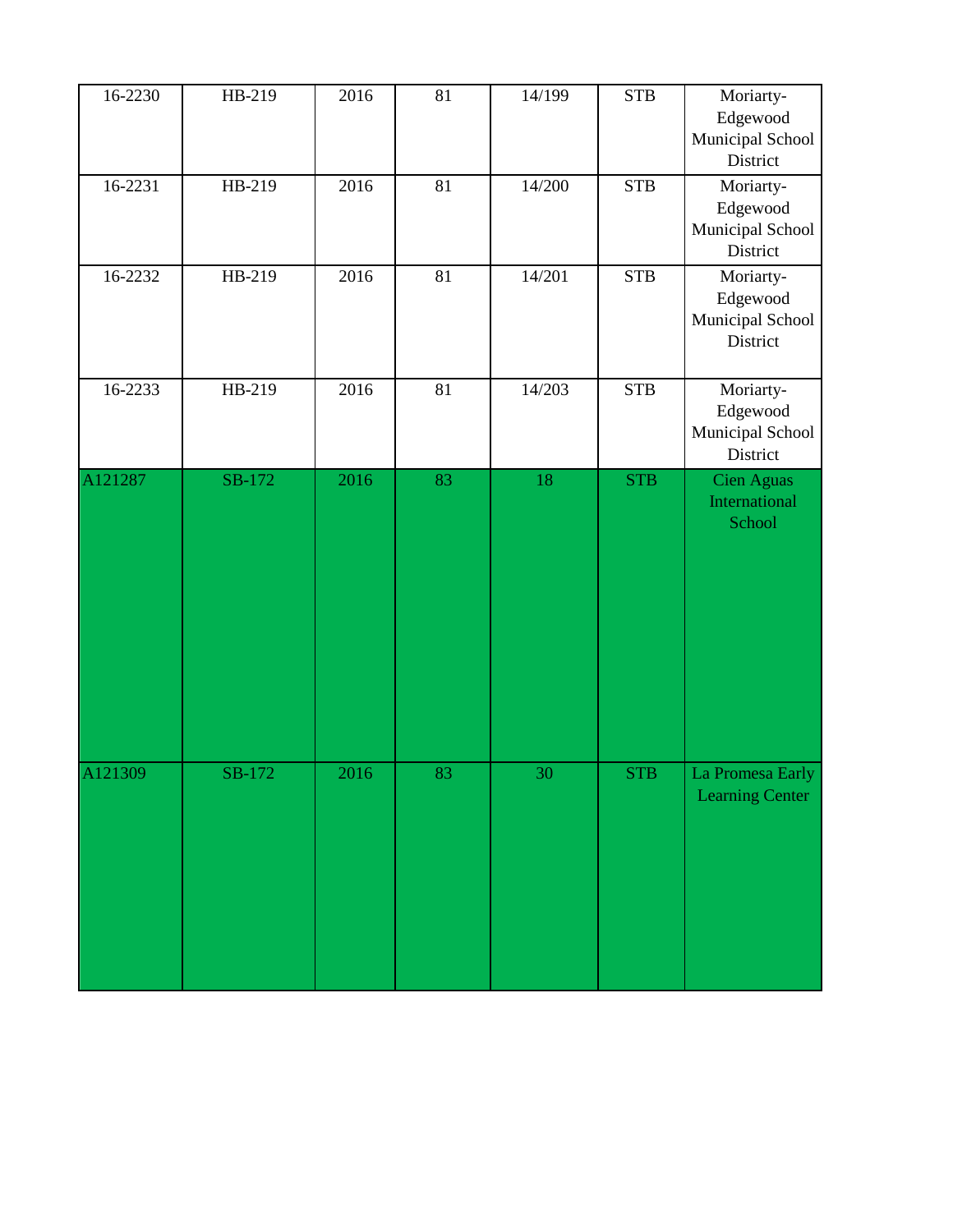| A131353 | SB-172 | 2016 | 83 | $\overline{31}$ | <b>STB</b> | <b>Nuestros Valores</b><br><b>Charter School</b> |
|---------|--------|------|----|-----------------|------------|--------------------------------------------------|
| A131411 | SB-172 | 2016 | 83 | 94              | <b>STB</b> | Santa Fe Public<br><b>School District</b>        |
| A131839 | SB-172 | 2016 | 83 | 40              | <b>STB</b> | Albuquerque<br><b>Public School</b><br>District  |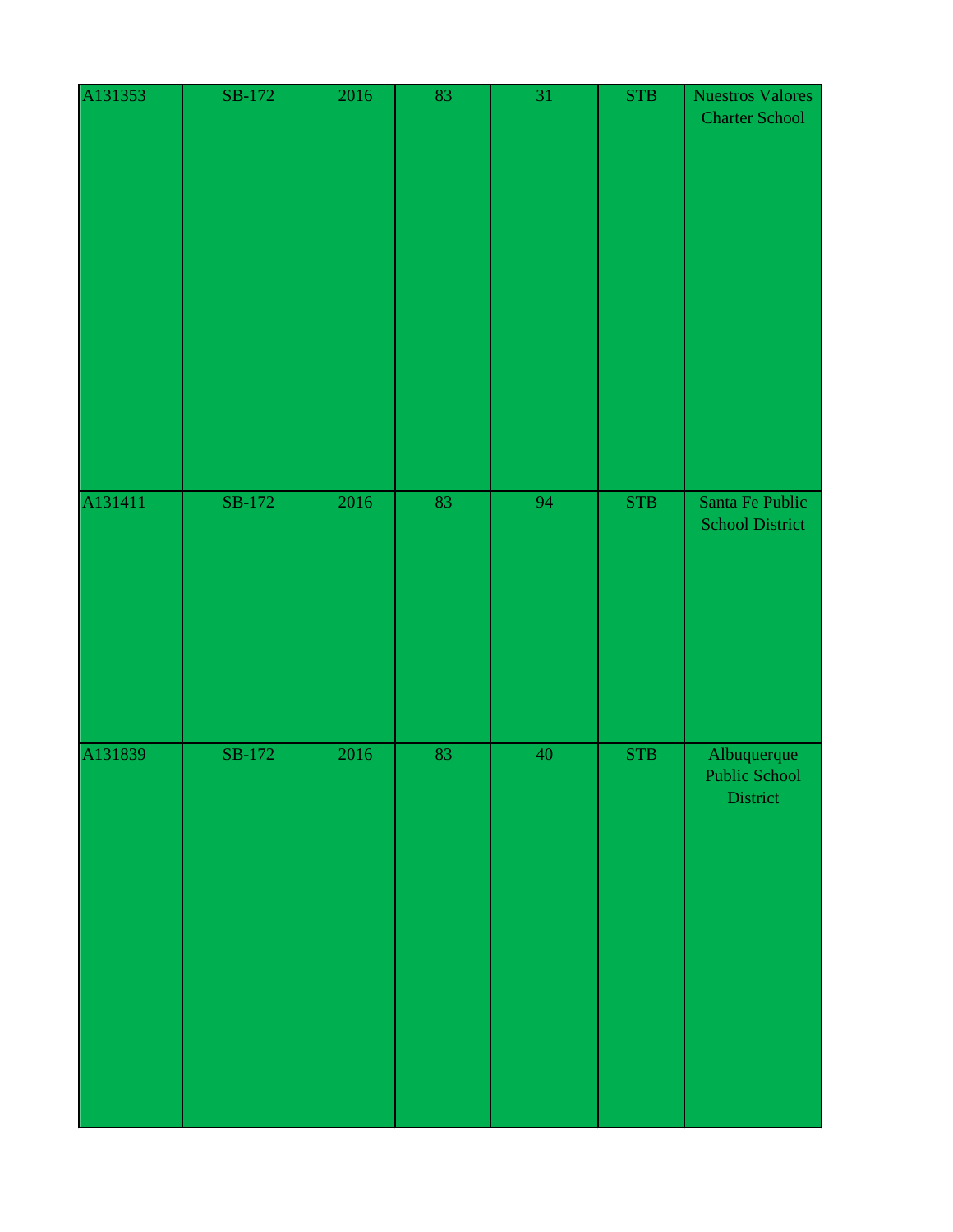| A141445     | SB-172 | 2016 | 83              | 29     | <b>STB</b> | La Academia de<br>Esperanza                  |
|-------------|--------|------|-----------------|--------|------------|----------------------------------------------|
| A141452     | SB-172 | 2016 | 83              | 20     | <b>STB</b> | La Promesa Early<br><b>Learning Center</b>   |
| $16 - 2211$ | HB-219 | 2016 | $\overline{81}$ | 14/178 | <b>STB</b> | West Las Vegas<br>Public School<br>District  |
| 16-2213     | HB-219 | 2016 | 81              | 14/180 | <b>STB</b> | West Las Vegas<br>Public School<br>District  |
| 16-2218     | HB-219 | 2016 | 81              | 14/186 | <b>STB</b> | Pojoaque Valley<br>Public School<br>District |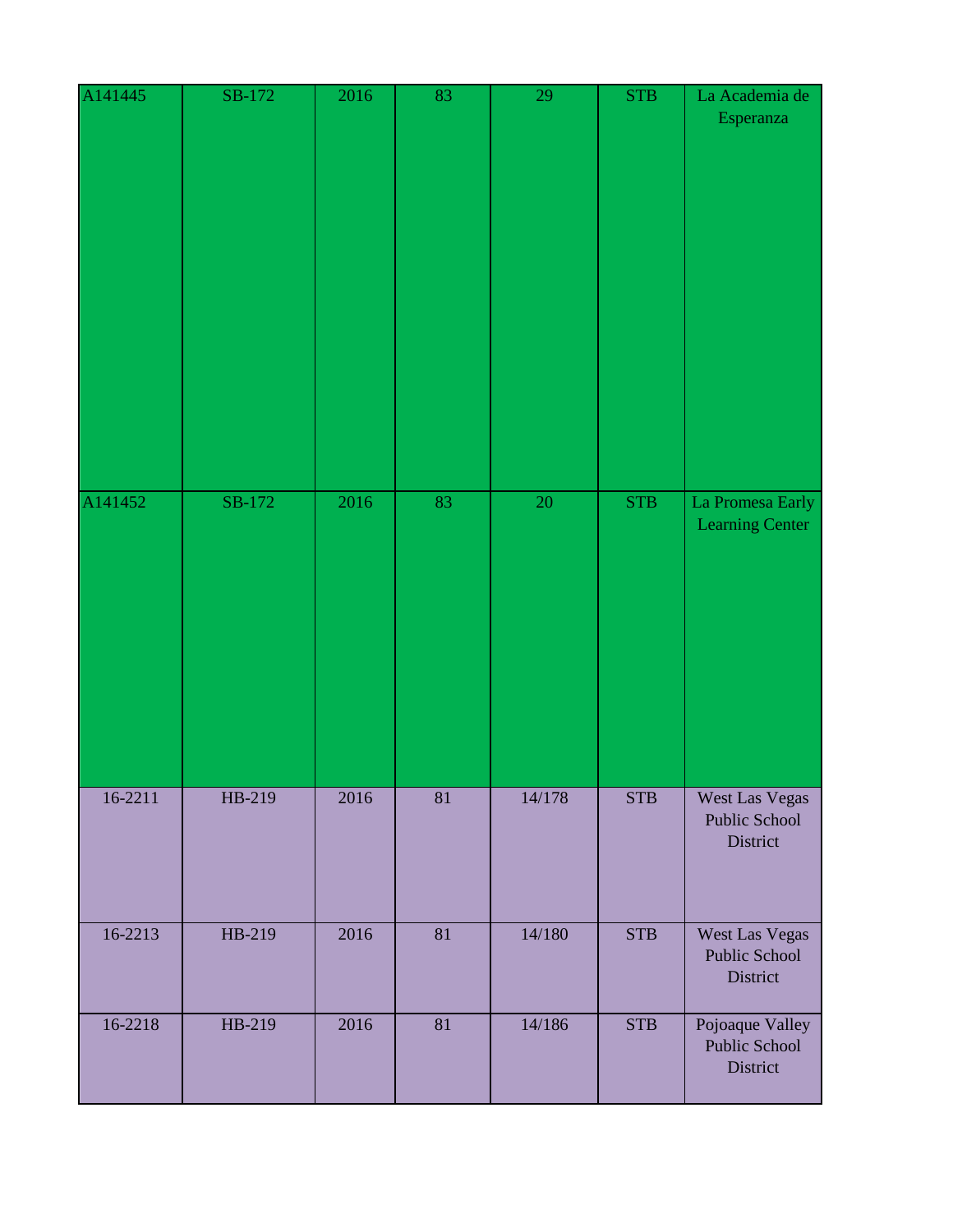| 16-2234 | HB-219 | 2016 | 81 | 14/204 | <b>STB</b> | Los Lunas Public<br><b>School District</b> |
|---------|--------|------|----|--------|------------|--------------------------------------------|
| 16-2235 | HB-219 | 2016 | 81 | 14/205 | <b>STB</b> | Los Lunas Public<br><b>School District</b> |

Reauthorized June 2017 Bond Sale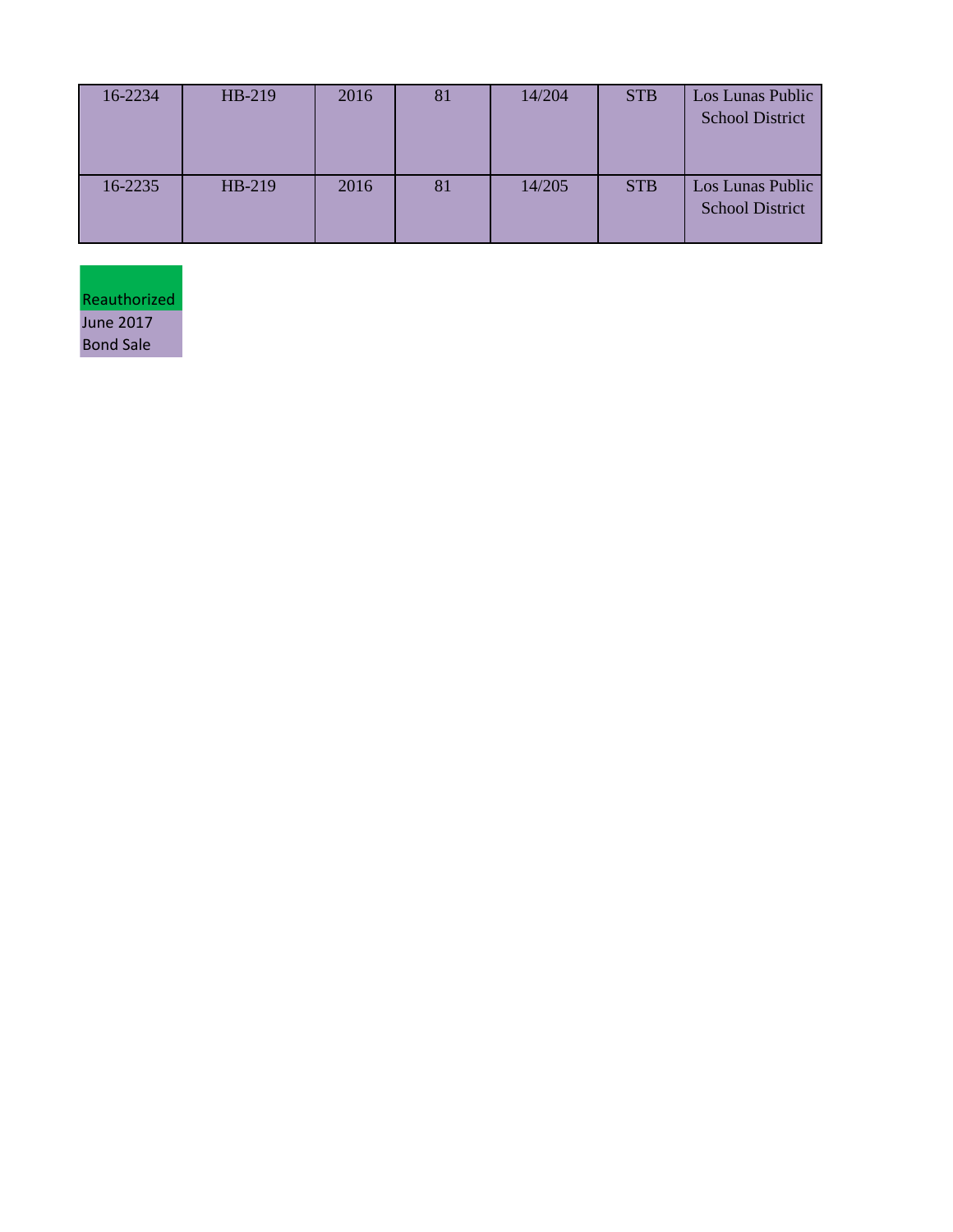| <b>Project Name</b>                                                      | Description                                                                                                                                                                                                                                                                                                                                                                                                                                                                                        |
|--------------------------------------------------------------------------|----------------------------------------------------------------------------------------------------------------------------------------------------------------------------------------------------------------------------------------------------------------------------------------------------------------------------------------------------------------------------------------------------------------------------------------------------------------------------------------------------|
| <b>ALB SIGN</b><br><b>LANGUAGE</b><br><b>ACADEMY</b><br><b>CONSTRUCT</b> | to plan, design and construct a facility for the<br>Albuquerque sign language academy in Albuquerque in<br>Bernalillo county; funds may be released pursuant to draw<br>request for planning and designing, but draw request for<br>construction shall not be funded until PED and its legal<br>counsel have reviewed certification from Public School<br>Capital Outlay Council that charter school facility<br>complies with NMSA, 22-8B-4.2.                                                    |
| <b>AMY BIEHL HIGH</b><br><b>SCHL ASBESTOS</b><br><b>ABATEMENT</b>        | for asbestos and lead paint abatement and to plan, design,<br>construct and renovate the basement at Amy Biehl high<br>school in Albuquerque in Bernalillo county; funds may be<br>released pursuant to draw request for planning and<br>designing, but draw request for construction/renovation<br>shall not be funded until PED and its legal counsel have<br>reviewed certification from Public School Capital Outlay<br>Council that charter school facility complies with NMSA,<br>22-8B-4.2. |
| <b>AMY BIEHL HIGH</b><br><b>SCHL ELEVATOR</b><br><b>REPLACE</b>          | to plan, design, construct and replace an elevator at Amy<br>Biehl high school in Albuquerque in Bernalillo county;<br>funds may be released pursuant to draw request for<br>planning and designing, but draw request for construction<br>shall not be funded until PED and its legal counsel have<br>reviewed certification from Public School Capital Outlay<br>Council that charter school facility complies with NMSA,<br>$22 - 8B - 4.2$ .                                                    |
| AMY BIEHL HIGH<br><b>SCHL INFO TECH</b>                                  | to purchase and install information technology, including<br>related equipment, furniture and infrastructure, at Amy<br>Biehl high school in Albuquerque in Bernalillo county;                                                                                                                                                                                                                                                                                                                     |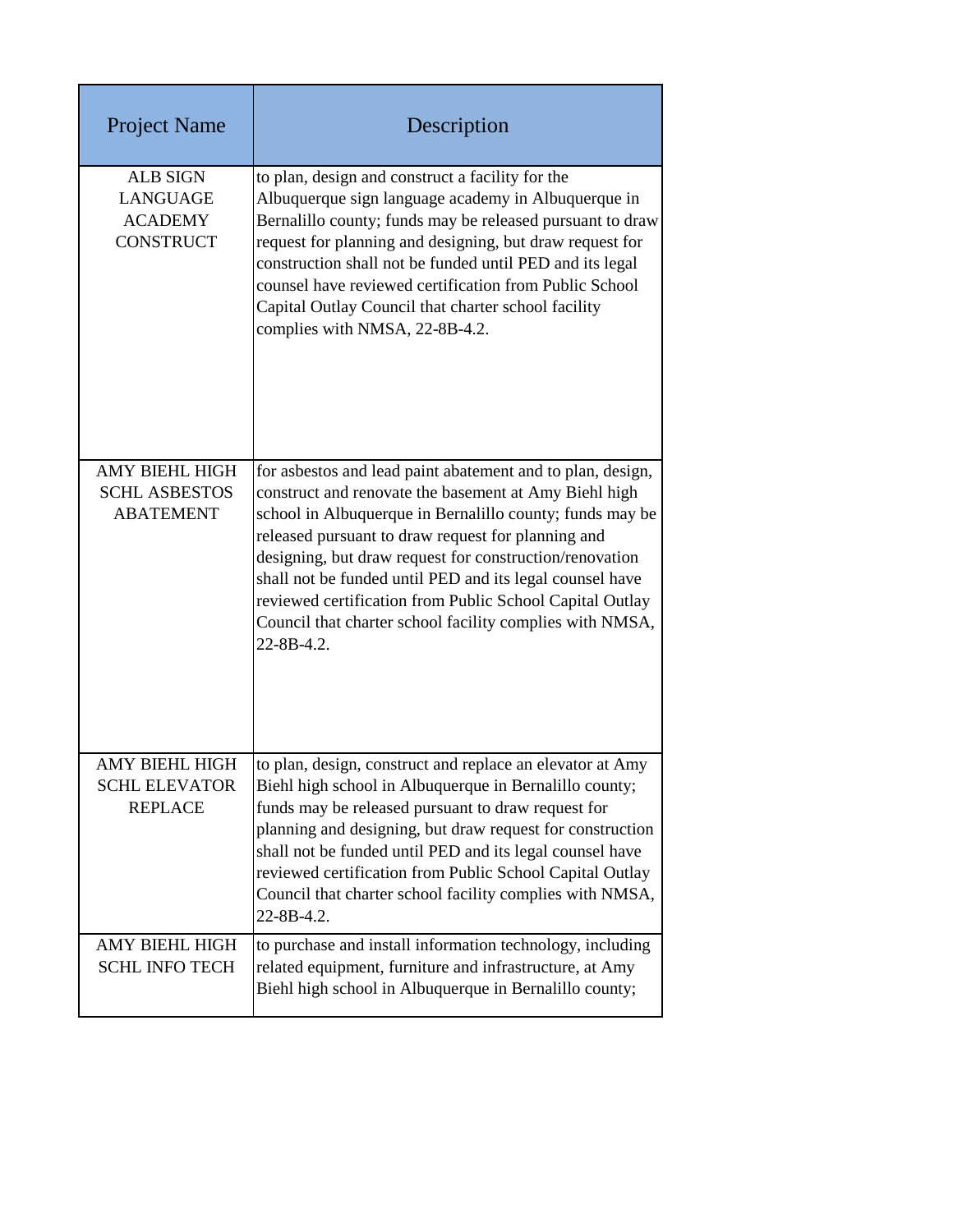| <b>CESAR CHAVEZ</b><br><b>COMMUNITY SCHL</b><br><b>SECURITY</b><br><b>CIEN AGUAS</b><br><b>INTERNATIONAL</b><br><b>SCHL INFO TECH</b> | to plan, design, construct, purchase and install<br>landscaping, facilities, electrical and security<br>improvements, including the purchase and installation of<br>storage, information technology and related equipment,<br>furniture and infrastructure, at Cesar Chavez community<br>school in Albuquerque in Bernalillo county;<br>to purchase and install information technology, including<br>related equipment, furniture and infrastructure, at Cien<br>Aguas international school in Albuquerque in Bernalillo<br>county;                                                                                                                                                                                        |
|---------------------------------------------------------------------------------------------------------------------------------------|----------------------------------------------------------------------------------------------------------------------------------------------------------------------------------------------------------------------------------------------------------------------------------------------------------------------------------------------------------------------------------------------------------------------------------------------------------------------------------------------------------------------------------------------------------------------------------------------------------------------------------------------------------------------------------------------------------------------------|
| <b>COTTONWOOD</b><br><b>CLASSICAL PREP</b><br><b>SCHL PH 1 MLTPRPS</b><br>CTR <sup></sup>                                             | to plan, design and construct phase 1 of a multipurpose<br>sports and performance center for Cottonwood classical<br>preparatory school in Albuquerque in Bernalillo county;                                                                                                                                                                                                                                                                                                                                                                                                                                                                                                                                               |
| <b>GILBERT L. SENA</b><br><b>CHARTER HIGH</b><br><b>SCHL SECURITY</b>                                                                 | to plan, design, construct, purchase and install grounds,<br>facilities, electrical and security improvements, including<br>the purchase and installation of storage, information<br>technology and related equipment, furniture and<br>infrastructure, at Gilbert L. Sena charter high school in<br>Albuquerque in Bernalillo county;                                                                                                                                                                                                                                                                                                                                                                                     |
| <b>LA PROMESA</b><br><b>EARLY LEARNING</b><br><b>CTR CONSTRUCT</b>                                                                    | to plan, design, construct, renovate, furnish and equip the<br>buildings and grounds, including the purchase and<br>installation of fencing, information technology and related<br>equipment, furniture and infrastructure, at La Promesa<br>early learning center in Albuquerque in Bernalillo county;<br>funds may be released pursuant to draw request for<br>planning and designing, but draw request for construction<br>and other costs shall not be funded until PED and its legal<br>counsel have reviewed lease or lease-purchase agreement<br>between charter school and private owner and<br>certification from Public School Capital Outlay Council<br>that charter school facility complies with NMSA, 22-8B- |
| <b>MEDIA ARTS</b><br><b>COLLABORATIVE</b><br><b>CHARTER SCHL</b><br><b>INFO TECH</b>                                                  | to purchase and install information technology, including<br>related equipment, furniture and infrastructure, at Media<br>Arts collaborative charter school in Albuquerque in<br>Bernalillo county:                                                                                                                                                                                                                                                                                                                                                                                                                                                                                                                        |
| <b>MISSION</b><br><b>ACHIEVEMENT &amp;</b><br><b>SUCCESS CHARTER</b><br><b>INFO TECH</b>                                              | to purchase and install information technology, including<br>related equipment, furniture and infrastructure, at Mission<br>Achievement and Success charter school in Albuquerque<br>in Bernalillo county;                                                                                                                                                                                                                                                                                                                                                                                                                                                                                                                 |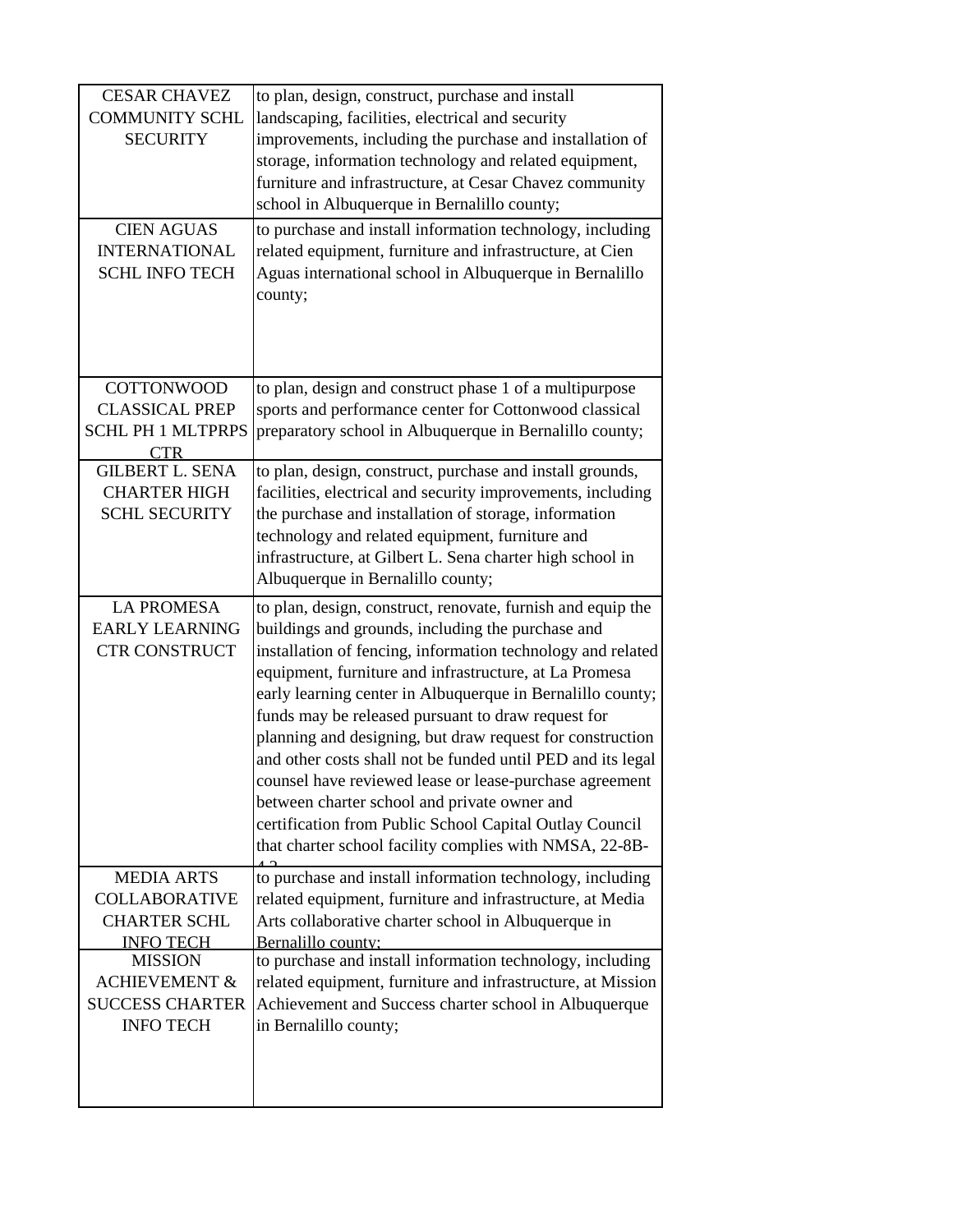| <b>MISSION</b>                                               | to purchase and install library resources for the Mission                                                                                                                                                                                                                                                                                                                                                                                                                                                                                                                                                                                                                                                                                                                                                                                                                                                                                                                    |
|--------------------------------------------------------------|------------------------------------------------------------------------------------------------------------------------------------------------------------------------------------------------------------------------------------------------------------------------------------------------------------------------------------------------------------------------------------------------------------------------------------------------------------------------------------------------------------------------------------------------------------------------------------------------------------------------------------------------------------------------------------------------------------------------------------------------------------------------------------------------------------------------------------------------------------------------------------------------------------------------------------------------------------------------------|
| <b>ACHIEVEMENT &amp;</b>                                     | Achievement and Success charter school in Albuquerque                                                                                                                                                                                                                                                                                                                                                                                                                                                                                                                                                                                                                                                                                                                                                                                                                                                                                                                        |
| <b>SUCCESS CHARTER</b>                                       | in Bernalillo county;                                                                                                                                                                                                                                                                                                                                                                                                                                                                                                                                                                                                                                                                                                                                                                                                                                                                                                                                                        |
| <b>SCHL LIBRARY</b>                                          |                                                                                                                                                                                                                                                                                                                                                                                                                                                                                                                                                                                                                                                                                                                                                                                                                                                                                                                                                                              |
| <b>MONTESSORI ELEM</b><br><b>SCHL BUS</b><br><b>PURCHASE</b> | Conditions - The unexpended balance of the appropriation<br>to the PED to purchase and equip a bus for the Montessori<br>elementary school in Albuquerque in Bernalillo county<br>shall not be expended for the original purpose but is<br>changed to plan, design, construct, renovate, furnish and<br>equip buildings and grounds and to purchase and install<br>related equipment, fencing, information technology,<br>wiring and infrastructure for that school. The time<br>extended through FY 2019. Funds may be released<br>pursuant to draw requests for planning and designing, but<br>draw requests for construction and other costs shall not be<br>funded until PED and its legal counsel have reviewed<br>lease or lease-purchase agreement between charter school<br>and private owner and certification from Public School<br>Capital Outlay Council that the charter school's proposed<br>expenditure is consistent with appropriation, as<br>reauthorized. |
| <b>MOUNTAIN</b>                                              | to purchase and install information technology, including                                                                                                                                                                                                                                                                                                                                                                                                                                                                                                                                                                                                                                                                                                                                                                                                                                                                                                                    |
| <b>MAHOGANY</b>                                              | related equipment, furniture and infrastructure, at                                                                                                                                                                                                                                                                                                                                                                                                                                                                                                                                                                                                                                                                                                                                                                                                                                                                                                                          |
| <b>COMMUNITY SCHL</b>                                        | Mountain Mahogany community school in Albuquerque                                                                                                                                                                                                                                                                                                                                                                                                                                                                                                                                                                                                                                                                                                                                                                                                                                                                                                                            |
| <b>INFO TECH</b>                                             | in Bernalillo county:                                                                                                                                                                                                                                                                                                                                                                                                                                                                                                                                                                                                                                                                                                                                                                                                                                                                                                                                                        |
| <b>SOUTH VALLEY</b>                                          | Conditions - The public education department project in                                                                                                                                                                                                                                                                                                                                                                                                                                                                                                                                                                                                                                                                                                                                                                                                                                                                                                                      |
| <b>PREPARATORY</b><br><b>SCHL CONSTRUCT</b>                  | Subsection 17 of Section 14 of Chapter 81 of Laws 2016<br>to acquire land for and to plan, design, construct, equip<br>and furnish the South Valley preparatory school in<br>Albuquerque in Bernalillo county may include the<br>purchase of modular buildings. Funds may be released<br>pursuant to draw requests for planning and designing, but<br>draw requests for construction and other costs shall not be<br>funded until PED and its legal counsel have reviewed<br>lease or lease-purchase agreement between charter school<br>and private owner and certification from Public School<br>Capital Outlay Council that the charter school's proposed<br>expenditure is consistent with appropriation, as<br>reauthorized.                                                                                                                                                                                                                                            |
| <b>TECHNOLOGY</b>                                            | to purchase and install equipment and furniture at                                                                                                                                                                                                                                                                                                                                                                                                                                                                                                                                                                                                                                                                                                                                                                                                                                                                                                                           |
| <b>LEADERSHIP HIGH</b>                                       | Technology Leadership high school in Albuquerque in                                                                                                                                                                                                                                                                                                                                                                                                                                                                                                                                                                                                                                                                                                                                                                                                                                                                                                                          |
| <b>SCHL EQUIP &amp;</b>                                      | Bernalillo county;                                                                                                                                                                                                                                                                                                                                                                                                                                                                                                                                                                                                                                                                                                                                                                                                                                                                                                                                                           |
| <b>FURNISH</b>                                               |                                                                                                                                                                                                                                                                                                                                                                                                                                                                                                                                                                                                                                                                                                                                                                                                                                                                                                                                                                              |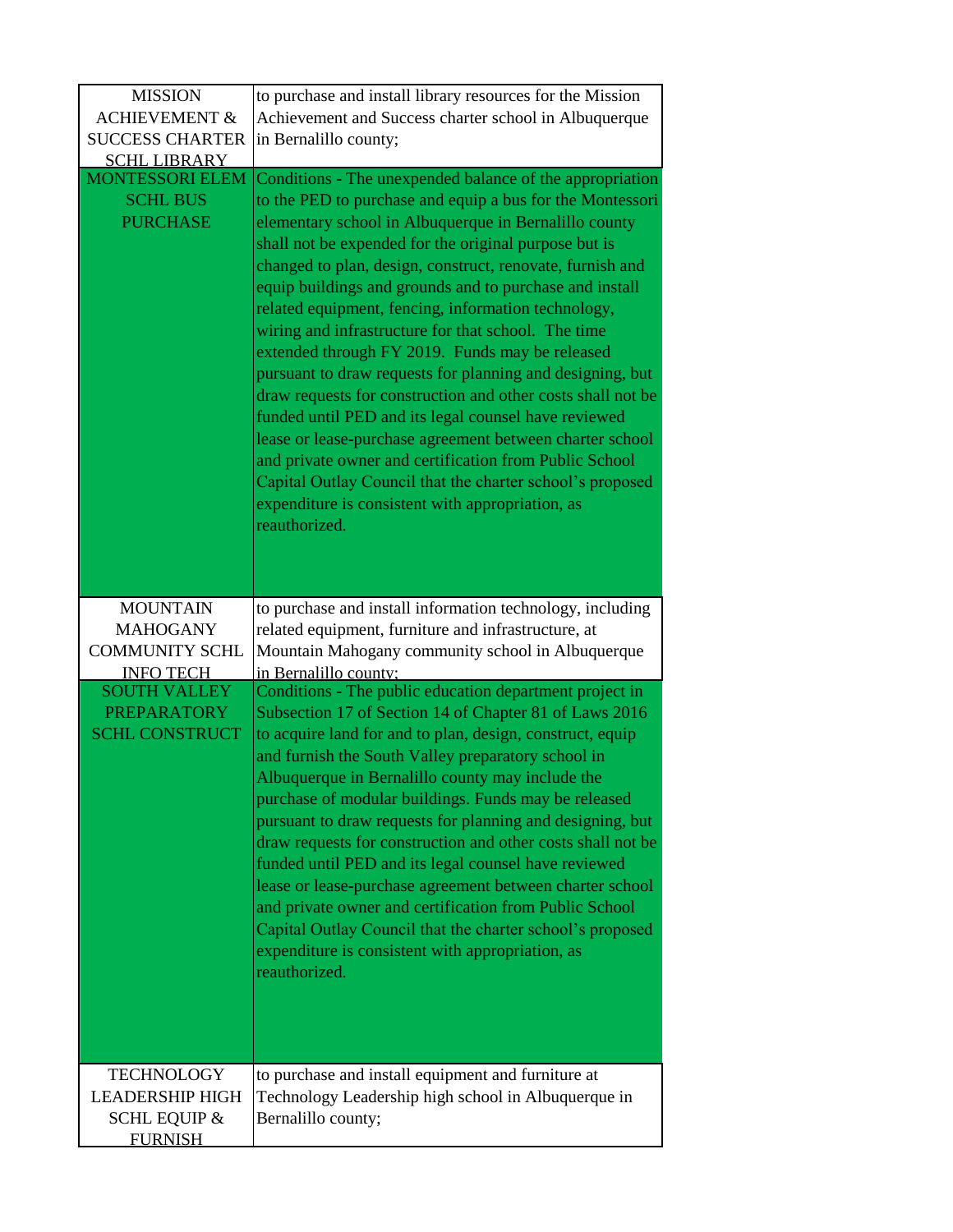| <b>TIERRA ADENTRO</b>   | to purchase and install information technology, including    |
|-------------------------|--------------------------------------------------------------|
| <b>CHARTER SCHL</b>     | related equipment, furniture and infrastructure, for Tierra  |
| <b>INFO TECH</b>        | Adentro charter school in Albuquerque in Bernalillo          |
|                         | county:                                                      |
| 21ST CENTURY            | to purchase a facility and to plan, design, construct,       |
| PUBLIC ACADEMY          | renovate, furnish and equip the buildings and grounds,       |
|                         | including the purchase and installation of information       |
|                         | technology and related equipment, furniture and              |
|                         | infrastructure, at the Twenty-First Century public           |
|                         | academy charter school in the Albuquerque public school      |
|                         | district in Rernalillo county.                               |
| <b>ADOBE ACRES</b>      | to plan, design, renovate and construct improvements to      |
| <b>ELEM SCHL TRACK</b>  | the grounds, fields and track areas, including the purchase  |
| <b>AREAS</b>            | and installation of related equipment, furniture and         |
|                         | landscaping, at Adobe Acres elementary school in the         |
|                         | Albuquerque public school district in Bernalillo county;     |
| <b>ALAMEDA ELEM</b>     | to purchase and install security cameras, including related  |
| <b>SCHL SECURITY</b>    | equipment, information technology, furniture,                |
| <b>SYSTEMS</b>          | infrastructure and improvements, at Alameda elementary       |
|                         | school in the Albuquerque public school district in          |
|                         | Bernalillo county:                                           |
| <b>ALAMOSA ELEM</b>     | to plan, design, renovate and construct improvements to      |
| <b>SCHL TRACK AREAS</b> | the grounds, fields and track areas, including the purchase  |
|                         | and installation of related equipment, furniture and         |
|                         | landscaping, at Alamosa elementary school in the             |
|                         | Albuquerque public school district in Bernalillo county:     |
| <b>ALB PSD JROTC</b>    | to plan, design, construct, improve and equip the facilities |
| PROGRAM EQUIP           | and gymnasiums, including the purchase and installation      |
|                         | of related equipment, furniture and marksmanship target      |
|                         | ranges, for the junior reserve officers training corps       |
|                         | program in the Albuquerque public school district in         |
| ALB PSD JROTC           | to purchase and equip a vehicle for the junior reserve       |
| <b>VEHICLE</b>          | officer training corps program in the Albuquerque public     |
|                         | school district in Bernalillo county;                        |
| <b>ALBUQUERQUE</b>      | to plan, design, construct, renovate, equip and improve the  |
| <b>HIGH SCHL</b>        | performing arts centers, including the purchase and          |
| PERFORMING ARTS         | installation of stage curtains, seating, carpet, sound and   |
| <b>FACILITIES</b>       | lighting systems, refinishing of stages, information         |
|                         | technology and related equipment, furniture and              |
|                         | infrastructure, at Albuquerque high school in the            |
|                         | Albuquerque public school district in Rernalillo county.     |
| <b>ALICE KING</b>       | to plan, design, purchase, construct and install             |
| <b>COMMUNITY</b>        | information technology, including related equipment,         |
| <b>SCHOOL INFO TECH</b> | furniture and infrastructure, at Alice King community        |
|                         | school in the Albuquerque public school district in          |
|                         | Bernalillo county:                                           |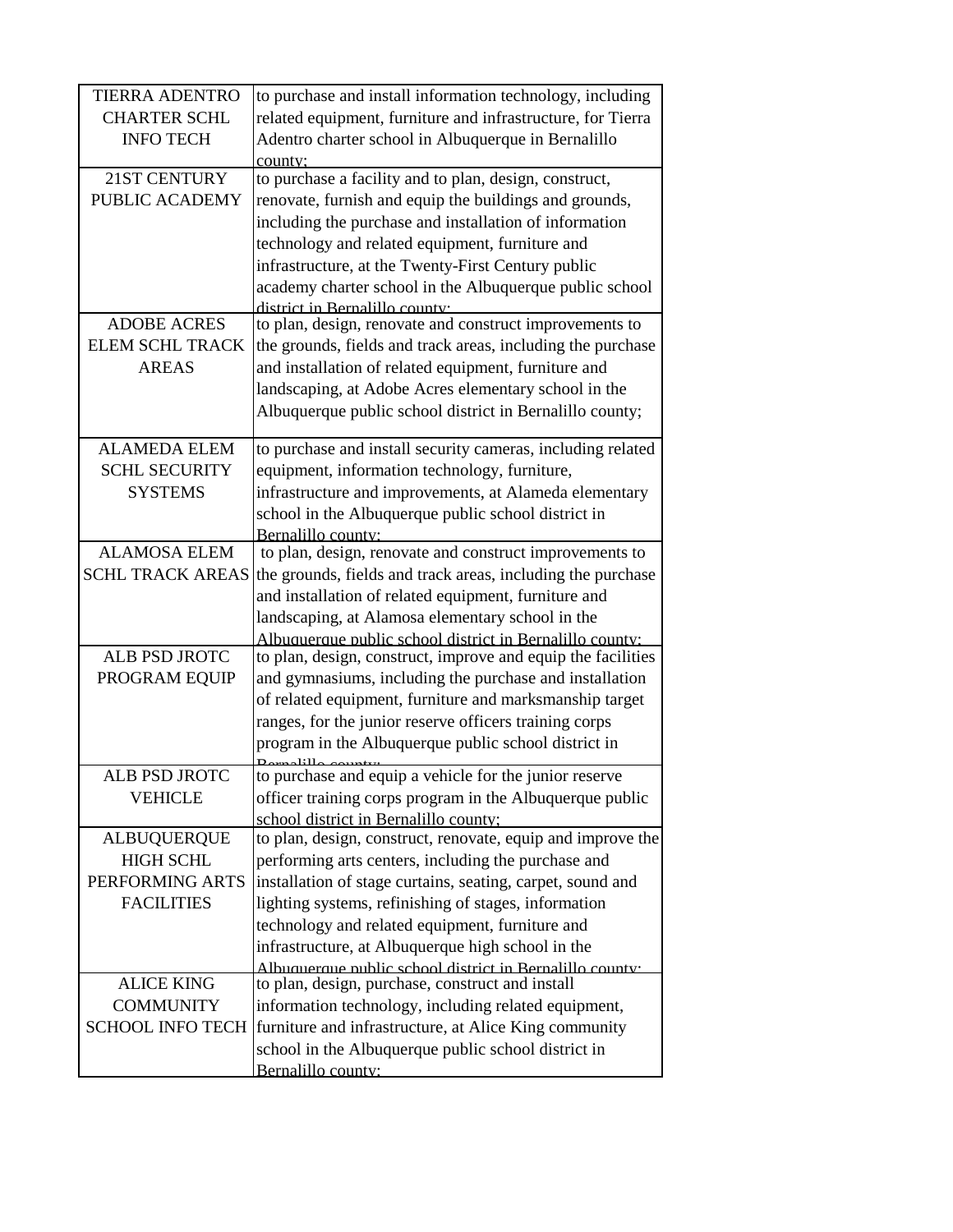| <b>APACHE ELEM SCHL</b>  | to purchase and install security cameras, including related  |
|--------------------------|--------------------------------------------------------------|
| <b>SECURITY SYSTEMS</b>  | equipment, information technology, furniture,                |
|                          | infrastructure and improvements, at Apache elementary        |
|                          | school in the Albuquerque public school district in          |
|                          | Bernalillo county:                                           |
| <b>APACHE ELEM SCHL</b>  | to plan, design, construct, improve and landscape the        |
| <b>SHADE</b>             | grounds, courtyards, buildings and facilities, including the |
| <b>STRUCTURES</b>        | purchase and installation of related equipment, fencing,     |
|                          | shade structures, benches, tables and furniture, at Apache   |
|                          | elementary school in the Albuquerque public school           |
|                          | district in Bernalillo county;                               |
|                          |                                                              |
| <b>ARROYO DEL OSO</b>    | to purchase and install security cameras, including related  |
| <b>ELEM SCHL</b>         | equipment, information technology, furniture,                |
| <b>SECURITY SYSTEMS</b>  | infrastructure and improvements, at Arroyo Del Oso           |
|                          | elementary school in the Albuquerque public school           |
|                          | district in Bernalillo county:                               |
| <b>ATRISCO ELEM</b>      | to purchase and install security cameras, including related  |
| <b>SCHL SECURITY</b>     | equipment, information technology, furniture,                |
| <b>SYSTEMS</b>           | infrastructure and improvements, at Atrisco elementary       |
|                          | school in the Albuquerque public school district in          |
|                          | Bernalillo county:                                           |
| <b>ATRISCO HERITAGE</b>  | to plan, design, construct, improve and landscape the        |
| <b>HIGH SCHL SHADE</b>   | grounds, courtyards, buildings and facilities, including the |
| <b>STRUCTURES</b>        | purchase and installation of related equipment, fencing,     |
|                          | shade structures, benches, tables and furniture, at Atrisco  |
|                          | Heritage high school in the Albuquerque public school        |
|                          | district in Bernalillo county:                               |
| <b>AUTISM CENTER</b>     | to plan, design, construct, improve, landscape, equip and    |
| <b>ALB PSD</b>           | furnish the grounds, courtyard and fields, including the     |
| <b>LANDSCAPING</b>       | purchase and installation of related equipment, drainage,    |
|                          | bleachers, fencing, shade structures and furniture, at the   |
|                          | Autism center in the Albuquerque public school district in   |
|                          | Bernalillo county:                                           |
| <b>BANDELIER ELEM</b>    | to purchase and install security cameras, including related  |
| <b>SCHL SECURITY</b>     | equipment, information technology, furniture,                |
| <b>SYSTEMS</b>           | infrastructure and improvements, at Bandelier elementary     |
|                          | school in the Albuquerque public school district in          |
|                          | Bernalillo county:                                           |
| <b>BEL-AIR ELEM SCHL</b> | to plan, design, construct, improve, landscape, equip and    |
| <b>LANDSCAPING</b>       | furnish the grounds, courtyards and fields, including the    |
|                          | purchase and installation of related equipment, drainage,    |
|                          | bleachers, fencing, shade structures and furniture, at Bel-  |
|                          | Air elementary school in the Albuquerque public school       |
|                          | district in Bernalillo county;                               |
|                          |                                                              |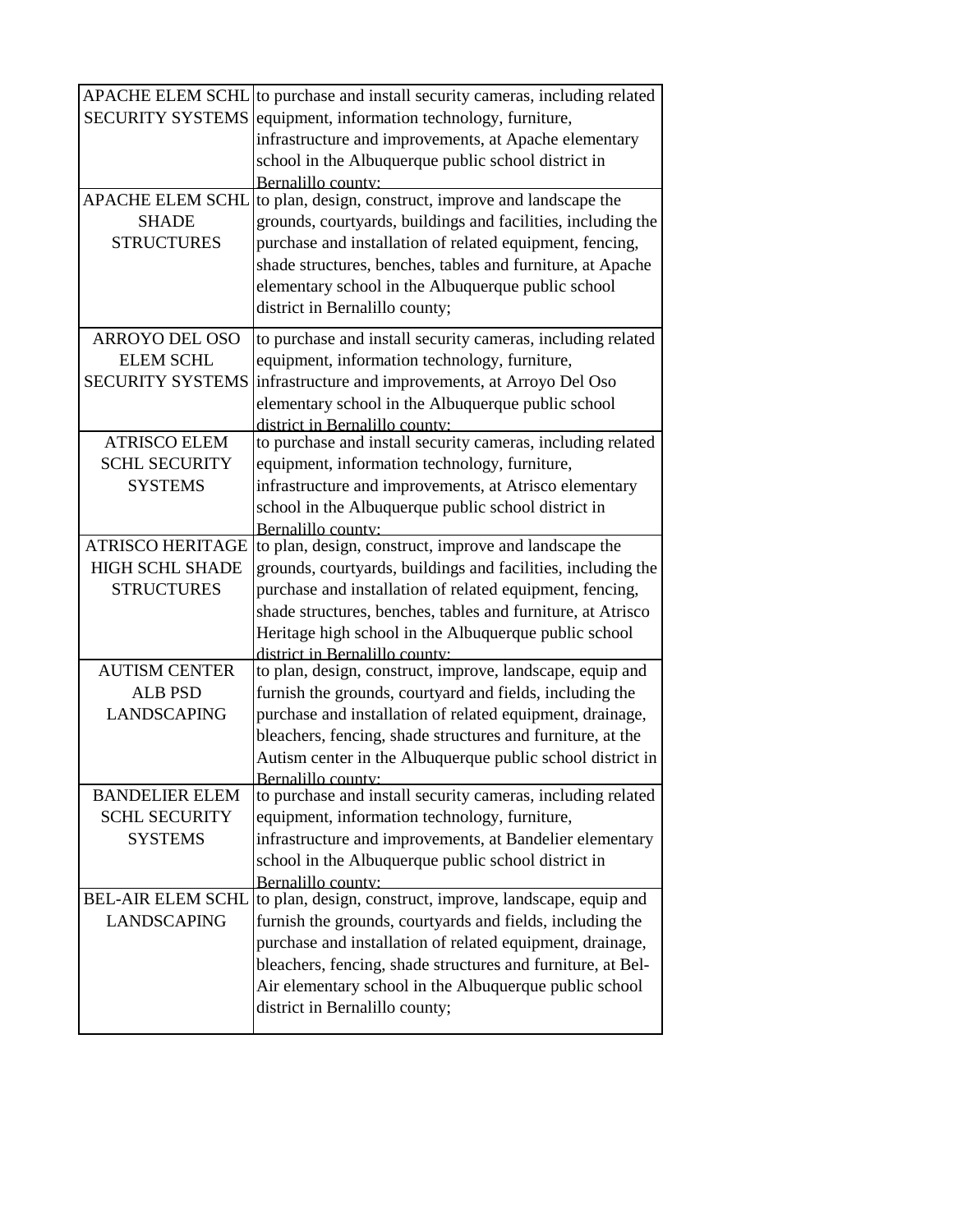| <b>BELLEHAVEN ELEM</b>      | to plan, design, construct, improve, landscape and equip                         |
|-----------------------------|----------------------------------------------------------------------------------|
| <b>SCHL PLAYGROUND</b>      | the grounds and playgrounds, including the purchase and                          |
| <b>IMPROVE</b>              | installation of related equipment, fencing, shade structures                     |
|                             | and drainage improvements, at Bellehaven elementary                              |
|                             | school in the Albuquerque public school district in                              |
|                             | Bernalillo county:                                                               |
| <b>BELLEHAVEN ELEM</b>      | to purchase and install security cameras, including related                      |
| <b>SCHL SECURITY</b>        | equipment, information technology, furniture,                                    |
| <b>SYSTEMS</b>              | infrastructure and improvements, at Bellehaven                                   |
|                             | elementary school in the Albuquerque public school                               |
|                             | district in Bernalillo county:                                                   |
| <b>CARLOS REY ELEM</b>      | to plan, design, construct, improve, furnish and landscape                       |
| <b>SCHL</b>                 | the grounds, fields and basketball and tennis court areas,                       |
|                             | BASKETBALL/TENNI including the purchase and installation of related              |
| <b>S COURT AREAS</b>        | equipment, fencing, court resurfacing, base pavement and                         |
|                             | striping, at Carlos Rey elementary school in the                                 |
|                             | Albuquerque public school district in Bernalillo county;                         |
| <b>CEC&amp;EARLY</b>        | to purchase and install library and bookroom equipment,                          |
| <b>COLLEGE ACADEMY</b>      | furniture, fixtures, bookshelves and information                                 |
| <b>LIBRARIES &amp;</b>      | technology, including related equipment, infrastructure                          |
| <b>BOOKROOMS</b>            | and improvements, in the libraries and bookrooms at the                          |
|                             | Career Enrichment center and Early College academy in                            |
|                             | the Albuquerque public school district in Bernalillo                             |
|                             | county <sup>.</sup>                                                              |
| <b>CHAMIZA ELEM</b>         | to plan, design, construct, improve and landscape the                            |
| <b>SCHL SHADE</b>           | grounds, courtyard, buildings and facilities, including the                      |
| <b>STRUCTURES</b>           | purchase and installation of related equipment, fencing,                         |
|                             | shade structures, benches, tables and furniture, at                              |
|                             | Chamiza elementary school in the Albuquerque public                              |
|                             | school district in Bernalillo county:                                            |
| <b>CHAPARRAL ELEM</b>       | to purchase and install security cameras, including related                      |
| <b>SCHL SECURITY</b>        | equipment, information technology, furniture,                                    |
| <b>SYSTEMS</b>              | infrastructure and improvements, at Chaparral elementary                         |
|                             | school in the Albuquerque public school district in                              |
| <b>CHELWOOD ELEM</b>        | Bernalillo county:<br>to plan, design, construct, improve, renovate, furnish and |
| <b>SCHL BUILDING</b>        | equip buildings and facilities, including the purchase and                       |
| <b>RENOVATE</b>             | installation of related equipment, infrastructure, fixtures                      |
|                             | and furniture, at Chelwood elementary school in the                              |
|                             | Albuquerque public school district in Bernalillo county;                         |
|                             |                                                                                  |
| <b>CHELWOOD ELEM</b>        | to purchase and install library and bookroom equipment,                          |
| <b>SCHL LIBRARIES &amp;</b> | furniture, fixtures, bookshelves and information                                 |
| <b>BOOKROOMS</b>            | technology, including related equipment, infrastructure                          |
|                             | and improvements, in the libraries and bookrooms at                              |
|                             | Chelwood elementary school in the Albuquerque public                             |
|                             | school district in Bernalillo county.                                            |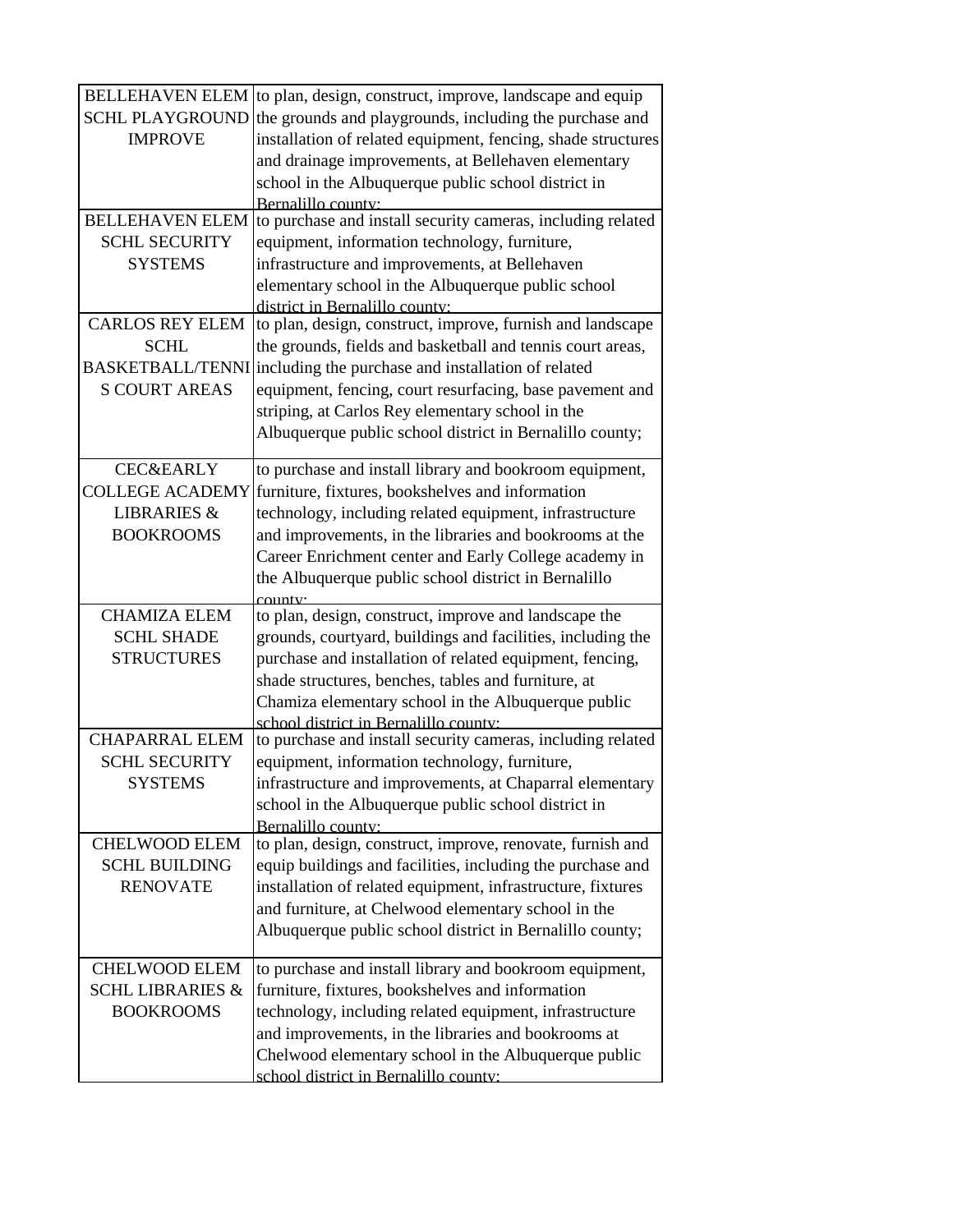| <b>CIBOLA HIGH SCHL</b>  | to plan, design, construct, improve, furnish and landscape                                                                                                                                                       |
|--------------------------|------------------------------------------------------------------------------------------------------------------------------------------------------------------------------------------------------------------|
| <b>BASKETBALL/TENNI</b>  | the grounds, fields and basketball and tennis court areas,                                                                                                                                                       |
| <b>S COURT AREAS</b>     | including the purchase and installation of related                                                                                                                                                               |
|                          | equipment, fencing, court resurfacing, base pavement and                                                                                                                                                         |
|                          | striping, at Cibola high school in the Albuquerque public                                                                                                                                                        |
|                          | school district in Bernalillo county:                                                                                                                                                                            |
| <b>CLEVELAND MID</b>     | to plan, design, renovate and construct improvements to                                                                                                                                                          |
| <b>SCHL TRACK AREAS</b>  | the grounds, fields and track areas, including the purchase                                                                                                                                                      |
|                          | and installation of related equipment, furniture and                                                                                                                                                             |
|                          | landscaping, at Cleveland middle school in the                                                                                                                                                                   |
|                          | Albuquerque public school district in Bernalillo county:                                                                                                                                                         |
| <b>COCHITI ELEM SCHL</b> | to purchase and install security cameras, including related                                                                                                                                                      |
| <b>SECURITY SYSTEMS</b>  | equipment, information technology, furniture,                                                                                                                                                                    |
|                          | infrastructure and improvements, at Cochiti elementary                                                                                                                                                           |
|                          | school in the Albuquerque public school district in                                                                                                                                                              |
|                          | Bernalillo county:                                                                                                                                                                                               |
| <b>COLLET PARK ELEM</b>  | to plan, design, construct, improve and landscape the                                                                                                                                                            |
| <b>SCHL SHADE</b>        | grounds, courtyards, buildings and facilities, including the                                                                                                                                                     |
| <b>STRUCTURES</b>        | purchase and installation of related equipment, fencing,                                                                                                                                                         |
|                          | shade structures, benches, tables and furniture, at Collet                                                                                                                                                       |
|                          | Park elementary school in the Albuquerque public school                                                                                                                                                          |
|                          | district in Bernalillo county:                                                                                                                                                                                   |
| <b>COMANCHE ELEM</b>     | to plan, design, construct, improve, landscape and equip                                                                                                                                                         |
| <b>SCHL PLAYGROUND</b>   | the grounds and playgrounds, including the purchase and                                                                                                                                                          |
| <b>IMPROVE</b>           | installation of related equipment, fencing, shade structures                                                                                                                                                     |
|                          | and drainage improvements, at Comanche elementary                                                                                                                                                                |
|                          | school in the Albuquerque public school district in                                                                                                                                                              |
|                          | Bernalillo county:                                                                                                                                                                                               |
| <b>DEL NORTE HGH</b>     | o plan, design, renovate, construct, equip and improve the                                                                                                                                                       |
| <b>SCHL FINE ARTS</b>    | arts and music buildings, facilities and rooms, including                                                                                                                                                        |
| <b>FACILITIES</b>        | the purchase and installation of related equipment,                                                                                                                                                              |
|                          | information technology, equipment storage units,                                                                                                                                                                 |
|                          | furniture and infrastructure, at Del Norte high school in                                                                                                                                                        |
|                          | the Albuquerque public school district in Bernalillo                                                                                                                                                             |
| <b>DENNIS CHAVEZ</b>     | to purchase and install security cameras, including related                                                                                                                                                      |
| <b>ELEM SCHL</b>         | equipment, information technology, furniture,                                                                                                                                                                    |
| <b>SECURITY SYSTEMS</b>  | infrastructure and improvements, at Dennis Chavez                                                                                                                                                                |
|                          |                                                                                                                                                                                                                  |
|                          | elementary school in the Albuquerque public school<br>district in Bernalillo county:                                                                                                                             |
| <b>DESERT RIDGE MID</b>  | to plan, design, construct, improve and landscape the                                                                                                                                                            |
| <b>SCHL SHADE</b>        | grounds, courtyards, buildings and facilities, including the                                                                                                                                                     |
|                          |                                                                                                                                                                                                                  |
|                          |                                                                                                                                                                                                                  |
|                          |                                                                                                                                                                                                                  |
|                          |                                                                                                                                                                                                                  |
| <b>STRUCTURES</b>        | purchase and installation of related equipment, fencing,<br>shade structures, benches, tables and furniture, at Desert<br>Ridge middle school in the Albuquerque public school<br>district in Bernalillo county: |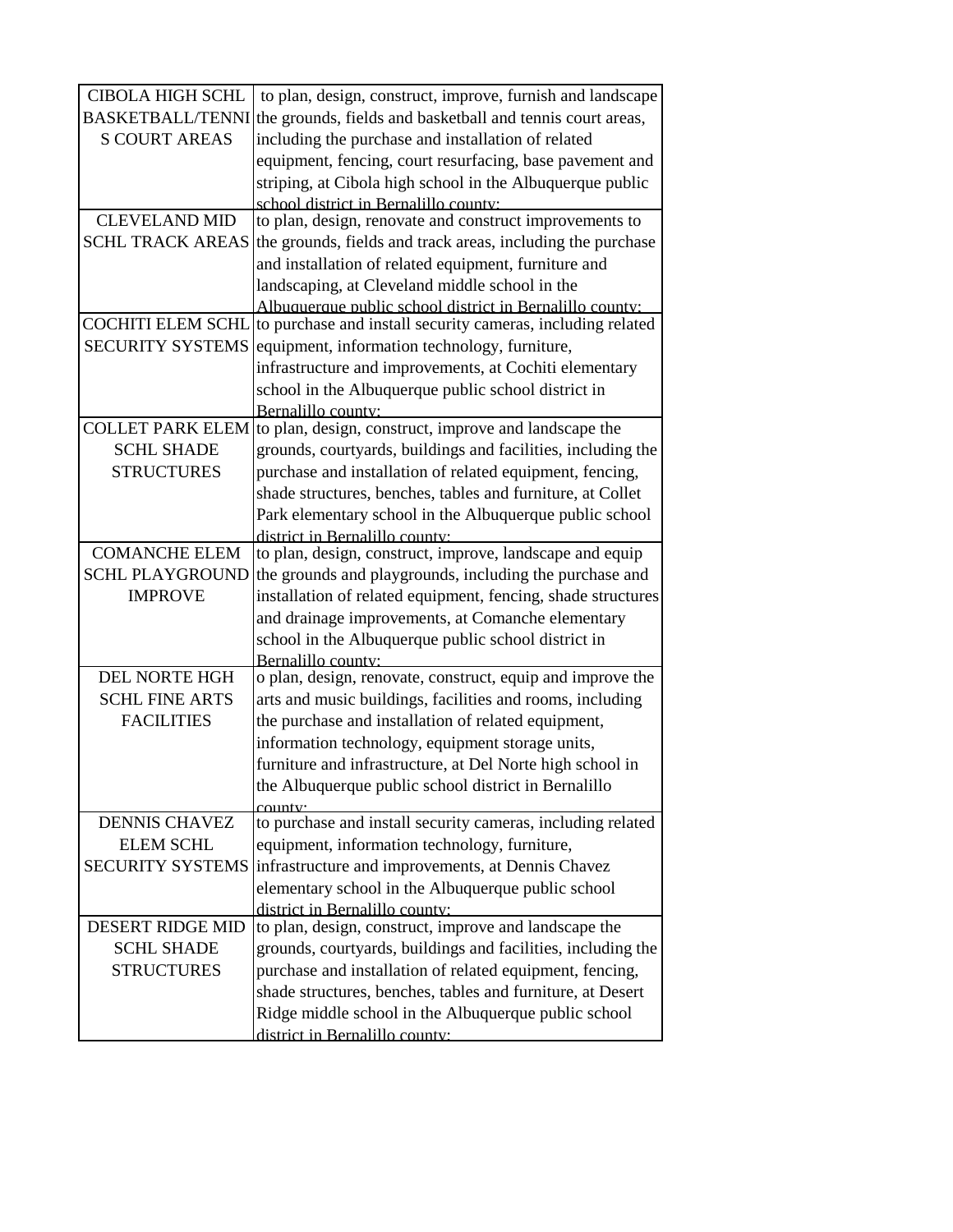| <b>DIGITAL ARTS &amp;</b> | to plan, design and construct improvements to the           |
|---------------------------|-------------------------------------------------------------|
| <b>TECHNOLOGY</b>         | grounds, facilities and electrical system, including        |
| <b>ACADEMY IMPROVE</b>    | landscaping and the purchase and installation of security   |
|                           | systems, information technology and related equipment,      |
|                           | furniture and infrastructure, at the digital arts and       |
|                           | technology academy in the Albuquerque public school         |
|                           | district in Rernalillo county.                              |
| <b>DOLORES</b>            | to plan, design, construct, improve and landscape the       |
| <b>GONZALES ELEM</b>      | grounds, fields and playgrounds, including the purchase     |
| <b>SCHL MINI FIELDS</b>   | and installation of artificial turf, drainage, related      |
|                           | equipment, furniture, shade structures and fencing, at      |
|                           | Dolores Gonzales elementary school in the Albuquerque       |
|                           | public school district in Bernalillo county:                |
| <b>DURANES ELEM</b>       | ?to plan, design, construct, improve and landscape the      |
| <b>SCHL MINI FIELDS</b>   | grounds, fields and playgrounds, including the purchase     |
|                           | and installation of artificial turf, drainage, related      |
|                           | equipment, furniture, shade structures and fencing, at      |
|                           | Duranes elementary school in the Albuquerque public         |
|                           | school district in Bernalillo county:                       |
| <b>EAST MOUNTAIN</b>      | to purchase and equip a bus for East Mountain high          |
| <b>HIGH SCHL BUS</b>      | school in the Albuquerque public school district in         |
| <b>PURCHASE</b>           | Bernalillo county;                                          |
| <b>EAST MOUNTAIN</b>      | to purchase and install information technology, including   |
| <b>HIGH SCHL INFO</b>     | related equipment, furniture and infrastructure, at East    |
| <b>TECH</b>               | Mountain high school in the Albuquerque public school       |
|                           | district in Bernalillo county:                              |
| <b>EAST MOUNTAIN</b>      | to purchase and install a heating, ventilation and air      |
| <b>HIGH SCHOOL HVAC</b>   | conditioning system in East Mountain high school in the     |
| <b>SYSTEM</b>             | Albuquerque public school district in Bernalillo county;    |
|                           | funds may be released pursuant to draw requests after       |
|                           | PED and its legal counsel have reviewed lease or lease-     |
|                           | purchase agreement between charter school and private       |
|                           | owner and certification from Public School Capital Outlay   |
|                           | Council that charter school facility complies with NMSA,    |
| <b>EAST SAN JOSE</b>      | to purchase and install security cameras, including related |
| <b>ELEM SCHL</b>          | equipment, information technology, furniture,               |
| <b>SECURITY SYSTEMS</b>   | infrastructure and improvements, at East San Jose           |
|                           | elementary school in the Albuquerque public school          |
|                           | district in Bernalillo county:                              |
| <b>EDMUND G. ROSS</b>     | to purchase and install security cameras, including related |
| <b>ELEM SCHL</b>          | equipment, information technology, furniture,               |
| <b>SECURITY SYSTEMS</b>   | infrastructure and improvements, at Edmund G. Ross          |
|                           | elementary school in the Albuquerque public school          |
|                           | district in Bernalillo county:                              |
| <b>EISENHOWER MID</b>     | to purchase and install security cameras, including related |
| <b>SCHL SECURITY</b>      | equipment, information technology, furniture,               |
| <b>SYSTEMS</b>            | infrastructure and improvements, at Eisenhower middle       |
|                           | school in the Albuquerque public school district in         |
|                           | Bernalillo county:                                          |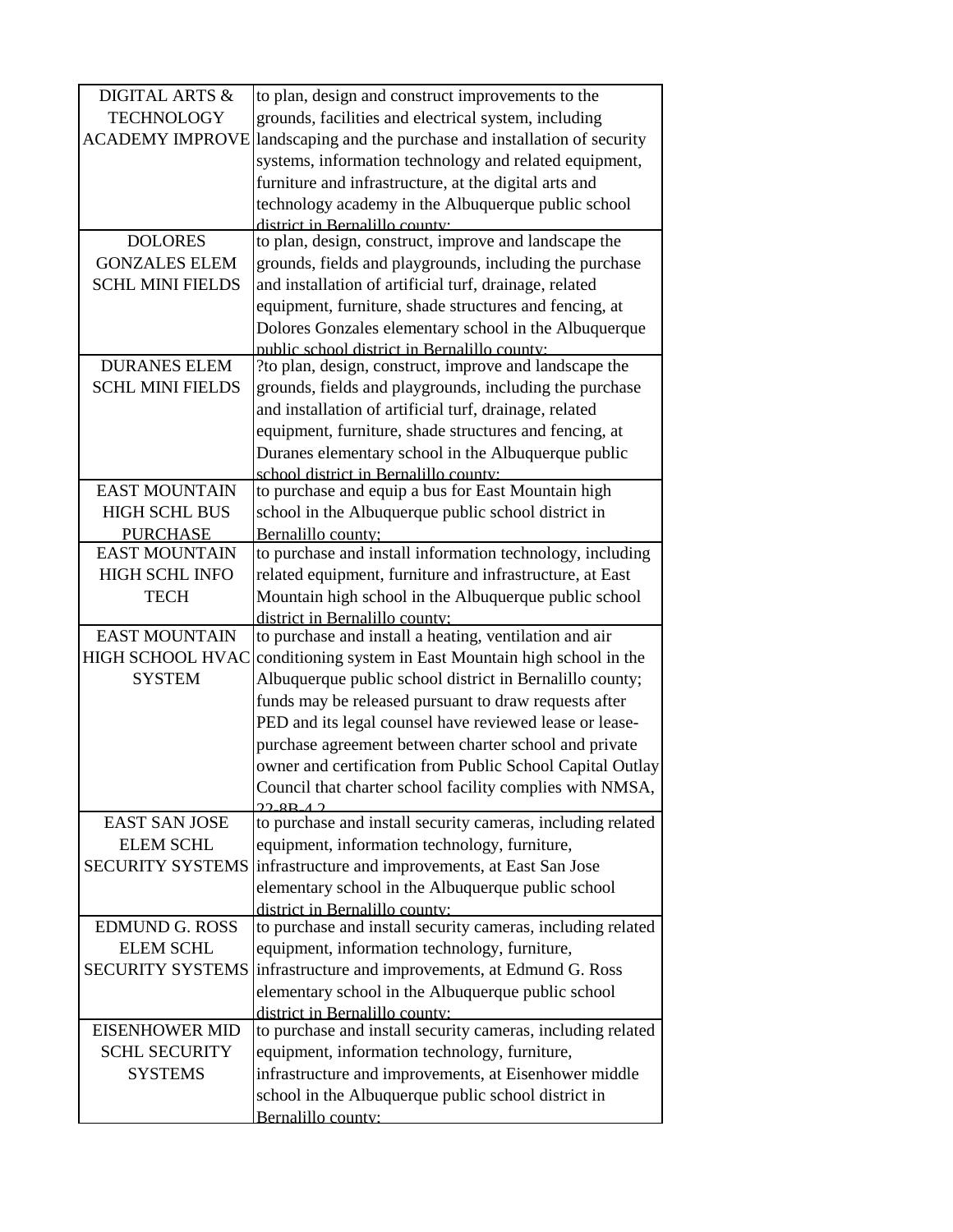| <b>EL CAMINO REAL</b>  | to plan, design, construct, purchase and install                                                                     |
|------------------------|----------------------------------------------------------------------------------------------------------------------|
| <b>ACADEMY ALB PSD</b> | improvements, including a roof, fencing, information                                                                 |
| <b>IMPROVE</b>         | technology and related equipment, furniture and                                                                      |
|                        | infrastructure, at El Camino Real academy charter school                                                             |
|                        | in the Albuquerque public school district in Bernalillo                                                              |
|                        | county; funds may be released pursuant to draw request                                                               |
|                        | for planning and designing, but draw request for                                                                     |
|                        | construction and other costs shall not be funded until PED                                                           |
|                        | and its legal counsel have reviewed lease or lease-                                                                  |
|                        | purchase agreement between charter school and private                                                                |
|                        | owner and certification from Public School Capital Outlay                                                            |
|                        | Council that charter school facility complies with NMSA,                                                             |
| <b>ELDORADO HIGH</b>   | to purchase and install security cameras, including related                                                          |
| <b>SCHL SECURITY</b>   | equipment, information technology, furniture,                                                                        |
| <b>SYSTEMS</b>         | infrastructure and improvements, at Eldorado high school                                                             |
|                        | in the Albuquerque public school district in Bernalillo                                                              |
|                        | county:                                                                                                              |
| <b>EMERSON ELEM</b>    | to plan, design, construct, improve, landscape and equip                                                             |
| <b>SCHL PLAYGROUND</b> | the grounds and playgrounds, including the purchase and                                                              |
| <b>IMPROVE</b>         | installation of related equipment, fencing, shade structures                                                         |
|                        | and drainage improvements, at Emerson elementary                                                                     |
|                        | school in the Albuquerque public school district in                                                                  |
| <b>EMERSON ELEM</b>    | Bernalillo county:<br>to purchase and install security cameras, including related                                    |
| <b>SCHL SECURITY</b>   | equipment, information technology, furniture,                                                                        |
| <b>SYSTEMS</b>         | infrastructure and improvements, at Emerson elementary                                                               |
|                        | school in the Albuquerque public school district in                                                                  |
|                        | Bernalillo county:                                                                                                   |
| <b>ERNIE PYLE MID</b>  |                                                                                                                      |
|                        | to plan, design, construct, improve, furnish and landscape                                                           |
| SCHL                   | the grounds, fields and basketball and tennis court areas,                                                           |
|                        | BASKETBALL/TENNI including the purchase and installation of related                                                  |
| <b>S COURT AREAS</b>   | equipment, fencing, court resurfacing, base pavement and                                                             |
|                        | striping, at Ernie Pyle middle school in the Albuquerque                                                             |
|                        | public school district in Bernalillo county;                                                                         |
|                        |                                                                                                                      |
| <b>ERNIE PYLE MID</b>  | to purchase and install security cameras, including related                                                          |
| <b>SCHL SECURITY</b>   | equipment, information technology, furniture,                                                                        |
|                        | infrastructure and improvements, at Ernie Pyle middle                                                                |
|                        | school in the Albuquerque public school district in                                                                  |
| <b>EUBANK ELEM</b>     | Bernalillo county:                                                                                                   |
| <b>SCHL FINE ARTS</b>  | to plan, design, renovate, construct, equip and improve the                                                          |
| <b>FACILITIES</b>      | arts and music buildings, facilities and rooms, including                                                            |
|                        | the purchase and installation of related equipment,                                                                  |
|                        | information technology, equipment storage units,                                                                     |
|                        | furniture and infrastructure, at Eubank elementary school<br>in the Albuquerque public school district in Bernalillo |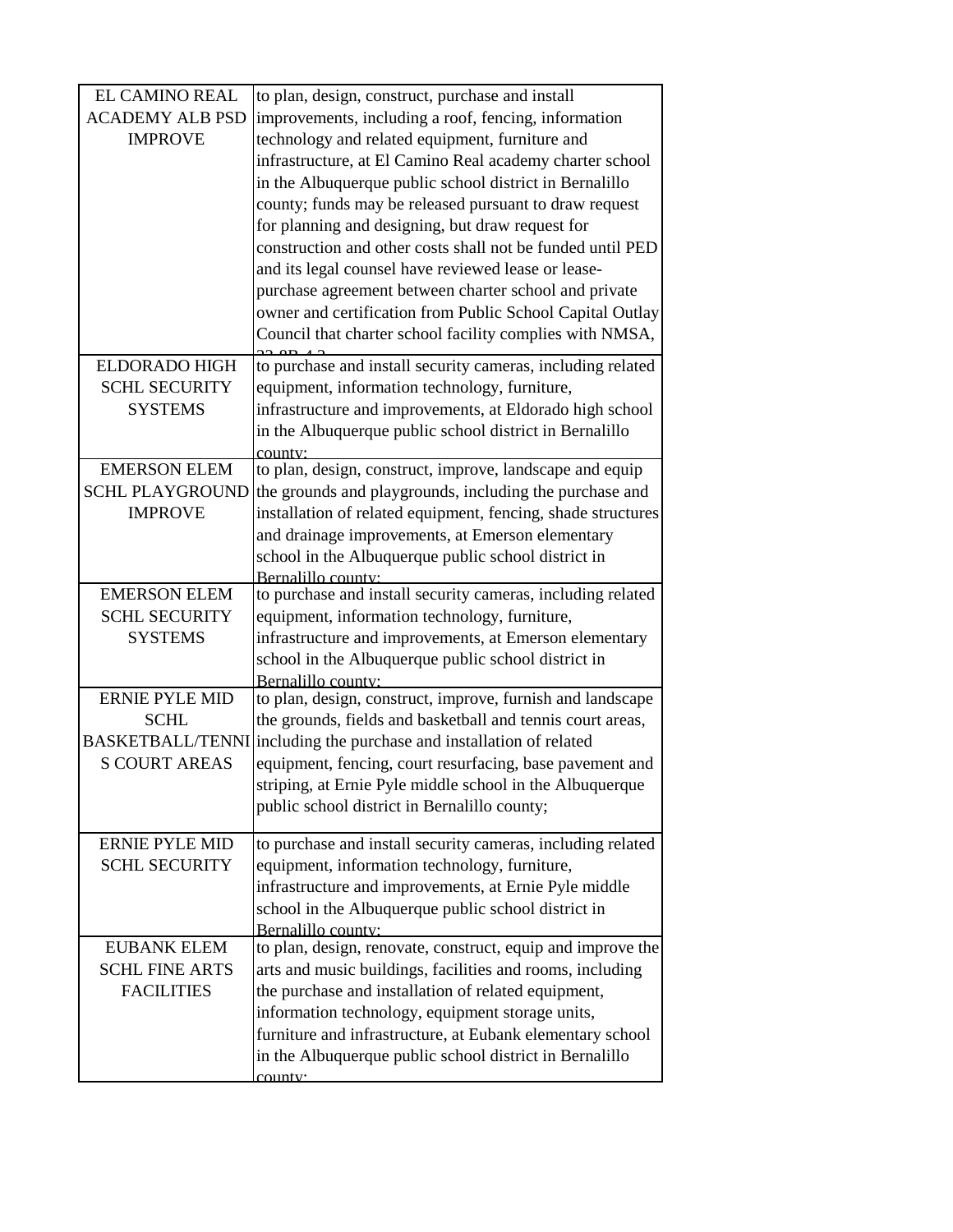| <b>EUBANK ELEM</b>          | to purchase and install security cameras, including related                                        |
|-----------------------------|----------------------------------------------------------------------------------------------------|
| <b>SCHL SECURITY</b>        | equipment, information technology, furniture,                                                      |
| <b>SYSTEMS</b>              | infrastructure and improvements, at Eubank elementary                                              |
|                             | school in the Albuquerque public school district in                                                |
|                             | Bernalillo county:                                                                                 |
| <b>EUGENE FIELD</b>         | to purchase and install security cameras, including related                                        |
| <b>ELEM SCHL</b>            | equipment, information technology, furniture,                                                      |
| <b>SECURITY SYSTEMS</b>     | infrastructure and improvements, at Eugene Field                                                   |
|                             | elementary school in the Albuquerque public school                                                 |
|                             | district in Bernalillo county:                                                                     |
| <b>FREEDOM HIGH</b>         | to purchase and install security cameras, including related                                        |
| <b>SCHL SECURITY</b>        | equipment, information technology, furniture,                                                      |
| <b>SYSTEMS</b>              | infrastructure and improvements, at Freedom high school                                            |
|                             | in the Albuquerque public school district in Bernalillo                                            |
|                             | county:                                                                                            |
| <b>GARFIELD MID</b>         | to plan, design, construct, improve, furnish and landscape                                         |
| <b>SCHL</b>                 | the grounds, fields and basketball and tennis court areas,                                         |
| <b>BASKETBALL/TENNI</b>     | including the purchase and installation of related                                                 |
| <b>S COURT AREAS</b>        | equipment, fencing, court resurfacing, base pavement and                                           |
|                             | striping, at Garfield middle school in the Albuquerque                                             |
|                             | public school district in Bernalillo county.                                                       |
| <b>GEORGE I. SANCHEZ</b>    | to plan, design, renovate, construct, equip and improve the                                        |
| <b>CMTY SCHL FINE</b>       | arts and music buildings, facilities and rooms, including                                          |
| <b>ARTS FCLTY</b>           | the purchase and installation of related equipment,                                                |
|                             | information technology, equipment storage units,                                                   |
|                             | furniture and infrastructure, at the George I. Sanchez                                             |
|                             | collaborative community school in the Albuquerque                                                  |
| <b>GEORGIA O'KEEFFE</b>     | public school district in Bernalillo county:                                                       |
|                             | to plan, design, construct, improve, landscape and equip                                           |
| <b>ELEM SCHL</b>            | the grounds and playgrounds, including the purchase and                                            |
| <b>PLAYGROUND</b>           | installation of related equipment, fencing, shade structures                                       |
| <b>IMPROVE</b>              | and drainage improvements, at Georgia O'Keeffe                                                     |
|                             | elementary school in the Albuquerque public school                                                 |
| <b>GOVERNOR BENT</b>        | district in Bernalillo county:<br>to plan, design, construct, improve and landscape the            |
| <b>ELEM SCHL SHADE</b>      | grounds, courtyards, buildings and facilities, including the                                       |
| <b>STRUCTURES</b>           | purchase and installation of related equipment, fencing,                                           |
|                             | shade structures, benches, tables and furniture, at                                                |
|                             |                                                                                                    |
|                             | Governor Bent elementary school in the Albuquerque<br>public school district in Bernalillo county: |
| <b>GRANT MID SCHL</b>       | to purchase and install security cameras, including related                                        |
| <b>SECURITY SYSTEMS</b>     | equipment, information technology, furniture,                                                      |
|                             | infrastructure and improvements, at Grant middle school                                            |
|                             | in the Albuquerque public school district in Bernalillo                                            |
|                             | county:                                                                                            |
| <b>GRIEGOS ELEM</b>         | to purchase and install library and bookroom equipment,                                            |
| <b>SCHL LIBRARIES &amp;</b> | furniture, fixtures, bookshelves and information                                                   |
| <b>BOOKROOMS</b>            | technology, including related equipment, infrastructure                                            |
|                             | and improvements, in the libraries and bookrooms at                                                |
|                             | Griegos elementary school in the Albuquerque public                                                |
|                             | school district in Bernalillo county:                                                              |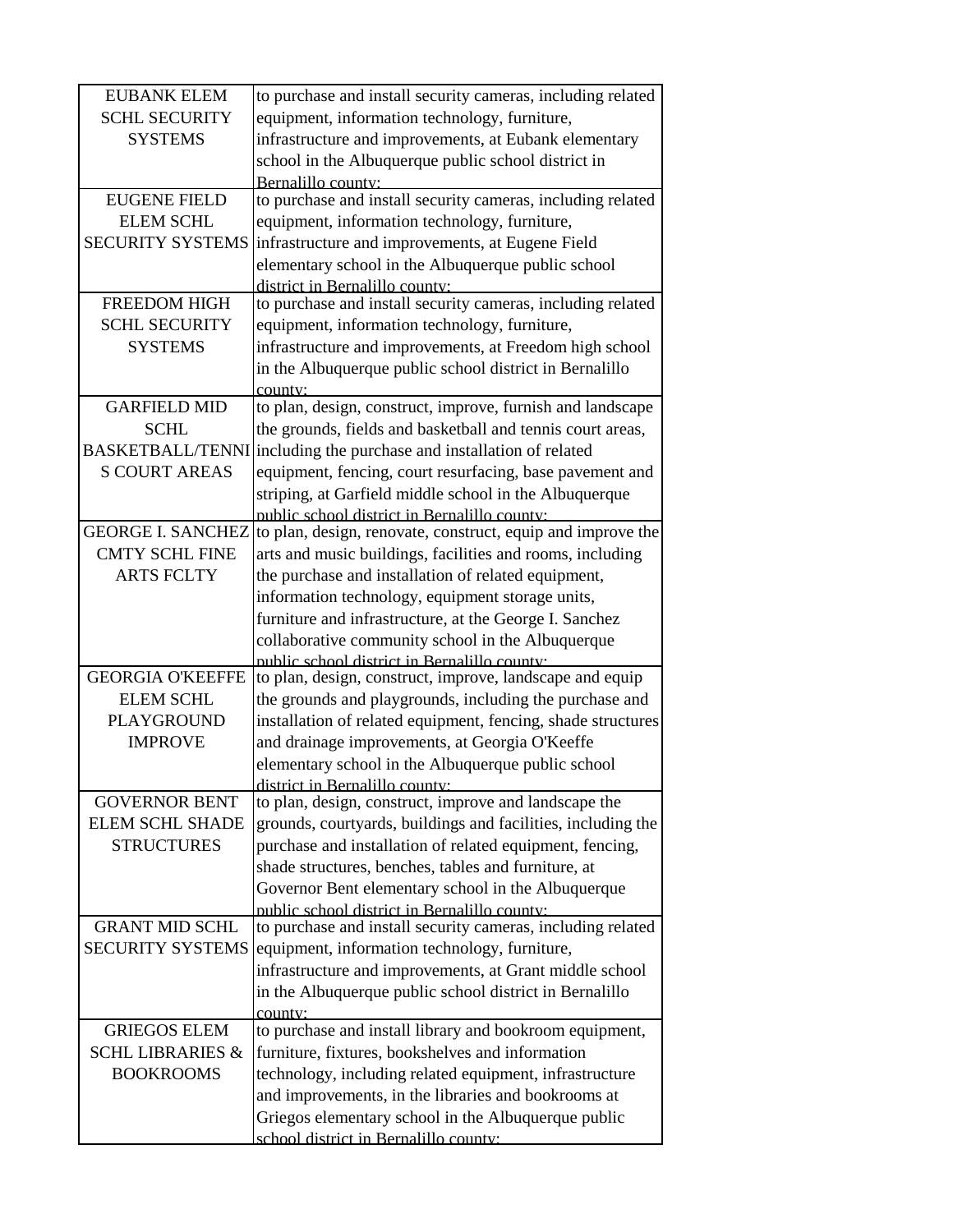| <b>GRIEGOS ELEM</b>         | to plan, design, construct, improve and landscape the                                                |
|-----------------------------|------------------------------------------------------------------------------------------------------|
| <b>SCHL SHADE</b>           | grounds, courtyards, buildings and facilities, including the                                         |
| <b>STRUCTURES</b>           | purchase and installation of related equipment, fencing,                                             |
|                             | shade structures, benches, tables and furniture, at Griegos                                          |
|                             | elementary school in the Albuquerque public school                                                   |
|                             | district in Bernalillo county:                                                                       |
|                             | H. HUMPHREY ELEM to plan, design, construct, improve, landscape and equip                            |
| <b>SCHL PLAYGROUND</b>      | the grounds and playgrounds, including the purchase and                                              |
| <b>IMPROVE</b>              | installation of related equipment, fencing, shade structures                                         |
|                             | and drainage improvements, at H. Humphrey elementary                                                 |
|                             | school in the Albuquerque public school district in                                                  |
| H. HUMPHREY ELEM            | Bernalillo county:<br>to purchase and install security cameras, including related                    |
| <b>SCHL SECURITY</b>        | equipment, information technology, furniture,                                                        |
| <b>SYSTEMS</b>              | infrastructure and improvements, at H. Humphrey                                                      |
|                             |                                                                                                      |
|                             | elementary school in the Albuquerque public school<br>district in Bernalillo county:                 |
| <b>HARRISON MID</b>         | to purchase and install library and bookroom equipment,                                              |
| <b>SCHL LIBRARIES &amp;</b> | furniture, fixtures, bookshelves and information                                                     |
| <b>BOOKROOMS</b>            | technology, including related equipment, infrastructure                                              |
|                             | and improvements, in the libraries and bookrooms at                                                  |
|                             | Harrison middle school in the Albuquerque public school                                              |
|                             | district in Bernalillo county:                                                                       |
| <b>HAYES MID SCHL</b>       | to plan, design, renovate and construct improvements to                                              |
| <b>TRACK AREAS</b>          | the grounds, fields and track areas, including the purchase                                          |
|                             | and installation of related equipment, furniture and                                                 |
|                             | landscaping, at Hayes middle school in the Albuquerque                                               |
|                             | public school district in Bernalillo county:                                                         |
| <b>HELEN CORDERO</b>        | to plan, design, construct, improve and landscape the                                                |
| <b>ELEM SCHL SHADE</b>      | grounds, courtyards, buildings and facilities, including the                                         |
| <b>STRUCTURES</b>           | purchase and installation of related equipment, fencing,                                             |
|                             | shade structures, benches, tables and furniture, at Helen                                            |
|                             | Cordero elementary school in the Albuquerque public                                                  |
| <b>HIGHLAND HIGH</b>        | school district in Bernalillo county:<br>to purchase and install security cameras, including related |
| <b>SCHL SECURITY</b>        | equipment, information technology, furniture,                                                        |
| <b>SYSTEMS</b>              | infrastructure and improvements, at Highland high school                                             |
|                             | in the Albuquerque public school district in Bernalillo                                              |
|                             | county:                                                                                              |
| HOOVER MID SCHL             | to purchase and install security cameras, including related                                          |
| <b>SECURITY SYSTEMS</b>     | equipment, information technology, furniture,                                                        |
|                             | infrastructure and improvements, at Hoover middle school                                             |
|                             | in the Albuquerque public school district in Bernalillo                                              |
|                             | county:                                                                                              |
| <b>INEZ ELEM SCHL</b>       | to plan, design, construct, improve, landscape and equip                                             |
| PLAYGROUND                  | the grounds and playgrounds, including the purchase and                                              |
| <b>IMPROVE</b>              | installation of related equipment, fencing, shade structures                                         |
|                             | and drainage improvements, at Inez elementary school in                                              |
|                             | the Albuquerque public school district in Bernalillo                                                 |
|                             | county:                                                                                              |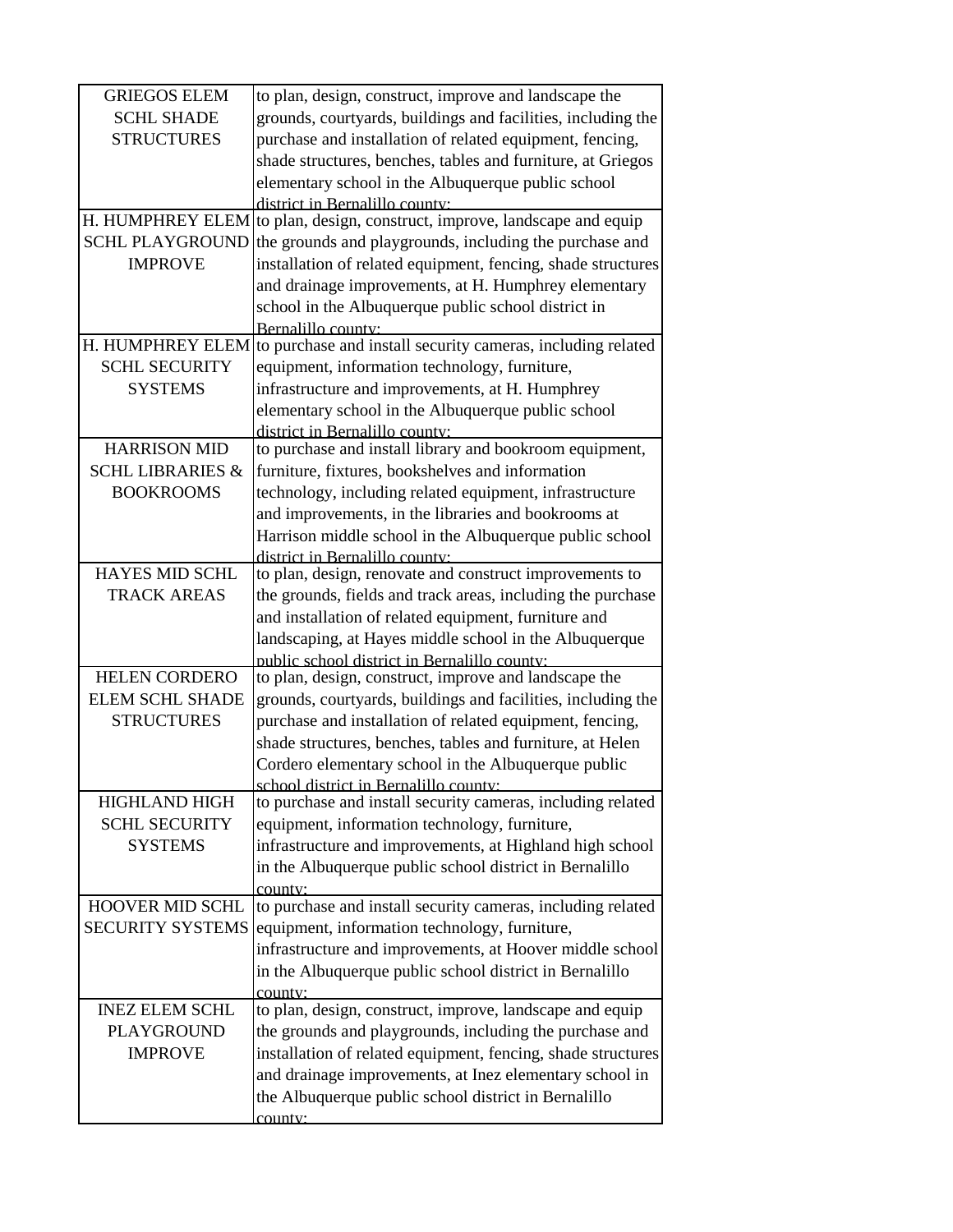| <b>JACKSON MID SCHL</b> | to purchase and install security cameras, including related              |
|-------------------------|--------------------------------------------------------------------------|
| <b>SECURITY SYSTEMS</b> | equipment, information technology, furniture,                            |
|                         | infrastructure and improvements, at Jackson middle                       |
|                         | school in the Albuquerque public school district in                      |
|                         | Bernalillo county:                                                       |
| <b>JAMES MONROE</b>     | to purchase and install library and bookroom equipment,                  |
| <b>MID SCHL</b>         | furniture, fixtures, bookshelves and information                         |
| <b>LIBRARIES</b>        | technology, including related equipment, infrastructure                  |
|                         | and improvements, in the libraries and bookrooms at                      |
|                         | James Monroe middle school in the Albuquerque public                     |
|                         | school district in Bernalillo county:                                    |
| <b>JAMES MONROE</b>     | to plan, design, renovate and construct improvements to                  |
| MID SCHL TRACK          | the grounds, fields and track areas, including the purchase              |
| <b>AREAS</b>            | and installation of related equipment, furniture and                     |
|                         | landscaping, at James Monroe middle school in the                        |
|                         | Albuquerque public school district in Bernalillo county:                 |
| <b>JEFFERSON MID</b>    | to purchase and install security cameras, including related              |
| <b>SCHL SECURITY</b>    | equipment, information technology, furniture,                            |
| <b>SYSTEMS</b>          | infrastructure and improvements, at Jefferson middle                     |
|                         | school in the Albuquerque public school district in                      |
|                         | Bernalillo county:                                                       |
| <b>JIMMY CARTER MID</b> | to plan, design, construct, improve, landscape, equip and                |
| <b>SCHL LANDSCAPING</b> | furnish the grounds, courtyards and fields, including the                |
|                         | purchase and installation of related equipment, drainage,                |
|                         | bleachers, fencing, shade structures and furniture, at                   |
|                         | Jimmy Carter middle school in the Albuquerque public                     |
|                         | school district in Bernalillo county;                                    |
|                         |                                                                          |
| <b>JOHN ADAMS MID</b>   | to purchase and install security cameras, including related              |
| <b>SCHL SECURITY</b>    | equipment, information technology, furniture,                            |
| <b>SYSTEMS</b>          | infrastructure and improvements, at John Adams middle                    |
|                         | school in the Albuquerque public school district in                      |
|                         | Bernalillo county:                                                       |
|                         | KENNEDY MID SCHL to purchase and install library and bookroom equipment, |
| <b>LIBRARIES &amp;</b>  | furniture, fixtures, bookshelves and information                         |
| <b>BOOKROOMS</b>        | technology, including related equipment, infrastructure                  |
|                         | and improvements, in the libraries and bookrooms at                      |
|                         | Kennedy middle school in the Albuquerque public school                   |
|                         | district in Bernalillo county.                                           |
| <b>KENNEDY MID SCHL</b> | to purchase and install security cameras, including related              |
| <b>SECURITY SYSTEMS</b> | equipment, information technology, furniture,                            |
|                         | infrastructure and improvements, at Kennedy middle                       |
|                         | school in the Albuquerque public school district in                      |
|                         | Bernalillo county:                                                       |
| <b>KIRTLAND ELEM</b>    | to purchase and install security cameras, including related              |
| <b>SCHL SECURITY</b>    | equipment, information technology, furniture,                            |
| <b>SYSTEMS</b>          | infrastructure and improvements, at Kirtland elementary                  |
|                         | school in the Albuquerque public school district in                      |
|                         | Bernalillo county:                                                       |
|                         |                                                                          |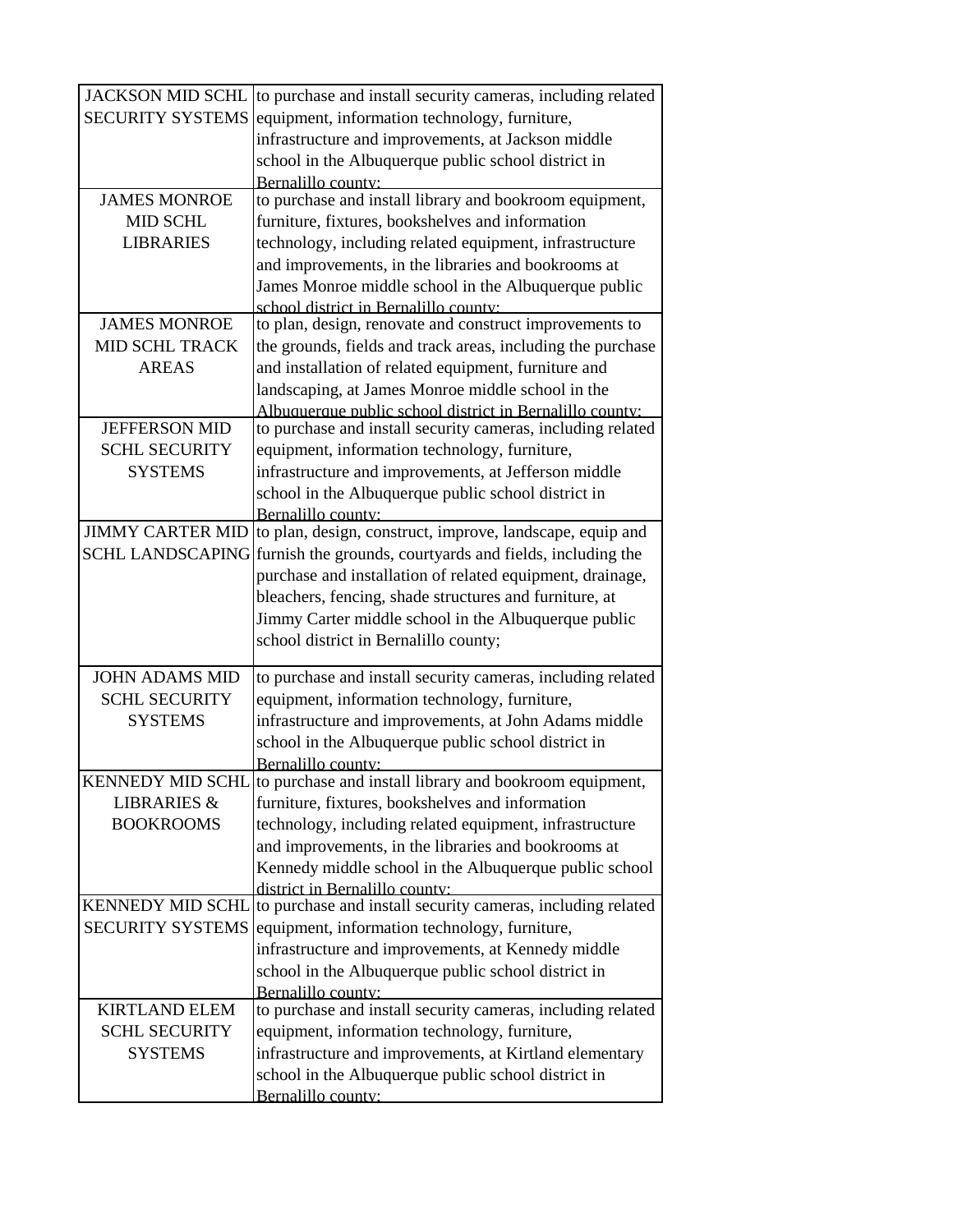| <b>LA ACADEMIA DE</b>                           | to plan, design, construct, renovate, furnish, equip and                                                    |
|-------------------------------------------------|-------------------------------------------------------------------------------------------------------------|
| <b>ESPERANZA</b>                                | improve facilities, buildings, grounds and fencing and to                                                   |
| <b>IMPROVE</b>                                  | purchase and install information technology, including                                                      |
|                                                 | related equipment, furniture and infrastructure, at la                                                      |
|                                                 | academia de Esperanza in the Albuquerque public school                                                      |
|                                                 | district in Bernalillo county; funds may be released                                                        |
|                                                 | pursuant to draw request for planning and designing, but                                                    |
|                                                 | draw request for construction and other costs shall not be                                                  |
|                                                 | funded until PED and its legal counsel have reviewed                                                        |
|                                                 | certification from Public School Capital Outlay Council                                                     |
|                                                 | that charter school facility complies with NMSA, 22-8B-                                                     |
| <b>LA MESA ELEM</b>                             | to plan, design, construct, improve, landscape, equip and                                                   |
| <b>SCHL LANDSCAPING</b>                         | furnish the grounds, courtyards and fields, including the                                                   |
|                                                 | purchase and installation of related equipment, drainage,                                                   |
|                                                 | bleachers, fencing, shade structures and furniture, at La                                                   |
|                                                 | Mesa elementary school in the Albuquerque public school                                                     |
|                                                 | district in Bernalillo county;                                                                              |
| <b>LEW WALLACE</b>                              | to plan, design, construct, improve and landscape the                                                       |
| <b>ELEM SCHL TABLES</b>                         | grounds, courtyards, buildings and facilities, including the                                                |
| & BENCHES                                       | purchase and installation of related equipment, fencing,                                                    |
|                                                 | shade structures, benches, tables and furniture, at Lew                                                     |
|                                                 | Wallace elementary school in the Albuquerque public                                                         |
|                                                 | school district in Bernalillo county:                                                                       |
| <b>LONGFELLOW ELEM</b>                          | to purchase and install library and bookroom equipment,                                                     |
| <b>SCHL LIBRARIES &amp;</b><br><b>BOOKROOMS</b> | furniture, fixtures, bookshelves and information<br>technology, including related equipment, infrastructure |
|                                                 | and improvements, in the libraries and bookrooms at                                                         |
|                                                 | Longfellow elementary school in the Albuquerque public                                                      |
|                                                 | school district in Bernalillo county:                                                                       |
| <b>LOS PADILLAS</b>                             | to purchase and install security cameras, including related                                                 |
| <b>ELEM SCHL</b>                                | equipment, information technology, furniture,                                                               |
| <b>SECURITY SYSTEMS</b>                         | infrastructure and improvements, at Los Padillas                                                            |
|                                                 | elementary school in the Albuquerque public school                                                          |
|                                                 | district in Bernalillo county;                                                                              |
| <b>LOS RANCHOS</b>                              | to plan, design, construct, improve, landscape and equip                                                    |
| <b>ELEM SCHL</b>                                | the grounds and playgrounds, including the purchase and                                                     |
| <b>PLAYGROUND</b>                               | installation of related equipment, fencing, shade structures                                                |
| <b>IMPROVE</b>                                  | and drainage improvements, at Los Ranchos elementary                                                        |
|                                                 | school in the Albuquerque public school district in                                                         |
| <b>LOS RANCHOS</b>                              | Bernalillo county:<br>to purchase and install security cameras, including related                           |
| <b>ELEM SCHL</b>                                | equipment, information technology, furniture,                                                               |
| <b>SECURITY SYSTEMS</b>                         | infrastructure and improvements, at Los Ranchos                                                             |
|                                                 | elementary school in the Albuquerque public school                                                          |
|                                                 | district in Bernalillo county:                                                                              |
|                                                 |                                                                                                             |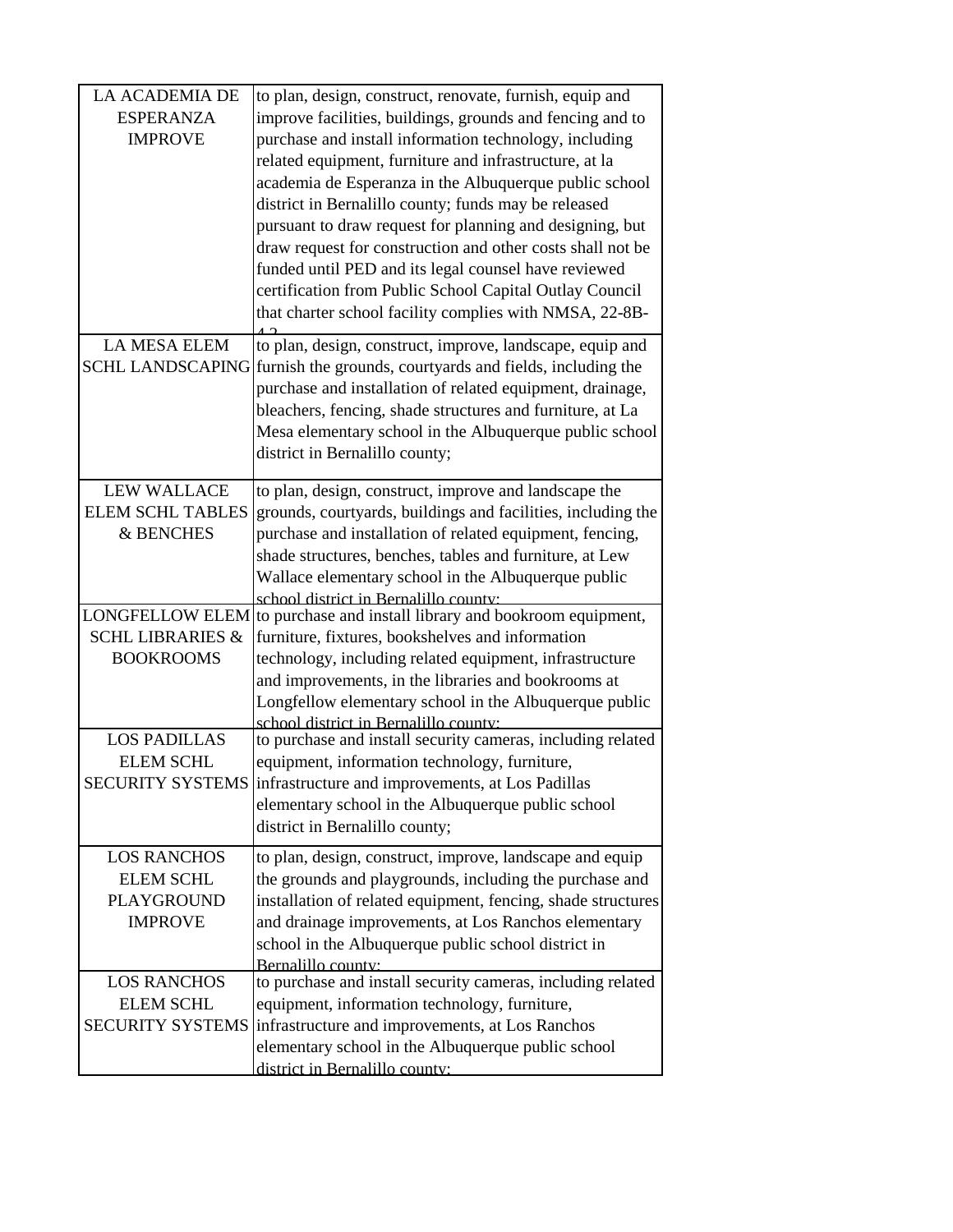| <b>LOWELL ELEM</b>      | to plan, design, construct, improve and landscape the                                                               |
|-------------------------|---------------------------------------------------------------------------------------------------------------------|
| <b>SCHL SHADE</b>       | grounds, courtyards, buildings and facilities, including the                                                        |
| <b>STRUCTURES</b>       | purchase and installation of related equipment, fencing,                                                            |
|                         | shade structures, benches, tables and furniture, at Lowell                                                          |
|                         | elementary school in the Albuquerque public school                                                                  |
|                         | district in Bernalillo county:                                                                                      |
| LYNDON B.               | to purchase and install library and bookroom equipment,                                                             |
| <b>JOHNSON MID SCHL</b> | furniture, fixtures, bookshelves and information                                                                    |
| <b>LIBRARIES</b>        | technology, including related equipment, infrastructure                                                             |
|                         | and improvements, in the libraries and bookrooms at                                                                 |
|                         | Lyndon B. Johnson middle school in the Albuquerque                                                                  |
|                         | public school district in Bernalillo county:                                                                        |
| <b>MADISON MID SCHL</b> | to plan, design, renovate and construct improvements to                                                             |
| <b>TRACK AREAS</b>      | the grounds, fields and track areas, including the purchase                                                         |
|                         | and installation of related equipment, furniture and                                                                |
|                         | landscaping, at Madison middle school in the<br>Albuquerque public school district in Bernalillo county:            |
| <b>MANZANO HIGH</b>     | to plan, design, renovate, construct, equip and improve the                                                         |
| <b>SCHL FINE ARTS</b>   | arts and music buildings, facilities and rooms, including                                                           |
| <b>FACILITIES</b>       | the purchase and installation of related equipment,                                                                 |
|                         | information technology, storage units, furniture and                                                                |
|                         | infrastructure, at Manzano high school in the                                                                       |
|                         | Albuquerque public school district in Bernalillo county;                                                            |
|                         |                                                                                                                     |
| <b>MANZANO HIGH</b>     | to plan, design, construct, renovate, equip and improve the                                                         |
| <b>SCHL PERFORMING</b>  | performing arts centers, including the purchase and                                                                 |
| <b>ARTS FACILITIES</b>  | installation of stage curtains, seating, carpet, sound and                                                          |
|                         | lighting systems, refinishing of stages, information                                                                |
|                         | technology and related equipment, furniture and                                                                     |
|                         | infrastructure, at Manzano high school in the                                                                       |
|                         | Albuquerque public school district in Rernalillo county:                                                            |
| <b>MANZANO MESA</b>     | to plan, design, construct, improve and landscape the                                                               |
| <b>ELEM SCHL MINI</b>   | grounds, fields and playgrounds, including the purchase                                                             |
| <b>FIELDS</b>           | and installation of artificial turf, drainage, related                                                              |
|                         | equipment, furniture, shade structures and fencing, at                                                              |
|                         | Manzano Mesa elementary school in the Albuquerque                                                                   |
|                         | public school district in Bernalillo county:<br>MARK TWAIN ELEM   to plan, design, construct, renovate, improve and |
| <b>SCHL PARKING LOT</b> | landscape the grounds, drainage and parking lot areas,                                                              |
| <b>IMPROVE</b>          | including the purchase and installation of related                                                                  |
|                         | equipment, shade structures, furniture, fencing, at Mark                                                            |
|                         | Twain elementary school in the Albuquerque public                                                                   |
|                         | school district in Bernalillo county:                                                                               |
| <b>MARY ANN</b>         | to plan, design, renovate and construct improvements to                                                             |
| <b>BINFORD ELEM</b>     | the grounds, fields and track areas, including the purchase                                                         |
| <b>SCHL TRACK AREAS</b> | and installation of related equipment, furniture and                                                                |
|                         | landscaping, at Mary Ann Binford elementary school in                                                               |
|                         | the Albuquerque public school district in Bernalillo                                                                |
|                         | county:                                                                                                             |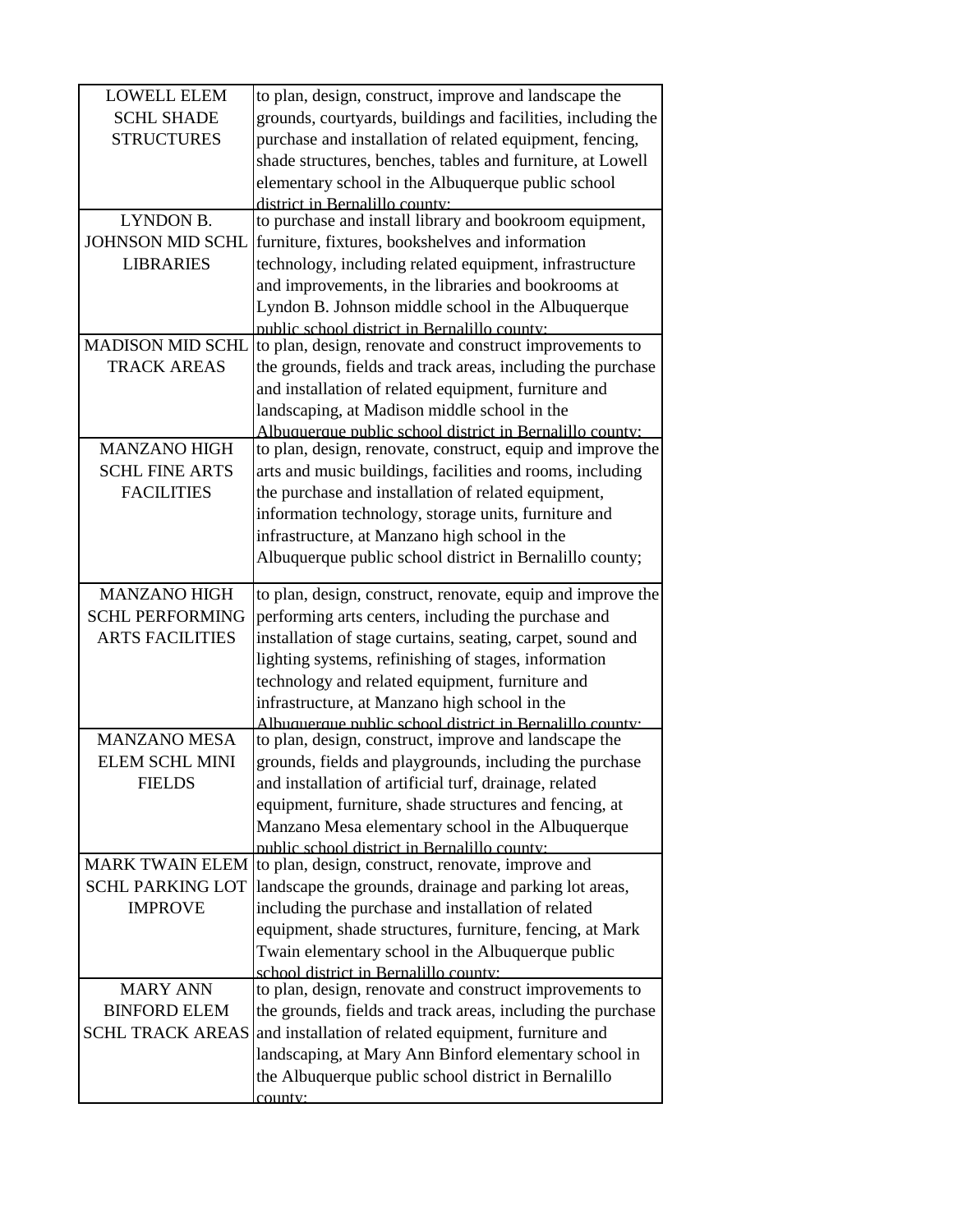| <b>MCKINLEY MID</b>         | to plan, design, construct, improve, landscape, equip and                                     |
|-----------------------------|-----------------------------------------------------------------------------------------------|
| <b>SCHL LANDSCAPING</b>     | furnish the grounds, courtyards and fields, including the                                     |
|                             | purchase and installation of related equipment, drainage,                                     |
|                             | bleachers, fencing, shade structures and furniture, at                                        |
|                             | McKinley middle school in the Albuquerque public                                              |
|                             | school district in Bernalillo county;                                                         |
|                             |                                                                                               |
| <b>MISSION AVENUE</b>       | to plan, design, construct, improve and landscape the                                         |
| <b>ELEM SCHL SHADE</b>      | grounds, courtyards, buildings and facilities, including the                                  |
| <b>STRUCTURES</b>           | purchase and installation of related equipment, fencing,                                      |
|                             | shade structures, benches, tables and furniture, at Mission                                   |
|                             | Avenue elementary school in the Albuquerque public                                            |
|                             | school district in Bernalillo county:                                                         |
| <b>MITCHELL ELEM</b>        | to plan, design, construct, improve and landscape the                                         |
| <b>SCHL SHADE</b>           | grounds, courtyards, buildings and facilities, including the                                  |
| <b>STRUCTURES</b>           | purchase and installation of related equipment, fencing,                                      |
|                             | shade structures, benches, tables and furniture, at Mitchell                                  |
|                             | elementary school in the Albuquerque public school                                            |
| <b>MONTE VISTA ELEM</b>     | district in Bernalillo county:<br>to purchase and install security cameras, including related |
| <b>SCHL SECURITY</b>        | equipment, information technology, furniture,                                                 |
| <b>SYSTEMS</b>              | infrastructure and improvements, at Monte Vista                                               |
|                             | elementary school in the Albuquerque public school                                            |
|                             | district in Bernalillo county:                                                                |
| MONTEZUMA ELEM              | to purchase and install library and bookroom equipment,                                       |
| <b>SCHL LIBRARIES &amp;</b> | furniture, fixtures, book shelves and information                                             |
| <b>BOOKROOMS</b>            |                                                                                               |
|                             | technology, including related equipment, infrastructure                                       |
|                             | and improvements, in the libraries and bookrooms at                                           |
|                             | Montezuma elementary school in the Albuquerque public                                         |
|                             | school district in Bernalillo county.                                                         |
| <b>MOUNTAIN VIEW</b>        | to purchase and install security cameras, including related                                   |
| <b>ELEM SCHL</b>            | equipment, information technology, furniture,                                                 |
| <b>SECURITY SYSTEMS</b>     | infrastructure and improvements, at Mountain View                                             |
|                             | elementary school in the Albuquerque public school                                            |
|                             | district in Bernalillo county:                                                                |
| <b>NAVAJO ELEM SCHL</b>     | to plan, design, construct, improve and landscape the                                         |
| <b>SHADE</b>                | grounds, courtyards, buildings and facilities, including the                                  |
| <b>STRUCTURES</b>           | purchase and installation of related equipment, fencing,                                      |
|                             | shade structures, benches, tables and furniture, at Navajo                                    |
|                             | elementary school in the Albuquerque public school                                            |
|                             | district in Bernalillo county:                                                                |
|                             | NEW FUTURES HIGH to plan, design, construct, improve, landscape, equip and                    |
|                             | SCHL LANDSCAPING furnish the grounds, courtyards and fields, including the                    |
|                             | purchase and installation of related equipment, drainage,                                     |
|                             | bleachers, fencing, shade structures and furniture, at New                                    |
|                             | Futures high school in the Albuquerque public school<br>district in Bernalillo county;        |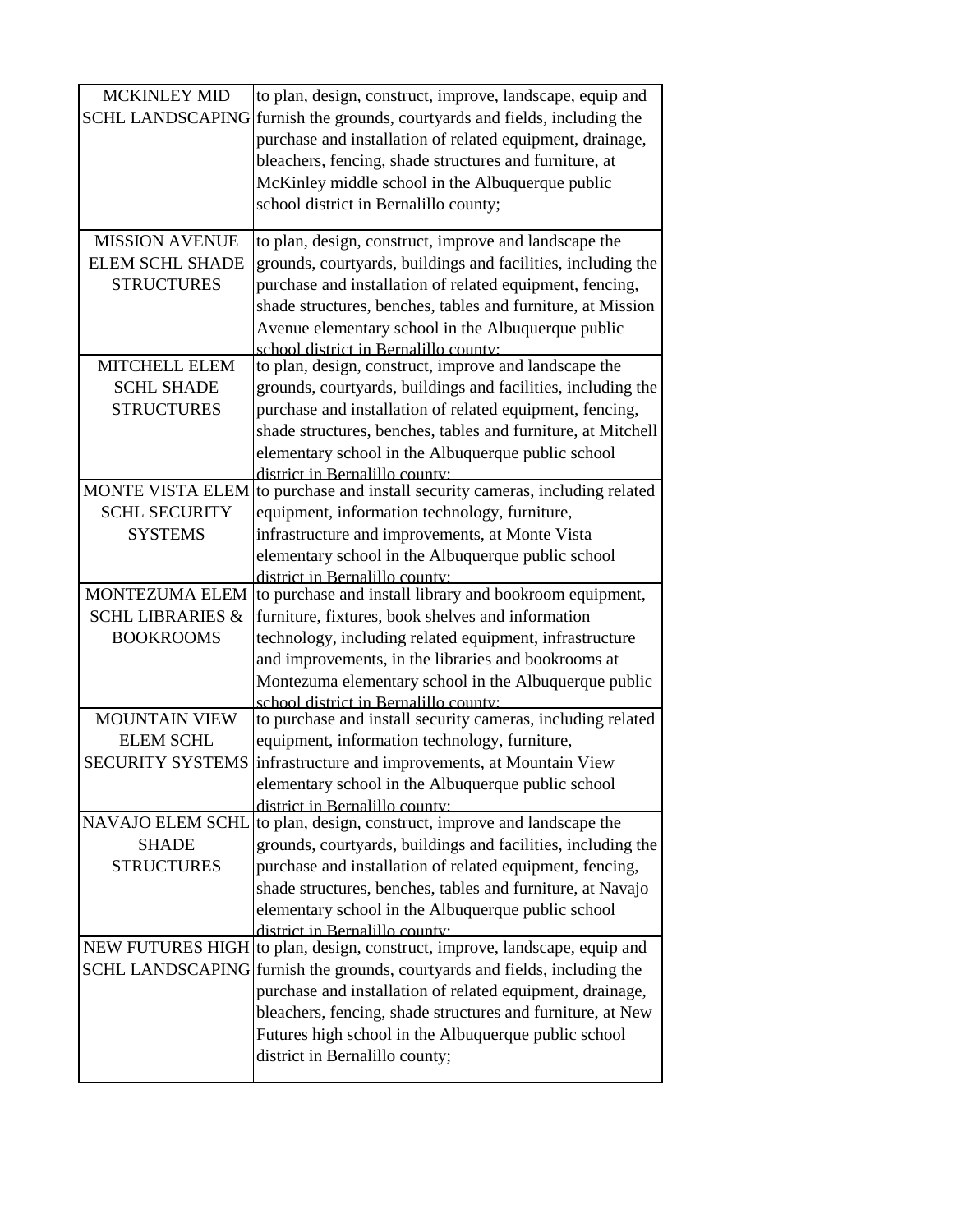| <b>NORTHSTAR ELEM</b>   | to plan, design, construct, improve and landscape the        |
|-------------------------|--------------------------------------------------------------|
| <b>SCHL SHADE</b>       | grounds, courtyards, buildings and facilities, including the |
| <b>STRUCTURES</b>       | purchase and installation of related equipment, fencing,     |
|                         | shade structures, benches, tables and furniture, at          |
|                         | Northstar elementary school in the Albuquerque public        |
|                         | school district in Bernalillo county:                        |
| <b>NUESTROS</b>         | to plan, design, construct, purchase, renovate, furnish,     |
| <b>VALORES CHARTER</b>  | equip and improve facilities, buildings and grounds and to   |
| <b>SCHL IMPROVE</b>     | purchase and install information technology, including       |
|                         | related equipment, furniture and infrastructure, at          |
|                         | Nuestros Valores charter school in the Albuquerque           |
|                         | public school district in Bernalillo county; funds may be    |
|                         | released pursuant to draw request for planning and           |
|                         | designing, but draw request for construction and other       |
|                         | costs shall not be funded until PED and its legal counsel    |
|                         | have reviewed lease or lease-purchase agreement between      |
|                         | charter school and private owner and certification from      |
|                         | Public School Capital Outlay Council that charter school     |
|                         | facility complies with NMSA, 22-8B-4.2.                      |
| <b>ONATE ELEM SCHL</b>  | to plan, design, construct, improve, landscape and equip     |
| <b>PLAYGROUND</b>       | the grounds and playgrounds, including the purchase and      |
| <b>IMPROVE</b>          | installation of related equipment, fencing, shade structures |
|                         | and drainage improvements, at Onate elementary school        |
|                         | in the Albuquerque public school district in Bernalillo      |
|                         | county <sup>.</sup>                                          |
| <b>OSUNA ELEM SCHL</b>  | to purchase and install security cameras, including related  |
| <b>SECURITY SYSTEMS</b> | equipment, information technology, furniture,                |
|                         | infrastructure and improvements, at Osuna elementary         |
|                         | school in the Albuquerque public school district in          |
|                         | Bernalillo county:                                           |
| PAINTED SKY ELEM        | to plan, design, construct, improve, landscape and equip     |
| <b>SCHL PLAYGROUND</b>  | the grounds and playgrounds, including the purchase and      |
| <b>IMPROVE</b>          | installation of related equipment, fencing, shade structures |
|                         | and drainage improvements, at Painted Sky elementary         |
|                         | school in the Albuquerque public school district in          |
|                         | Bernalillo county;                                           |
| PAJARITO ELEM           | to plan, design, renovate and construct improvements to      |
| <b>SCHL TRACK AREAS</b> | the grounds, fields and track areas, including the purchase  |
|                         | and installation of related equipment, furniture and         |
|                         | landscaping, at Pajarito elementary school in the            |
|                         | Albuquerque public school district in Bernalillo county:     |
| PETROGLYPH ELEM         | to purchase and install information technology, including    |
| <b>SCHL INFO TECH</b>   | related equipment, furniture and infrastructure, at          |
|                         | Petroglyph elementary school in the Albuquerque public       |
|                         | school district in Bernalillo county:                        |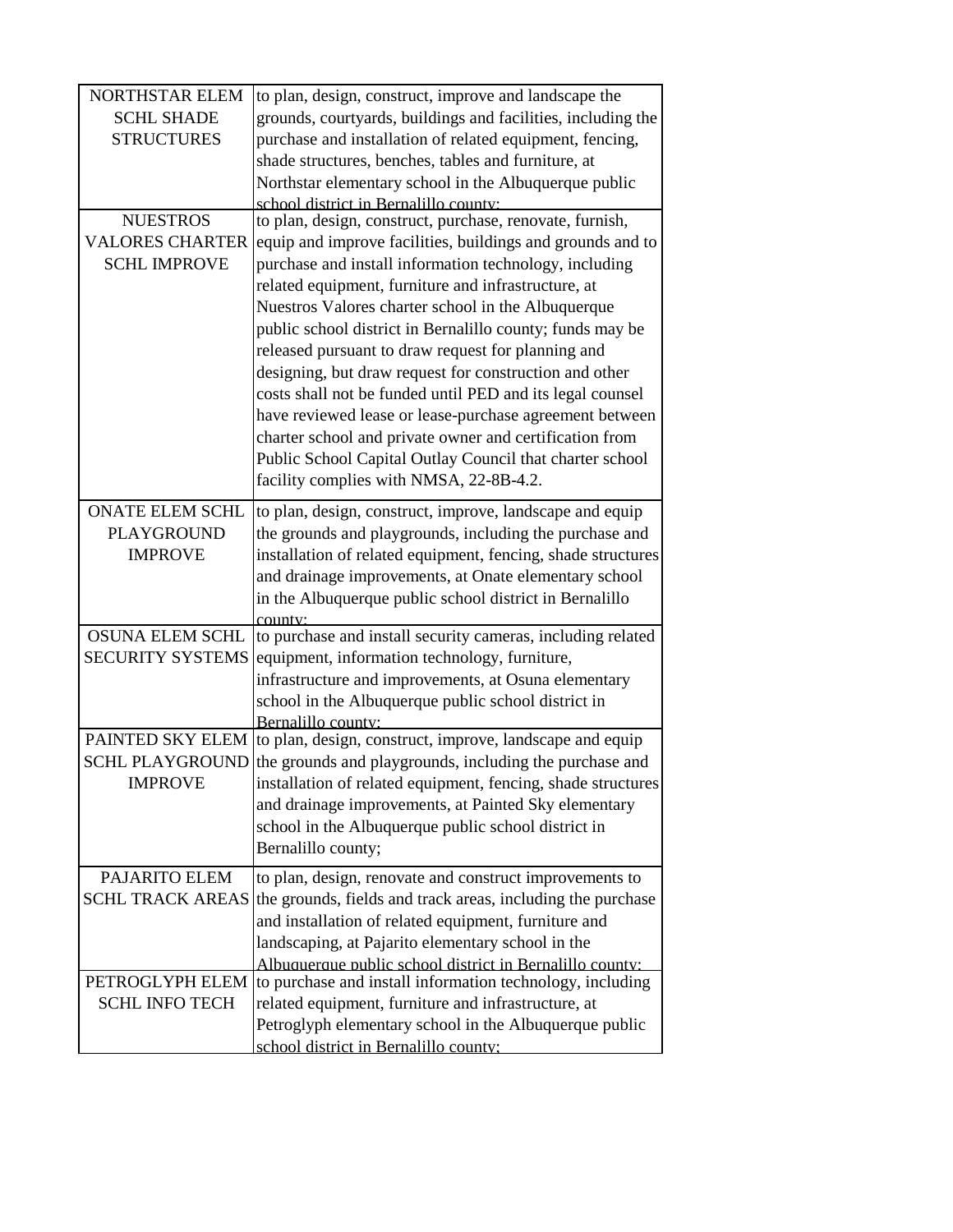| POLK MID SCHL            | to purchase and install security cameras, including related  |
|--------------------------|--------------------------------------------------------------|
| <b>SECURITY SYSTEMS</b>  | equipment, information technology, furniture,                |
|                          | infrastructure and improvements, at Polk middle school in    |
|                          | the Albuquerque public school district in Bernalillo         |
|                          | county:                                                      |
| REGINALD CHAVEZ          | to plan, design, renovate and construct improvements to      |
| <b>ELEM SCHL TRACK</b>   | the grounds, fields and track areas, including the purchase  |
| <b>AREAS</b>             | and installation of related equipment, furniture and         |
|                          | landscaping, at Reginald Chavez elementary school in the     |
|                          | Albuquerque public school district in Bernalillo county;     |
|                          |                                                              |
| ROBERT F.                | to purchase and install information technology, including    |
| <b>KENNEDY HIGH</b>      | related equipment, furniture and infrastructure, at Robert   |
| <b>SCHL INFO TECH</b>    | F. Kennedy charter high school in the Albuquerque public     |
|                          | school district in Bernalillo county;                        |
|                          |                                                              |
| <b>ROOSEVELT MID</b>     | to plan, design, construct, improve and landscape the        |
| <b>SCHL TABLES &amp;</b> | grounds, courtyards, buildings and facilities, including the |
| <b>BENCHES</b>           | purchase and installation of related equipment, fencing,     |
|                          | shade structures, benches, tables and furniture, at          |
|                          | Roosevelt middle school in the Albuquerque public            |
|                          | school district in Bernalillo county:                        |
| <b>RUDOLFO ANAYA</b>     | to plan, design, renovate and construct improvements to      |
| <b>ELEM SCHL TRACK</b>   | the grounds, fields and track areas, including the purchase  |
| <b>AREAS</b>             | and installation of related equipment, furniture and         |
|                          | landscaping, at Rudolfo Anaya elementary school in the       |
|                          | Albuquerque public school district in Bernalillo county;     |
|                          |                                                              |
| <b>SAN ANTONITO</b>      | to purchase and install library and bookroom equipment,      |
| <b>ELEM SCHL</b>         | furniture, fixtures, bookshelves and information             |
| <b>LIBRARIES &amp;</b>   | technology, including related equipment, infrastructure      |
| <b>BOOKROOMS</b>         | and improvements, in the libraries and bookrooms at San      |
|                          | Antonito elementary school in the Albuquerque public         |
|                          | school district in Bernalillo county:                        |
| <b>SANDIA BASE ELEM</b>  | to plan, design, construct, improve and landscape the        |
| <b>SCHL MINI FIELDS</b>  | grounds, fields and playgrounds, including the purchase      |
|                          | and installation of artificial turf, drainage, related       |
|                          | equipment, furniture, shade structures and fencing, at       |
|                          | Sandia Base elementary school in the Albuquerque public      |
|                          | school district in Bernalillo county:                        |
| <b>SANDIA HIGH SCHL</b>  | to plan, design, renovate, construct, equip and improve the  |
| <b>FINE ARTS</b>         | arts and music buildings, facilities and rooms, including    |
| <b>FACILITIES</b>        | the purchase and installation of related equipment,          |
|                          | information technology, equipment storage units,             |
|                          | furniture and infrastructure, at Sandia high school in the   |
|                          | Albuquerque public school district in Bernalillo county;     |
|                          |                                                              |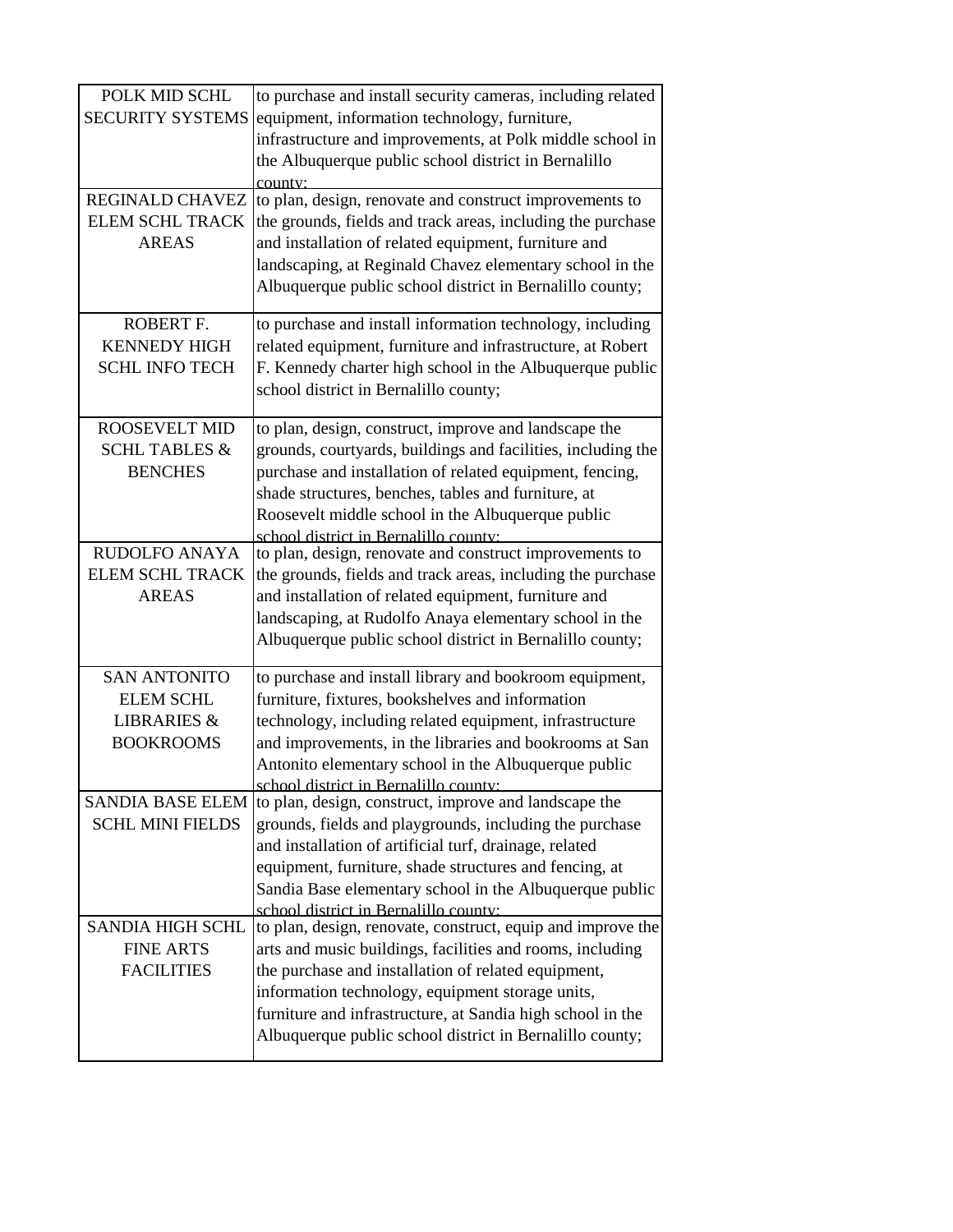| <b>SCHOOL ON</b>         | to plan, design, construct, improve, landscape, equip and                                                   |
|--------------------------|-------------------------------------------------------------------------------------------------------------|
| <b>WHEELS GROUNDS</b>    | furnish the grounds, courtyards and fields, including the                                                   |
| <b>RENOVATE</b>          | purchase and installation of related equipment, drainage,                                                   |
|                          | bleachers, fencing, shade structures and furniture, at                                                      |
|                          | School on Wheels in the Albuquerque public school                                                           |
|                          | district in Bernalillo county:                                                                              |
| <b>SEVEN-BAR ELEM</b>    | to plan, design, construct, renovate, improve and                                                           |
| <b>SCHL PARKING LOT</b>  | landscape the grounds, drainage and parking lot areas,                                                      |
| <b>IMPROVE</b>           | including the purchase and installation of related                                                          |
|                          | equipment, shade structures, furniture, fencing, at Seven-                                                  |
|                          | Bar elementary school in the Albuquerque public school                                                      |
|                          | district in Bernalillo county:                                                                              |
| <b>SIERRA VISTA ELEM</b> | to plan, design, construct, improve and landscape the                                                       |
| <b>SCHL SHADE</b>        | grounds, courtyards, buildings and facilities, including the                                                |
| <b>STRUCTURES</b>        | purchase and installation of related equipment, fencing,                                                    |
|                          | shade structures, benches, tables and furniture, at Sierra                                                  |
|                          |                                                                                                             |
|                          | Vista elementary school in the Albuquerque public school                                                    |
|                          | district in Bernalillo county:<br>SIERRA VISTA ELEM to plan, design, renovate and construct improvements to |
| <b>SCHL TRACK AREAS</b>  |                                                                                                             |
|                          | the grounds, fields and track areas, including the purchase                                                 |
|                          | and installation of related equipment, furniture and                                                        |
|                          | landscaping, at Sierra Vista elementary school in the                                                       |
|                          | Albuquerque public school district in Bernalillo county;                                                    |
| <b>SOMBRA DEL</b>        | to plan, design, construct, improve and landscape the                                                       |
| <b>MONTE ELEM SCHL</b>   | grounds, courtyards, buildings and facilities, including the                                                |
| <b>SHADE</b>             | purchase and installation of related equipment, fencing,                                                    |
| <b>STRUCTURES</b>        | shade structures, benches, tables and furniture, at Sombra                                                  |
|                          | del Monte elementary school in the Albuquerque public                                                       |
|                          | school district in Bernalillo county:                                                                       |
| <b>SOUTH VALLEY</b>      | to plan, design, construct, purchase and install solar                                                      |
| <b>ACADEMY</b>           | panels, including related equipment, landscaping, fencing,                                                  |
| <b>CHARTER SCHL ALB</b>  | storage, information technology, infrastructure and                                                         |
|                          |                                                                                                             |
| <b>SOLAR PANELS</b>      | ground, facility and electrical improvements, at South                                                      |
|                          | Valley Academy charter school in the Albuquerque public                                                     |
| <b>TAFT MID SCHL</b>     | school district in Bernalillo county:                                                                       |
|                          | to purchase and install security cameras, including related                                                 |
| <b>SECURITY SYSTEMS</b>  | equipment, information technology, furniture,                                                               |
|                          | infrastructure and improvements, at Taft middle school in                                                   |
|                          | the Albuquerque public school district in Bernalillo                                                        |
|                          | county:                                                                                                     |
| <b>TAYLOR MID SCHL</b>   | to plan, design, renovate and construct improvements to                                                     |
| <b>TRACK AREAS</b>       | the grounds, fields and track areas, including the purchase                                                 |
|                          | and installation of related equipment, furniture and                                                        |
|                          | landscaping, at Taylor middle school in the Albuquerque                                                     |
|                          | public school district in Bernalillo county:                                                                |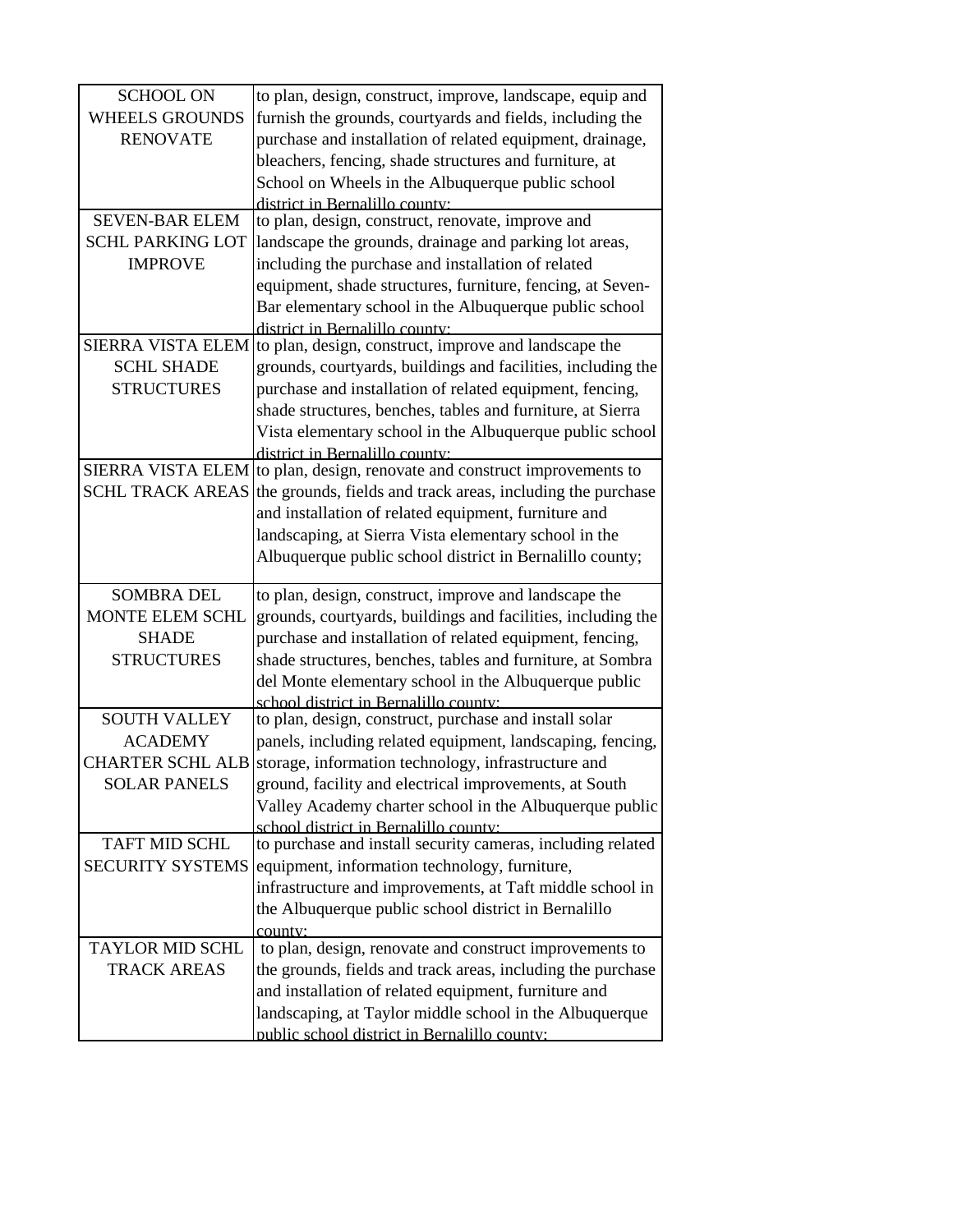| <b>TIERRA ANTIGUA</b>   | to plan, design, construct, improve and landscape the         |
|-------------------------|---------------------------------------------------------------|
| <b>ELEM SCHL</b>        | grounds, drainage and parking lot areas, including            |
| <b>PARKING LOTS</b>     | purchase and installation of related equipment, shade         |
|                         | structures, furniture, fencing, at Tierra Antigua             |
|                         | elementary school in the Albuquerque public school            |
|                         | district in Bernalillo county:                                |
| <b>TIERRA ANTIGUA</b>   | to plan, design, construct, improve and landscape the         |
| <b>ELEM SCHL SHADE</b>  | grounds, courtyards, buildings and facilities, including the  |
| <b>STRUCTURES</b>       | purchase and installation of related equipment, fencing,      |
|                         | shade structures, benches, tables and furniture, at Tierra    |
|                         | Antigua elementary school in the Albuquerque public           |
|                         | school district in Bernalillo county:                         |
| <b>TONY HILLERMAN</b>   | to plan, design, renovate and construct improvements to       |
| <b>MID SCHL TRACK</b>   | the grounds, fields and track areas, including the purchase   |
| <b>AREAS</b>            | and installation of related equipment, furniture and          |
|                         | landscaping, at Tony Hillerman middle school in the           |
|                         | Albuquerque public school district in Bernalillo county;      |
| <b>TRUMAN MID SCHL</b>  | to purchase and install library and bookroom equipment,       |
| <b>LIBRARIES &amp;</b>  | furniture, fixtures, bookshelves and information              |
| <b>BOOKROOMS</b>        | technology, including related equipment, infrastructure       |
|                         | and improvements, in the libraries and bookrooms at           |
|                         | Truman middle school in the Albuquerque public school         |
|                         | district in Bernalillo county:                                |
| TRUMAN MID SCHL         | to purchase and install security cameras, including related   |
| <b>SECURITY SYSTEMS</b> | equipment, information technology, furniture,                 |
|                         | infrastructure and improvements, at Truman middle             |
|                         | school in the Albuquerque public school district in           |
|                         | Bernalillo county:                                            |
| <b>VALLE VISTA ELEM</b> | to purchase and install security cameras, including related   |
| <b>SCHL SECURITY</b>    | equipment, information technology, furniture,                 |
| <b>SYSTEMS</b>          | infrastructure and improvements, at Valle Vista               |
|                         | elementary school in the Albuquerque public school            |
|                         | district in Bernalillo county;                                |
|                         |                                                               |
|                         |                                                               |
|                         |                                                               |
|                         |                                                               |
|                         |                                                               |
| <b>VALLEY HIGH SCHL</b> | to plan, design, construct, renovate, equip and improve       |
| PERFORMING ARTS         | the performing arts centers, including the purchase and       |
| <b>FACILITIES</b>       | installation of stage curtains, seating, carpeting, sound and |
|                         | lighting systems, refinishing of stages, information          |
|                         | technology and related equipment, furniture and               |
|                         | infrastructure, at Valley high school in the Albuquerque      |
|                         | public school district in Bernalillo county.                  |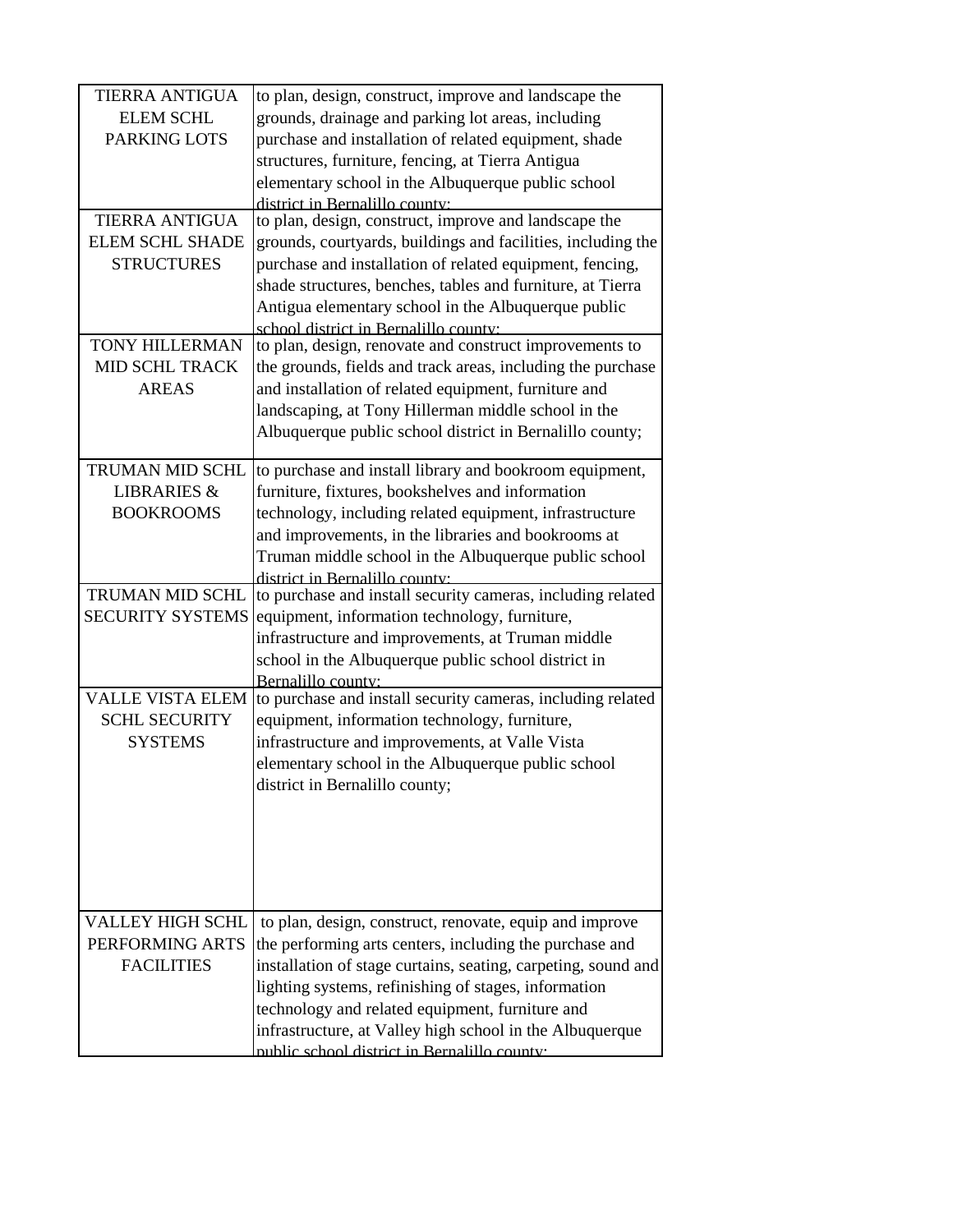| <b>VAN BUREN MID</b><br><b>SCHL GYM</b>                                       | to plan, design, construct, renovate, equip and furnish<br>improvements to the gymnasium, buildings and facilities,<br>including the purchase and installation of related<br>equipment, gym floor upgrades, floor surfacing, furniture<br>and infrastructure, at Van Buren middle school in the<br>Albuquerque public school district in Bernalillo county; |
|-------------------------------------------------------------------------------|-------------------------------------------------------------------------------------------------------------------------------------------------------------------------------------------------------------------------------------------------------------------------------------------------------------------------------------------------------------|
| <b>VENTANA RANCH</b><br><b>ELEM SCHL</b><br><b>SECURITY SYSTEMS</b>           | to purchase and install security cameras, including related<br>equipment, information technology, furniture,<br>infrastructure and improvements, at Ventana Ranch<br>elementary school in the Albuquerque public school<br>district in Bernalillo county:                                                                                                   |
| <b>VENTANA RANCH</b><br><b>ELEM SCHL SHADE</b><br><b>STRUCTURES</b>           | to plan, design, construct, improve, landscape, equip and<br>furnish the grounds, courtyards and fields, including the<br>purchase and installation of related equipment, drainage,<br>bleachers, fencing, shade structures and furniture, at<br>Ventana Ranch elementary school in the Albuquerque<br>public school district in Bernalillo county;         |
| <b>VOLCANO VISTA</b><br><b>HIGH SCHL</b><br><b>GROUNDS</b><br><b>RENOVATE</b> | to plan, design, construct, improve, landscape, equip and<br>furnish the grounds, courtyards and fields, including the<br>purchase and installation of related equipment, drainage,<br>bleachers, fencing, shade structures and furniture, at<br>Volcano Vista high school in the Albuquerque public<br>school district in Bernalillo county;               |
| <b>WASHINGTON MID</b><br><b>SCHL LIBRARIES &amp;</b><br><b>BOOKROOMS</b>      | to purchase and install library and bookroom equipment,<br>furniture, fixtures, bookshelves and information<br>technology, including related equipment, infrastructure<br>and improvements, in the libraries and bookrooms at<br>Washington middle school in the Albuquerque public<br>school district in Bernalillo county.                                |
| <b>WEST MESA HIGH</b>                                                         | to plan, design, renovate and construct improvements to<br>SCHL TRACK AREAS the grounds, fields and track areas, including the purchase<br>and installation of related equipment, furniture and<br>landscaping, at West Mesa high school in the<br>Albuquerque public school district in Bernalillo county:                                                 |
| <b>WHERRY ELEM</b><br><b>SCHL MINI FIELDS</b>                                 | to plan, design, construct, improve and landscape the<br>grounds, fields and playgrounds, including the purchase<br>and installation of artificial turf, drainage, related<br>equipment, furniture, shade structures and fencing, at<br>Wherry elementary school in the Albuquerque public<br>school district in Bernalillo county:                         |
| <b>WHITTIER ELEM</b><br><b>SCHL SECURITY</b><br><b>SYSTEMS</b>                | to purchase and install security cameras, including related<br>equipment, information technology, furniture,<br>infrastructure and improvements, at Whittier elementary<br>school in the Albuquerque public school district in<br>Bernalillo county:                                                                                                        |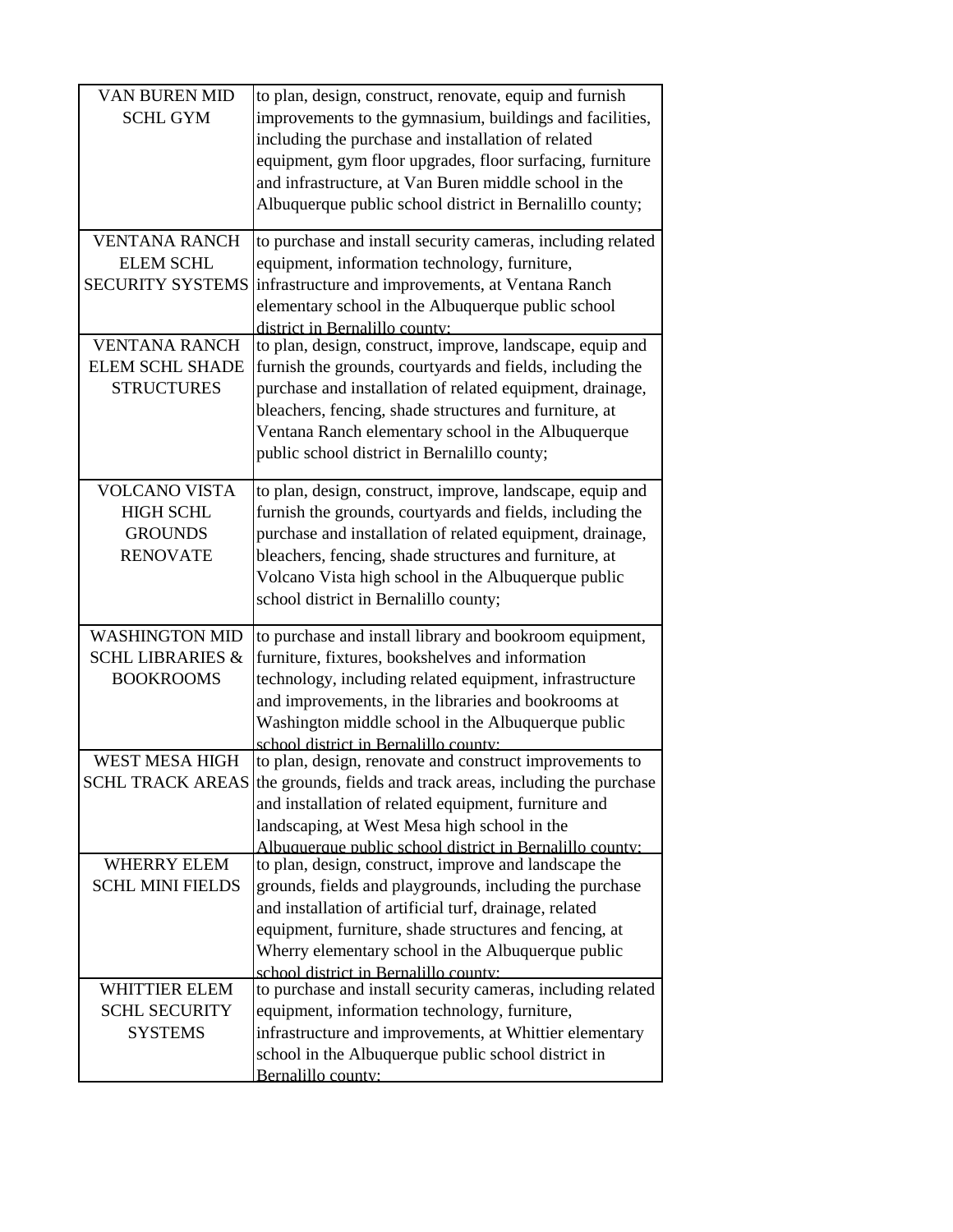| <b>WILSON MID SCHL</b>  | to purchase and install security cameras, including related                                          |
|-------------------------|------------------------------------------------------------------------------------------------------|
| <b>SECURITY SYSTEMS</b> | equipment, information technology, furniture,                                                        |
|                         | infrastructure and improvements, at Wilson middle school                                             |
|                         | in the Albuquerque public school district in Bernalillo                                              |
|                         | county:                                                                                              |
| ZIA ELEM SCHL           | to purchase and install library and bookroom equipment,                                              |
| <b>LIBRARIES &amp;</b>  | furniture, fixtures, bookshelves and information                                                     |
| <b>BOOKROOMS</b>        | technology, including related equipment, infrastructure                                              |
|                         | and improvements, in the libraries and bookrooms at Zia                                              |
|                         | elementary school in the Albuquerque public school                                                   |
| <b>ZUNI ELEM SCL</b>    | district in Bernalillo county:<br>to plan, design, construct, improve, landscape and equip           |
| <b>PLAYGROUND</b>       | the grounds and playgrounds, including the purchase and                                              |
| <b>IMPROVE</b>          | installation of related equipment, fencing, shade structures                                         |
|                         | and drainage improvements, at Zuni elementary school in                                              |
|                         | the Albuquerque public school district in Bernalillo                                                 |
|                         | $\text{conv}(\mathbf{v})$                                                                            |
| <b>ARTESIA PSD</b>      | to plan, design, purchase, construct and install fire alarm                                          |
| <b>SCHOOLS FIRE</b>     | systems at Central elementary school, Hermosa                                                        |
| <b>ALARM SYS</b>        | elementary school, Yucca elementary school and Artesia                                               |
|                         | intermediate school in the Artesia public school district in                                         |
|                         | Artesia in Eddy county:                                                                              |
| <b>CARLSBAD</b>         | to purchase and install information technology, including                                            |
| <b>INTERMEDIATE</b>     | related equipment, furniture and infrastructure, for                                                 |
| <b>SCHL INFO TECH</b>   | Carlsbad intermediate school in the Carlsbad municipal                                               |
| <b>LOVING ELEM SCHL</b> | school district in Eddy county:                                                                      |
| <b>FOOD SERVICE</b>     | to plan, design, construct and equip a food service area at                                          |
| <b>AREA</b>             | Loving elementary school in the Loving municipal school<br>district in Eddy county;                  |
| <b>COBRE CSD</b>        |                                                                                                      |
| <b>ACTIVITY BUS</b>     | to purchase and equip an activity bus for the Cobre<br>consolidated school district in Grant county; |
| PRCHS EQUIP             |                                                                                                      |
| <b>COBRE CSD ELEM</b>   | to plan, design and construct security improvements for                                              |
| <b>SCHL ENTRANCE</b>    | the entrances to San Lorenzo, Central and Hurley                                                     |
| <b>SECURITY IMPROVE</b> | elementary schools in the Cobre consolidated school                                                  |
|                         | district in Grant county;                                                                            |
| <b>SANTA ROSA CSD</b>   | to plan, design, construct and furnish the career technical                                          |
| <b>CAREER TECH</b>      | education center, including water and electrical system                                              |
| <b>EDUCATION CTR</b>    | improvements and the purchase of equipment, in the                                                   |
|                         | Santa Rosa consolidated school district in Guadalupe                                                 |
|                         | county;                                                                                              |
| <b>LOVINGTON MSD</b>    | to plan, design, construct and renovate a modular building                                           |
| <b>HEALTH CLINIC</b>    | for a school site-based health clinic for the Lovington                                              |
|                         | municipal school district in Lea county;                                                             |
| <b>CORONA PSD</b>       | to purchase and equip a vehicle for the Corona public                                                |
| <b>VEHICLE</b>          | school district in Lincoln county;                                                                   |
| <b>DORA CSD</b>         | to plan, design, construct and install bleachers for the                                             |
| <b>BLEACHERS</b>        | multipurpose gymnasium in the Dora consolidated school                                               |
|                         | district in Roosevelt county;                                                                        |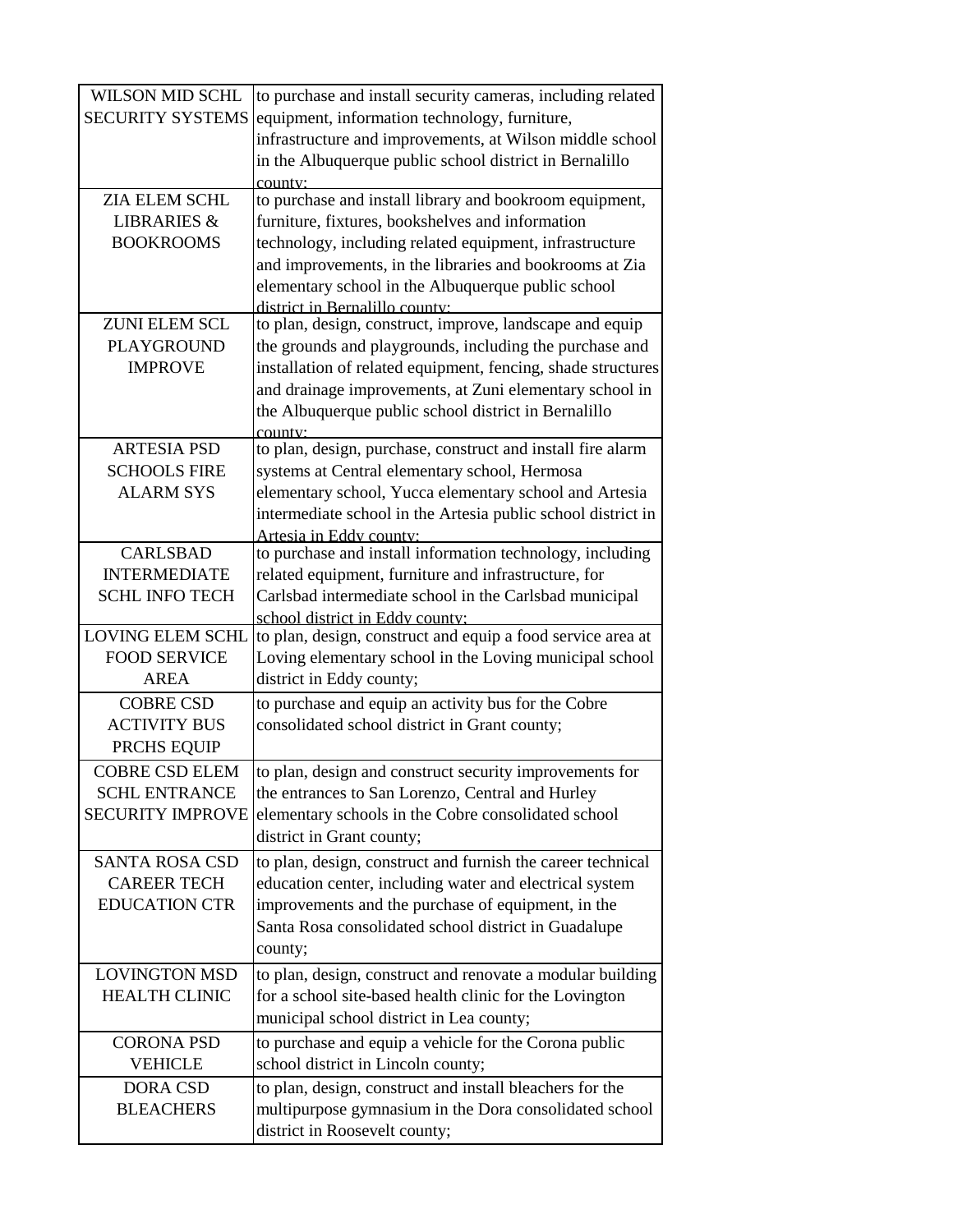| <b>DORA CSD BUS</b>                                              | to purchase and equip a bus for the Dora consolidated                                                                                                                                                                                                                                                                                                                                                                                                              |
|------------------------------------------------------------------|--------------------------------------------------------------------------------------------------------------------------------------------------------------------------------------------------------------------------------------------------------------------------------------------------------------------------------------------------------------------------------------------------------------------------------------------------------------------|
| <b>PURCHASE</b>                                                  | school district in Roosevelt county;                                                                                                                                                                                                                                                                                                                                                                                                                               |
| <b>ELIDA MSD BUS</b><br><b>PURCHASE</b>                          | The unexpended balance of the appropriation to the public<br>education department in Subsection 172 of Section 14 of<br>Chapter 81 of Laws 2016 to purchase and equip a bus for<br>the Elida municipal school district in Roosevelt county<br>shall not be expended for the original purpose but is<br>changed to purchase and equip vans and sport utility<br>vehicles for that school district. The time of expenditure<br>is extended through fiscal year 2019. |
| <b>FLOYD MSD</b><br><b>LIGHTING</b>                              | to plan, design, construct, purchase and install energy-<br>efficient lighting in the Floyd municipal school district<br>campus in Roosevelt county;                                                                                                                                                                                                                                                                                                               |
| <b>LAS VEGAS CITY</b><br><b>PSD VEHICLES</b><br><b>PURCHASE</b>  | to purchase and equip vehicles for the Las Vegas city<br>public school district in San Miguel county;                                                                                                                                                                                                                                                                                                                                                              |
| PECOS MID & HIGH<br><b>SCHLS WINDOWS</b>                         | for energy efficiency improvements and to replace<br>windows at Pecos middle school and Pecos high school in<br>the Pecos independent school district in San Miguel<br>county;                                                                                                                                                                                                                                                                                     |
| <b>WEST LAS VEGAS</b><br><b>PSD SECURITY</b><br><b>SYSTEMS</b>   | to plan, design, construct, purchase and install security<br>systems on campuses in the west Las Vegas public school<br>district in San Miguel county;                                                                                                                                                                                                                                                                                                             |
| <b>ASK ACADEMY</b><br><b>CHARTER SCHL REN</b><br>& IMPROVE       | to plan, design, construct, renovate, furnish and equip<br>buildings and grounds, including a track, ball courts and<br>the purchase and installation of tables, sheds, shade<br>structures, fencing and information technology with<br>related equipment, furniture and infrastructure, for the<br>Ask Academy charter school in Rio Rancho in Sandoval<br>county;                                                                                                |
| <b>INDEPENDENCE</b><br><b>HIGH SCHL MAIN</b><br><b>ENTRY</b>     | to plan, design and construct improvements to the entry at<br>Independence high school in the Rio Rancho public<br>school district in Sandoval county;                                                                                                                                                                                                                                                                                                             |
| <b>V. SUE CLEVELAND</b><br><b>HIGH SCHL MAIN</b><br><b>ENTRY</b> | to plan, design and construct main entry improvements to<br>V. Sue Cleveland high school in the Rio Rancho public<br>school district in Sandoval county;                                                                                                                                                                                                                                                                                                           |
| <b>MCCURDY</b><br><b>CHARTER SCHOOL</b><br><b>LIBRARIES</b>      | to equip two school libraries, including the purchase and<br>installation of information technology and related<br>equipment, furniture and infrastructure, at McCurdy<br>charter school in Espanola in Santa Fe county;                                                                                                                                                                                                                                           |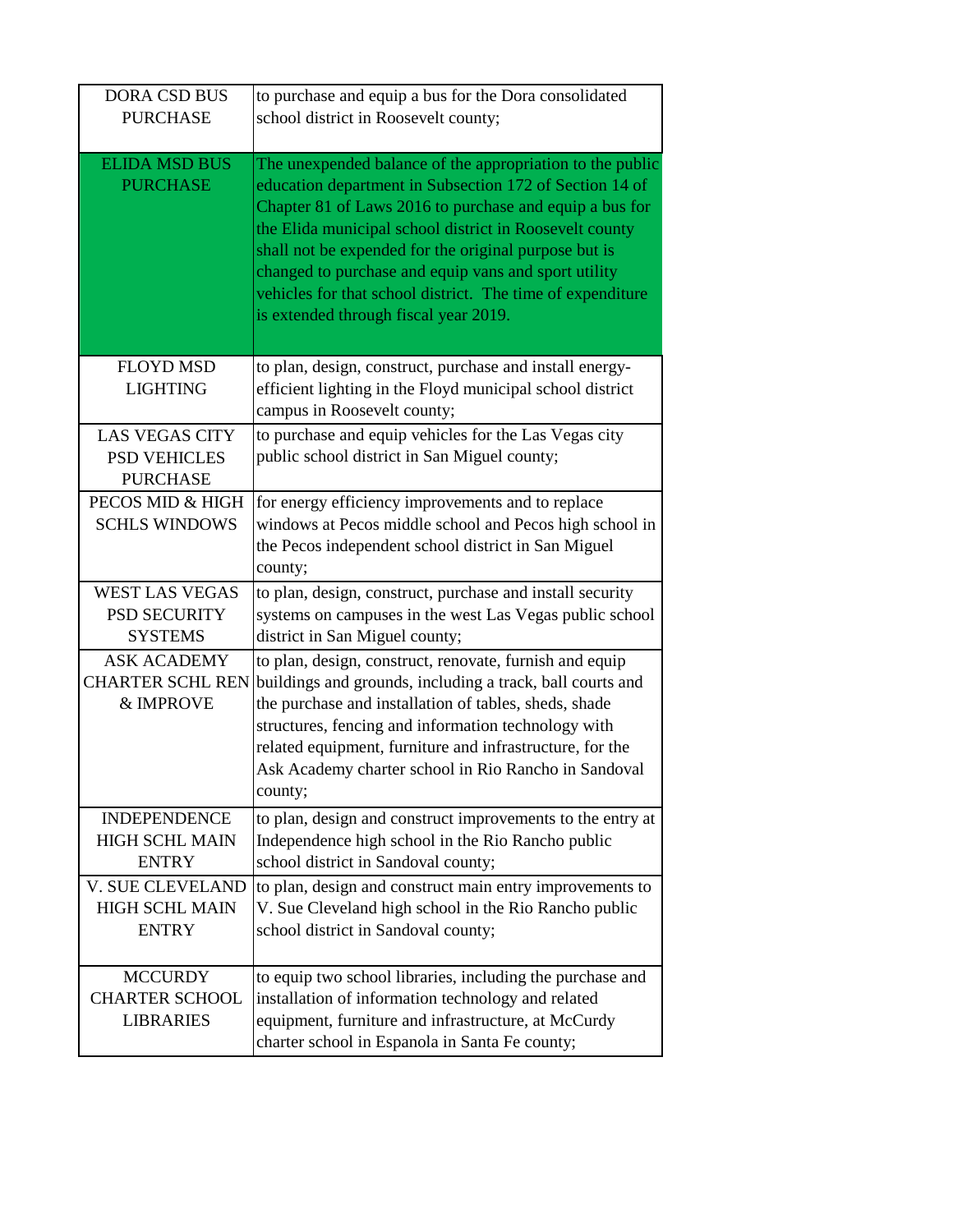| <b>AMY BIEHL</b><br><b>COMMUNITY SCHL</b><br><b>WALKING TRACK</b>                 | to plan, design and construct improvements to a walking<br>track, including replacements and purchase and<br>installation of equipment, at Amy Biehl community<br>school in the Santa Fe public school district in Santa Fe<br>county;                    |
|-----------------------------------------------------------------------------------|-----------------------------------------------------------------------------------------------------------------------------------------------------------------------------------------------------------------------------------------------------------|
| <b>ATALAYA ELEM</b><br><b>SCHL PLAYGROUND</b><br>& BASKETBALL<br><b>COURT</b>     | to plan, design and construct improvements, including the<br>purchase and installation of equipment and lighting, to the<br>playground and basketball court at Atalaya elementary<br>school in the Santa Fe public school district in Santa Fe<br>county; |
| <b>CAPITAL HIGH SCHL</b>                                                          | to plan, design, construct, improve and equip a practice                                                                                                                                                                                                  |
| PRACTICE FIELD                                                                    | field at Capital high school in the Santa Fe public school                                                                                                                                                                                                |
| <b>SANTA FE PSD</b>                                                               | district in Santa Fe county;                                                                                                                                                                                                                              |
| <b>EL DORADO</b>                                                                  | to plan, design, construct and improve a performance                                                                                                                                                                                                      |
| <b>COMMUNITY SCHL</b>                                                             | stage, including purchase and installation of equipment, at                                                                                                                                                                                               |
| <b>PERFORMANCE</b>                                                                | El Dorado community school in the Santa Fe public                                                                                                                                                                                                         |
| <b>STAGE</b>                                                                      | school district in Santa Fe county;                                                                                                                                                                                                                       |
| NINA OTERO COMM                                                                   | to plan, design, construct, improve and equip classrooms                                                                                                                                                                                                  |
| <b>SCHL FRAGILE</b>                                                               | and playgrounds to accommodate medically fragile                                                                                                                                                                                                          |
| <b>EQUIP SANTA FE</b>                                                             | children at the Nina Otero community school in the Santa                                                                                                                                                                                                  |
| <b>PSD</b>                                                                        | Fe public school district in Santa Fe county;                                                                                                                                                                                                             |
| <b>SANTA FE HIGH</b>                                                              | to plan, design, construct, renovate, improve and equip                                                                                                                                                                                                   |
| <b>SCHL TENNIS</b>                                                                | tennis courts at Santa Fe high school in the Santa Fe                                                                                                                                                                                                     |
| <b>COURTS</b>                                                                     | public school district in Santa Fe county;                                                                                                                                                                                                                |
| <b>SANTA FE PSD</b>                                                               | to plan, design, construct, renovate and equip an                                                                                                                                                                                                         |
| <b>EMERGENCY</b>                                                                  | emergency command center in the Santa Fe public school                                                                                                                                                                                                    |
| <b>COMMAND CENTER</b>                                                             | district in Santa Fe county;                                                                                                                                                                                                                              |
| <b>TESUQUE ELEM</b><br><b>SCHL FLOORING</b>                                       | to plan, design, construct, purchase and install flooring<br>improvements at Tesuque elementary school in the Santa<br>Fe public school district in Santa Fe county;                                                                                      |
| PENASCO ISD                                                                       | to purchase and install security gates for schools in the                                                                                                                                                                                                 |
| <b>SECURITY GATES</b>                                                             | Penasco independent school district in Taos county;                                                                                                                                                                                                       |
| <b>ESTANCIA MSD</b><br><b>AGRICULTURAL</b><br><b>EDUCATION</b><br><b>WORKSHOP</b> | to purchase and install equipment for the agricultural<br>education workshop in the Estancia municipal school<br>district in Torrance county;                                                                                                             |
| <b>ESTANCIA MSD</b><br><b>SECURITY IMPROVE</b>                                    | to purchase and install security improvements in schools<br>throughout the Estancia municipal school district in<br>Torrance county;                                                                                                                      |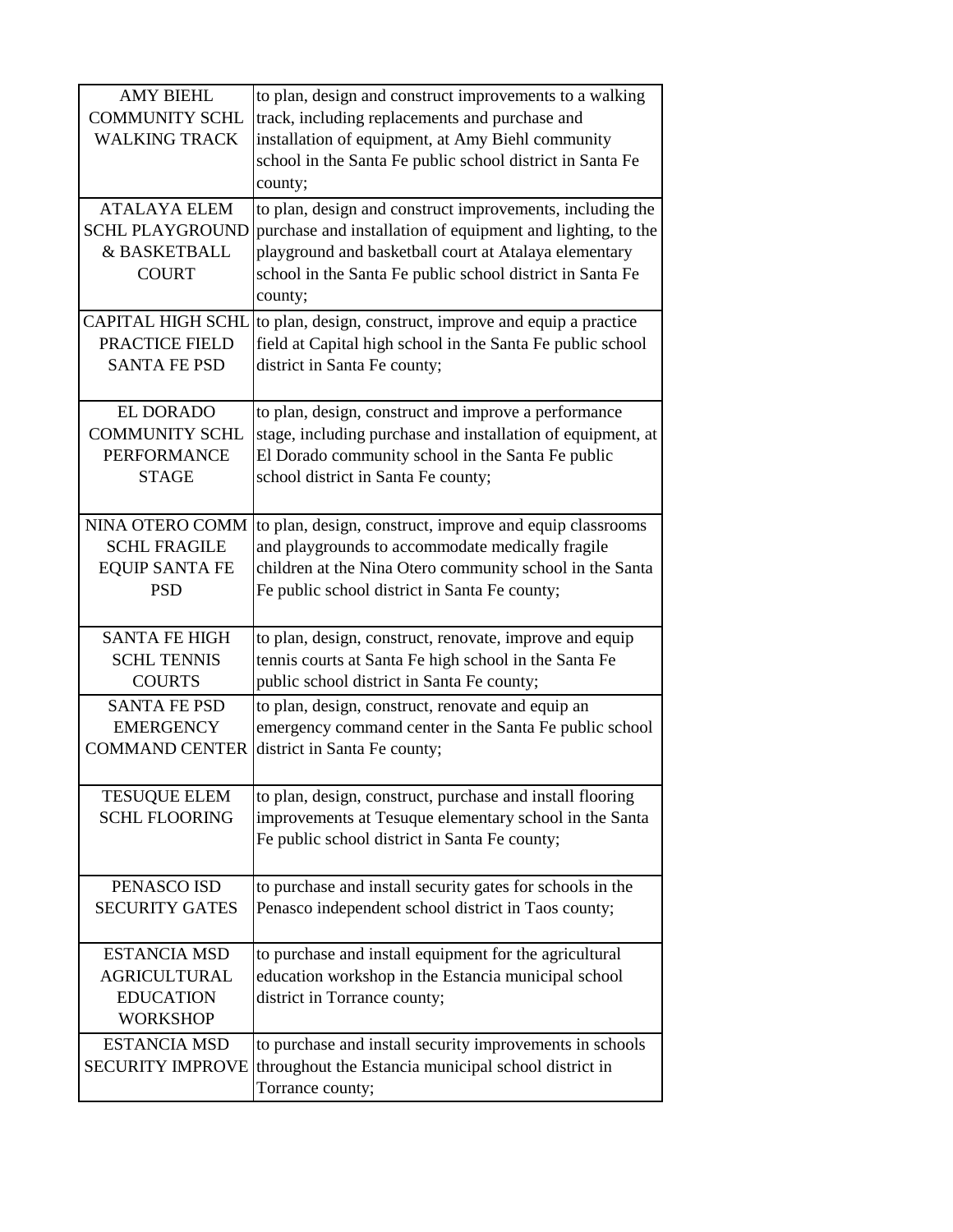| <b>MORIARTY HIGH</b><br><b>SCHL AUTOMOTIVE</b><br><b>FACILITIES</b>                    | to plan, design, construct, renovate and equip the<br>automotive facilities for Moriarty high school in the<br>Moriarty-Edgewood school district in Torrance county;                                                                                                                                                                                                                                                                                                                                                                                                                                                                               |
|----------------------------------------------------------------------------------------|----------------------------------------------------------------------------------------------------------------------------------------------------------------------------------------------------------------------------------------------------------------------------------------------------------------------------------------------------------------------------------------------------------------------------------------------------------------------------------------------------------------------------------------------------------------------------------------------------------------------------------------------------|
| <b>MORIARTY HIGH</b><br><b>SCHL CARPENTRY-</b><br><b>FURNITURE BLDG</b>                | to plan, design, construct, renovate and equip the<br>carpentry-furniture building and wood technology<br>program at Moriarty high school in the Moriarty-<br>Edgewood school district in Torrance county;                                                                                                                                                                                                                                                                                                                                                                                                                                         |
| <b>MORIARTY HIGH</b><br><b>SCHL FUTURE</b><br><b>FARMERS/WELDING</b><br><b>PROGRAM</b> | to plan, design, construct, renovate and equip the future<br>farmers of America and dual-credit welding program,<br>including ventilation improvements, at Moriarty high<br>school in the Moriarty-Edgewood school district in<br>Torrance county;                                                                                                                                                                                                                                                                                                                                                                                                 |
| <b>MORIARTY HIGH</b><br><b>SCHL SPECIAL</b><br><b>EDUCATION CTR</b>                    | to plan, design, construct and equip a special education<br>independent life skills center for Moriarty high school in<br>the Moriarty-Edgewood municipal school district in<br>Torrance county;                                                                                                                                                                                                                                                                                                                                                                                                                                                   |
| <b>CIEN AGUAS</b><br><b>INTRNATL SCHL</b><br>FCLTY, RET                                | <b>SECTION 18. CIEN AGUAS INTERNATIONAL</b><br><b>SCHOOL FACILITY CONSTRUCTION--EXTEND</b><br>TIME--SEVERANCE TAX BONDS.--The time of<br>expenditure for the public education department project<br>originally authorized in Subsection 7 of Section 8 of<br>Chapter 64 of Laws 2012 and reauthorized in Laws 2014,<br>Chapter 64, Section 10 to purchase a building, to plan,<br>renovate and equip facilities and classrooms and to<br>purchase and install information technology, including<br>related furniture, equipment and infrastructure, for Cien<br>Aguas international school in Albuquerque is extended<br>through fiscal year 2018. |
| <b>LA PROMESA</b><br><b>EARLY LEARNING</b><br><b>CENTER HVAC, RET</b>                  | SECTION 30. LA PROMESA EARLY LEARNING<br>CENTER CHARTER SCHOOL HEATING,<br><b>VENTILATION AND AIR CONDITIONING--EXTEND</b><br>TIME--SEVERANCE TAX BONDS.--The time of<br>expenditure for the public education department project<br>authorized in Subsection 43 of Section 8 of Chapter 64 of<br>Laws 2012 to plan, design and construct a heating,<br>ventilation and air conditioning system at La Promesa<br>early learning center charter school in the Albuquerque<br>public school district in Bernalillo county is extended                                                                                                                 |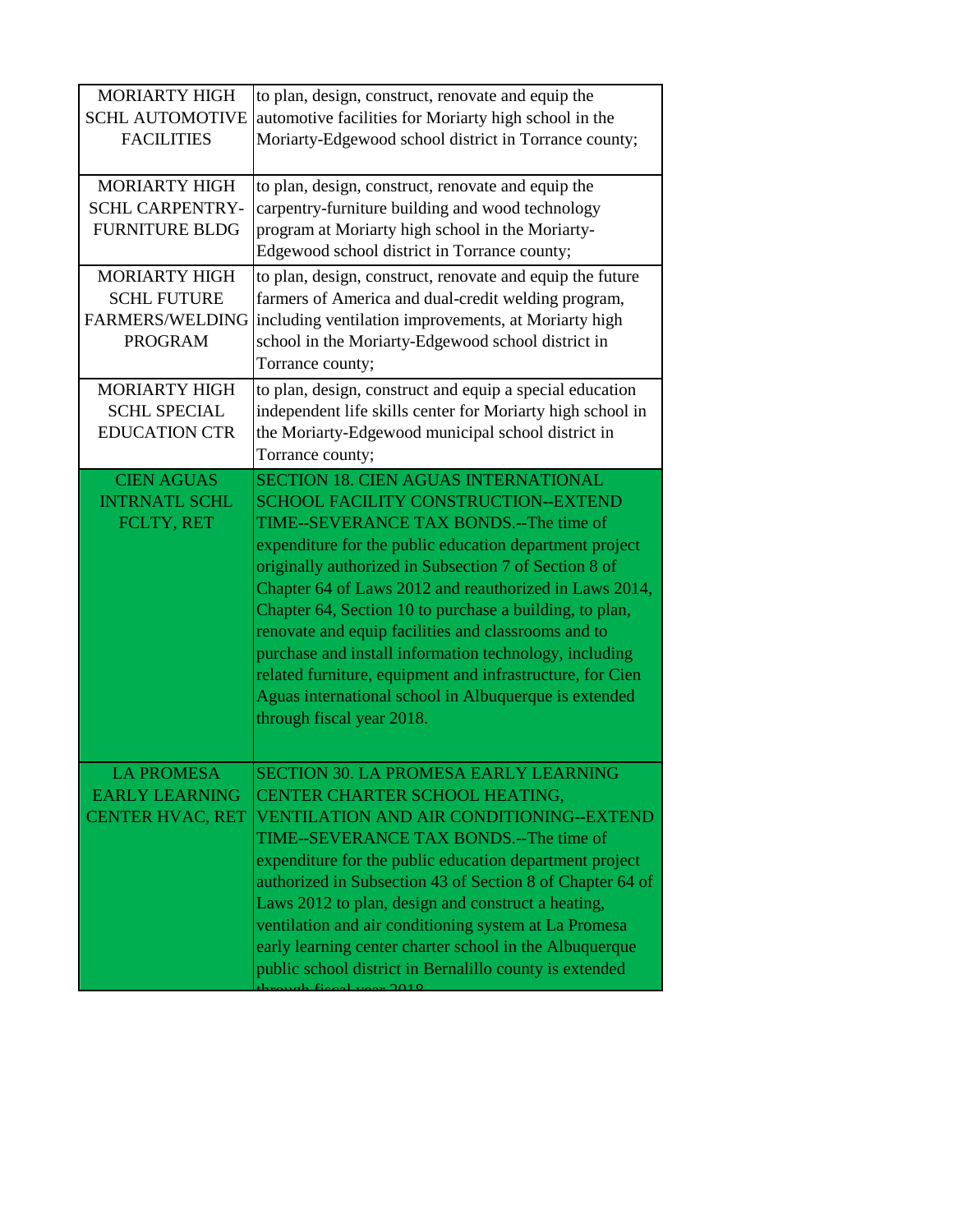| <b>NUESTROS</b>        | <b>SECTION 31. NUESTROS VALORES CHARTER</b>                                                                         |
|------------------------|---------------------------------------------------------------------------------------------------------------------|
| <b>VALORES CHARTER</b> | SCHOOL INFORMATION TECHNOLOGY--EXTEND                                                                               |
| <b>SCHL INFO TECH,</b> | TIME--SEVERANCE TAX BONDS.--The time of                                                                             |
| <b>RET</b>             | expenditure for the public education department project in                                                          |
|                        | Subsection 108 of Section 18 of Chapter 226 of Laws                                                                 |
|                        | 2013 to purchase and install information technology,                                                                |
|                        | including related equipment, furniture and infrastructure,                                                          |
|                        | in the Nuestros Valores charter school in the Albuquerque                                                           |
|                        | public school district in Bernalillo county is extended                                                             |
|                        | through fiscal year 2018.                                                                                           |
|                        |                                                                                                                     |
|                        |                                                                                                                     |
|                        |                                                                                                                     |
|                        |                                                                                                                     |
|                        |                                                                                                                     |
|                        |                                                                                                                     |
|                        |                                                                                                                     |
|                        |                                                                                                                     |
| <b>RAMIREZ THOMAS</b>  | <b>SECTION 94. RAMIREZ THOMAS ELEMENTARY</b>                                                                        |
| <b>ELEM SCHL</b>       | <b>SCHOOL PUBLIC ADDRESS SYSTEM--CHANGE TO</b>                                                                      |
| <b>FURNITURE &amp;</b> | FURNITURE, FIXTURES AND EQUIPMENT--                                                                                 |
| <b>EQUIP, RET</b>      | <b>EXTEND TIME--SEVERANCE TAX BONDS.--The</b>                                                                       |
|                        | unexpended balance of the appropriation to the public                                                               |
|                        | education department in Subsection 171 of Section 18 of                                                             |
|                        | Chapter 226 of Laws 2013 for a public address system at                                                             |
|                        | Ramirez Thomas elementary school in the Santa Fe public<br>school district in Santa Fe county shall not be expended |
|                        | for the original purpose but is changed to purchase and                                                             |
|                        | install furniture, fixtures and equipment for that school.                                                          |
|                        | The time of expenditure is extended through fiscal year                                                             |
| <b>FIELD OF DREAMS</b> | SECTION 40. KIT CARSON ROAD IMPROVEMENTS-                                                                           |
| LIGHTING/IRRIGATI      | CHANGE TO FIELD OF DREAMS LIGHTING.                                                                                 |
| <b>ON/BLEACHERS,</b>   | <b>IRRIGATION SYSTEM AND BLEACHERS--CHANGE</b>                                                                      |
| <b>RET</b>             | AGENCY--EXTEND TIME--SEVERANCE TAX                                                                                  |
|                        | BONDS.--The unexpended balance of the appropriation                                                                 |
|                        | to the department of transportation in Subsection 26 of                                                             |
|                        | Section 36 of Chapter 226 of Laws 2013 for<br>improvements to Kit Carson road in Dona Ana county                    |
|                        | shall not be expended for the original purpose but is                                                               |
|                        | appropriated to the public education department to plan,                                                            |
|                        | design, purchase and install field lighting, an irrigation                                                          |
|                        | system and bleachers at the Field of Dreams recreational                                                            |
|                        | complex in the Las Cruces public school district in Dona                                                            |
|                        | Ana county. The time of expenditure is extended through                                                             |
|                        | fiscal year 2018.                                                                                                   |
|                        |                                                                                                                     |
|                        |                                                                                                                     |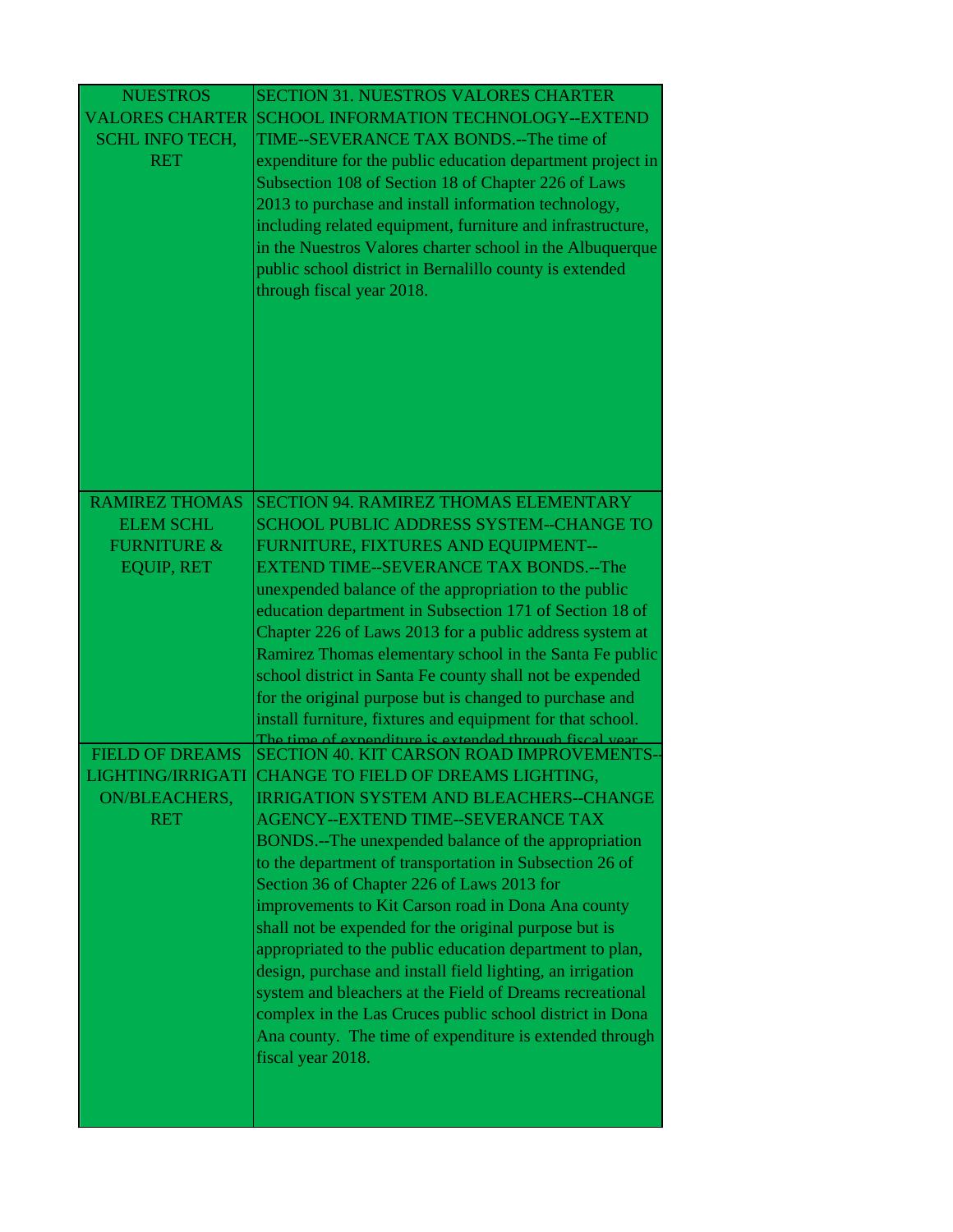| <b>LA ACADEMIA DE</b><br><b>ESPERANZA</b><br><b>COLLABORATIVE</b><br><b>WRKSHP, RET</b> | <b>SECTION 29. LA ACADEMIA DE ESPERANZA</b><br><b>COLLABORATIVE WORKSHOP PURCHASE AND</b><br><b>INSTALL--CHANGE TO WORKSHOP, OUTDOOR</b><br><b>CLASSROOM, BUILDINGS AND GROUNDS</b><br><b>IMPROVEMENTS--SEVERANCE TAX BONDS.--The</b><br>unexpended balance of the appropriation to the public<br>education department in Subsection 101 of Section 13 of<br>Chapter 66 of Laws 2014 to purchase and install a<br>collaborative workshop for La Academia de Esperanza in<br>the Albuquerque public school district in Bernalillo<br>county shall not be expended for the original purpose but<br>is changed to plan, design, construct, renovate, furnish,<br>equip and improve the collaborative workshop, outdoor<br>classroom, buildings and grounds, including the purchase<br>and installation of related equipment, fencing, information<br>technology, wiring and infrastructure, for La Academia de<br>Esperanza. |  |
|-----------------------------------------------------------------------------------------|---------------------------------------------------------------------------------------------------------------------------------------------------------------------------------------------------------------------------------------------------------------------------------------------------------------------------------------------------------------------------------------------------------------------------------------------------------------------------------------------------------------------------------------------------------------------------------------------------------------------------------------------------------------------------------------------------------------------------------------------------------------------------------------------------------------------------------------------------------------------------------------------------------------------------|--|
| <b>LA PROMESA</b><br><b>EARLY LEARNING</b><br><b>CTR INFO TECH, RET</b>                 | <b>SECTION 20. LA PROMESA EARLY LEARNING</b><br>CENTER CHARTER SCHOOL INFORMATION<br>TECHNOLOGY--EXTEND TIME--SEVERANCE TAX<br>BONDS.--The time of expenditure for the public<br>education department project in Subsection 108 of<br>Section 13 of Chapter 66 of Laws 2014 to purchase and<br>install information technology, including related<br>equipment, furniture and infrastructure, at La Promesa                                                                                                                                                                                                                                                                                                                                                                                                                                                                                                                |  |
|                                                                                         | early learning center charter school in Albuquerque in<br>Bernalillo county is extended through fiscal year 2018.                                                                                                                                                                                                                                                                                                                                                                                                                                                                                                                                                                                                                                                                                                                                                                                                         |  |
| <b>WEST LAS VEGAS</b><br>PSD HEAD START<br><b>INFO TECH</b>                             | To plan, design, construct, furnish and equip<br>improvements, including the purchase and installation of<br>information technology and related equipment, furniture<br>and infrastructure, for the head start program in the West<br>Last Vegas public school district in San Miguel county;                                                                                                                                                                                                                                                                                                                                                                                                                                                                                                                                                                                                                             |  |
| <b>WEST LAS VEGAS</b><br><b>PSD SPECIAL</b><br><b>OLYMPICS</b><br>PROGRAM BUS           | To purchase and equip a bus for the special Olympics<br>program in the west Las Vegas public school district in<br>San Miguel county;                                                                                                                                                                                                                                                                                                                                                                                                                                                                                                                                                                                                                                                                                                                                                                                     |  |
| POJOAQUE VALLEY<br><b>PSD NAMBE HEAD</b><br><b>START FACILITY</b>                       | To plan, design and construct improvements to the Nambe<br>head start facility in the Pojoaque Valley public school<br>district in Santa Fe county;                                                                                                                                                                                                                                                                                                                                                                                                                                                                                                                                                                                                                                                                                                                                                                       |  |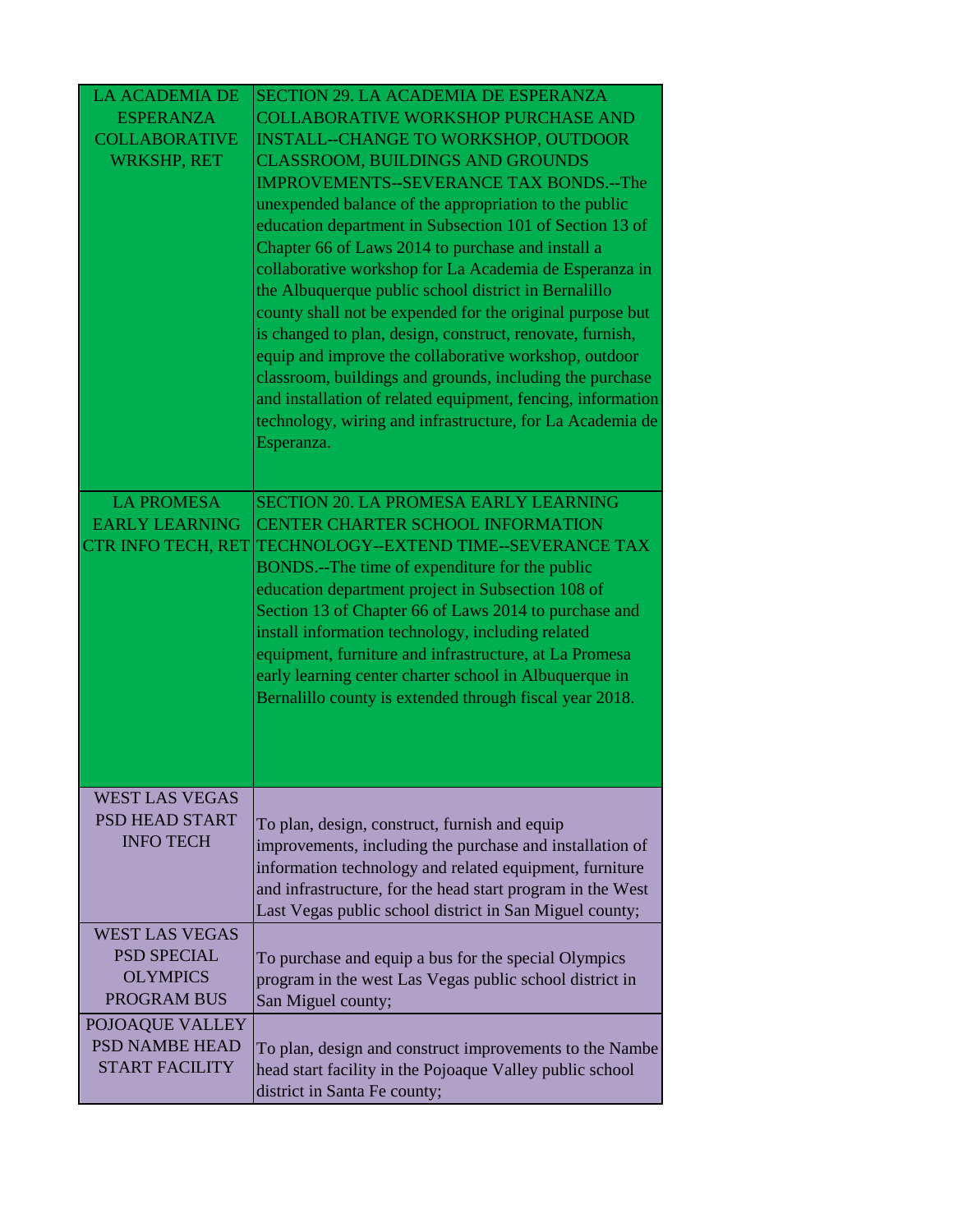| <b>LOS LUNAS MID</b>                          | To plan, design, construct, purchase and install bleachers<br>for the gymnasium in Los Lunas middle school in the Los                                |
|-----------------------------------------------|------------------------------------------------------------------------------------------------------------------------------------------------------|
| <b>SCHL GYM</b>                               | Lunas public school district in Valencia county; and                                                                                                 |
| <b>VALENCIA HIGH</b><br><b>SCHL BLEACHERS</b> | To plan, design, construct, purchase and install bleachers<br>at Valencia high school in the Los Lunas public school<br>district in Valencia county. |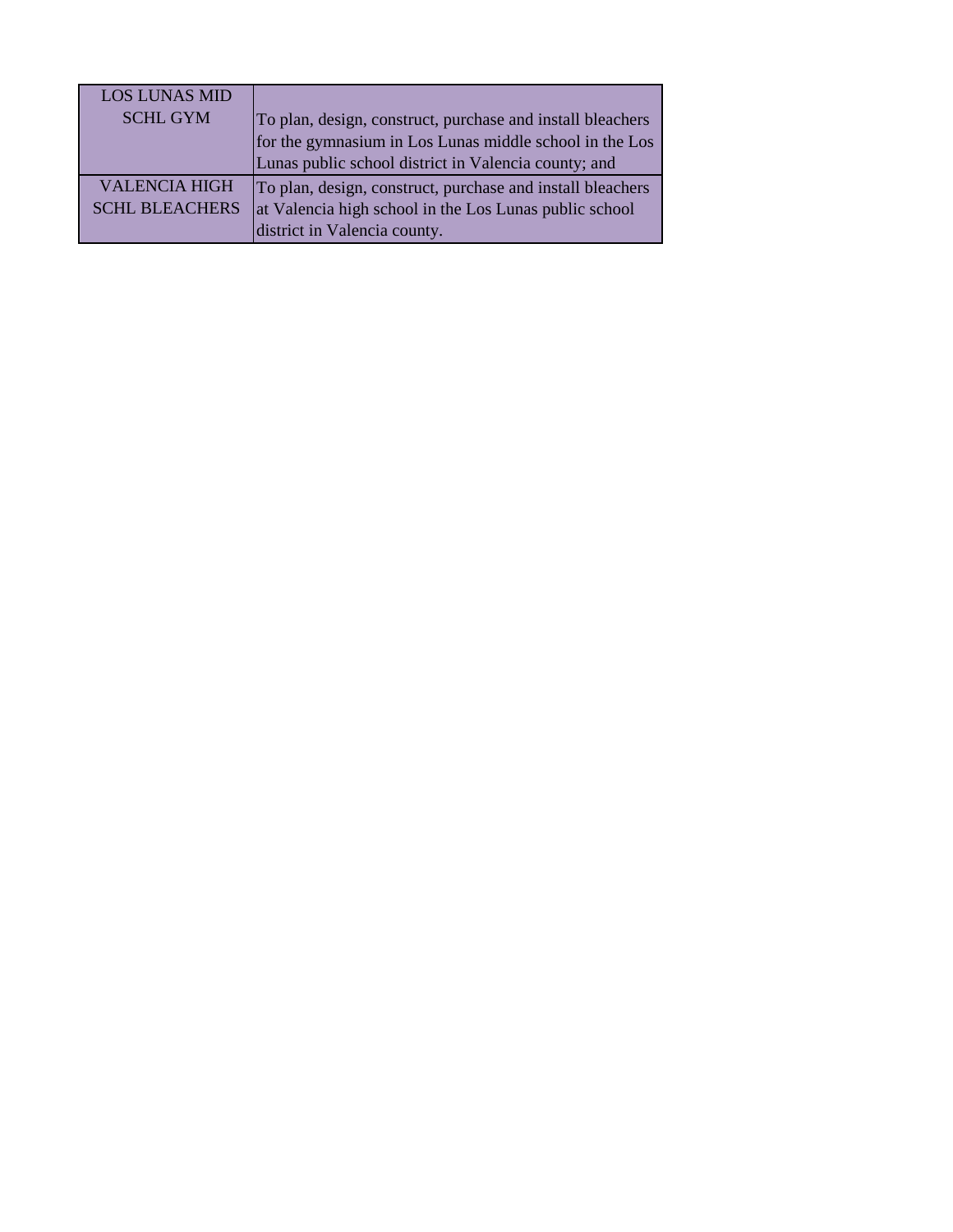| <b>Restrictions</b>                                                                                                                                                                                                                                                                                                                                              | <b>Final Grant Agreement</b> | Allocation<br>Amount   | <b>AIPP</b>   | Distributed<br>to Date |
|------------------------------------------------------------------------------------------------------------------------------------------------------------------------------------------------------------------------------------------------------------------------------------------------------------------------------------------------------------------|------------------------------|------------------------|---------------|------------------------|
| Funds may be released<br>pursuant to draw requests for<br>planning and designing, but<br>draw requests for construction<br>shall not be funded until PED<br>and its legal counsel have<br>reviewed certification from<br>PSCOC that charter school<br>facility complies with NMSA<br>1978, § 22-8b-4.2 re: Charter<br>school facilities standards.               | <b>YES</b>                   | \$<br>210,000          | \$<br>2,100   | \$                     |
| Funds may be released<br>pursuant to draw requests for<br>planning and designing, but<br>draw requests for<br>construction/renovation shall<br>not be funded until PED and<br>its legal counsel have<br>reviewed certification from<br>PSCOC that charter school<br>facility complies with NMSA<br>1978, § 22-8b-4.2 re: Charter<br>school facilities standards. | <b>YES</b>                   | $\mathbb{S}$<br>22,000 | $\mathcal{S}$ | \$                     |
| Funds may be released upon<br>reciept of certification from<br>PED that charter school is in<br>complaince with NMSA 1978,<br>§ 22-8b-4.2 re: Charter school<br>facilities standards.                                                                                                                                                                            | <b>YES</b>                   | \$<br>37,250           | \$            | \$                     |
|                                                                                                                                                                                                                                                                                                                                                                  | <b>YES</b>                   | \$<br>35,000           | $\mathcal{S}$ | \$<br>20,420           |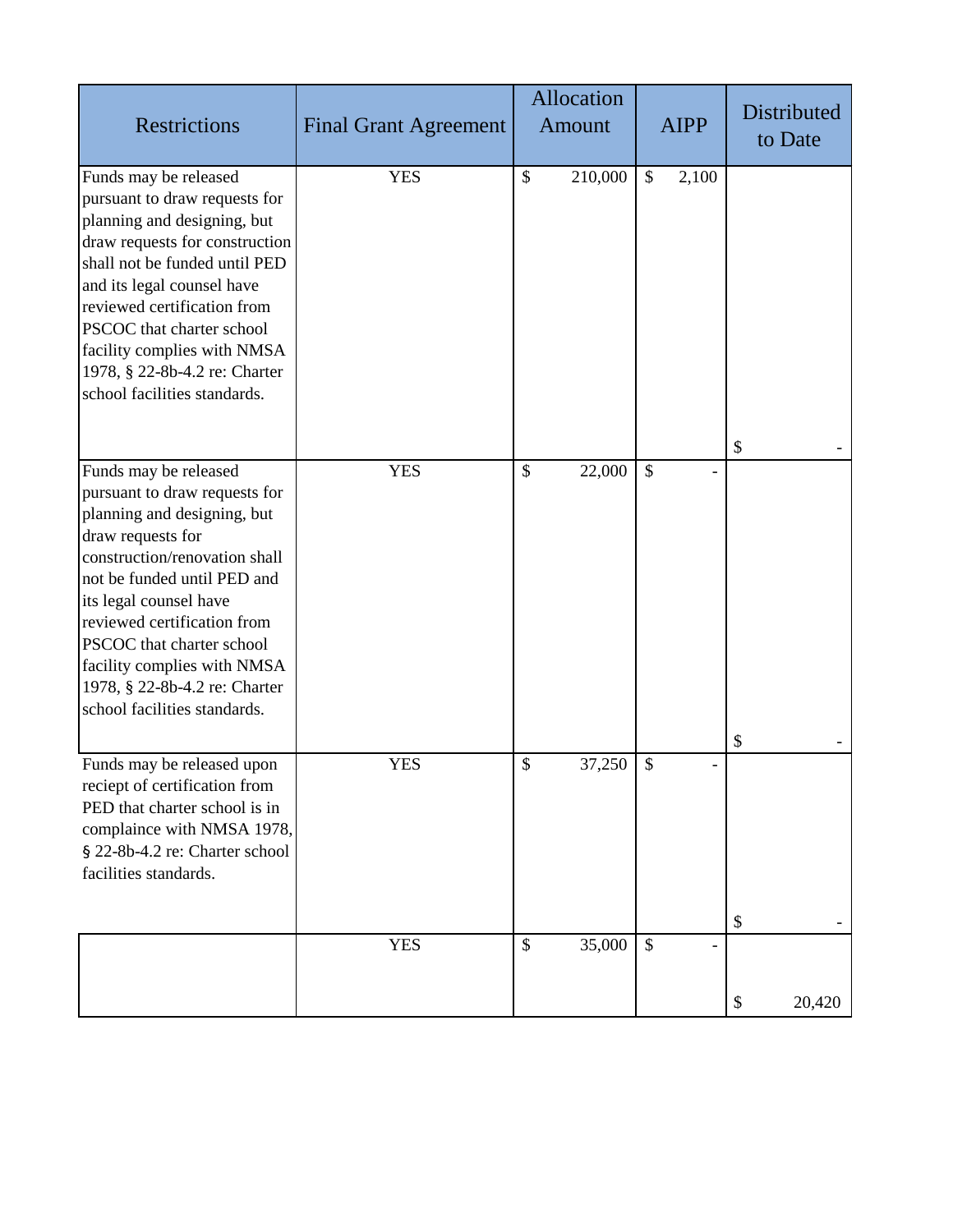| Funds may be released upon<br>reciept of certification from<br>PED that charter school is in<br>complaince with NMSA 1978,<br>§ 22-8b-4.2 re: Charter school                                                                                                                                                                                                          | <b>YES</b> | \$            | 60,250  | $\boldsymbol{\mathsf{S}}$ |    |        |
|-----------------------------------------------------------------------------------------------------------------------------------------------------------------------------------------------------------------------------------------------------------------------------------------------------------------------------------------------------------------------|------------|---------------|---------|---------------------------|----|--------|
| facilities standards.                                                                                                                                                                                                                                                                                                                                                 |            |               |         |                           | \$ |        |
| Funds may be released upon<br>receipt of certification from<br>PED that charter school is in<br>compliance with NMSA 1978,<br>§ 22-8B-4.2 re: Charter<br>School facilities standards.                                                                                                                                                                                 | <b>YES</b> | \$            | 26,250  | $\mathcal{S}$             | \$ |        |
|                                                                                                                                                                                                                                                                                                                                                                       | <b>YES</b> | $\mathcal{S}$ | 130,000 | $\mathcal{S}$             |    | 26,250 |
|                                                                                                                                                                                                                                                                                                                                                                       |            |               |         |                           |    |        |
|                                                                                                                                                                                                                                                                                                                                                                       |            |               |         |                           | \$ |        |
| Funds may be released upon<br>reciept of certification from<br>PED that charter school is in<br>complaince with NMSA 1978,<br>§ 22-8b-4.2 re: Charter school                                                                                                                                                                                                          | <b>YES</b> | $\mathcal{S}$ | 87,500  | $\mathcal{S}$             |    |        |
| facilities standards.                                                                                                                                                                                                                                                                                                                                                 |            |               |         |                           | \$ |        |
| funds may be released<br>pursuant to draw request for<br>planning and designing, but<br>draw request for construction<br>and other costs shall not be<br>funded until PED and its legal<br>counsel have reviewed lease<br>or lease-purchase agreement<br>between charter school and<br>private owner and<br>certification from Public<br><b>School Capital Outlay</b> | <b>YES</b> | \$            | 60,000  | \$                        | \$ |        |
|                                                                                                                                                                                                                                                                                                                                                                       | <b>YES</b> | $\mathcal{S}$ | 76,250  | $\mathcal{S}$             |    |        |
|                                                                                                                                                                                                                                                                                                                                                                       |            |               |         |                           | \$ | 54,740 |
| Funds may be released upon<br>reciept of certification from<br>PED that charter school is in<br>complaince with NMSA 1978,<br>§ 22-8b-4.2 re: Charter school<br>facilities standards.                                                                                                                                                                                 | <b>YES</b> | $\mathcal{S}$ | 45,000  | $\mathcal{S}$             | \$ |        |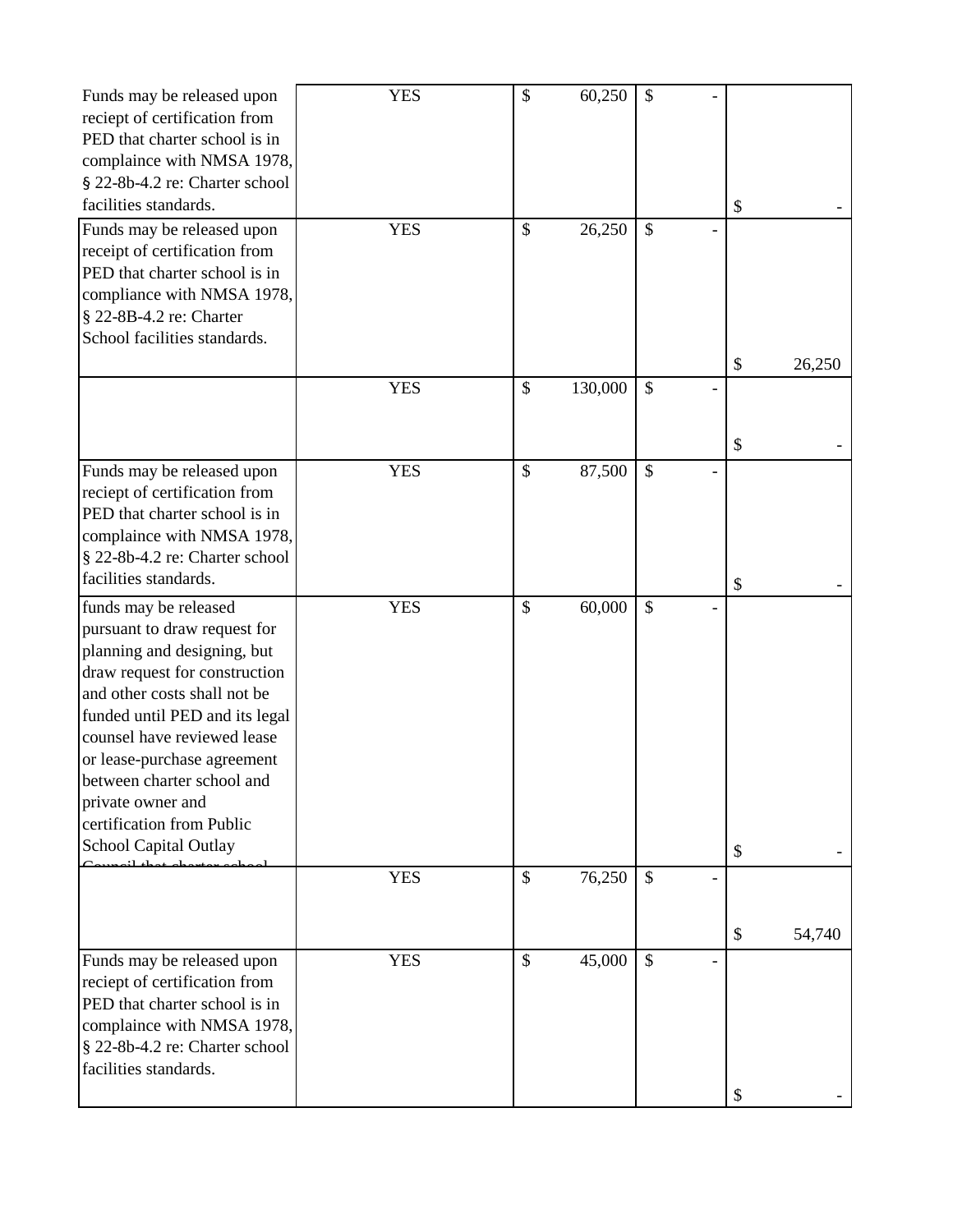|                                                               | <b>YES</b> | $\boldsymbol{\mathsf{S}}$ | 50,000 | \$            |                                     |
|---------------------------------------------------------------|------------|---------------------------|--------|---------------|-------------------------------------|
|                                                               |            |                           |        |               |                                     |
|                                                               |            |                           |        |               |                                     |
|                                                               |            |                           |        |               | $\boldsymbol{\mathsf{S}}$           |
| New Class code 174021                                         | <b>YES</b> | $\frac{1}{2}$             | 72,500 | $\$\$         |                                     |
|                                                               |            |                           |        |               |                                     |
|                                                               |            |                           |        |               |                                     |
|                                                               |            |                           |        |               |                                     |
|                                                               |            |                           |        |               |                                     |
|                                                               |            |                           |        |               |                                     |
|                                                               |            |                           |        |               |                                     |
|                                                               |            |                           |        |               |                                     |
|                                                               |            |                           |        |               |                                     |
|                                                               |            |                           |        |               |                                     |
|                                                               |            |                           |        |               |                                     |
|                                                               |            |                           |        |               |                                     |
|                                                               |            |                           |        |               |                                     |
|                                                               |            |                           |        |               |                                     |
|                                                               |            |                           |        |               |                                     |
|                                                               |            |                           |        |               |                                     |
|                                                               |            |                           |        |               |                                     |
|                                                               |            |                           |        |               |                                     |
|                                                               |            |                           |        |               |                                     |
|                                                               |            |                           |        |               |                                     |
|                                                               |            |                           |        |               |                                     |
|                                                               |            |                           |        |               |                                     |
|                                                               |            |                           |        |               |                                     |
|                                                               |            |                           |        |               |                                     |
|                                                               |            |                           |        |               | $\mathcal{S}$                       |
|                                                               | <b>YES</b> | $\boldsymbol{\mathsf{S}}$ | 19,000 | $\mathcal{S}$ |                                     |
|                                                               |            |                           |        |               |                                     |
|                                                               |            |                           |        |               |                                     |
|                                                               |            |                           |        |               |                                     |
|                                                               |            |                           |        |               | $\boldsymbol{\mathsf{S}}$<br>19,000 |
| funds may be released                                         | <b>YES</b> | $\mathcal{S}$             | 85,000 | $\mathcal{S}$ |                                     |
|                                                               |            |                           |        |               |                                     |
| pursuant to draw request for                                  |            |                           |        |               |                                     |
| planning and designing, but                                   |            |                           |        |               |                                     |
|                                                               |            |                           |        |               |                                     |
| draw request for construction<br>and other costs shall not be |            |                           |        |               |                                     |
|                                                               |            |                           |        |               |                                     |
| funded PED and its legal                                      |            |                           |        |               |                                     |
| counsel have reviewed lease                                   |            |                           |        |               |                                     |
| or lease-purchase agreement                                   |            |                           |        |               |                                     |
| between charter school and                                    |            |                           |        |               |                                     |
|                                                               |            |                           |        |               |                                     |
| private owner and                                             |            |                           |        |               |                                     |
| certification from Public                                     |            |                           |        |               |                                     |
| <b>School Capital Outlay</b>                                  |            |                           |        |               |                                     |
|                                                               |            |                           |        |               |                                     |
| Council that charter school                                   |            |                           |        |               |                                     |
| facility complies with NMSA,                                  |            |                           |        |               |                                     |
| 22-8B-4.2. New Classcode 17-                                  |            |                           |        |               |                                     |
| 4031                                                          |            |                           |        |               |                                     |
|                                                               |            |                           |        |               |                                     |
|                                                               |            |                           |        |               | $\$\$                               |
|                                                               |            |                           |        |               |                                     |
|                                                               | <b>YES</b> | $\boldsymbol{\mathsf{S}}$ | 75,000 | $\$\,$        |                                     |
|                                                               |            |                           |        |               |                                     |
|                                                               |            |                           |        |               |                                     |
|                                                               |            |                           |        |               | $\$\,$<br>69,755                    |
|                                                               |            |                           |        |               |                                     |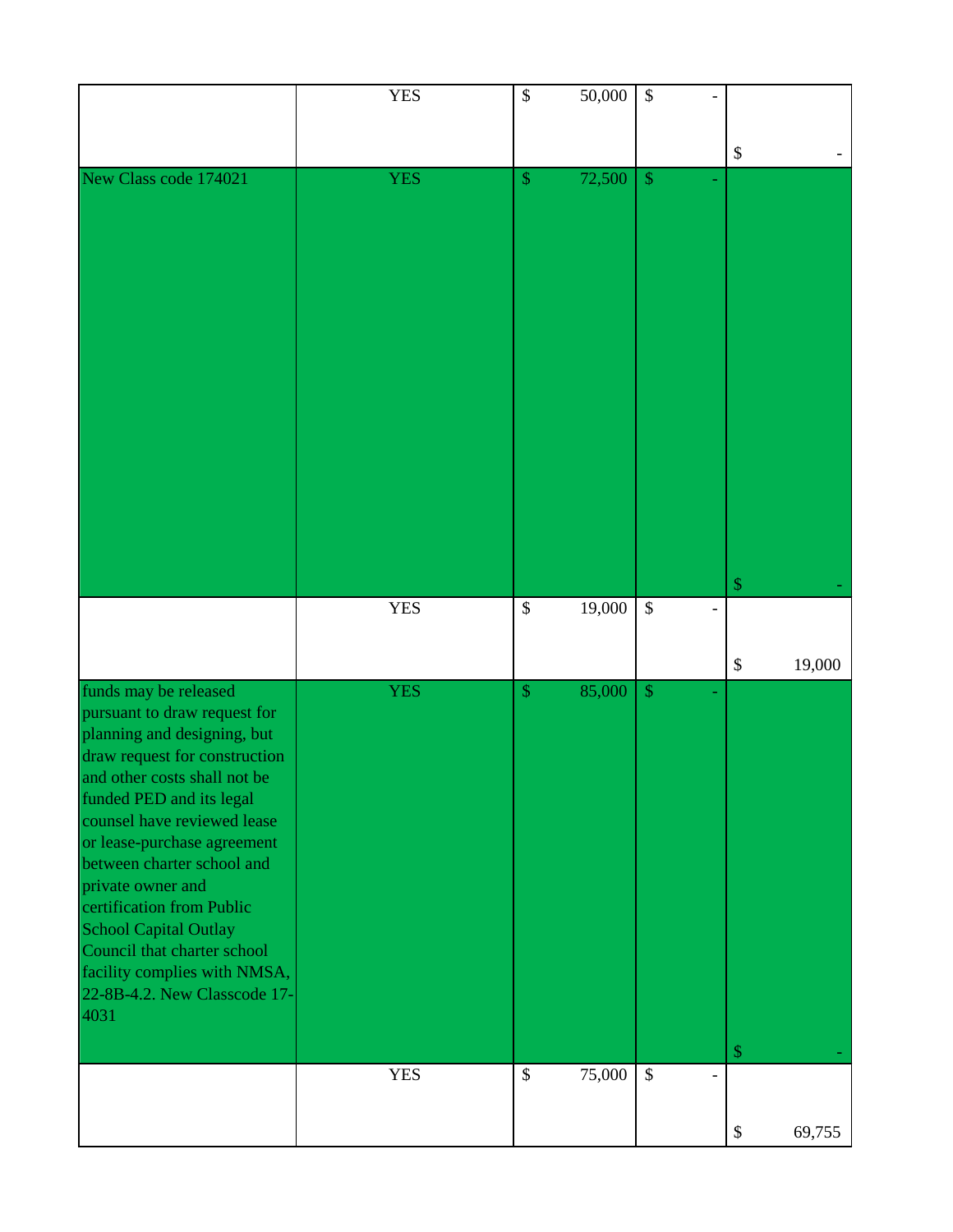| <b>YES</b>     | $\sqrt[6]{\frac{1}{2}}$  | 96,000      | $\sqrt{\frac{2}{5}}$                                 |                   |         |
|----------------|--------------------------|-------------|------------------------------------------------------|-------------------|---------|
|                |                          |             |                                                      |                   |         |
| <b>YES</b>     | $\mathbb{S}$             | 83,750.00   | $\sqrt{3}$<br>$\overline{\phantom{0}}$               | $\mathbb{S}$      | 94,775  |
|                |                          |             |                                                      |                   |         |
|                |                          |             |                                                      |                   |         |
|                |                          |             |                                                      |                   |         |
|                |                          |             |                                                      | $\mathbb{S}$      | 42,021  |
| <b>YES</b>     | $\overline{\$}$          | 20,000      | $\sqrt{3}$<br>$\overline{\phantom{a}}$               |                   |         |
|                |                          |             |                                                      |                   |         |
|                |                          |             |                                                      |                   |         |
|                |                          |             |                                                      | $\mathbb{S}$      | 19,995  |
| <b>YES</b>     | $\overline{\$}$          | 85,000      | $\sqrt{3}$<br>-                                      |                   |         |
|                |                          |             |                                                      |                   |         |
|                |                          |             |                                                      |                   |         |
| <b>YES</b>     | $\overline{\$}$          | 74,300      | $\sqrt{\frac{2}{5}}$                                 | $\mathbb{S}$      | 84,934  |
|                |                          |             | $\overline{\phantom{0}}$                             |                   |         |
|                |                          |             |                                                      |                   |         |
|                |                          |             |                                                      | $\mathbb{S}$      | 74,296  |
| <b>YES</b>     | $\overline{\mathcal{L}}$ | 118,000     | $\overline{\mathcal{S}}$<br>$\overline{\phantom{0}}$ |                   |         |
|                |                          |             |                                                      |                   |         |
|                |                          |             |                                                      |                   |         |
|                |                          |             |                                                      | $\boldsymbol{\$}$ | 117,996 |
| ${\hbox{YES}}$ | $\overline{\$}$          | $60,000$ \$ |                                                      |                   |         |
|                |                          |             |                                                      | $\mathbb{S}$      | 58,529  |
| <b>YES</b>     | $\overline{\mathcal{L}}$ | 135,945     | $\sqrt{3}$<br>$\overline{\phantom{0}}$               |                   |         |
|                |                          |             |                                                      |                   |         |
|                |                          |             |                                                      |                   |         |
|                |                          |             |                                                      |                   |         |
|                |                          |             |                                                      | $\mathbb{S}$      | 135,756 |
| <b>YES</b>     | $\overline{\mathcal{S}}$ | 60,000      | $\sqrt{\frac{2}{3}}$<br>$\overline{\phantom{0}}$     |                   |         |
|                |                          |             |                                                      |                   |         |
|                |                          |             |                                                      | $\mathbb S$       | 49,182  |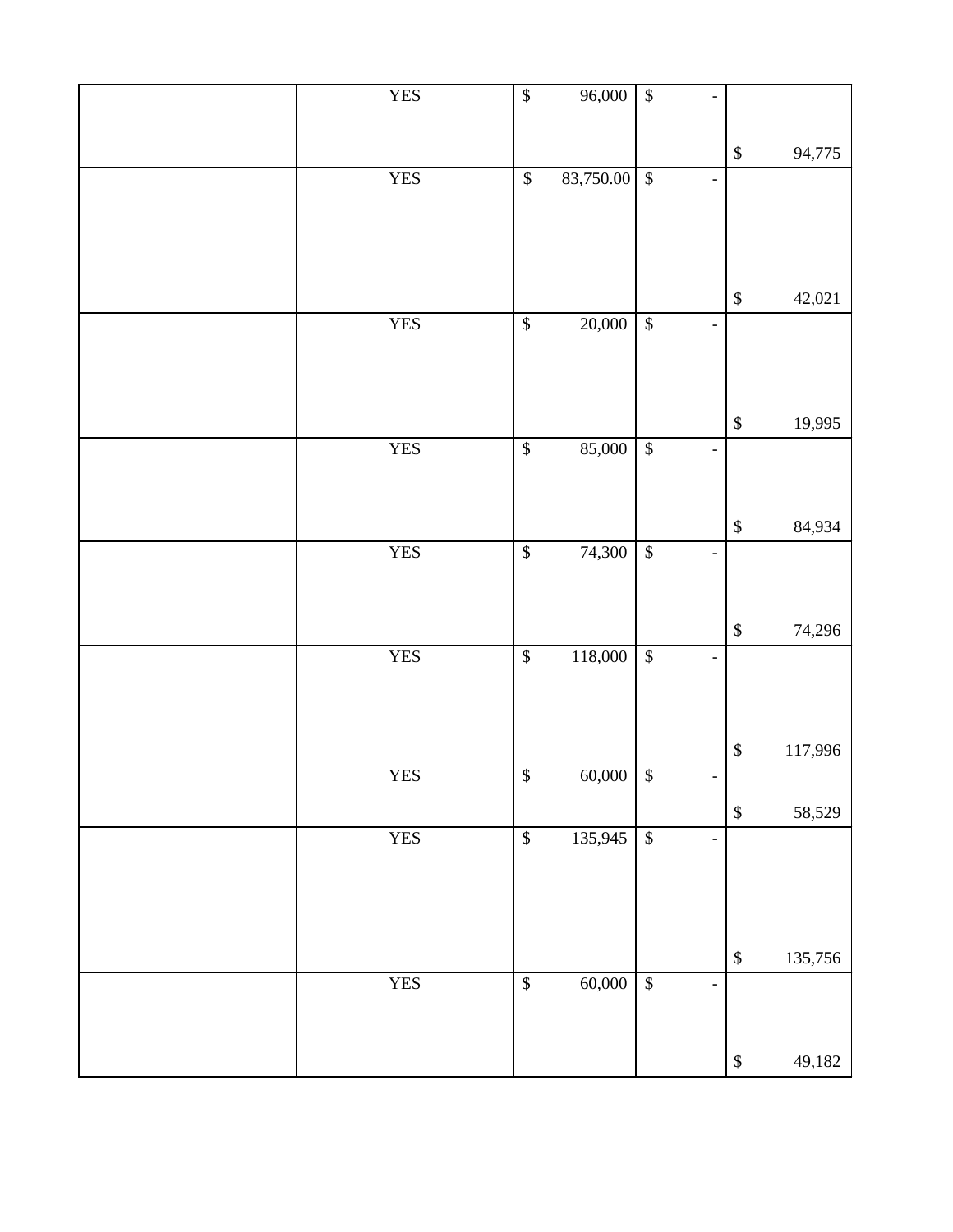| <b>YES</b> | $\sqrt{\frac{2}{n}}$     | 21,500 | $\sqrt{3}$                |                              |                   |        |
|------------|--------------------------|--------|---------------------------|------------------------------|-------------------|--------|
|            |                          |        |                           |                              | $\mathbb{S}$      | 21,500 |
| <b>YES</b> | $\overline{\mathcal{S}}$ | 20,000 | $\sqrt{3}$                | $\overline{a}$               |                   |        |
|            |                          |        |                           |                              |                   |        |
|            |                          |        |                           |                              | $\mathbb{S}$      | 19,995 |
| <b>YES</b> | $\overline{\mathcal{S}}$ | 84,000 | $\sqrt{3}$                | $\qquad \qquad \blacksquare$ |                   |        |
|            |                          |        |                           |                              |                   |        |
|            |                          |        |                           |                              | $\$\,$            | 83,977 |
| <b>YES</b> | $\overline{\mathcal{L}}$ | 25,000 | $\sqrt{3}$                | $\overline{a}$               |                   |        |
|            |                          |        |                           |                              |                   |        |
| <b>YES</b> | $\overline{\mathcal{S}}$ | 40,000 | $\sqrt{3}$                | $\overline{\phantom{0}}$     | $\mathbb{S}$      | 24,999 |
|            |                          |        |                           |                              |                   |        |
|            |                          |        |                           |                              |                   |        |
|            |                          |        |                           |                              | $\mathbb{S}$      | 39,955 |
| <b>YES</b> | $\overline{\$}$          | 25,500 | $\sqrt{3}$                | $\overline{\phantom{0}}$     |                   |        |
|            |                          |        |                           |                              |                   |        |
|            |                          |        |                           |                              | $\boldsymbol{\$}$ | 25,498 |
| <b>YES</b> | $\boldsymbol{\$}$        | 55,945 | $\boldsymbol{\mathsf{S}}$ |                              |                   |        |
|            |                          |        |                           |                              |                   |        |
| <b>YES</b> | $\sqrt{\frac{2}{n}}$     | 15,000 | $\sqrt{3}$                | $\qquad \qquad \blacksquare$ | $\mathbb{S}$      | 55,913 |
|            |                          |        |                           |                              |                   |        |
|            |                          |        |                           |                              |                   |        |
|            |                          |        |                           |                              |                   |        |
|            |                          |        |                           |                              | $\$$              | 14,996 |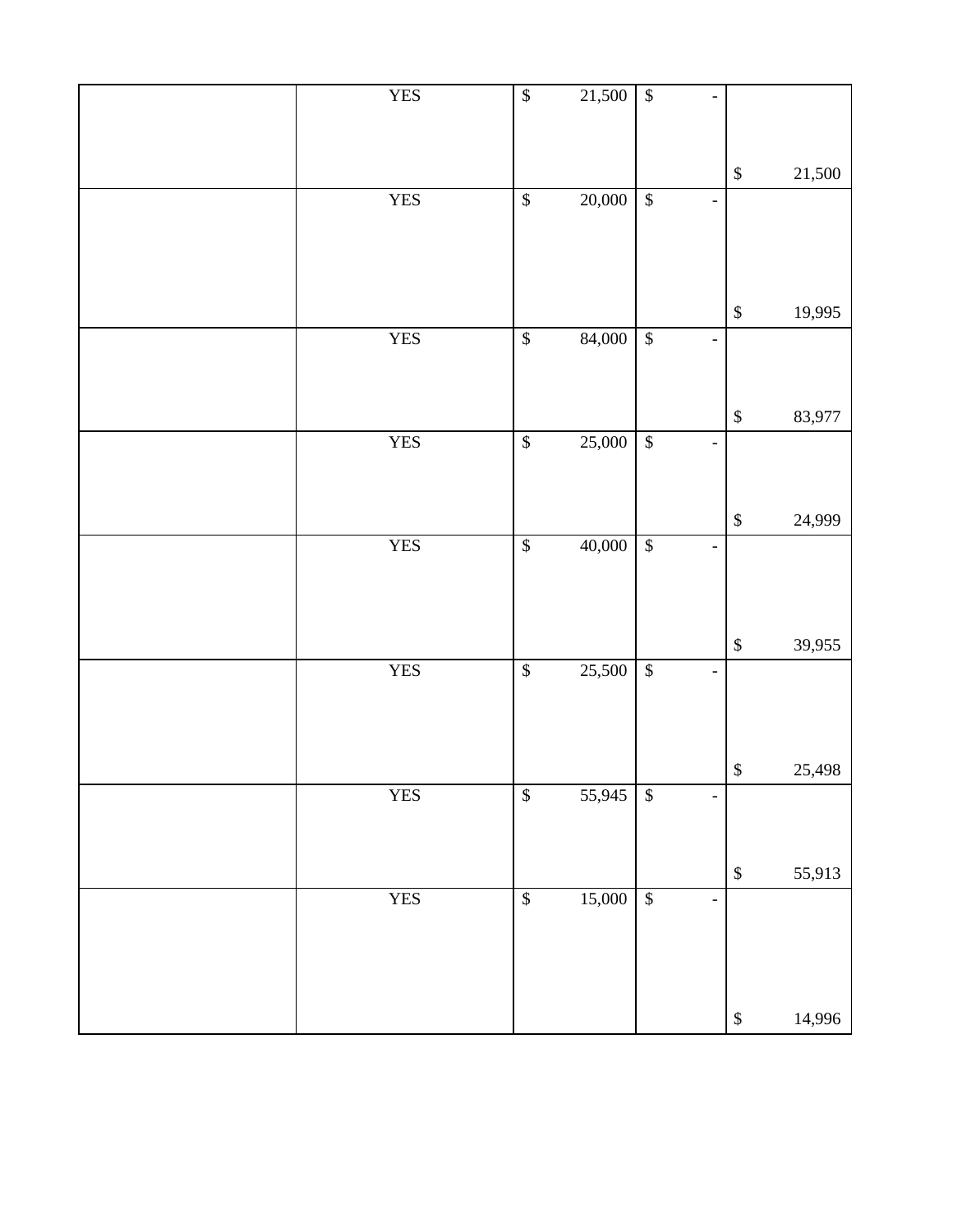| <b>YES</b>     | $\sqrt{\frac{1}{2}}$     | 100,000 | $\sqrt{3}$<br>$\overline{a}$                  |                   |         |
|----------------|--------------------------|---------|-----------------------------------------------|-------------------|---------|
|                |                          |         |                                               |                   |         |
|                |                          |         |                                               |                   |         |
|                |                          |         |                                               |                   |         |
|                |                          |         |                                               |                   |         |
|                |                          |         |                                               | $\boldsymbol{\$}$ | 100,000 |
| <b>YES</b>     | $\overline{\mathcal{S}}$ | 35,000  | $\sqrt{3}$<br>÷,                              |                   |         |
|                |                          |         |                                               |                   |         |
|                |                          |         |                                               |                   |         |
|                |                          |         |                                               |                   |         |
|                |                          |         |                                               | $\boldsymbol{\$}$ | 34,999  |
| <b>YES</b>     | $\sqrt{\frac{2}{n}}$     | 40,000  | $\overline{\mathcal{S}}$                      |                   |         |
|                |                          |         | $\blacksquare$                                |                   |         |
|                |                          |         |                                               |                   |         |
|                |                          |         |                                               |                   |         |
|                |                          |         |                                               |                   |         |
|                |                          |         |                                               |                   |         |
|                |                          |         |                                               | $\mathbb{S}$      | 39,951  |
|                |                          |         |                                               |                   |         |
| <b>YES</b>     | $\overline{\mathcal{L}}$ | 25,000  | $\overline{\$}$<br>$\blacksquare$             |                   |         |
|                |                          |         |                                               |                   |         |
|                |                          |         |                                               |                   |         |
|                |                          |         |                                               |                   |         |
|                |                          |         |                                               |                   |         |
|                |                          |         |                                               | $\mathbb{S}$      | 25,000  |
|                |                          |         |                                               |                   |         |
| N <sub>O</sub> | $\mathbb{S}$             | 100,000 | $\overline{\$}$<br>$\qquad \qquad -$          |                   |         |
|                |                          |         |                                               |                   |         |
|                |                          |         |                                               |                   |         |
|                |                          |         |                                               |                   |         |
|                |                          |         |                                               |                   |         |
|                |                          |         |                                               | $\,$              | 99,988  |
| <b>YES</b>     | $\sqrt{\frac{2}{n}}$     | 43,000  | $\sqrt{3}$<br>$\blacksquare$                  |                   |         |
|                |                          |         |                                               |                   |         |
|                |                          |         |                                               |                   |         |
|                |                          |         |                                               |                   |         |
|                |                          |         |                                               | $\boldsymbol{\$}$ | 42,998  |
| <b>YES</b>     | $\sqrt{\frac{2}{n}}$     | 10,000  | $\overline{\mathcal{S}}$<br>$\blacksquare$    |                   |         |
|                |                          |         |                                               |                   |         |
|                |                          |         |                                               |                   |         |
|                |                          |         |                                               |                   |         |
|                |                          |         |                                               |                   |         |
|                |                          |         |                                               | $\boldsymbol{\$}$ | 9,910   |
| <b>YES</b>     | $\sqrt{\frac{2}{n}}$     | 20,000  | $\overline{\mathcal{S}}$<br>$\qquad \qquad -$ |                   |         |
|                |                          |         |                                               |                   |         |
|                |                          |         |                                               |                   |         |
|                |                          |         |                                               |                   |         |
|                |                          |         |                                               |                   |         |
|                |                          |         |                                               | $\$$              | 19,999  |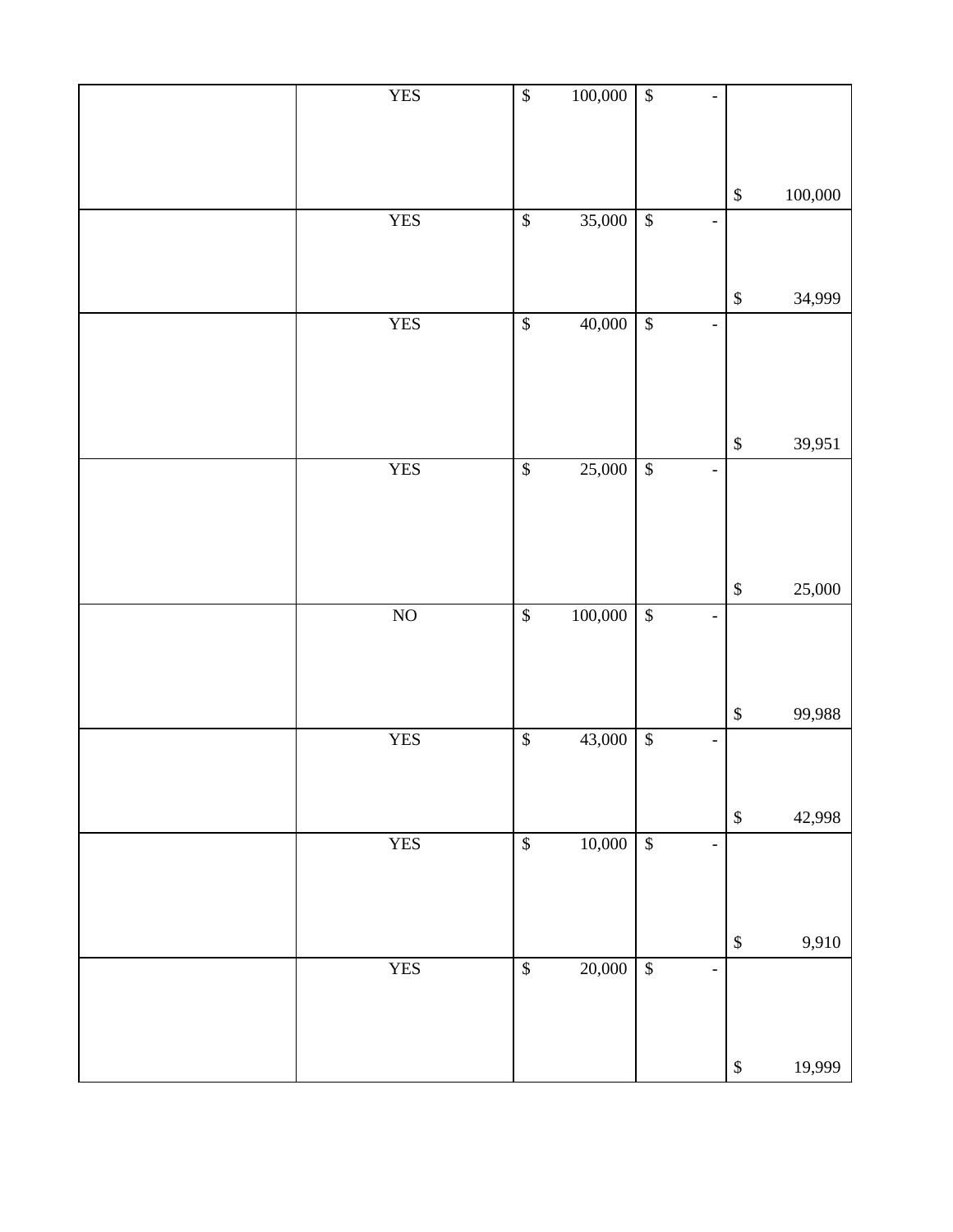| <b>YES</b> | $\sqrt{\frac{2}{n}}$      | 55,000  | $\overline{\mathcal{L}}$  |                |                   |         |
|------------|---------------------------|---------|---------------------------|----------------|-------------------|---------|
|            |                           |         |                           |                | $\mathbb{S}$      | 54,651  |
| <b>YES</b> | $\overline{\mathcal{S}}$  | 100,000 | $\sqrt{2}$                |                |                   |         |
|            |                           |         |                           |                | $\boldsymbol{\$}$ | 99,999  |
| <b>YES</b> | $\boldsymbol{\mathbb{S}}$ | 47,000  | $\sqrt{3}$                | $\overline{a}$ |                   |         |
|            |                           |         |                           |                | $\mathbb{S}$      | 46,971  |
| <b>YES</b> | $\overline{\$}$           | 25,000  | $\overline{\mathcal{L}}$  |                |                   |         |
| <b>YES</b> | $\boldsymbol{\$}$         | 50,000  | $\sqrt{3}$                |                | $\mathbb{S}$      | 24,990  |
|            |                           |         |                           |                | $\mathbb{S}$      | 49,998  |
| <b>YES</b> | $\overline{\mathcal{S}}$  | 50,000  | $\overline{\mathcal{S}}$  |                |                   |         |
| <b>YES</b> | $\mathbb{S}$              | 78,000  | $\mathcal{S}$             |                | $\mathbb{S}$      | 49,822  |
|            |                           |         |                           | $\overline{a}$ |                   |         |
|            |                           |         |                           |                | $\mathbb{S}$      | 77,963  |
| <b>YES</b> | $\boldsymbol{\$}$         | 180,000 | $\boldsymbol{\mathsf{S}}$ | $\overline{a}$ |                   |         |
|            |                           |         |                           |                | $\mathbb{S}$      | 179,995 |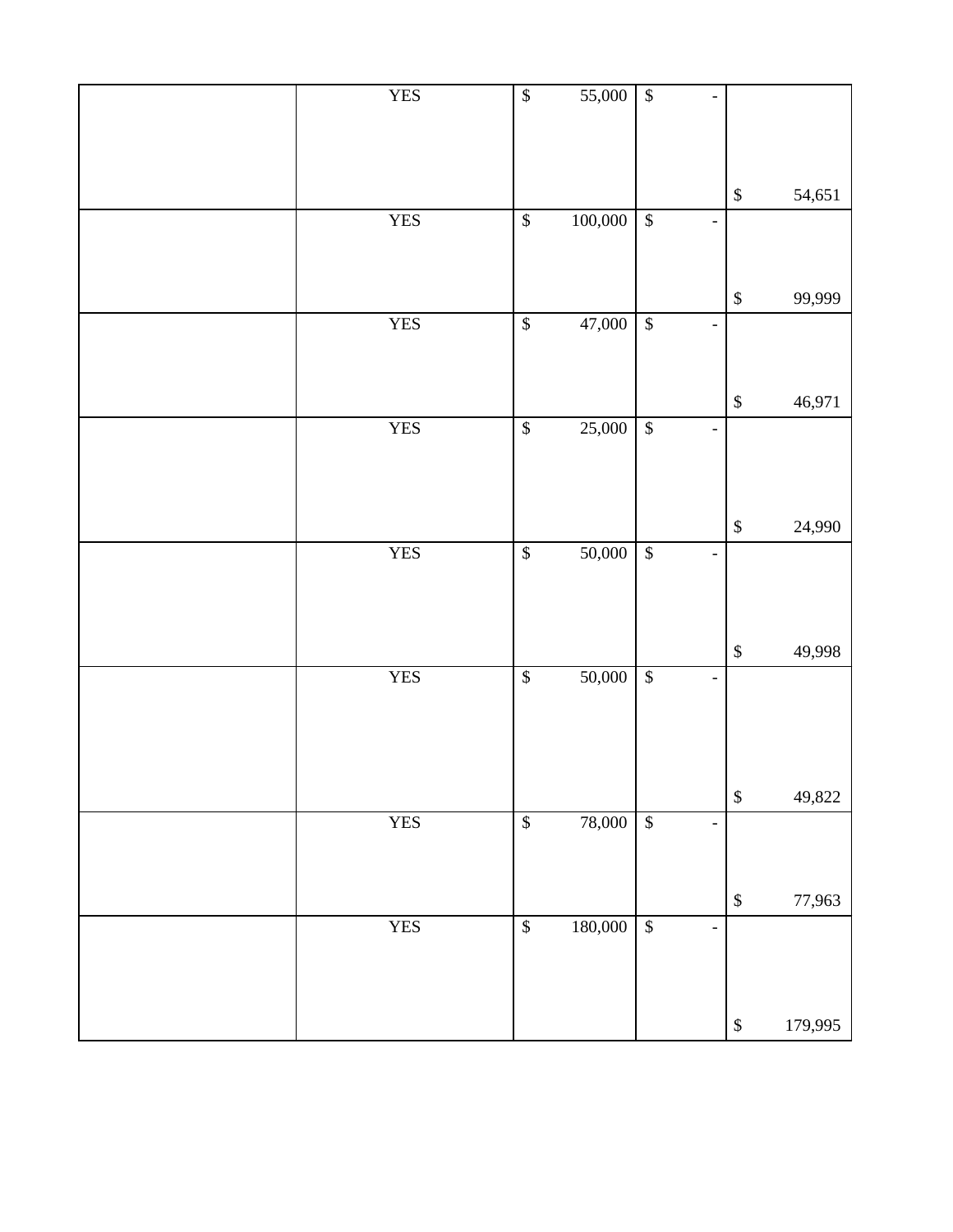|                                                           | <b>YES</b> | $\overline{\$}$           | 40,000  | $\overline{\mathcal{S}}$  |                |                   |         |
|-----------------------------------------------------------|------------|---------------------------|---------|---------------------------|----------------|-------------------|---------|
|                                                           |            |                           |         |                           |                |                   |         |
|                                                           |            |                           |         |                           |                |                   |         |
|                                                           |            |                           |         |                           |                | \$                | 40,000  |
|                                                           | <b>YES</b> | $\boldsymbol{\mathsf{S}}$ | 50,000  | $\boldsymbol{\mathsf{S}}$ | $\overline{a}$ |                   |         |
|                                                           |            |                           |         |                           |                |                   |         |
|                                                           |            |                           |         |                           |                |                   |         |
|                                                           |            |                           |         |                           |                | $\$$              | 49,997  |
|                                                           | <b>YES</b> | $\boldsymbol{\mathsf{S}}$ | 93,000  | $\boldsymbol{\mathsf{S}}$ |                |                   |         |
|                                                           |            |                           |         |                           |                |                   |         |
|                                                           |            |                           |         |                           |                |                   |         |
|                                                           |            |                           |         |                           |                | $\$$              | 92,991  |
|                                                           | <b>YES</b> | $\overline{\$}$           | 120,000 | $\$$                      | -              |                   |         |
|                                                           |            |                           |         |                           |                | $\$$              | 120,000 |
|                                                           | <b>YES</b> | $\mathcal{S}$             | 25,000  | $\boldsymbol{\mathsf{S}}$ | $\overline{a}$ |                   |         |
|                                                           |            |                           |         |                           |                |                   |         |
|                                                           |            |                           |         |                           |                | $\boldsymbol{\$}$ | 25,000  |
| funds may be released<br>pursuant to draw requests        | <b>YES</b> | $\boldsymbol{\mathsf{S}}$ | 20,000  | $\boldsymbol{\mathsf{S}}$ |                |                   |         |
| after PED and its legal                                   |            |                           |         |                           |                |                   |         |
| counsel have reviewed lease                               |            |                           |         |                           |                |                   |         |
| or lease-purchase agreement<br>between charter school and |            |                           |         |                           |                |                   |         |
| private owner and                                         |            |                           |         |                           |                |                   |         |
| certification from Public                                 |            |                           |         |                           |                | $\mathbb{S}$      | 20,000  |
| School Canital Outlay                                     | <b>YES</b> | $\$\,$                    | 20,000  | $\sqrt[6]{\frac{1}{2}}$   |                |                   |         |
|                                                           |            |                           |         |                           |                |                   |         |
|                                                           |            |                           |         |                           |                |                   |         |
|                                                           | <b>YES</b> | $\boldsymbol{\mathsf{S}}$ | 83,000  | $\boldsymbol{\$}$         |                | $\mathbb{S}$      | 20,000  |
|                                                           |            |                           |         |                           |                |                   |         |
|                                                           |            |                           |         |                           |                |                   |         |
|                                                           |            |                           |         |                           |                | $\$\,$            | 82,942  |
|                                                           | <b>YES</b> | $\$\,$                    | 97,000  | $\boldsymbol{\mathsf{S}}$ |                |                   |         |
|                                                           |            |                           |         |                           |                |                   |         |
|                                                           |            |                           |         |                           |                | $\$$              | 96,974  |
|                                                           |            |                           |         |                           |                |                   |         |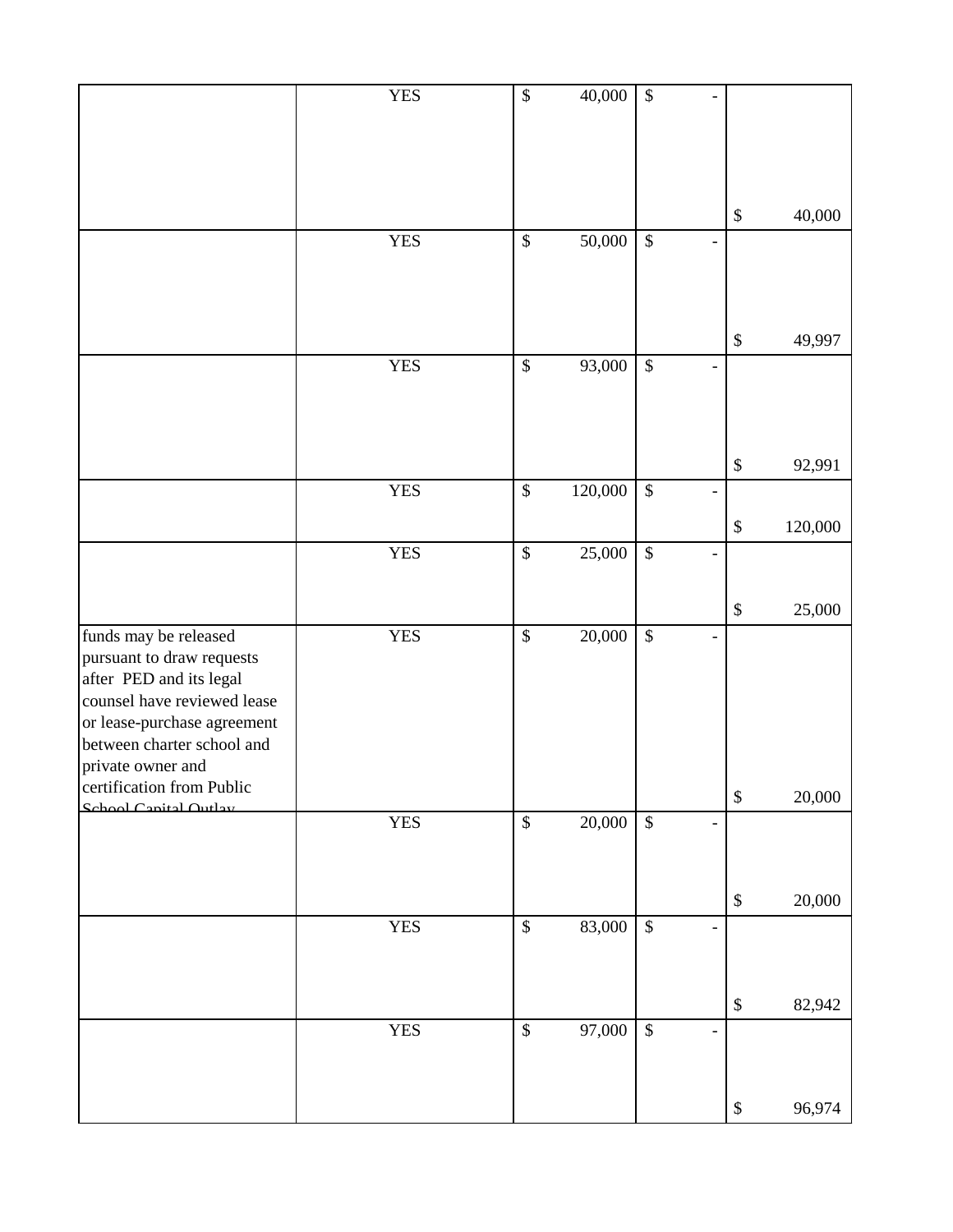| funds may be released          | <b>YES</b> | $\mathbb{S}$              | 45,000  | $\mathcal{S}$                      |                           |         |
|--------------------------------|------------|---------------------------|---------|------------------------------------|---------------------------|---------|
| pursuant to draw request for   |            |                           |         |                                    |                           |         |
| planning and designing, but    |            |                           |         |                                    |                           |         |
| draw request for construction  |            |                           |         |                                    |                           |         |
| and other costs shall not be   |            |                           |         |                                    |                           |         |
| funded until PED and its legal |            |                           |         |                                    |                           |         |
| counsel have reviewed lease    |            |                           |         |                                    |                           |         |
| or lease-purchase agreement    |            |                           |         |                                    |                           |         |
| between charter school and     |            |                           |         |                                    |                           |         |
| private owner and              |            |                           |         |                                    |                           |         |
| certification from Public      |            |                           |         |                                    |                           |         |
| School Capital Outlay          |            |                           |         |                                    | $\$\,$                    | 45,000  |
|                                |            |                           |         |                                    |                           |         |
|                                | <b>YES</b> | $\$\,$                    | 41,000  | $\mathcal{S}$                      |                           |         |
|                                |            |                           |         |                                    |                           |         |
|                                |            |                           |         |                                    |                           |         |
|                                |            |                           |         |                                    | $\$\,$                    | 40,999  |
|                                | <b>YES</b> | \$                        | 230,000 | \$                                 |                           |         |
|                                |            |                           |         |                                    |                           |         |
|                                |            |                           |         |                                    |                           |         |
|                                |            |                           |         |                                    |                           |         |
|                                |            |                           |         |                                    |                           |         |
|                                |            |                           |         |                                    | $\$\,$                    | 229,980 |
|                                | <b>YES</b> | $\boldsymbol{\mathsf{S}}$ | 85,000  | $\$\,$                             |                           |         |
|                                |            |                           |         |                                    |                           |         |
|                                |            |                           |         |                                    |                           |         |
|                                |            |                           |         |                                    |                           |         |
|                                |            |                           |         |                                    | $\boldsymbol{\mathsf{S}}$ | 84,970  |
|                                | <b>YES</b> | \$                        | 35,000  | $\$\,$<br>$\overline{\phantom{a}}$ |                           |         |
|                                |            |                           |         |                                    |                           |         |
|                                |            |                           |         |                                    |                           |         |
|                                |            |                           |         |                                    |                           |         |
|                                |            |                           |         |                                    |                           |         |
|                                |            |                           |         |                                    | $\boldsymbol{\mathsf{S}}$ | 34,894  |
|                                | <b>YES</b> | $\$\,$                    | 25,000  | $\$\,$<br>$\overline{\phantom{m}}$ |                           |         |
|                                |            |                           |         |                                    |                           |         |
|                                |            |                           |         |                                    |                           |         |
|                                |            |                           |         |                                    |                           |         |
|                                |            |                           |         |                                    | $\boldsymbol{\mathsf{S}}$ | 24,999  |
|                                | <b>YES</b> | $\boldsymbol{\mathsf{S}}$ | 25,000  | $\$$<br>$\overline{a}$             |                           |         |
|                                |            |                           |         |                                    |                           |         |
|                                |            |                           |         |                                    |                           |         |
|                                |            |                           |         |                                    |                           |         |
|                                |            |                           |         |                                    |                           |         |
|                                |            |                           |         |                                    |                           |         |
|                                |            |                           |         |                                    | $\$$                      | 24,810  |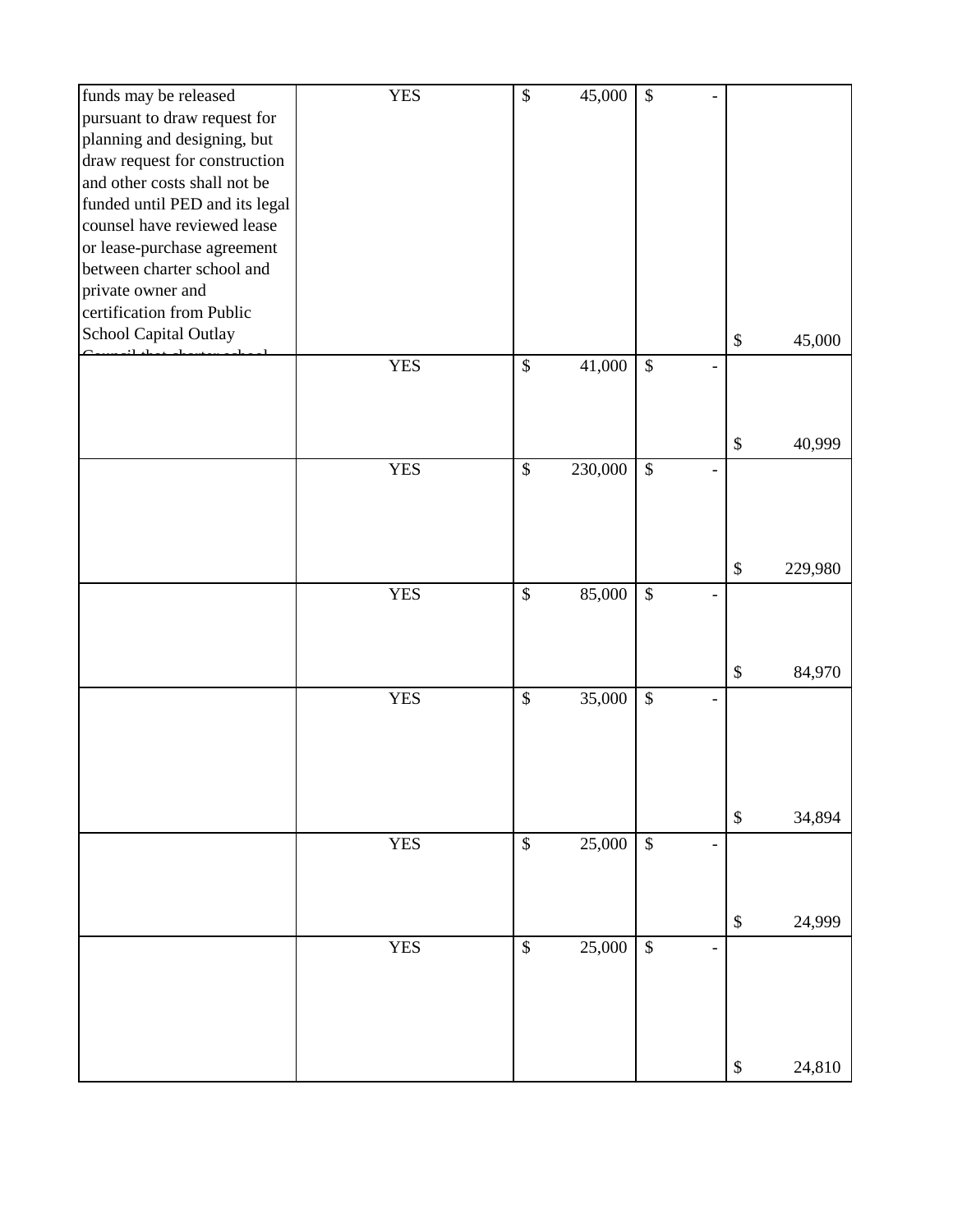| <b>YES</b> | $\sqrt[6]{}$              | 60,000 | $\sqrt{3}$                 | $\overline{\phantom{a}}$     |                   |        |
|------------|---------------------------|--------|----------------------------|------------------------------|-------------------|--------|
|            |                           |        |                            |                              |                   |        |
|            |                           |        |                            |                              |                   |        |
|            |                           |        |                            |                              | $\mathbb{S}$      | 59,999 |
| <b>YES</b> | $\mathbb{S}$              | 33,000 | $\sqrt{3}$                 | $\overline{\phantom{0}}$     |                   |        |
|            |                           |        |                            |                              |                   |        |
|            |                           |        |                            |                              |                   |        |
|            |                           |        |                            |                              | $\mathbb{S}$      | 32,999 |
| <b>YES</b> | $\overline{\mathcal{L}}$  | 15,000 | $\overline{\mathcal{L}}$   | $\qquad \qquad -$            |                   |        |
|            |                           |        |                            |                              |                   |        |
|            |                           |        |                            |                              |                   |        |
|            |                           |        |                            |                              | $\mathbb{S}$      | 15,000 |
| <b>YES</b> | $\overline{\mathcal{S}}$  | 32,000 | $\sqrt{3}$                 | $\overline{a}$               |                   |        |
|            |                           |        |                            |                              |                   |        |
|            |                           |        |                            |                              |                   |        |
|            |                           |        |                            |                              |                   |        |
|            |                           | 20,000 |                            |                              | $\mathbb{S}$      | 32,000 |
| <b>YES</b> | $\boldsymbol{\$}$         |        | $\boldsymbol{\mathcal{S}}$ | $\qquad \qquad \blacksquare$ |                   |        |
|            |                           |        |                            |                              |                   |        |
|            |                           |        |                            |                              |                   |        |
|            |                           |        |                            |                              |                   |        |
|            |                           |        |                            |                              | $\,$              | 19,879 |
| <b>YES</b> | $\overline{\mathcal{S}}$  | 30,000 | $\sqrt{3}$                 | $\qquad \qquad -$            |                   |        |
|            |                           |        |                            |                              |                   |        |
|            |                           |        |                            |                              |                   |        |
|            |                           |        |                            |                              |                   |        |
|            |                           |        |                            |                              | $\boldsymbol{\$}$ | 29,983 |
| <b>YES</b> | $\boldsymbol{\mathbb{S}}$ | 75,000 | $\boldsymbol{\mathsf{S}}$  | $\qquad \qquad -$            |                   |        |
|            |                           |        |                            |                              |                   |        |
|            |                           |        |                            |                              |                   |        |
|            |                           |        |                            |                              | $\mathbb{S}$      | 74,977 |
| <b>YES</b> | $\mathbb{S}$              | 57,000 | $\mathbb{S}$               | $\overline{a}$               |                   |        |
|            |                           |        |                            |                              |                   |        |
|            |                           |        |                            |                              |                   |        |
|            |                           |        |                            |                              | $\,$              | 56,969 |
| <b>YES</b> | $\boldsymbol{\$}$         | 45,000 | $\boldsymbol{\mathsf{\$}}$ | $\overline{a}$               |                   |        |
|            |                           |        |                            |                              |                   |        |
|            |                           |        |                            |                              |                   |        |
|            |                           |        |                            |                              |                   |        |
|            |                           |        |                            |                              | $\boldsymbol{\$}$ | 44,987 |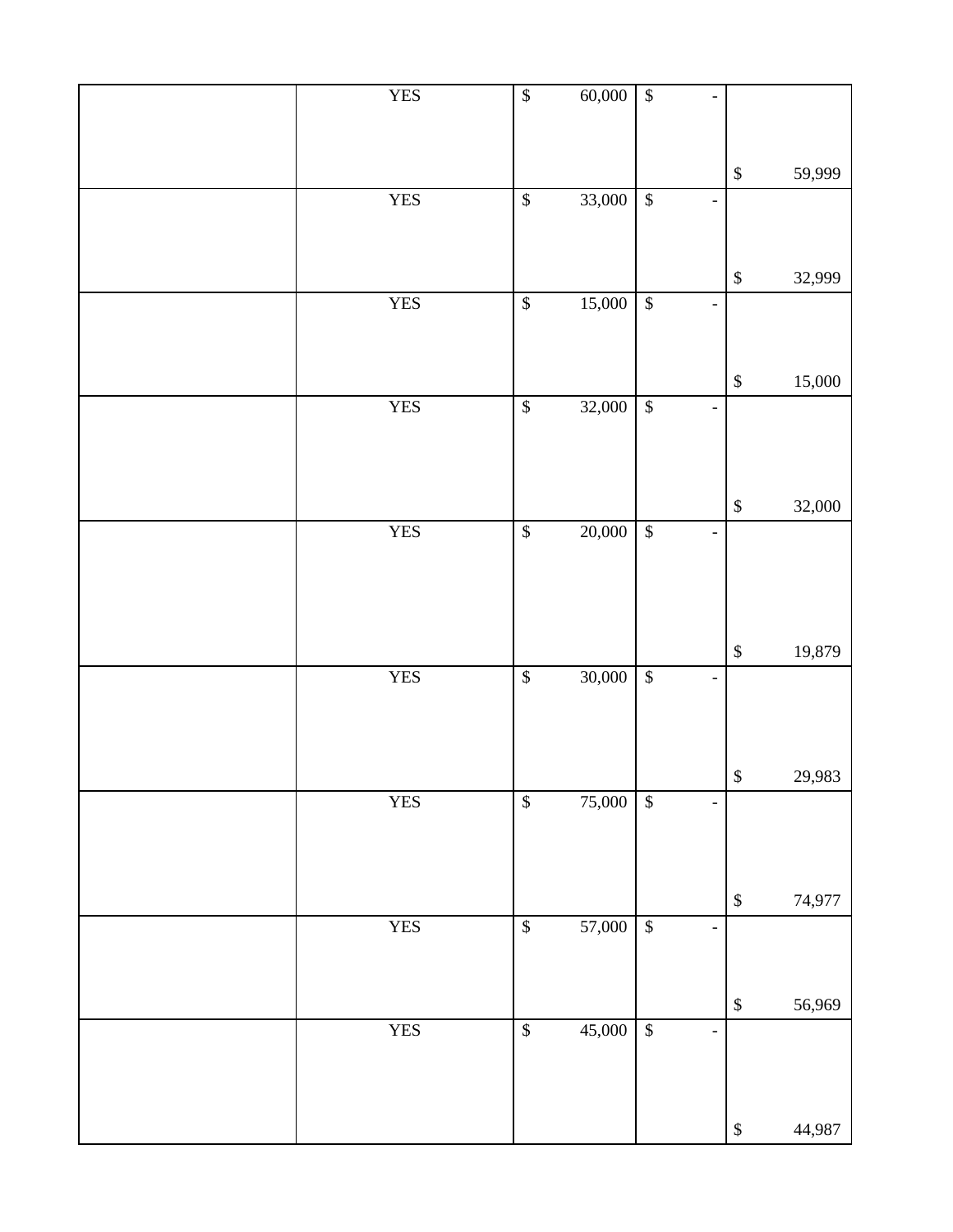| <b>YES</b> | $\overline{\mathcal{L}}$ | 75,000 | $\sqrt{3}$               |                              |                   |        |
|------------|--------------------------|--------|--------------------------|------------------------------|-------------------|--------|
|            |                          |        |                          |                              | $\mathbb{S}$      | 74,977 |
| <b>YES</b> | $\overline{\mathcal{S}}$ | 20,000 | $\sqrt{3}$               | $\qquad \qquad -$            |                   |        |
|            |                          |        |                          |                              | $\mathbb{S}$      | 20,000 |
| <b>YES</b> | $\overline{\mathcal{S}}$ | 90,000 | $\sqrt{\frac{1}{2}}$     | $\qquad \qquad -$            |                   |        |
|            |                          |        |                          |                              | $\mathbb{S}$      | 89,998 |
| <b>YES</b> | $\overline{\mathcal{S}}$ | 25,000 | $\sqrt{3}$               | $\overline{\phantom{0}}$     |                   |        |
|            |                          |        |                          |                              | $\mathbb{S}$      | 24,990 |
| <b>YES</b> | $\sqrt{\frac{2}{5}}$     | 65,945 | $\sqrt[6]{3}$            | $\qquad \qquad -$            |                   |        |
|            |                          |        |                          |                              | $\mathbb{S}$      | 65,944 |
| <b>YES</b> | $\overline{\mathcal{S}}$ | 75,000 | $\sqrt[6]{\frac{1}{2}}$  | $\overline{\phantom{0}}$     |                   |        |
|            |                          |        |                          |                              | $\boldsymbol{\$}$ | 74,984 |
| <b>YES</b> | $\sqrt{3}$               | 77,945 | $\sqrt{s}$               |                              |                   |        |
| <b>YES</b> | $\overline{\mathcal{S}}$ | 75,000 | $\overline{\mathcal{L}}$ | $\overline{\phantom{0}}$     | $\mathbb{S}$      | 77,900 |
|            |                          |        |                          |                              |                   |        |
|            |                          |        |                          |                              | $\,$              | 74,998 |
| <b>YES</b> | $\sqrt{3}$               | 65,000 | $\sqrt[6]{\frac{1}{2}}$  | $\qquad \qquad \blacksquare$ |                   |        |
|            |                          |        |                          |                              | $\mathbb{S}$      | 64,998 |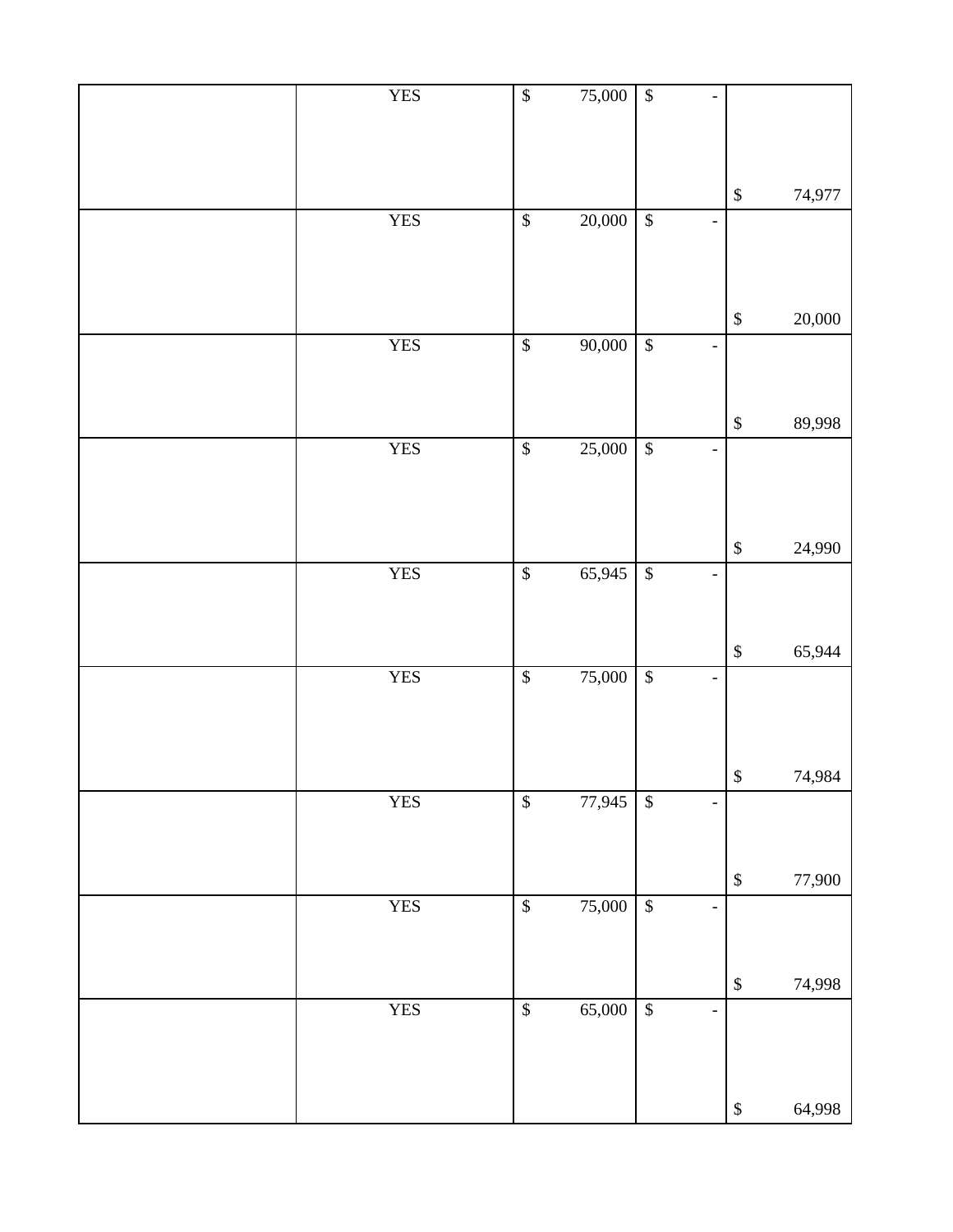| <b>YES</b> | $\sqrt{\frac{2}{n}}$      | 20,000      | $\sqrt{3}$                |                              |                           |         |
|------------|---------------------------|-------------|---------------------------|------------------------------|---------------------------|---------|
|            |                           |             |                           |                              | $\mathbb{S}$              | 19,951  |
| <b>YES</b> | $\sqrt{\frac{2}{n}}$      | 75,000      | $\sqrt{3}$                | $\frac{1}{2}$                |                           |         |
|            |                           |             |                           |                              |                           |         |
|            |                           |             |                           |                              | $\mathbb{S}$              | 74,991  |
| <b>YES</b> | $\boldsymbol{\$}$         | 125,000     | $\boldsymbol{\mathsf{S}}$ | $\overline{\phantom{0}}$     |                           |         |
|            |                           |             |                           |                              | $\mathbb{S}$              | 125,000 |
| <b>YES</b> | $\boldsymbol{\$}$         | 60,945      | $\boldsymbol{\$}$         | $\overline{\phantom{0}}$     |                           |         |
|            |                           |             |                           |                              |                           |         |
|            |                           |             |                           |                              | $\mathbb{S}$              | 60,846  |
| <b>YES</b> | $\boldsymbol{\mathsf{S}}$ | 118,800     | $\boldsymbol{\mathsf{S}}$ | $\overline{\phantom{0}}$     |                           |         |
|            |                           |             |                           |                              |                           |         |
|            |                           |             |                           |                              | $\mathbb{S}$              | 118,799 |
| <b>YES</b> | $\overline{\mathcal{L}}$  | 79,000      | $\sqrt{3}$                | $\overline{\phantom{0}}$     |                           |         |
|            |                           |             |                           |                              |                           |         |
| <b>YES</b> | $\sqrt[6]{}$              | $38,000$ \$ |                           | -                            | $\boldsymbol{\$}$         | 79,000  |
|            |                           |             |                           |                              |                           |         |
|            |                           |             |                           |                              |                           |         |
|            |                           |             |                           |                              | $\boldsymbol{\mathbb{S}}$ | 37,988  |
| <b>YES</b> | $\mathbb{S}$              | 120,800     | $\boldsymbol{\mathsf{S}}$ | $\overline{a}$               |                           |         |
|            |                           |             |                           |                              | $\mathbb{S}$              | 120,799 |
| <b>YES</b> | $\mathbb{S}$              | 40,945      | $\sqrt{3}$                | $\qquad \qquad \blacksquare$ |                           |         |
|            |                           |             |                           |                              |                           |         |
|            |                           |             |                           |                              | $\boldsymbol{\mathbb{S}}$ | 40,940  |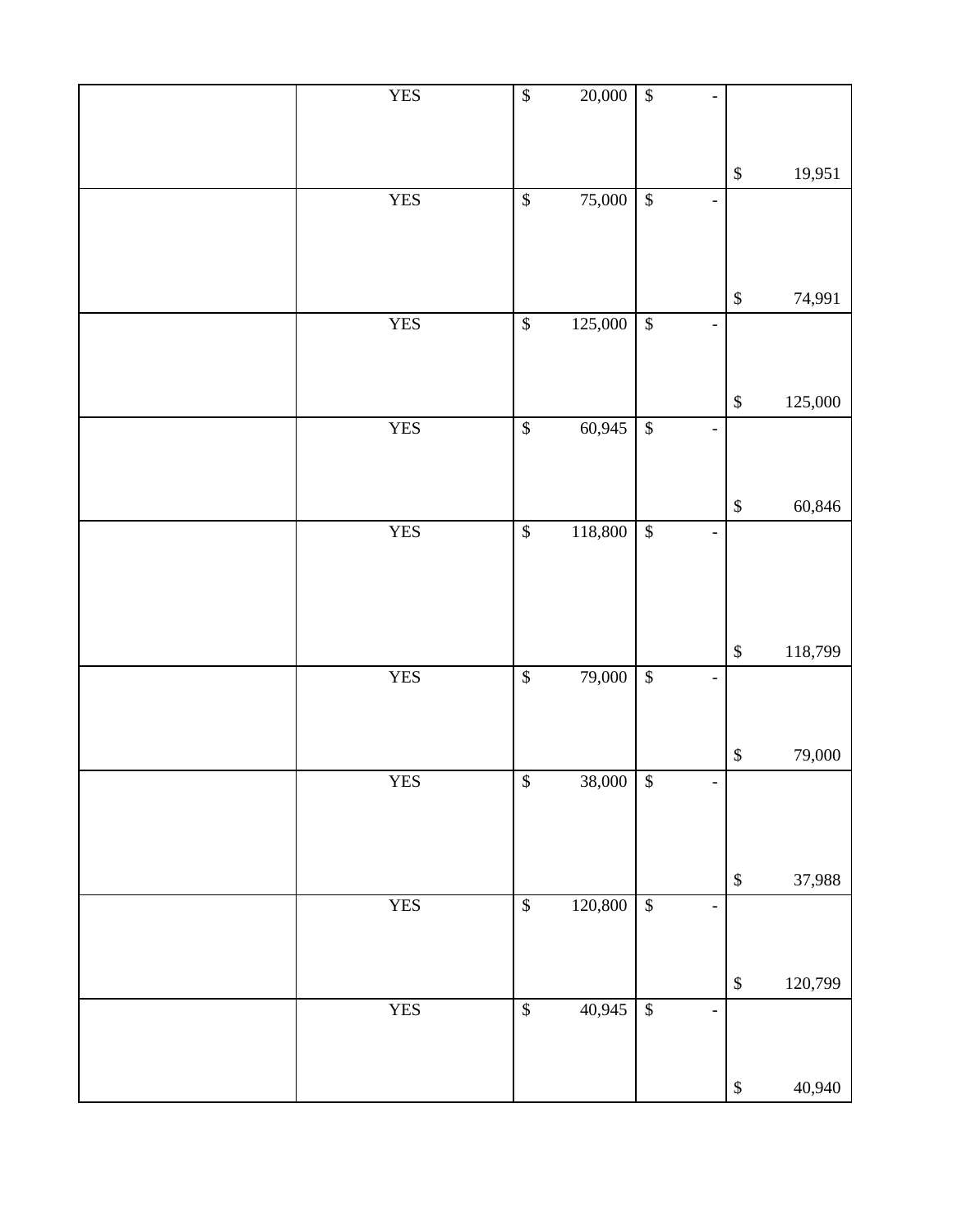| funds may be released                           | <b>YES</b> | $\boldsymbol{\mathsf{S}}$ | 15,000 | $\$\,$                    |                          |                           |        |
|-------------------------------------------------|------------|---------------------------|--------|---------------------------|--------------------------|---------------------------|--------|
| pursuant to draw request for                    |            |                           |        |                           |                          |                           |        |
| planning and designing, but                     |            |                           |        |                           |                          |                           |        |
| draw request for construction                   |            |                           |        |                           |                          |                           |        |
| and other costs shall not be                    |            |                           |        |                           |                          |                           |        |
| funded until PED and its legal                  |            |                           |        |                           |                          |                           |        |
| counsel have reviewed                           |            |                           |        |                           |                          |                           |        |
| certification from Public                       |            |                           |        |                           |                          |                           |        |
| School Capital Outlay                           |            |                           |        |                           |                          |                           |        |
| Council that charter school                     |            |                           |        |                           |                          |                           |        |
|                                                 |            |                           |        |                           |                          |                           |        |
| facility complies with NMSA,<br>$22.90 \pm 4.2$ |            |                           |        |                           |                          | $\boldsymbol{\mathsf{S}}$ |        |
|                                                 | <b>YES</b> | \$                        | 68,000 | $\$$                      |                          |                           |        |
|                                                 |            |                           |        |                           |                          |                           |        |
|                                                 |            |                           |        |                           |                          |                           |        |
|                                                 |            |                           |        |                           |                          |                           |        |
|                                                 |            |                           |        |                           |                          |                           |        |
|                                                 |            |                           |        |                           |                          |                           |        |
|                                                 |            |                           |        |                           |                          | $\$\,$                    | 67,997 |
|                                                 | <b>YES</b> | $\boldsymbol{\mathsf{S}}$ | 30,000 | $\boldsymbol{\mathsf{S}}$ |                          |                           |        |
|                                                 |            |                           |        |                           |                          |                           |        |
|                                                 |            |                           |        |                           |                          |                           |        |
|                                                 |            |                           |        |                           |                          |                           |        |
|                                                 |            |                           |        |                           |                          |                           |        |
|                                                 |            |                           |        |                           |                          | $\$\,$                    | 29,978 |
|                                                 | <b>YES</b> | $\boldsymbol{\mathsf{S}}$ | 32,000 | $\boldsymbol{\mathsf{S}}$ |                          |                           |        |
|                                                 |            |                           |        |                           |                          |                           |        |
|                                                 |            |                           |        |                           |                          |                           |        |
|                                                 |            |                           |        |                           |                          |                           |        |
|                                                 |            |                           |        |                           |                          | $\$\,$                    | 32,000 |
|                                                 |            |                           |        |                           |                          |                           |        |
|                                                 | <b>YES</b> | $\mathcal{S}$             | 30,000 | $\boldsymbol{\mathsf{S}}$ |                          |                           |        |
|                                                 |            |                           |        |                           |                          |                           |        |
|                                                 |            |                           |        |                           |                          |                           |        |
|                                                 |            |                           |        |                           |                          |                           |        |
|                                                 |            |                           |        |                           |                          | $\$\,$                    | 29,942 |
|                                                 | <b>YES</b> | \$                        | 40,000 | \$                        | $\overline{\phantom{a}}$ |                           |        |
|                                                 |            |                           |        |                           |                          |                           |        |
|                                                 |            |                           |        |                           |                          |                           |        |
|                                                 |            |                           |        |                           |                          |                           |        |
|                                                 |            |                           |        |                           |                          |                           |        |
|                                                 |            |                           |        |                           |                          | $\boldsymbol{\$}$         | 39,995 |
|                                                 | <b>YES</b> | \$                        | 10,000 | $\$$                      |                          |                           |        |
|                                                 |            |                           |        |                           |                          |                           |        |
|                                                 |            |                           |        |                           |                          |                           |        |
|                                                 |            |                           |        |                           |                          |                           |        |
|                                                 |            |                           |        |                           |                          | $\boldsymbol{\$}$         | 9,952  |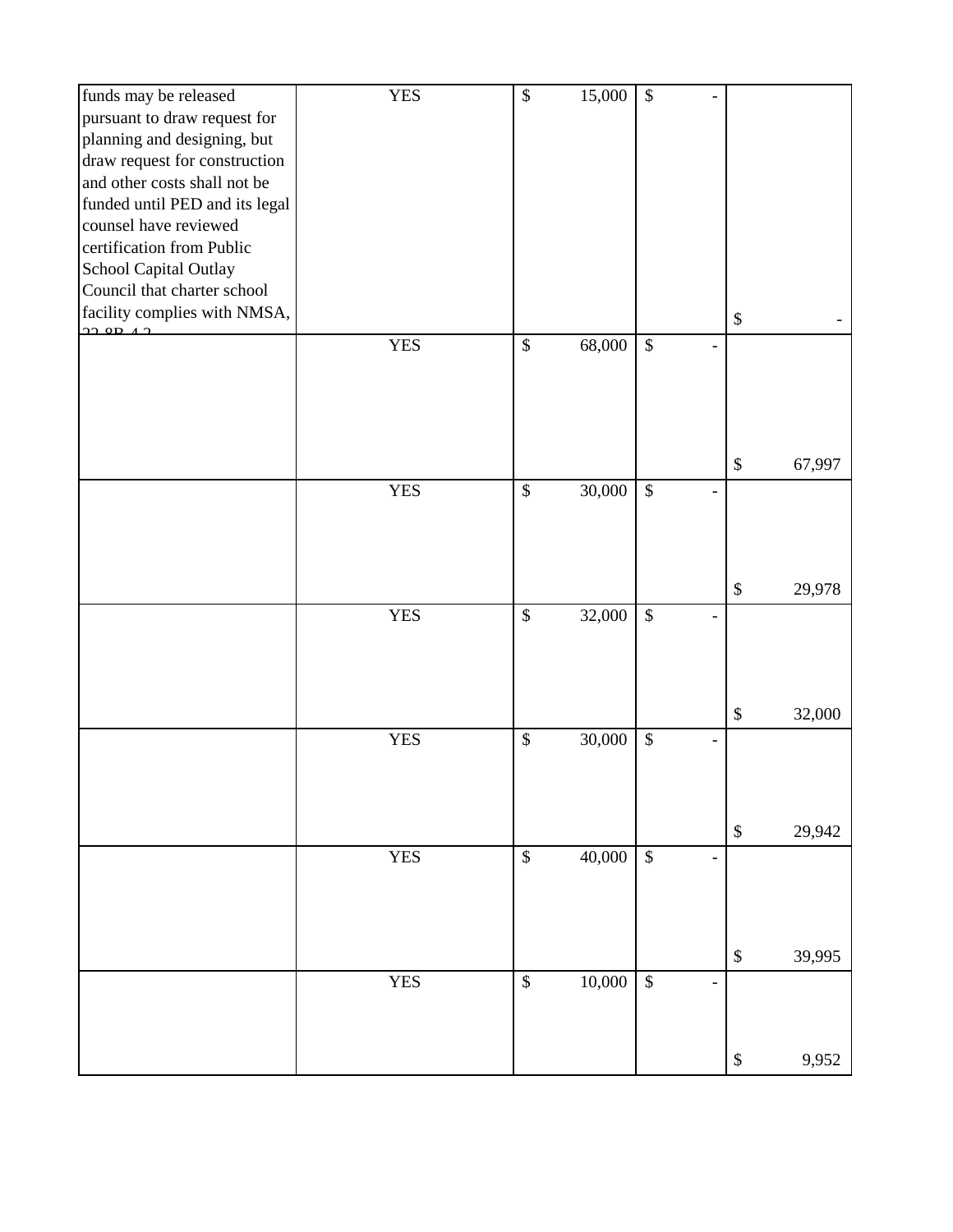| <b>YES</b> | $\sqrt{\frac{1}{2}}$ | 10,000 | $\overline{\$}$           | $\overline{\phantom{0}}$     |                           |        |
|------------|----------------------|--------|---------------------------|------------------------------|---------------------------|--------|
|            |                      |        |                           |                              |                           |        |
|            |                      |        |                           |                              |                           |        |
|            |                      |        |                           |                              | $\mathbb{S}$              | 9,999  |
| <b>YES</b> | $\sqrt{3}$           | 75,000 | $\sqrt{3}$                | $\overline{\phantom{0}}$     |                           |        |
|            |                      |        |                           |                              |                           |        |
|            |                      |        |                           |                              |                           |        |
|            |                      |        |                           |                              | $\mathbb{S}$              | 74,997 |
| <b>YES</b> | $\mathbb{S}$         | 45,000 | $\boldsymbol{\$}$         | $\qquad \qquad -$            |                           |        |
|            |                      |        |                           |                              |                           |        |
|            |                      |        |                           |                              | $\boldsymbol{\mathbb{S}}$ | 44,998 |
| <b>YES</b> | $\overline{\$}$      | 40,000 | $\boldsymbol{\$}$         | $\qquad \qquad \blacksquare$ |                           |        |
|            |                      |        |                           |                              |                           |        |
|            |                      |        |                           |                              |                           |        |
|            |                      |        |                           |                              |                           |        |
| <b>YES</b> | $\sqrt{\frac{1}{2}}$ | 70,000 | $\sqrt{3}$                | $\qquad \qquad -$            | $\mathbb{S}$              | 40,000 |
|            |                      |        |                           |                              |                           |        |
|            |                      |        |                           |                              |                           |        |
|            |                      |        |                           |                              |                           |        |
|            |                      |        |                           |                              | $\boldsymbol{\mathbb{S}}$ | 70,000 |
| <b>YES</b> | $\sqrt{\frac{2}{n}}$ | 35,000 | $\sqrt{\frac{1}{2}}$      | $\qquad \qquad \blacksquare$ |                           |        |
|            |                      |        |                           |                              |                           |        |
|            |                      |        |                           |                              |                           |        |
|            |                      |        |                           |                              | $\mathbb{S}$              | 34,999 |
| <b>YES</b> | $\sqrt{\frac{2}{n}}$ | 55,945 | $\overline{\mathcal{L}}$  | $\overline{\phantom{0}}$     |                           |        |
|            |                      |        |                           |                              |                           |        |
|            |                      |        |                           |                              |                           |        |
|            |                      |        |                           |                              | $\mathbb{S}$              | 55,808 |
| <b>YES</b> | $\sqrt{\frac{2}{n}}$ | 85,000 | $\boldsymbol{\mathsf{S}}$ | $\qquad \qquad \blacksquare$ |                           |        |
|            |                      |        |                           |                              |                           |        |
|            |                      |        |                           |                              |                           |        |
|            |                      |        |                           |                              | $\boldsymbol{\$}$         | $\pm$  |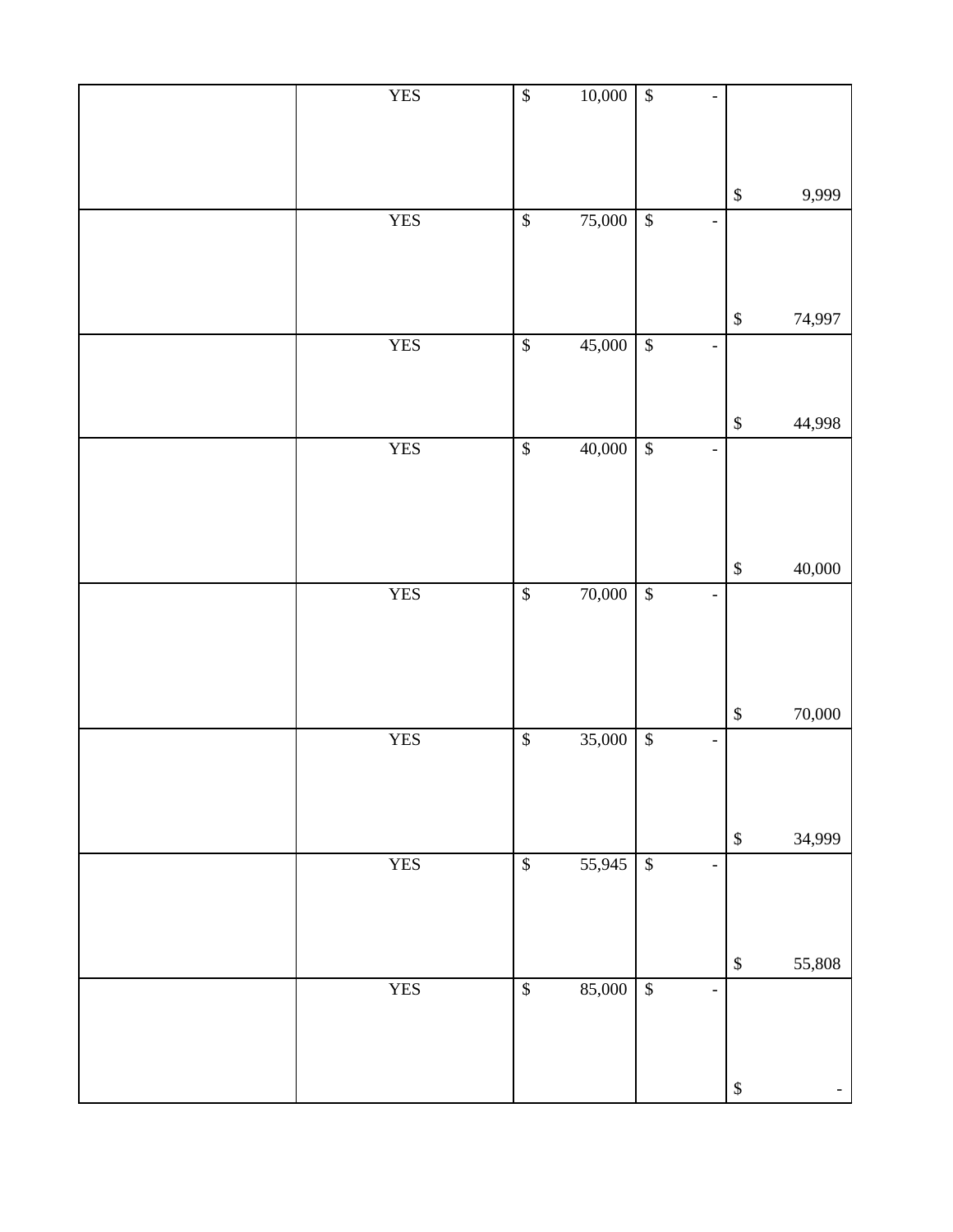| <b>YES</b> | $\boldsymbol{\$}$    | 40,000 | $\overline{\mathcal{L}}$                                 |                           |        |
|------------|----------------------|--------|----------------------------------------------------------|---------------------------|--------|
|            |                      |        |                                                          | $\mathbb{S}$              | 39,988 |
| <b>YES</b> | $\mathbb{S}$         | 20,000 | $\overline{\mathcal{L}}$<br>$\qquad \qquad \blacksquare$ |                           |        |
|            |                      |        |                                                          | $\mathbb{S}$              | 19,995 |
| <b>YES</b> | $\sqrt{\frac{2}{n}}$ | 30,000 | $\sqrt{3}$<br>$\overline{\phantom{0}}$                   |                           |        |
|            |                      |        |                                                          | $\mathbb{S}$              | 29,994 |
| <b>YES</b> | $\sqrt{3}$           | 60,945 | $\overline{\mathcal{L}}$<br>$\qquad \qquad -$            |                           |        |
|            |                      |        |                                                          | $\mathbb{S}$              | 60,809 |
| <b>YES</b> | $\sqrt{\frac{2}{n}}$ | 10,000 | $\sqrt{\frac{2}{n}}$<br>$\overline{\phantom{0}}$         |                           |        |
|            |                      |        |                                                          | $\boldsymbol{\$}$         | 9,999  |
| <b>YES</b> | $\mathbb{S}$         | 28,000 | $\boldsymbol{\$}$<br>$\overline{\phantom{0}}$            |                           |        |
|            |                      |        |                                                          | $\mathbb{S}$              | 27,996 |
| <b>YES</b> | $\sqrt{\frac{2}{n}}$ | 10,000 | $\sqrt{3}$<br>$\frac{1}{2}$                              |                           |        |
|            |                      |        |                                                          | $\boldsymbol{\mathbb{S}}$ | 9,996  |
| <b>YES</b> | $\sqrt{\frac{2}{3}}$ | 20,000 | $\boldsymbol{\$}$<br>$\qquad \qquad -$                   |                           |        |
|            |                      |        |                                                          | $\boldsymbol{\$}$         | 19,996 |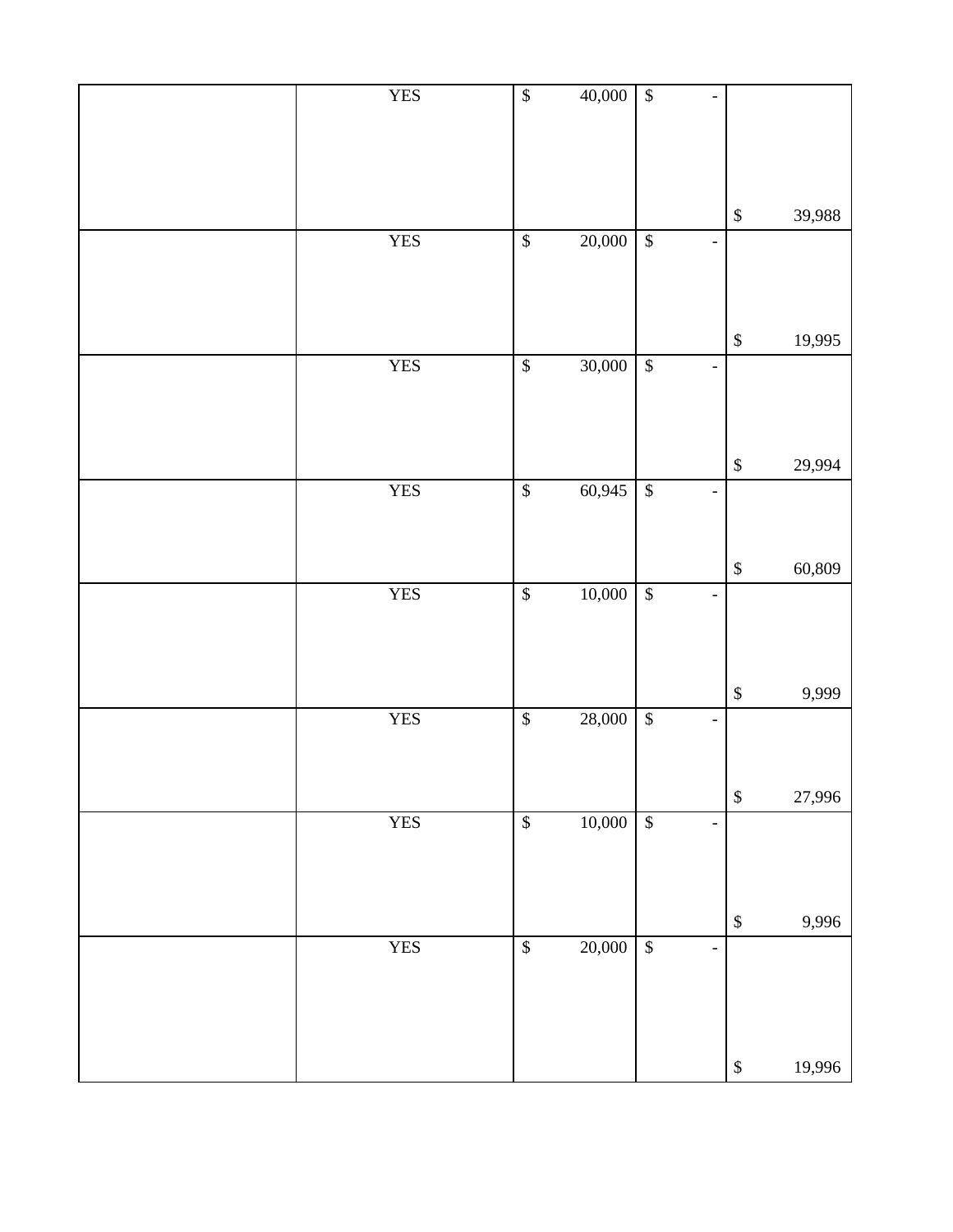|                                                      | <b>YES</b> | \$            | 86,000  | $\mathcal{S}$             |   |                   |         |
|------------------------------------------------------|------------|---------------|---------|---------------------------|---|-------------------|---------|
|                                                      |            |               |         |                           |   |                   |         |
|                                                      |            |               |         |                           |   |                   |         |
|                                                      |            |               |         |                           |   |                   |         |
|                                                      |            |               |         |                           |   | \$                | 85,989  |
|                                                      |            |               |         |                           |   |                   |         |
| funds may be released                                | <b>YES</b> | $\$\,$        | 60,000  | $\mathcal{S}$             |   |                   |         |
| pursuant to draw request for                         |            |               |         |                           |   |                   |         |
| planning and designing, but                          |            |               |         |                           |   |                   |         |
| draw request for construction                        |            |               |         |                           |   |                   |         |
| and other costs shall not be                         |            |               |         |                           |   |                   |         |
| funded until PED and its legal                       |            |               |         |                           |   |                   |         |
| counsel have reviewed lease                          |            |               |         |                           |   |                   |         |
| or lease-purchase agreement                          |            |               |         |                           |   |                   |         |
| between charter school and                           |            |               |         |                           |   |                   |         |
| private owner and<br>certification from Public       |            |               |         |                           |   |                   |         |
|                                                      |            |               |         |                           |   |                   |         |
| School Capital Outlay<br>Council that charter school |            |               |         |                           |   |                   |         |
|                                                      |            |               |         |                           |   | \$                | 58,365  |
|                                                      | <b>YES</b> | $\mathcal{S}$ | 45,000  | $\boldsymbol{\mathsf{S}}$ |   |                   |         |
|                                                      |            |               |         |                           |   |                   |         |
|                                                      |            |               |         |                           |   |                   |         |
|                                                      |            |               |         |                           |   |                   |         |
|                                                      |            |               |         |                           |   | \$                | 44,960  |
|                                                      | <b>YES</b> | $\mathcal{S}$ |         | $\boldsymbol{\mathsf{S}}$ |   |                   |         |
|                                                      |            |               | 118,000 |                           |   |                   |         |
|                                                      |            |               |         |                           |   |                   |         |
|                                                      |            |               |         |                           |   |                   |         |
|                                                      |            |               |         |                           |   | \$                | 117,943 |
|                                                      | <b>YES</b> | $\mathcal{S}$ | 75,000  | $\boldsymbol{\mathsf{S}}$ |   |                   |         |
|                                                      |            |               |         |                           |   |                   |         |
|                                                      |            |               |         |                           |   |                   |         |
|                                                      |            |               |         |                           |   |                   |         |
|                                                      |            |               |         |                           |   |                   |         |
|                                                      |            |               |         |                           |   | \$                | 74,991  |
|                                                      | <b>YES</b> | \$            | 40,000  | $\boldsymbol{\mathsf{S}}$ | - |                   |         |
|                                                      |            |               |         |                           |   |                   |         |
|                                                      |            |               |         |                           |   |                   |         |
|                                                      |            |               |         |                           |   |                   |         |
|                                                      |            |               |         |                           |   | \$                | 39,990  |
|                                                      | <b>YES</b> | \$            | 20,000  | $\boldsymbol{\mathsf{S}}$ | ٠ |                   |         |
|                                                      |            |               |         |                           |   |                   |         |
|                                                      |            |               |         |                           |   |                   |         |
|                                                      |            |               |         |                           |   | $\boldsymbol{\$}$ | 19,929  |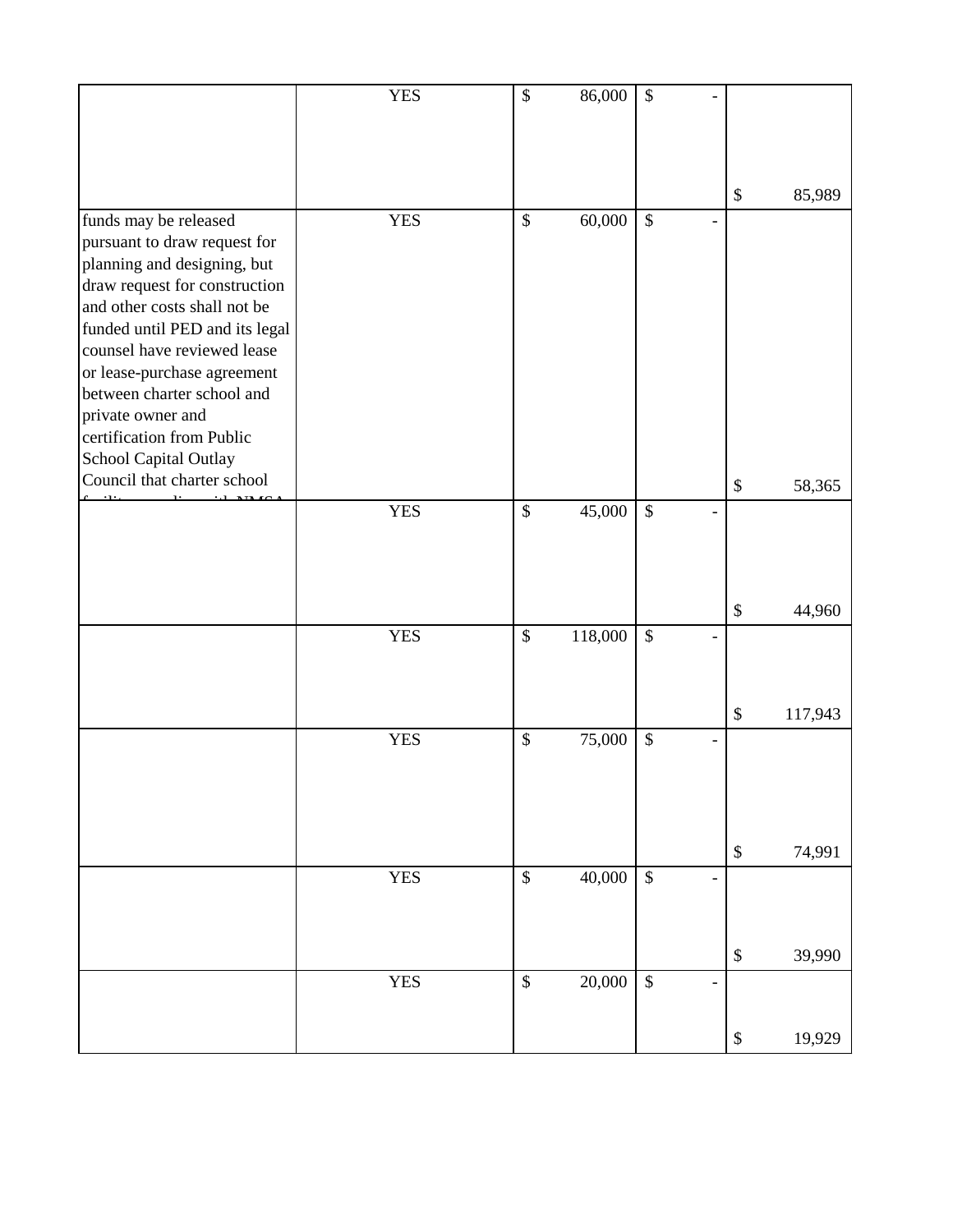| <b>YES</b> | $\sqrt[6]{3}$            | 20,000  | $\sqrt{3}$               |                          |                   |                   |
|------------|--------------------------|---------|--------------------------|--------------------------|-------------------|-------------------|
|            |                          |         |                          |                          |                   |                   |
|            |                          |         |                          |                          | $\$\,$            | 19,974            |
| <b>YES</b> | $\sqrt[6]{3}$            | 34,000  | $\sqrt{3}$               | $\overline{\phantom{0}}$ |                   |                   |
|            |                          |         |                          |                          |                   |                   |
|            |                          |         |                          |                          |                   |                   |
| <b>YES</b> | $\overline{\mathcal{L}}$ | 126,000 | $\overline{\mathcal{L}}$ | $\overline{\phantom{0}}$ | $\mathbb{S}$      | 33,999            |
|            |                          |         |                          |                          |                   |                   |
|            |                          |         |                          |                          |                   |                   |
|            |                          |         |                          |                          | $\mathbb{S}$      | $\qquad \qquad -$ |
| <b>YES</b> | $\overline{\mathcal{L}}$ | 50,000  | $\overline{\mathcal{S}}$ | $\overline{a}$           |                   |                   |
|            |                          |         |                          |                          |                   |                   |
|            |                          |         |                          |                          | $\,$              | 49,676            |
| <b>YES</b> | $\overline{\mathcal{S}}$ | 70,000  | $\sqrt{3}$               | $\overline{a}$           |                   |                   |
|            |                          |         |                          |                          |                   |                   |
|            |                          |         |                          |                          |                   |                   |
|            |                          |         |                          |                          | $\mathbb{S}$      | 69,992            |
| <b>YES</b> | $\sqrt[6]{\frac{1}{2}}$  | 29,000  | $\sqrt{2}$               | $\overline{\phantom{0}}$ |                   |                   |
|            |                          |         |                          |                          |                   |                   |
|            |                          |         |                          |                          |                   |                   |
| <b>YES</b> | $\sqrt{\frac{1}{2}}$     | 10,000  | $\sqrt{3}$               | $\overline{a}$           | $\boldsymbol{\$}$ | 28,994            |
|            |                          |         |                          |                          |                   |                   |
|            |                          |         |                          |                          |                   |                   |
|            |                          |         |                          |                          | $\mathbb{S}$      | 9,997             |
| <b>YES</b> | $\sqrt{\frac{2}{n}}$     | 66,000  | $\overline{\mathcal{L}}$ | $\overline{\phantom{0}}$ |                   |                   |
|            |                          |         |                          |                          |                   |                   |
|            |                          |         |                          |                          |                   |                   |
|            |                          |         |                          |                          | $\mathbb{S}$      | 65,996            |
|            |                          |         |                          |                          |                   |                   |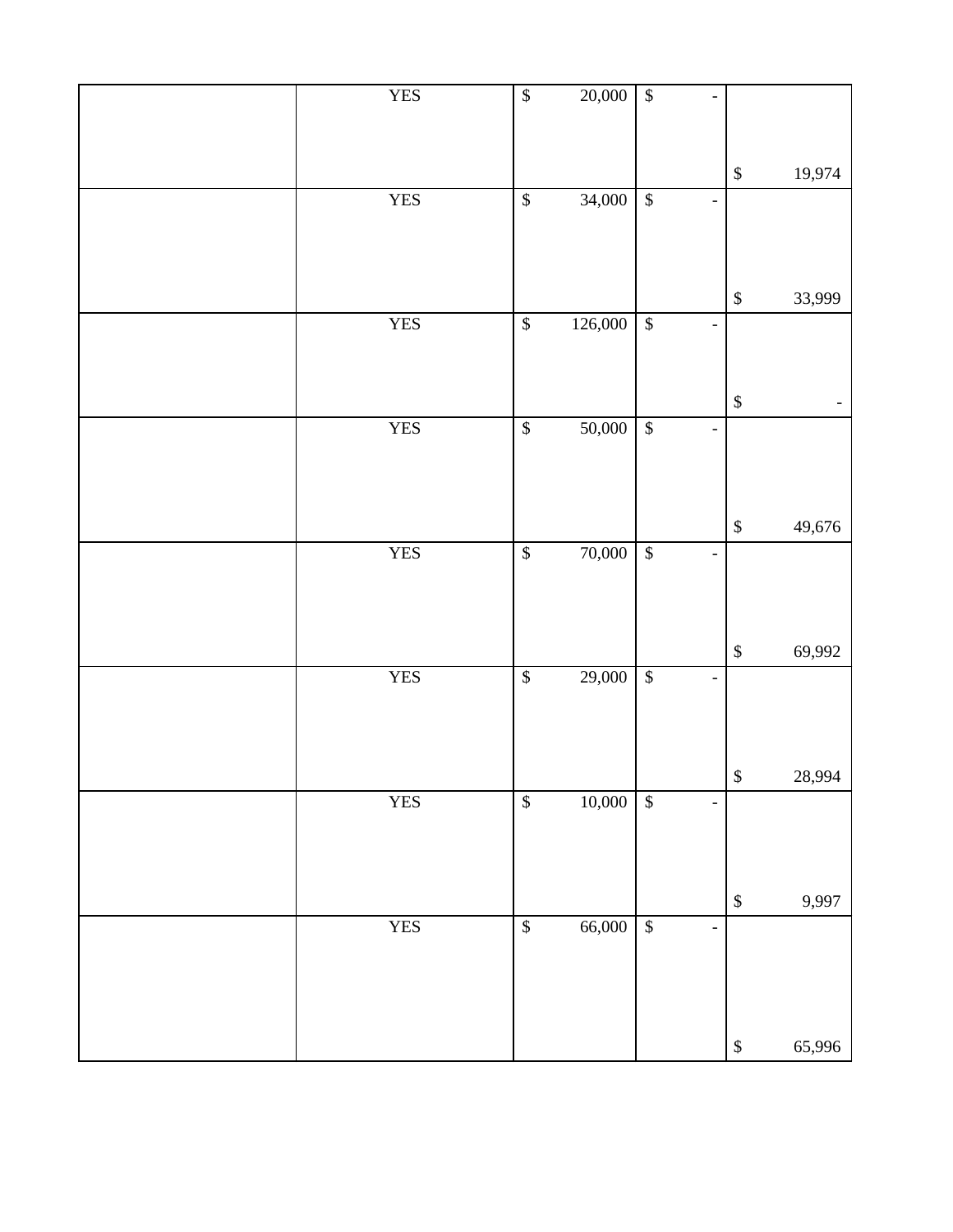| <b>YES</b> | $\sqrt[6]{3}$            | 25,000       | $\overline{\mathcal{L}}$  |                          |              |         |
|------------|--------------------------|--------------|---------------------------|--------------------------|--------------|---------|
|            |                          |              |                           |                          | $\mathbb{S}$ | 24,983  |
| <b>YES</b> | $\sqrt[6]{\frac{1}{2}}$  | 25,000       | $\sqrt{3}$                | $\overline{\phantom{0}}$ |              |         |
|            |                          |              |                           |                          |              |         |
|            |                          |              |                           |                          | $\mathbb{S}$ | 24,945  |
| <b>YES</b> | $\mathbb{S}$             | 100,000      | $\boldsymbol{\mathsf{S}}$ | $\overline{\phantom{0}}$ |              |         |
|            |                          |              |                           |                          |              |         |
|            |                          |              |                           |                          |              |         |
|            |                          |              |                           |                          | $\mathbb{S}$ | 99,972  |
| <b>YES</b> | $\sqrt[6]{\frac{1}{2}}$  | 69,600       | $\overline{\mathcal{L}}$  | $\blacksquare$           |              |         |
|            |                          |              |                           |                          |              |         |
|            |                          |              |                           |                          |              |         |
|            |                          |              |                           |                          | $\mathbb{S}$ | 69,548  |
| <b>YES</b> | $\overline{\mathcal{L}}$ | 20,000       | $\sqrt{3}$                | $\overline{\phantom{0}}$ |              |         |
|            |                          |              |                           |                          |              |         |
|            |                          |              |                           |                          |              |         |
|            |                          |              |                           |                          | $\mathbb{S}$ | 19,993  |
| <b>YES</b> | $\overline{\mathcal{L}}$ | 46,250       | $\overline{\mathcal{L}}$  | $\overline{\phantom{0}}$ |              |         |
|            |                          |              |                           |                          |              |         |
|            |                          |              |                           |                          |              |         |
|            |                          |              |                           |                          | $\mathbb{S}$ | -       |
| <b>YES</b> | $\sqrt{\frac{1}{2}}$     | 45,000       | $\sqrt[3]{\frac{1}{2}}$   | $\overline{\phantom{0}}$ |              |         |
|            |                          |              |                           |                          |              |         |
|            |                          |              |                           |                          | $\mathbb{S}$ | 45,000  |
| <b>YES</b> | $\sqrt[6]{\frac{1}{2}}$  | $145,000$ \$ |                           | $\overline{a}$           |              |         |
|            |                          |              |                           |                          |              |         |
|            |                          |              |                           |                          | $\mathbb{S}$ | 144,997 |
|            |                          |              |                           |                          |              |         |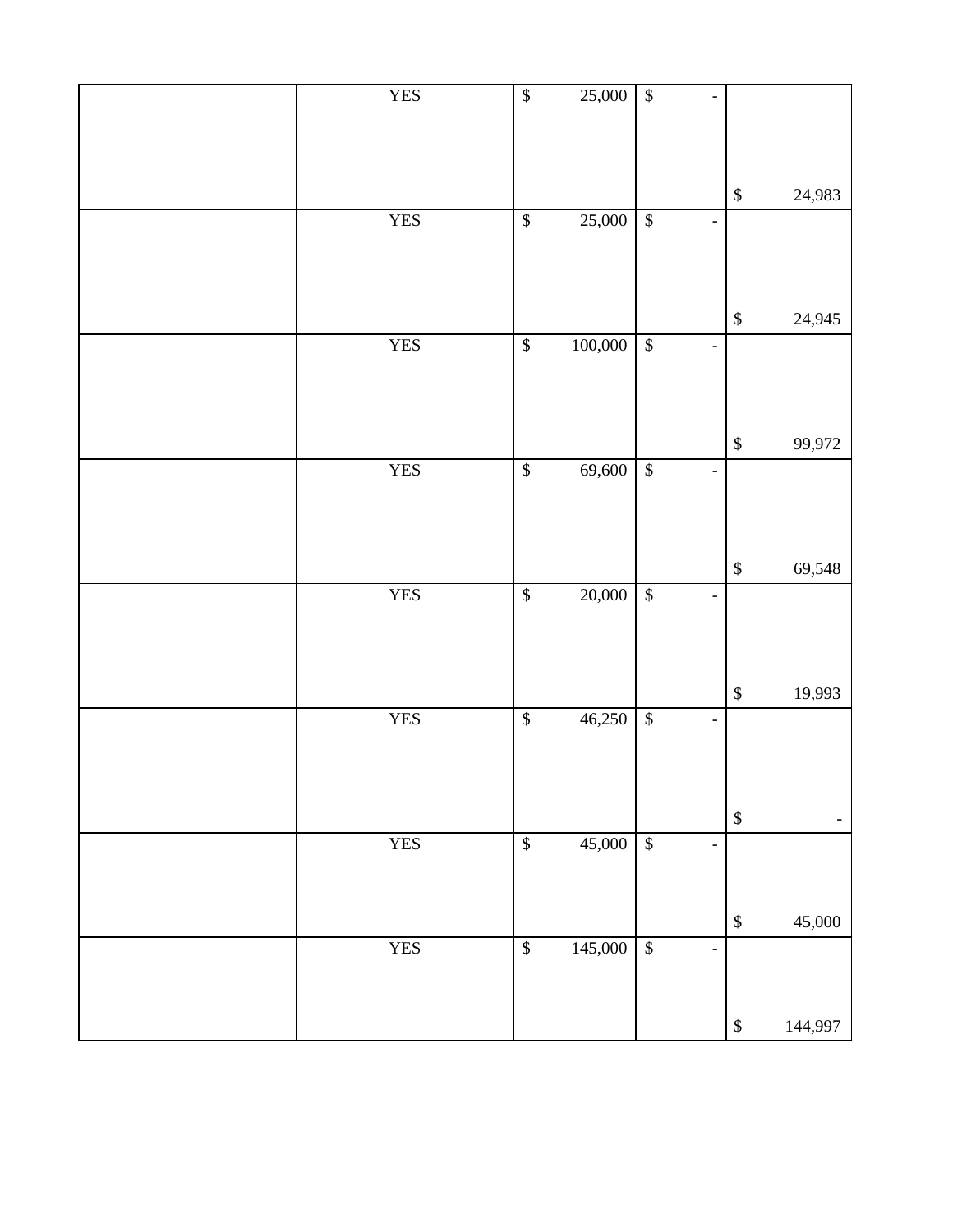| <b>YES</b> | $\sqrt[6]{3}$            | 17,000  | $\overline{\mathcal{L}}$  |                              |              |         |
|------------|--------------------------|---------|---------------------------|------------------------------|--------------|---------|
|            |                          |         |                           |                              | $\mathbb{S}$ | 16,935  |
| <b>YES</b> | $\sqrt[6]{}$             | 83,600  | $\sqrt{3}$                | $\overline{\phantom{0}}$     |              |         |
|            |                          |         |                           |                              |              |         |
|            |                          |         |                           |                              | $\mathbb{S}$ | 83,588  |
| <b>YES</b> | $\mathbb{S}$             | 150,000 | $\boldsymbol{\mathsf{S}}$ | $\qquad \qquad \blacksquare$ |              |         |
|            |                          |         |                           |                              |              |         |
|            |                          |         |                           |                              | $\mathbb{S}$ | 149,983 |
| <b>YES</b> | $\sqrt[6]{}$             | 50,000  | $\overline{\$}$           | $\blacksquare$               |              |         |
|            |                          |         |                           |                              |              |         |
|            |                          |         |                           |                              | $\mathbb{S}$ | 49,984  |
| <b>YES</b> | $\overline{\mathcal{L}}$ | 25,000  | $\sqrt{\frac{1}{2}}$      | $\overline{\phantom{0}}$     |              |         |
|            |                          |         |                           |                              |              |         |
|            |                          |         |                           |                              | $\mathbb{S}$ | 24,987  |
| <b>YES</b> | $\overline{\mathcal{L}}$ | 86,000  | $\sqrt{3}$                | $\overline{\phantom{a}}$     |              |         |
|            |                          |         |                           |                              |              |         |
|            |                          |         |                           |                              |              |         |
|            |                          |         |                           |                              |              |         |
|            |                          |         |                           |                              |              |         |
|            |                          |         |                           |                              | $\$$         | 85,975  |
| <b>YES</b> | $\mathbb{S}$             | 95,000  | $\mathbb{S}$              | $\overline{\phantom{0}}$     |              |         |
|            |                          |         |                           |                              |              |         |
|            |                          |         |                           |                              |              |         |
|            |                          |         |                           |                              | $\$$         | 94,999  |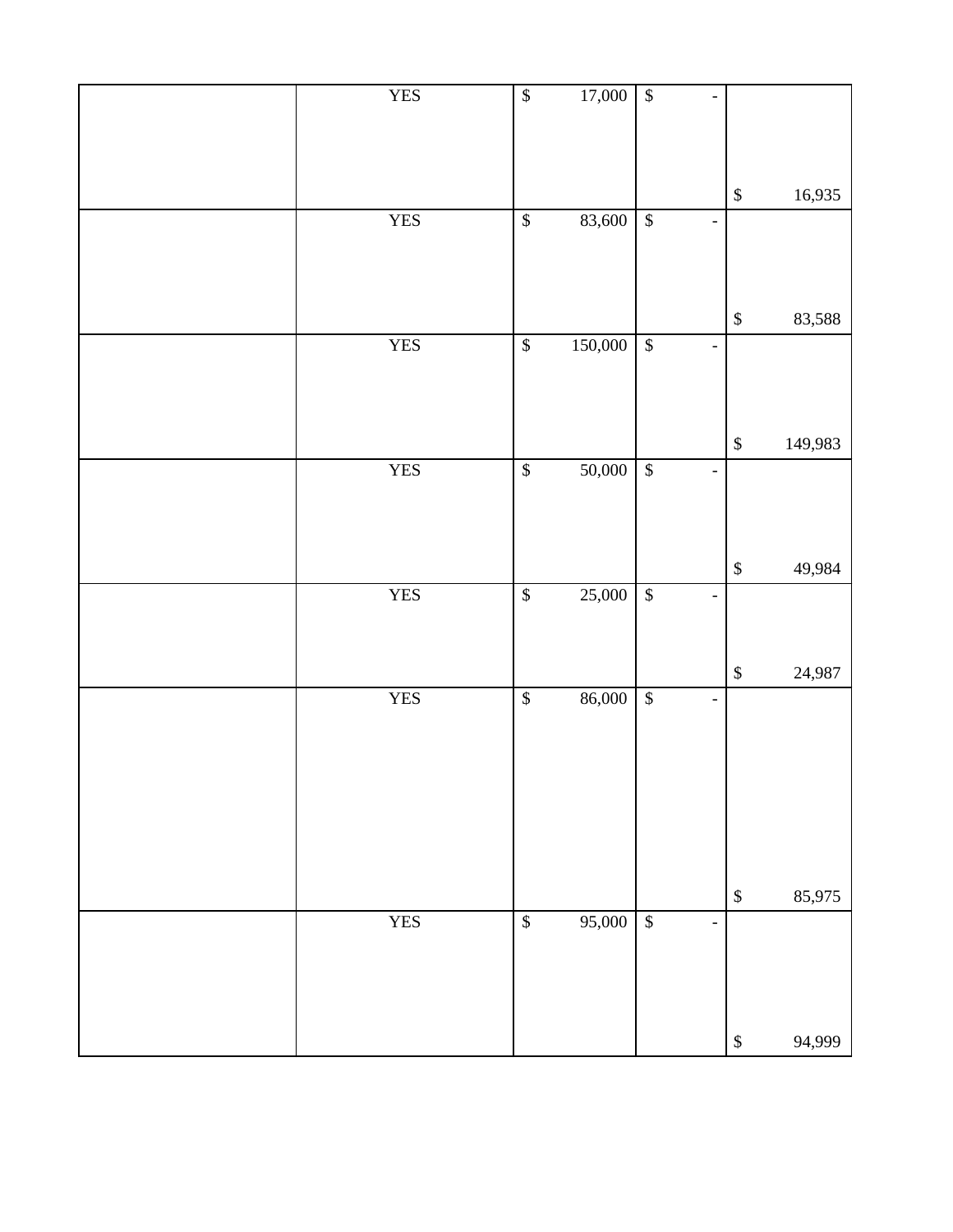| <b>YES</b> |                          |             |                          |                              |                           |         |
|------------|--------------------------|-------------|--------------------------|------------------------------|---------------------------|---------|
|            | $\sqrt{\frac{2}{n}}$     | 112,000     | $\overline{\mathcal{L}}$ | 1,120                        |                           |         |
|            |                          |             |                          |                              |                           |         |
|            |                          |             |                          |                              |                           |         |
|            |                          |             |                          |                              |                           |         |
|            |                          |             |                          |                              |                           |         |
|            |                          |             |                          |                              | $\mathbb{S}$              | 110,849 |
|            |                          |             |                          |                              |                           |         |
| <b>YES</b> | $\overline{\mathcal{L}}$ | 82,400      | $\overline{\mathcal{L}}$ | $\overline{\phantom{0}}$     |                           |         |
|            |                          |             |                          |                              |                           |         |
|            |                          |             |                          |                              |                           |         |
|            |                          |             |                          |                              |                           |         |
|            |                          |             |                          |                              | $\mathbb{S}$              | 82,356  |
| <b>YES</b> | $\overline{\mathcal{L}}$ | 75,000      | $\sqrt{3}$               | $\overline{\phantom{a}}$     |                           |         |
|            |                          |             |                          |                              |                           |         |
|            |                          |             |                          |                              |                           |         |
|            |                          |             |                          |                              |                           |         |
|            |                          |             |                          |                              |                           |         |
|            |                          |             |                          |                              |                           |         |
|            |                          |             |                          |                              | $\mathbb{S}$              | 74,760  |
| <b>YES</b> | $\overline{\mathcal{S}}$ | 47,800      | $\sqrt{3}$               | $\qquad \qquad \blacksquare$ |                           |         |
|            |                          |             |                          |                              |                           |         |
|            |                          |             |                          |                              |                           |         |
|            |                          |             |                          |                              |                           |         |
|            |                          |             |                          |                              |                           |         |
|            |                          |             |                          |                              |                           |         |
|            |                          |             |                          |                              | $\boldsymbol{\mathbb{S}}$ | 47,799  |
| <b>YES</b> | $\sqrt[6]{\frac{1}{2}}$  | 13,000      | $\sqrt{3}$               | $\overline{\phantom{0}}$     |                           |         |
|            |                          |             |                          |                              |                           |         |
|            |                          |             |                          |                              |                           |         |
|            |                          |             |                          |                              |                           |         |
|            |                          |             |                          |                              |                           |         |
|            |                          |             |                          |                              | $\,$                      | 12,983  |
| <b>YES</b> | $\sqrt[6]{\frac{1}{2}}$  | 194,000     | $\sqrt{\ }$              | $\qquad \qquad \blacksquare$ |                           |         |
|            |                          |             |                          |                              |                           |         |
|            |                          |             |                          |                              |                           |         |
|            |                          |             |                          |                              |                           |         |
|            |                          |             |                          |                              | $\mathbb{S}$              | 193,972 |
| <b>YES</b> | $\overline{\mathcal{S}}$ | 55,945      | $\sqrt{\frac{2}{3}}$     |                              |                           |         |
|            |                          |             |                          |                              |                           |         |
|            |                          |             |                          |                              |                           |         |
|            |                          |             |                          |                              |                           |         |
|            |                          |             |                          |                              |                           |         |
|            |                          |             |                          |                              | $\mathbb{S}$              | 55,944  |
|            |                          |             |                          |                              |                           |         |
| <b>YES</b> | $\boldsymbol{\$}$        | $50,945$ \$ |                          | $\overline{\phantom{0}}$     |                           |         |
|            |                          |             |                          |                              |                           |         |
|            |                          |             |                          |                              |                           |         |
|            |                          |             |                          |                              | $\mathbb{S}$              | 50,945  |
|            |                          |             |                          |                              |                           |         |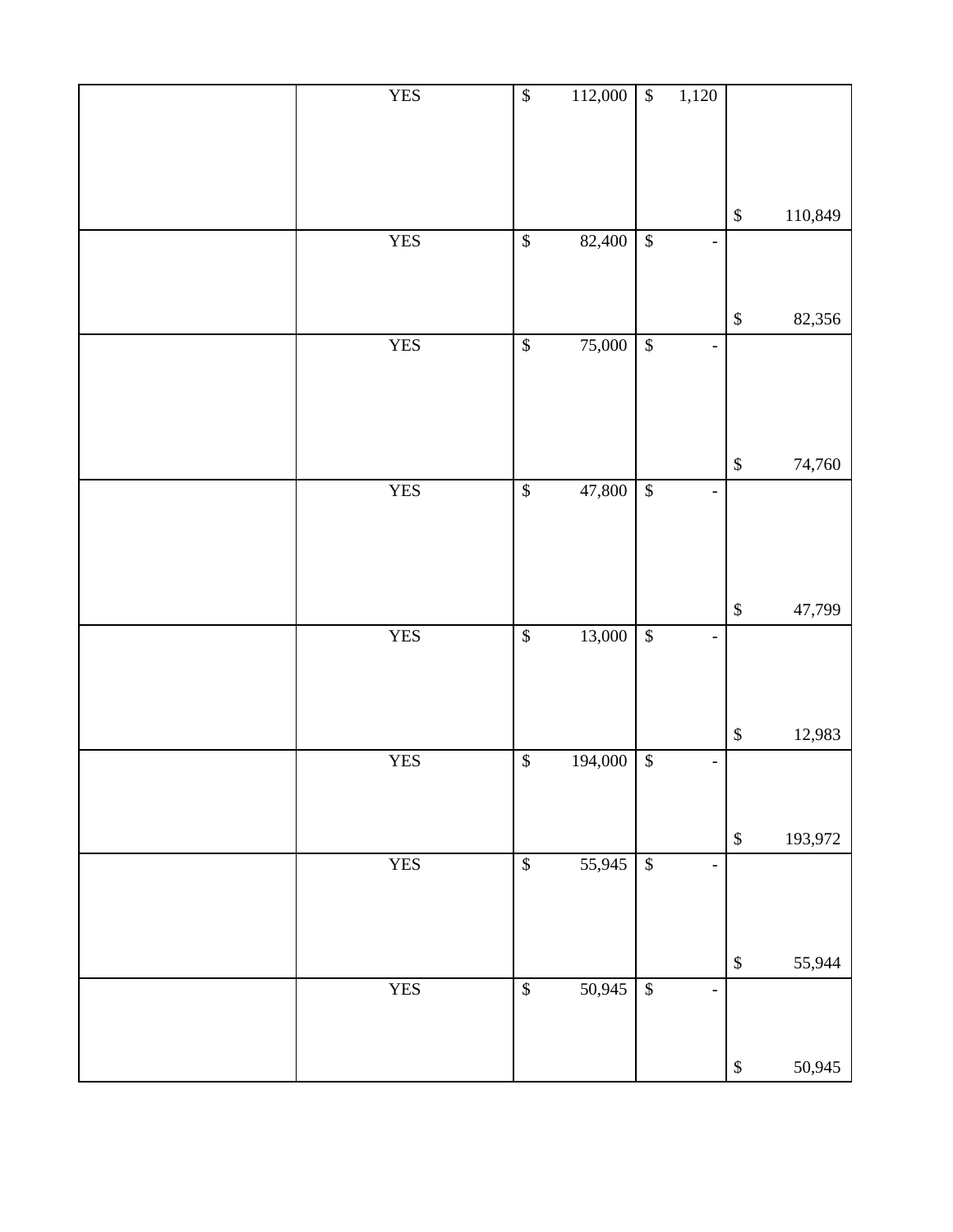| <b>YES</b> | $\overline{\mathcal{L}}$        | 49,000  | $\overline{\$}$           | $\overline{\phantom{0}}$     |                   |                |
|------------|---------------------------------|---------|---------------------------|------------------------------|-------------------|----------------|
|            |                                 |         |                           |                              |                   |                |
|            |                                 |         |                           |                              |                   |                |
|            |                                 |         |                           |                              | $\mathbb{S}$      | 49,000         |
| <b>YES</b> | $\boldsymbol{\$}$               | 55,945  | $\overline{\mathcal{L}}$  | $\overline{\phantom{0}}$     |                   |                |
|            |                                 |         |                           |                              |                   |                |
|            |                                 |         |                           |                              |                   |                |
|            |                                 |         |                           |                              | $\mathbb{S}$      | 55,928         |
| <b>YES</b> | $\overline{\mathcal{S}}$        | 115,000 | $\boldsymbol{\mathsf{S}}$ | $\overline{\phantom{0}}$     |                   |                |
|            |                                 |         |                           |                              |                   |                |
|            |                                 |         |                           |                              |                   |                |
|            |                                 |         |                           |                              | $\mathbb{S}$      | 114,995        |
| <b>YES</b> | $\boldsymbol{\hat{\mathsf{S}}}$ | 300,000 | $\boldsymbol{\mathsf{S}}$ | $\overline{a}$               |                   |                |
|            |                                 |         |                           |                              |                   |                |
|            |                                 |         |                           |                              |                   |                |
|            |                                 |         |                           |                              | $\mathbb{S}$      | 300,000        |
| <b>YES</b> | $\boldsymbol{\$}$               | 50,000  | $\boldsymbol{\mathsf{S}}$ | ÷,                           |                   |                |
|            |                                 |         |                           |                              |                   |                |
|            |                                 |         |                           |                              | $\boldsymbol{\$}$ | 50,000         |
| <b>YES</b> | $\boldsymbol{\hat{\mathsf{S}}}$ | 200,000 | $\mathbb{S}$              | 2,000                        |                   |                |
|            |                                 |         |                           |                              | $\mathbb{S}$      | 198,000        |
| <b>YES</b> | $\boldsymbol{\$}$               | 150,000 | $\overline{\mathcal{L}}$  | $\overline{\phantom{0}}$     |                   |                |
|            |                                 |         |                           |                              |                   |                |
|            |                                 |         |                           |                              | $\boldsymbol{\$}$ | $\pm$          |
| <b>YES</b> | $\overline{\$}$                 | 45,000  | $\overline{\mathcal{S}}$  | $\qquad \qquad -$            |                   |                |
|            |                                 |         |                           |                              |                   |                |
|            |                                 |         |                           |                              | $\boldsymbol{\$}$ | $\blacksquare$ |
| <b>YES</b> | $\boldsymbol{\$}$               | 35,000  | $\sqrt{3}$                | $\qquad \qquad \blacksquare$ |                   |                |
|            |                                 |         |                           |                              |                   |                |
|            |                                 |         |                           |                              |                   |                |
|            |                                 |         |                           |                              | $\$\,$            | 32,679         |
| <b>YES</b> | $\boldsymbol{\$}$               | 100,000 | $\boldsymbol{\$}$         | $\overline{\phantom{0}}$     |                   |                |
|            |                                 |         |                           |                              | $\$$              | 100,000        |
| <b>YES</b> | $\boldsymbol{\$}$               | 30,000  | $\boldsymbol{\$}$         | $\overline{\phantom{0}}$     |                   |                |
|            |                                 |         |                           |                              | $\$$              | 30,000         |
| <b>YES</b> | $\overline{\mathcal{L}}$        | 50,000  | $\overline{\mathcal{L}}$  | $\overline{\phantom{0}}$     |                   |                |
|            |                                 |         |                           |                              | $\boldsymbol{\$}$ |                |
|            |                                 |         |                           |                              |                   |                |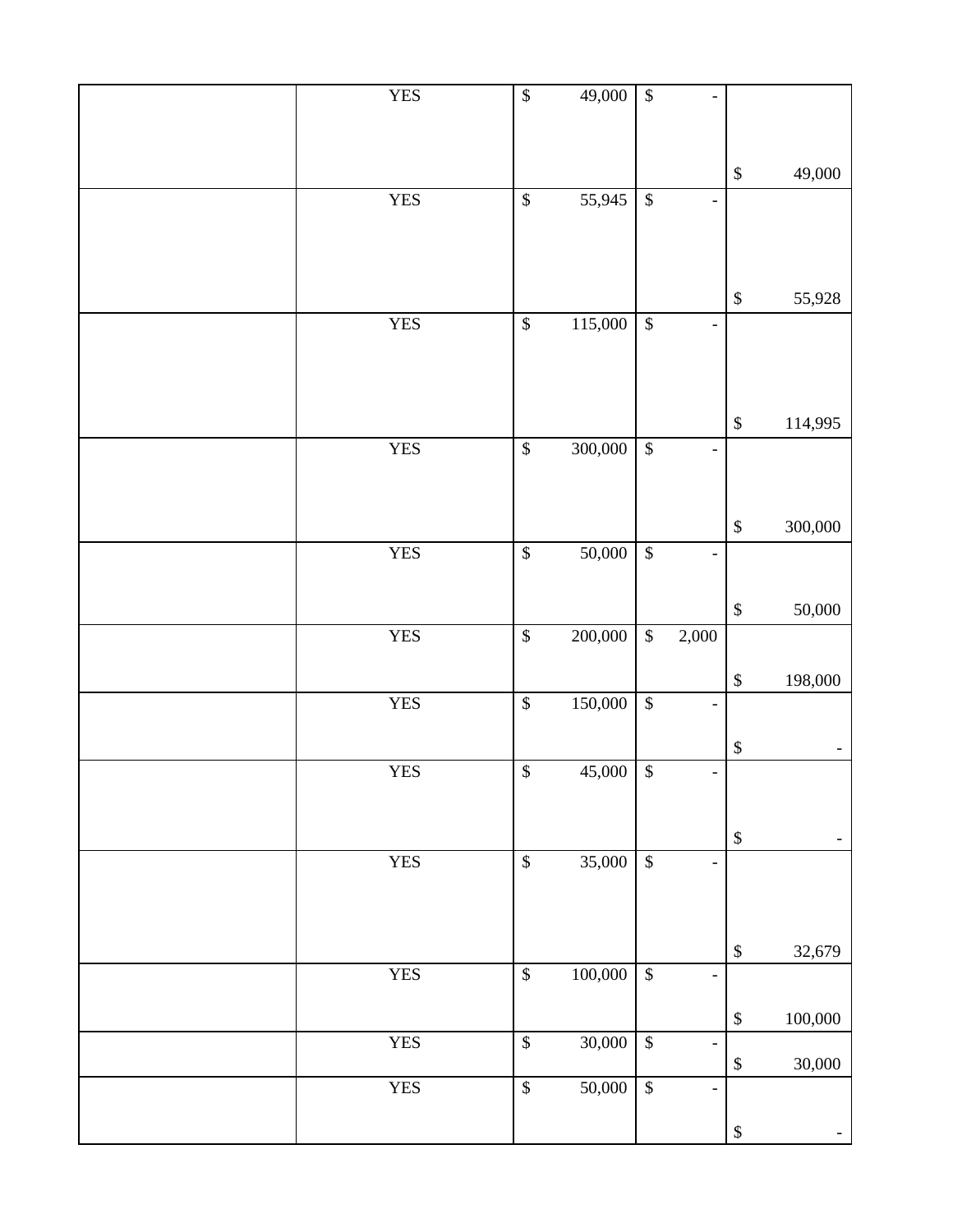|                        | <b>YES</b> | $\overline{\mathcal{L}}$  | 50,000  | $\sqrt{3}$               | $\overline{a}$               |                           |                          |
|------------------------|------------|---------------------------|---------|--------------------------|------------------------------|---------------------------|--------------------------|
|                        |            |                           |         |                          |                              | $\boldsymbol{\$}$         | 50,000                   |
| New Class code 17-4086 | <b>YES</b> | $\mathbb{S}$              | 54,000  | $\mathbb{S}$             |                              |                           |                          |
|                        |            |                           |         |                          |                              |                           |                          |
|                        | <b>YES</b> | $\boldsymbol{\mathsf{S}}$ | 50,000  | $\overline{\mathcal{S}}$ | $\overline{\phantom{a}}$     | $\boldsymbol{\mathsf{S}}$ |                          |
|                        | <b>YES</b> | $\overline{\mathcal{L}}$  | 45,000  | $\sqrt{3}$               | $\overline{\phantom{a}}$     | $\$\,$                    | 50,000                   |
|                        |            |                           |         |                          |                              | $\boldsymbol{\$}$         | 45,000                   |
|                        | <b>YES</b> | $\sqrt{3}$                | 50,000  | $\sqrt{\frac{1}{2}}$     | $\overline{\phantom{a}}$     |                           |                          |
|                        | <b>YES</b> | $\overline{\mathcal{L}}$  | 30,000  | $\sqrt[6]{3}$            | $\frac{1}{2}$                | $\boldsymbol{\$}$         | 50,000                   |
|                        |            |                           |         |                          |                              | $\boldsymbol{\$}$         | 29,329                   |
|                        | <b>YES</b> | $\overline{\mathcal{S}}$  | 40,000  | $\sqrt{3}$               | $\blacksquare$               |                           |                          |
|                        |            |                           |         |                          |                              | $\boldsymbol{\$}$         | 40,000                   |
|                        | <b>YES</b> | $\sqrt{\frac{2}{5}}$      | 70,000  | $\sqrt{3}$               | $\qquad \qquad \blacksquare$ | $\boldsymbol{\$}$         |                          |
|                        | <b>YES</b> | $\boldsymbol{\mathbb{S}}$ | 100,000 | $\overline{\$}$          | $\qquad \qquad \blacksquare$ |                           |                          |
|                        | <b>YES</b> | $\overline{\mathcal{L}}$  | 100,000 | $\sqrt{3}$               | $\frac{1}{2}$                | $\boldsymbol{\mathsf{S}}$ |                          |
|                        |            |                           |         |                          |                              | $\boldsymbol{\$}$         | $\overline{\phantom{a}}$ |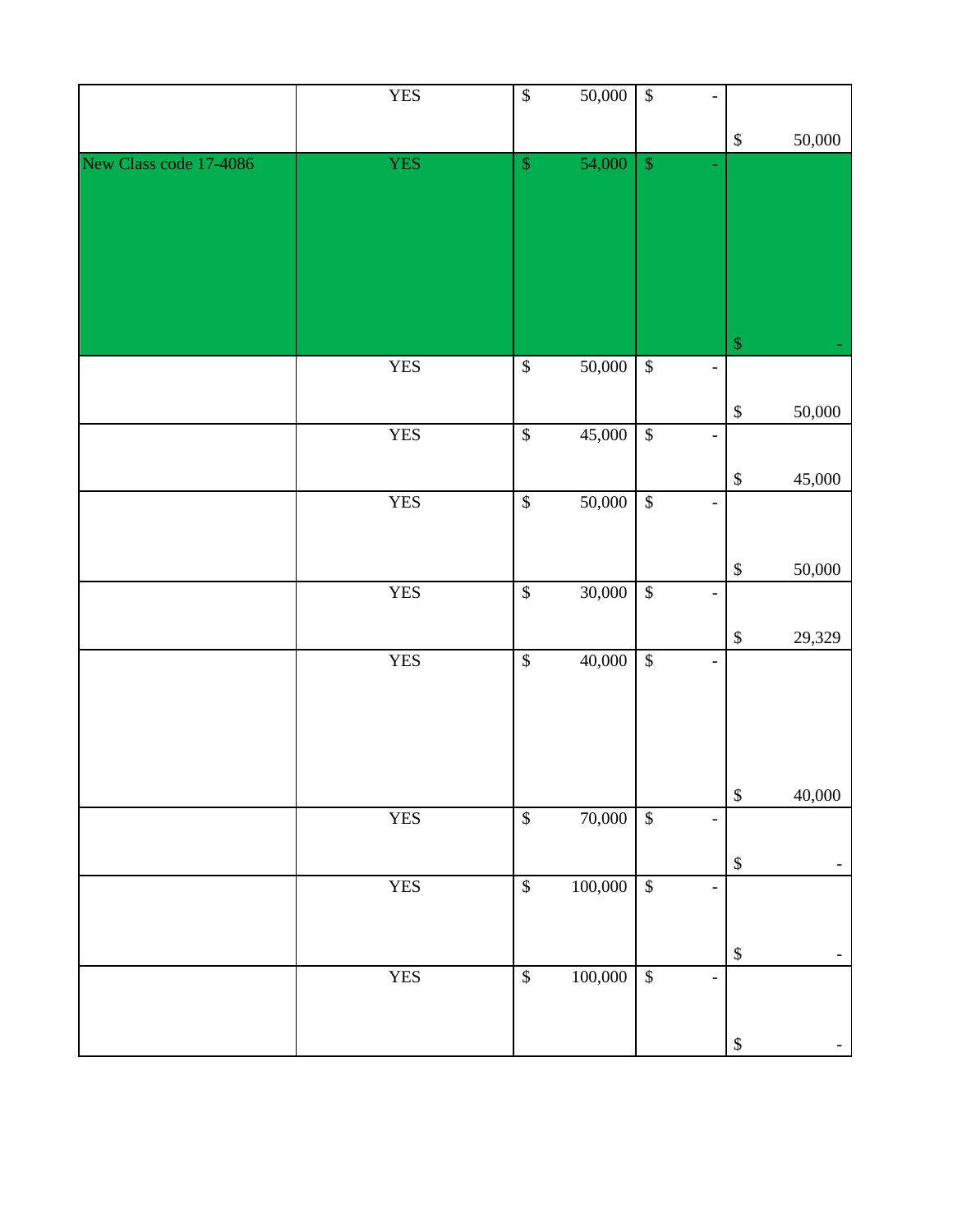|                                         | <b>YES</b> | $\overline{\mathcal{L}}$ | 16,000  | $\sqrt{\frac{1}{2}}$     | $\overline{a}$               |                           |        |
|-----------------------------------------|------------|--------------------------|---------|--------------------------|------------------------------|---------------------------|--------|
|                                         |            |                          |         |                          |                              | $\$\,$                    | 16,000 |
|                                         | <b>YES</b> | $\mathbb{S}$             | 75,000  | $\mathbb{S}$             | $\overline{\phantom{0}}$     |                           |        |
|                                         |            |                          |         |                          |                              | $\boldsymbol{\mathsf{S}}$ | 3,885  |
|                                         | <b>YES</b> | $\mathbb{S}$             | 35,000  | $\overline{\mathcal{S}}$ | $\overline{\phantom{0}}$     |                           |        |
|                                         |            |                          |         |                          |                              | $\boldsymbol{\$}$         | 13,664 |
|                                         | <b>YES</b> | $\$\,$                   | 70,000  | $\overline{\mathcal{S}}$ | $\qquad \qquad \blacksquare$ |                           |        |
|                                         |            |                          |         |                          |                              | $\$\,$                    | 69,309 |
|                                         | <b>YES</b> | $\mathbb{S}$             | 10,800  | $\overline{\mathcal{S}}$ | ÷,                           |                           |        |
|                                         |            |                          |         |                          |                              | $\boldsymbol{\mathsf{S}}$ | 6,787  |
|                                         | <b>YES</b> | $\overline{\mathcal{S}}$ | 115,000 | $\overline{\mathcal{S}}$ | $\overline{\phantom{0}}$     | $\boldsymbol{\$}$         | 51,001 |
|                                         | <b>YES</b> | $\overline{\mathcal{S}}$ | 75,000  | $\sqrt{3}$               |                              |                           |        |
|                                         |            |                          |         |                          |                              | $\boldsymbol{\mathsf{S}}$ | 17,958 |
|                                         | <b>YES</b> | $\mathbb S$              | 18,000  | $\$\,$                   |                              |                           |        |
|                                         |            |                          |         |                          |                              | $\$\,$                    |        |
| Bonds sold from two different<br>series | <b>YES</b> | $\mathbb{S}$             | 20,000  | $\$$                     | $\overline{\phantom{0}}$     |                           |        |
|                                         | <b>YES</b> | $\$$                     | 24,200  | $\$\,$                   |                              | $\boldsymbol{\$}$         | -      |
|                                         |            |                          |         |                          |                              |                           |        |
|                                         |            |                          |         |                          |                              | $\boldsymbol{\$}$         | 19,542 |
|                                         | <b>YES</b> | $\mathbb{S}$             | 55,000  | $\$\,$                   | $\overline{a}$               | $\mathbb{S}$              | 55,000 |
|                                         |            |                          |         |                          |                              |                           |        |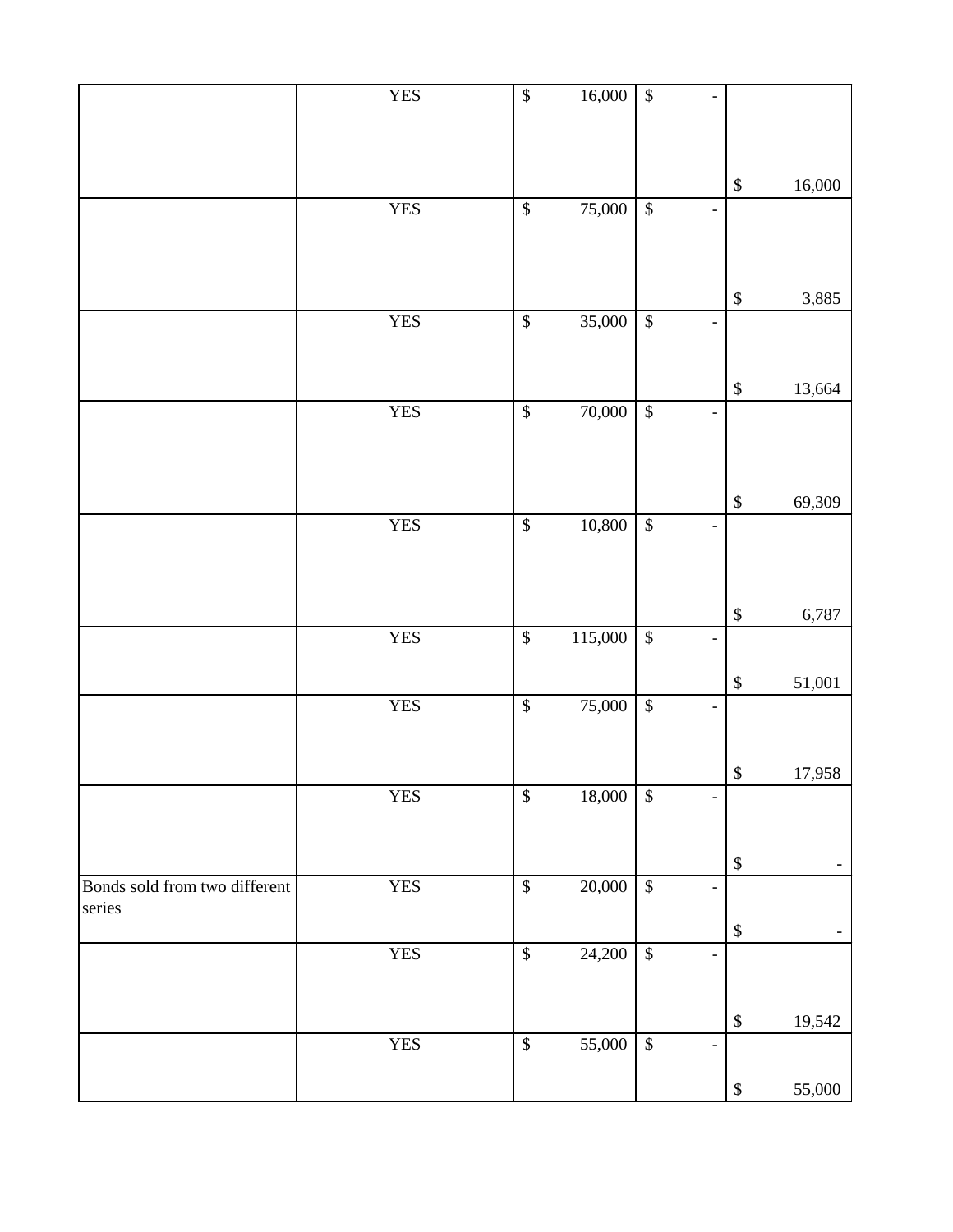| <b>YES</b> | $\sqrt{\frac{1}{2}}$ | 20,000      | $\sqrt{\ }$<br>Ĭ.                                    |              |        |
|------------|----------------------|-------------|------------------------------------------------------|--------------|--------|
|            |                      |             |                                                      | $\mathbb{S}$ | 19,968 |
| <b>YES</b> | $\sqrt{s}$           | 50,000      | $\sqrt{\frac{2}{3}}$<br>$\blacksquare$               |              |        |
|            |                      |             |                                                      |              |        |
|            |                      |             |                                                      | $\mathbb{S}$ | 50,000 |
| <b>YES</b> | $\sqrt{2}$           | 25,000      | $\sqrt{3}$<br>$\qquad \qquad -$                      |              |        |
|            |                      |             |                                                      |              |        |
|            |                      |             |                                                      | $\mathbb{S}$ | 25,000 |
| <b>YES</b> | $\sqrt{3}$           | 16,000      | $\sqrt{\frac{1}{2}}$<br>$\qquad \qquad \blacksquare$ |              |        |
|            |                      |             |                                                      |              |        |
|            |                      |             |                                                      | $\mathbb{S}$ | 15,923 |
|            | $\sqrt{\ }$          | 396,000 $$$ |                                                      |              |        |
|            |                      |             |                                                      |              |        |
|            |                      |             |                                                      |              |        |
|            |                      |             |                                                      |              |        |
|            |                      |             |                                                      |              |        |
|            |                      |             |                                                      |              |        |
|            |                      |             |                                                      |              |        |
|            |                      |             |                                                      |              |        |
|            |                      |             |                                                      | $\mathbb{S}$ |        |
|            | $\sqrt{S}$           | $11,489$ \$ |                                                      |              |        |
|            |                      |             |                                                      |              |        |
|            |                      |             |                                                      |              |        |
|            |                      |             |                                                      |              |        |
|            |                      |             |                                                      |              |        |
|            |                      |             |                                                      |              |        |
|            |                      |             |                                                      | $\$\,$       |        |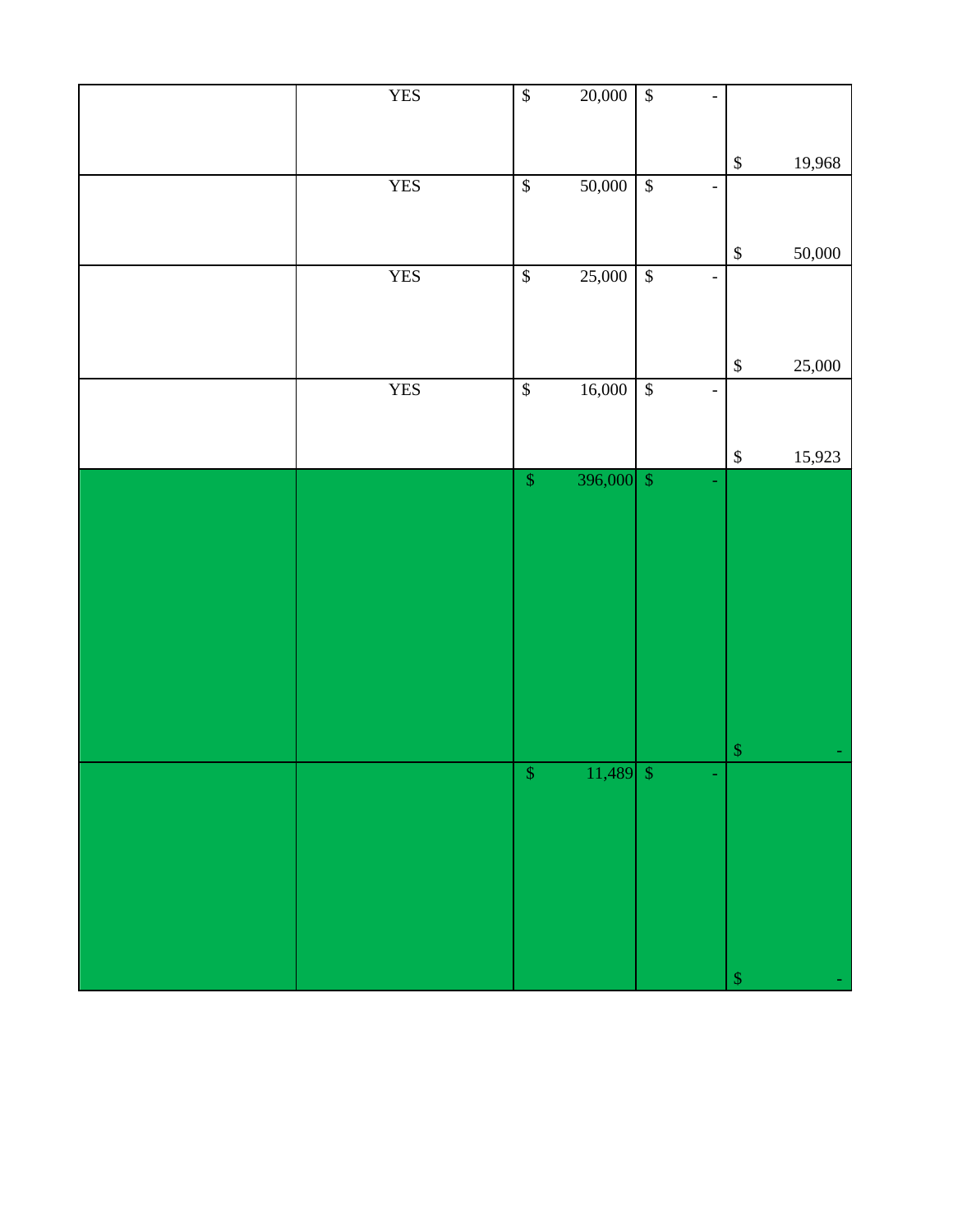|  | $\pmb{\mathcal{S}}$ | $5,296$ \$  |   |              |  |
|--|---------------------|-------------|---|--------------|--|
|  |                     |             |   |              |  |
|  |                     |             |   |              |  |
|  |                     |             |   |              |  |
|  |                     |             |   |              |  |
|  |                     |             |   |              |  |
|  |                     |             |   |              |  |
|  |                     |             |   |              |  |
|  |                     |             |   |              |  |
|  |                     |             |   |              |  |
|  |                     |             |   |              |  |
|  |                     |             |   |              |  |
|  |                     |             |   |              |  |
|  |                     |             |   |              |  |
|  |                     |             |   |              |  |
|  |                     |             |   |              |  |
|  |                     |             |   |              |  |
|  |                     |             |   |              |  |
|  |                     |             |   |              |  |
|  |                     |             |   |              |  |
|  |                     |             |   |              |  |
|  |                     |             |   |              |  |
|  |                     |             |   |              |  |
|  |                     |             |   |              |  |
|  |                     |             |   |              |  |
|  |                     |             |   |              |  |
|  |                     |             |   |              |  |
|  |                     |             |   |              |  |
|  |                     |             |   |              |  |
|  |                     |             |   | $\sqrt{\ }$  |  |
|  |                     |             |   |              |  |
|  | $\sqrt{\ }$         | $30,000$ \$ |   |              |  |
|  |                     |             |   |              |  |
|  |                     |             |   |              |  |
|  |                     |             |   |              |  |
|  |                     |             |   |              |  |
|  |                     |             |   |              |  |
|  |                     |             |   |              |  |
|  |                     |             |   |              |  |
|  |                     |             |   |              |  |
|  |                     |             |   |              |  |
|  |                     |             |   |              |  |
|  |                     |             |   |              |  |
|  |                     |             |   |              |  |
|  |                     |             |   |              |  |
|  |                     |             |   |              |  |
|  |                     |             |   |              |  |
|  |                     |             |   |              |  |
|  |                     |             |   | $\mathbb{S}$ |  |
|  |                     |             |   |              |  |
|  | $\boldsymbol{\$}$   | 339,000 $$$ | ÷ |              |  |
|  |                     |             |   |              |  |
|  |                     |             |   |              |  |
|  |                     |             |   |              |  |
|  |                     |             |   |              |  |
|  |                     |             |   |              |  |
|  |                     |             |   |              |  |
|  |                     |             |   |              |  |
|  |                     |             |   |              |  |
|  |                     |             |   |              |  |
|  |                     |             |   |              |  |
|  |                     |             |   |              |  |
|  |                     |             |   |              |  |
|  |                     |             |   |              |  |
|  |                     |             |   |              |  |
|  |                     |             |   |              |  |
|  |                     |             |   |              |  |
|  |                     |             |   |              |  |
|  |                     |             |   |              |  |
|  |                     |             |   |              |  |
|  |                     |             |   |              |  |
|  |                     |             |   |              |  |
|  |                     |             |   |              |  |
|  |                     |             |   |              |  |
|  |                     |             |   |              |  |
|  |                     |             |   |              |  |
|  |                     |             |   |              |  |
|  |                     |             |   |              |  |
|  |                     |             |   | \$           |  |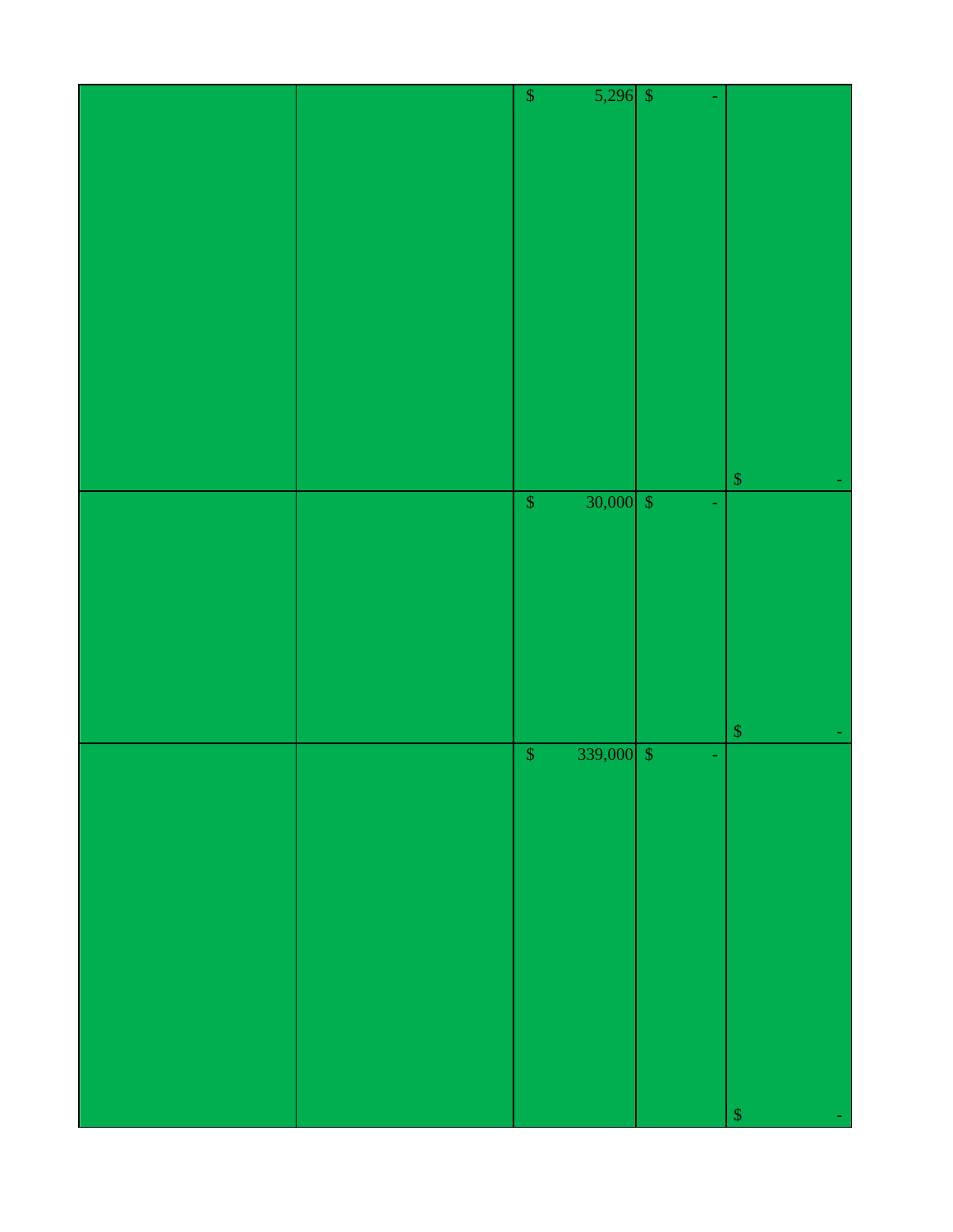|                     |            | $25,475$ \$<br>$\mathbb{S}$ |                   |                        |
|---------------------|------------|-----------------------------|-------------------|------------------------|
|                     |            |                             |                   |                        |
|                     |            |                             |                   |                        |
|                     |            |                             |                   |                        |
|                     |            |                             |                   |                        |
|                     |            |                             |                   |                        |
|                     |            |                             |                   |                        |
|                     |            |                             |                   |                        |
|                     |            |                             |                   |                        |
|                     |            |                             |                   |                        |
|                     |            |                             |                   |                        |
|                     |            |                             |                   |                        |
|                     |            |                             |                   |                        |
|                     |            |                             |                   |                        |
|                     |            |                             |                   |                        |
|                     |            |                             |                   |                        |
|                     |            |                             |                   |                        |
|                     |            |                             |                   |                        |
|                     |            |                             |                   |                        |
|                     |            |                             |                   |                        |
|                     |            |                             |                   |                        |
|                     |            |                             |                   |                        |
|                     |            |                             |                   |                        |
|                     |            |                             |                   | 24,822<br>$\mathbb{S}$ |
|                     |            | $54,883$ \$<br>$\mathbb{S}$ |                   |                        |
|                     |            |                             |                   |                        |
|                     |            |                             |                   |                        |
|                     |            |                             |                   |                        |
|                     |            |                             |                   |                        |
|                     |            |                             |                   |                        |
|                     |            |                             |                   |                        |
|                     |            |                             |                   |                        |
|                     |            |                             |                   |                        |
|                     |            |                             |                   |                        |
|                     |            |                             |                   |                        |
|                     |            |                             |                   |                        |
|                     |            |                             |                   |                        |
|                     |            |                             |                   |                        |
|                     |            |                             |                   |                        |
|                     |            |                             |                   |                        |
|                     |            |                             |                   |                        |
|                     |            |                             |                   | $\hat{\mathbf{S}}$     |
| July 2017 bond sale | <b>YES</b> |                             | $\overline{\$}$   |                        |
|                     |            |                             |                   |                        |
|                     |            |                             |                   |                        |
|                     |            |                             |                   |                        |
|                     |            |                             |                   |                        |
|                     |            |                             |                   |                        |
|                     |            |                             |                   |                        |
|                     |            | \$35,278                    |                   | $\mathbb{S}$           |
| July 2017 bond sale | <b>YES</b> |                             | $\mathbb{S}$      |                        |
|                     |            |                             |                   |                        |
|                     |            |                             |                   |                        |
|                     |            |                             |                   |                        |
|                     |            | \$55,000                    |                   | $\boldsymbol{\$}$      |
|                     |            |                             |                   |                        |
| July 2017 bond sale | <b>YES</b> |                             | $\mathbb S$<br>÷. |                        |
|                     |            |                             |                   |                        |
|                     |            |                             |                   |                        |
|                     |            |                             |                   |                        |
|                     |            | \$45,000                    |                   | $\mathbb{S}$           |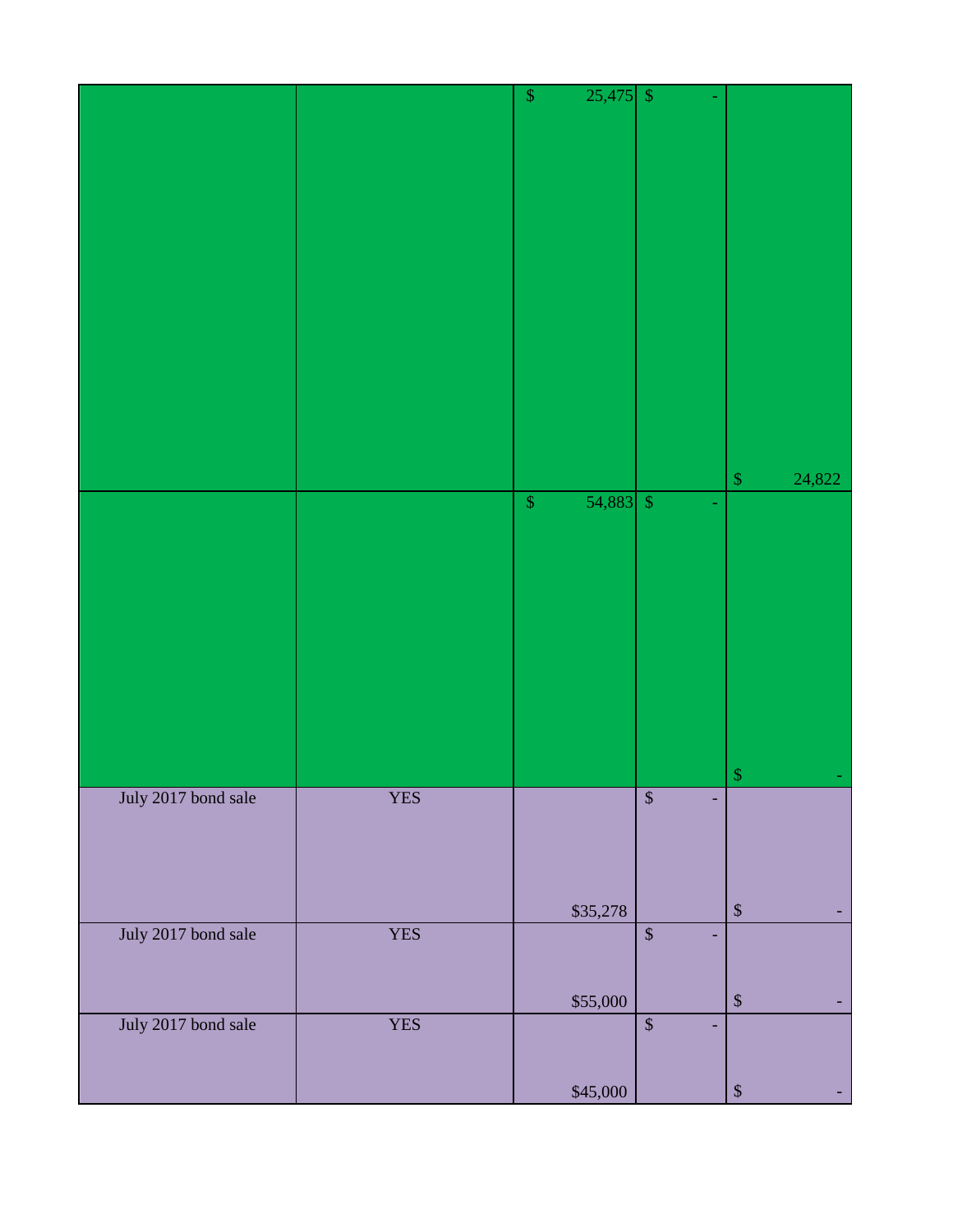| July 2017 bond sale | <b>YES</b> |           | -<br>Ψ |        |
|---------------------|------------|-----------|--------|--------|
|                     |            |           |        |        |
|                     |            | \$100,000 |        | -      |
|                     |            |           |        | ND     |
| July 2017 bond sale | <b>YES</b> |           | -<br>Ψ |        |
|                     |            |           |        |        |
|                     |            | \$100,000 |        | -<br>ψ |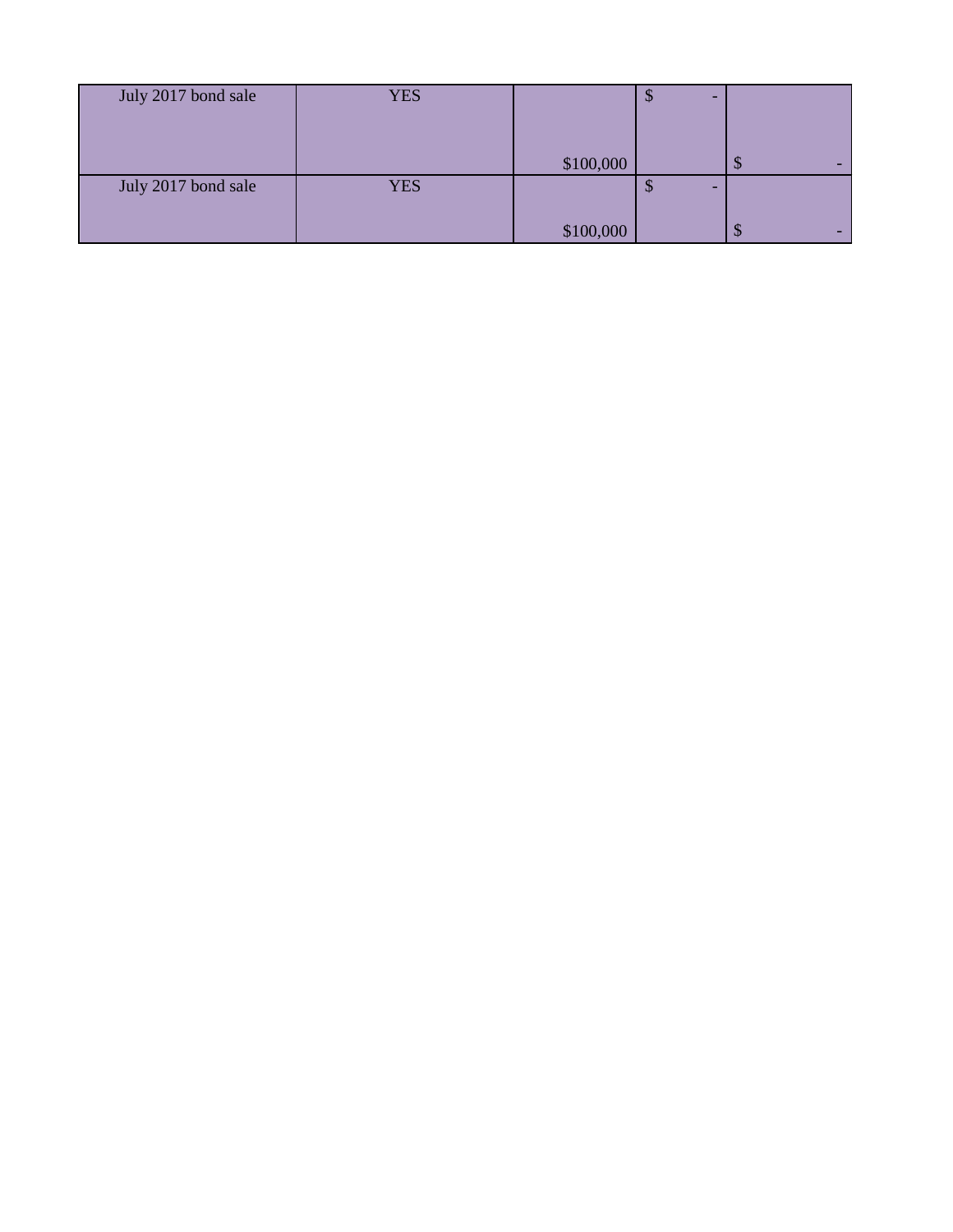| Reversion | <b>PED</b><br><b>Balance</b> | Reversion<br>Date |
|-----------|------------------------------|-------------------|
|           | \$<br>207,900                | 6/30/2020         |
| \$<br>\$  | \$<br>22,000                 | 6/30/2020         |
| \$        | $\overline{\$}$<br>37,250    | 6/30/2020         |
| \$        | \$<br>14,580                 | 6/30/2018         |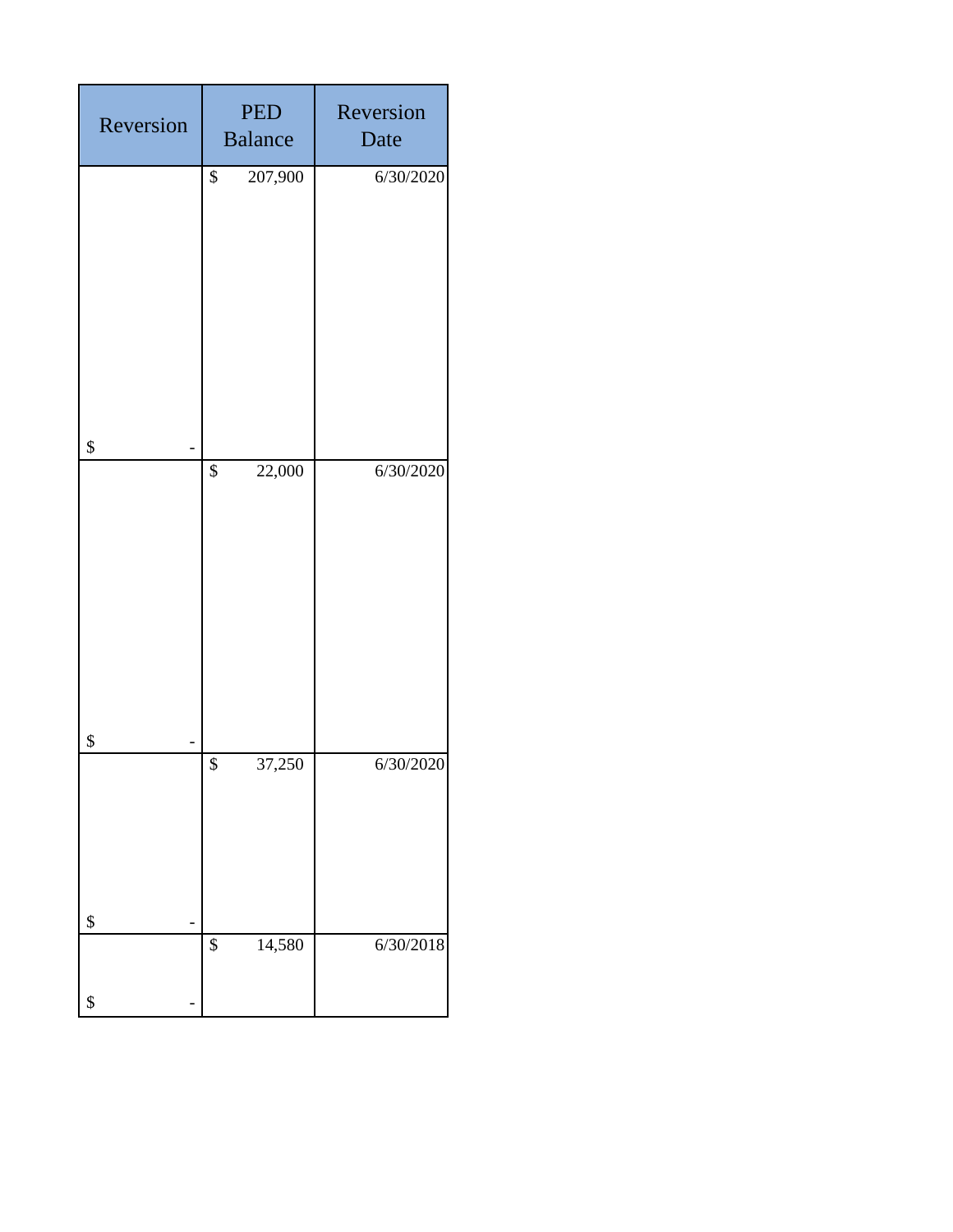| $\boldsymbol{\$}$     | 60,250  | 6/30/2020 |
|-----------------------|---------|-----------|
| \$                    |         |           |
| \$                    |         | 6/30/2018 |
| \$                    |         |           |
| $\overline{\$}$       | 130,000 | 6/30/2020 |
| \$                    |         |           |
| $\overline{\$}$       | 87,500  | 6/30/2020 |
| \$                    |         |           |
| \$<br>$\overline{\$}$ | 60,000  | 6/30/2020 |
|                       | 21,510  | 6/30/2018 |
| \$<br>\$              |         |           |
| \$                    | 45,000  | 6/30/2018 |
| \$                    |         |           |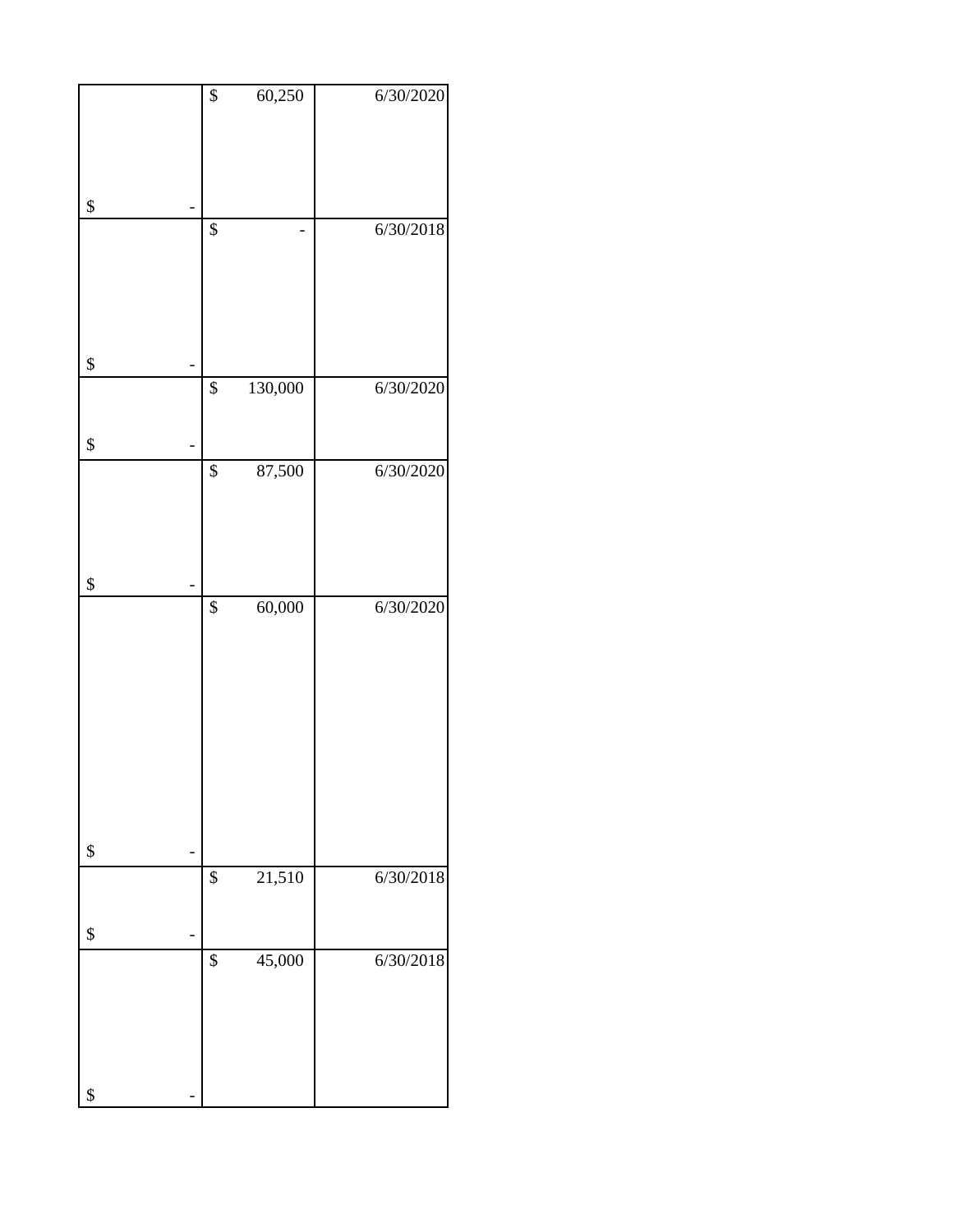|                            | $\overline{\$}$      | 50,000 | 6/30/2018 |
|----------------------------|----------------------|--------|-----------|
|                            |                      |        |           |
| \$                         |                      |        |           |
|                            | $\sqrt{\frac{2}{2}}$ | 72,500 | 6/30/2019 |
|                            |                      |        |           |
|                            |                      |        |           |
|                            |                      |        |           |
|                            |                      |        |           |
|                            |                      |        |           |
|                            |                      |        |           |
|                            |                      |        |           |
|                            |                      |        |           |
|                            |                      |        |           |
|                            |                      |        |           |
|                            |                      |        |           |
|                            |                      |        |           |
| $\boldsymbol{\mathsf{\$}}$ | $\overline{\$}$      |        | 6/30/2018 |
|                            |                      |        |           |
|                            |                      |        |           |
| \$                         |                      |        |           |
|                            | $\pmb{\mathcal{S}}$  | 85,000 | 6/30/2020 |
|                            |                      |        |           |
|                            |                      |        |           |
|                            |                      |        |           |
|                            |                      |        |           |
|                            |                      |        |           |
|                            |                      |        |           |
|                            |                      |        |           |
|                            |                      |        |           |
|                            |                      |        |           |
|                            |                      |        |           |
|                            |                      |        |           |
| $\sqrt[6]{\frac{1}{2}}$    |                      |        |           |
|                            | $\overline{\$}$      | 5,245  | 6/30/2018 |
| \$                         |                      |        |           |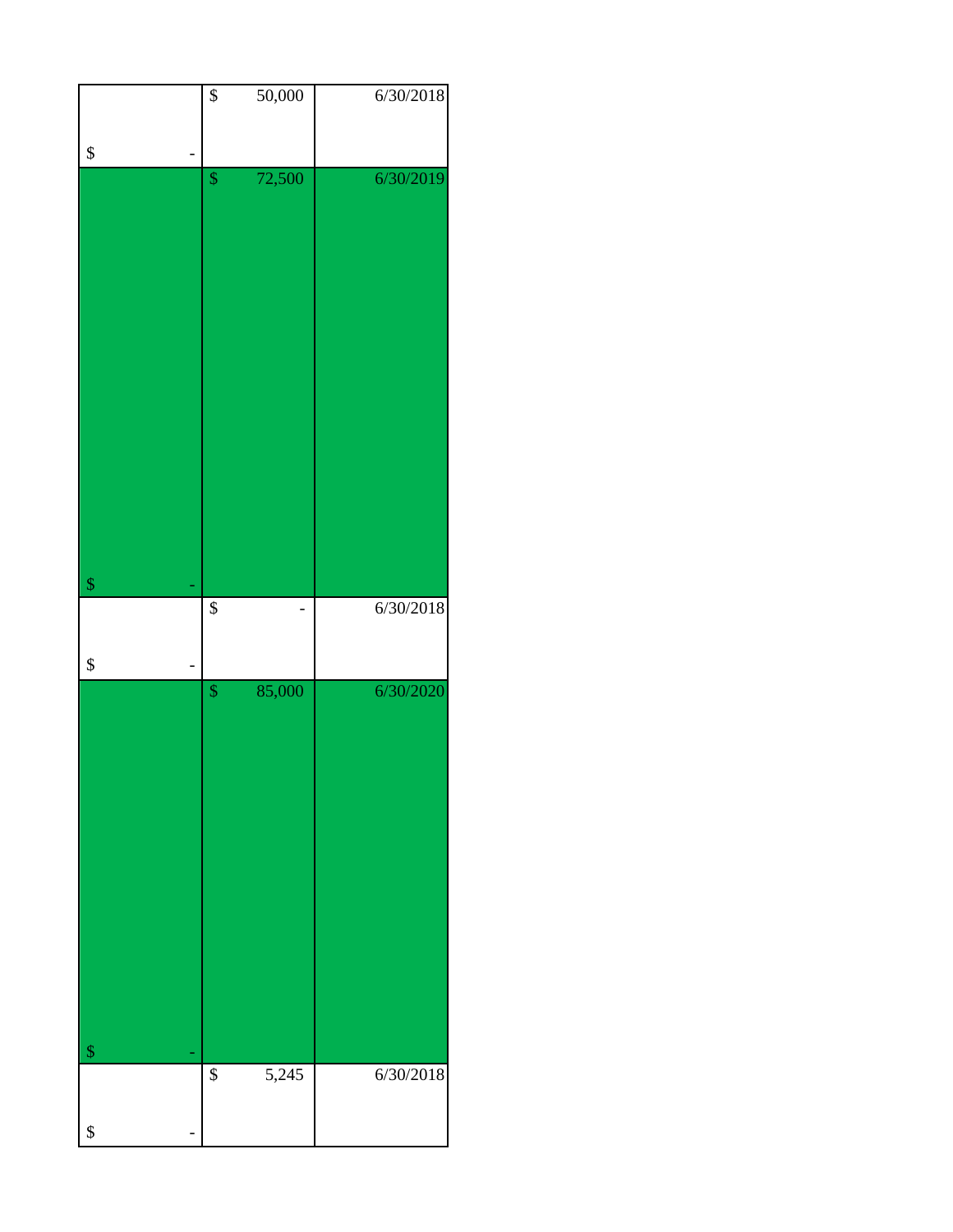|                      | \$              | 1,225            | 6/30/2018 |
|----------------------|-----------------|------------------|-----------|
|                      |                 |                  |           |
| \$                   |                 |                  |           |
|                      | \$              | 41,729           | 6/30/2020 |
|                      |                 |                  |           |
|                      |                 |                  |           |
|                      |                 |                  |           |
| \$                   |                 |                  |           |
|                      | $\overline{\$}$ | $\boldsymbol{0}$ | 6/30/2020 |
|                      |                 |                  |           |
|                      |                 |                  |           |
| \$<br>5              |                 |                  |           |
|                      | \$              | $\overline{(0)}$ | 6/30/2018 |
|                      |                 |                  |           |
|                      |                 |                  |           |
| \$<br>66             |                 |                  |           |
|                      | $\overline{\$}$ | (0)              | 6/30/2020 |
|                      |                 |                  |           |
|                      |                 |                  |           |
| \$<br>$\overline{4}$ |                 |                  |           |
|                      | $\overline{\$}$ | $\overline{(0)}$ | 6/30/2020 |
|                      |                 |                  |           |
|                      |                 |                  |           |
| \$<br>$\overline{4}$ |                 |                  |           |
|                      | \$              | (0)              | 6/30/2018 |
| \$<br>1,471          |                 |                  |           |
|                      | $\overline{\$}$ | $\boldsymbol{0}$ | 6/30/2020 |
|                      |                 |                  |           |
|                      |                 |                  |           |
|                      |                 |                  |           |
| \$<br>189            |                 |                  |           |
|                      | \$              | 10,818           | 6/30/2018 |
|                      |                 |                  |           |
|                      |                 |                  |           |
| \$                   |                 |                  |           |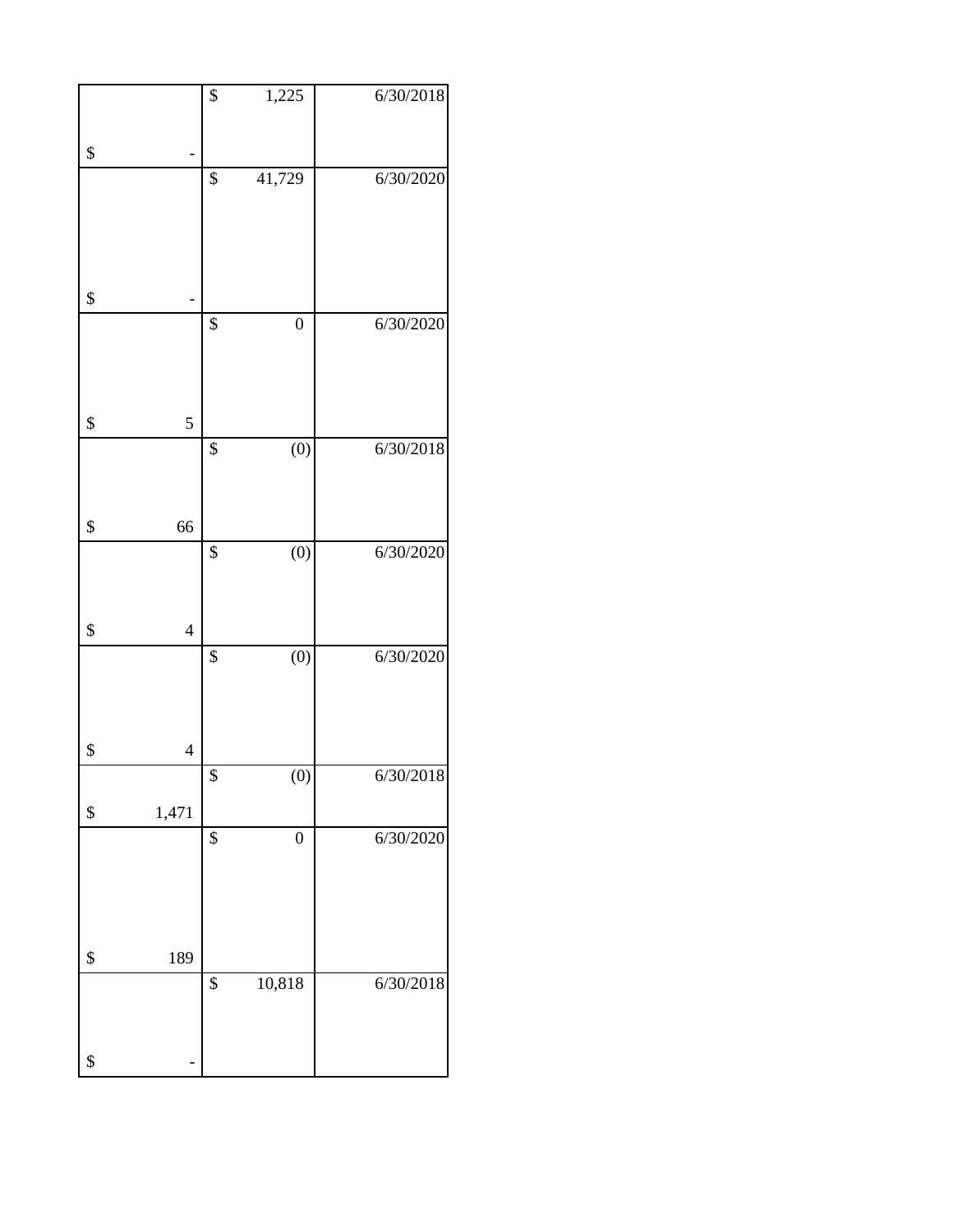|                               | \$              | $\boldsymbol{0}$ | 6/30/2018 |
|-------------------------------|-----------------|------------------|-----------|
| \$<br>$\overline{0}$          |                 |                  |           |
|                               | \$              | $\boldsymbol{0}$ | 6/30/2020 |
|                               |                 |                  |           |
| \$<br>5                       |                 |                  |           |
|                               | \$              | $\boldsymbol{0}$ | 6/30/2018 |
|                               |                 |                  |           |
| \$<br>23                      |                 |                  |           |
|                               | \$              | $\boldsymbol{0}$ | 6/30/2018 |
|                               |                 |                  |           |
| \$<br>$\mathbf 1$             |                 |                  |           |
|                               | $\overline{\$}$ | $\overline{(0)}$ | 6/30/2020 |
|                               |                 |                  |           |
| \$<br>45                      |                 |                  |           |
|                               | \$              | $\overline{(0)}$ | 6/30/2020 |
|                               |                 |                  |           |
|                               |                 |                  |           |
| \$<br>$\overline{\mathbf{c}}$ | \$              | (0)              | 6/30/2018 |
|                               |                 |                  |           |
| \$<br>32                      |                 |                  |           |
|                               | \$              | $\boldsymbol{0}$ | 6/30/2020 |
|                               |                 |                  |           |
|                               |                 |                  |           |
| \$<br>$\overline{4}$          |                 |                  |           |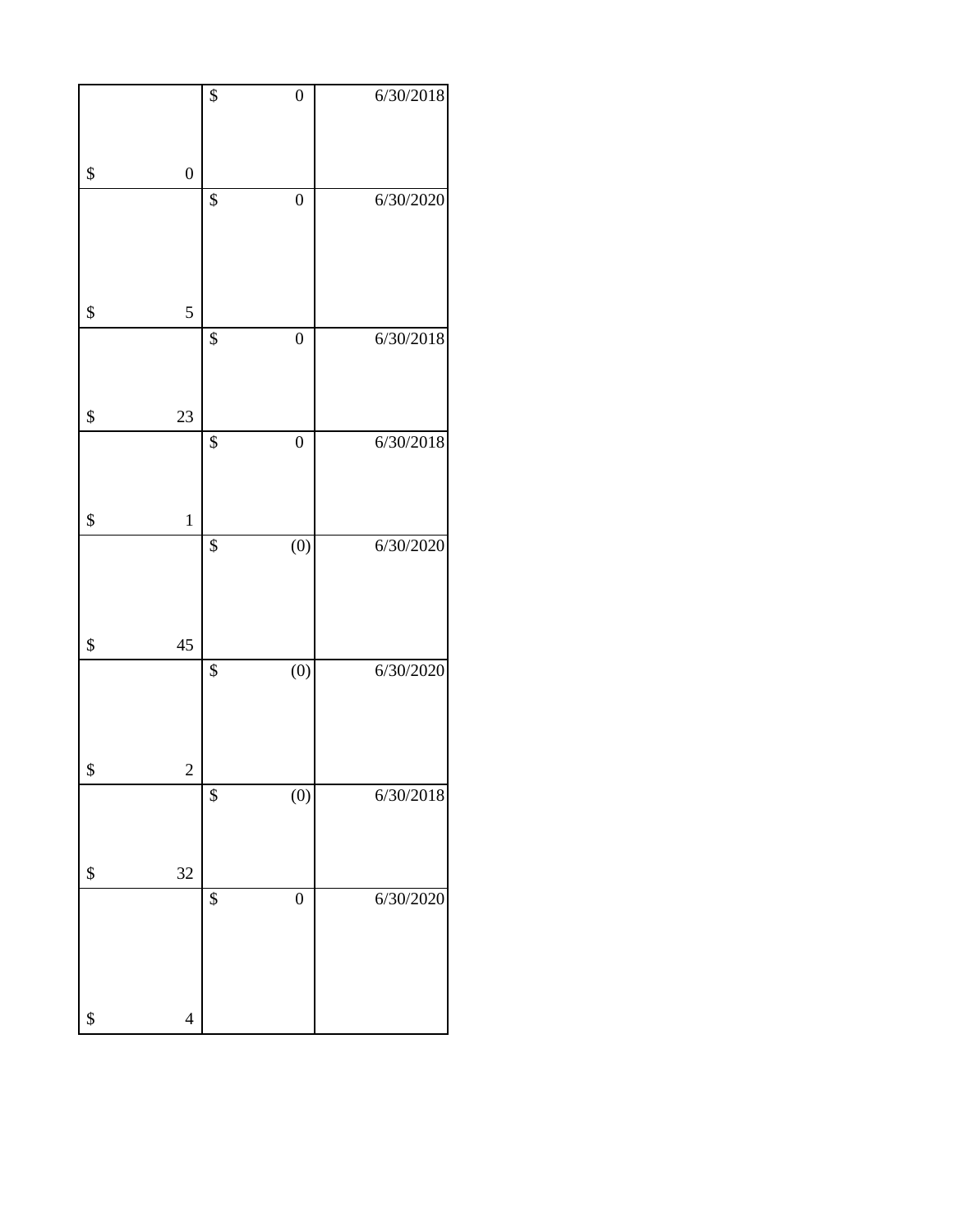|                        | $\overline{\$}$ | $\overline{(0)}$ | 6/30/2020 |
|------------------------|-----------------|------------------|-----------|
|                        |                 |                  |           |
|                        |                 |                  |           |
|                        |                 |                  |           |
| \$<br>$\boldsymbol{0}$ |                 |                  |           |
|                        | $\overline{\$}$ | $\boldsymbol{0}$ | 6/30/2018 |
|                        |                 |                  |           |
|                        |                 |                  |           |
| \$<br>$\mathbf 1$      |                 |                  |           |
|                        | \$              | $\boldsymbol{0}$ | 6/30/2020 |
|                        |                 |                  |           |
|                        |                 |                  |           |
|                        |                 |                  |           |
| \$<br>49               |                 |                  |           |
|                        | $\overline{\$}$ |                  | 6/30/2018 |
|                        |                 |                  |           |
|                        |                 |                  |           |
|                        |                 |                  |           |
|                        |                 |                  |           |
| \$                     |                 |                  |           |
|                        | \$              | $\overline{(0)}$ | 6/30/2020 |
|                        |                 |                  |           |
|                        |                 |                  |           |
|                        |                 |                  |           |
| \$<br>12               |                 |                  |           |
|                        | \$              | $\boldsymbol{0}$ | 6/30/2018 |
|                        |                 |                  |           |
| \$<br>$\overline{c}$   |                 |                  |           |
|                        | \$              | $\overline{0}$   | 6/30/2020 |
|                        |                 |                  |           |
|                        |                 |                  |           |
|                        |                 |                  |           |
| \$<br>90               |                 |                  |           |
|                        | \$              |                  | 6/30/2018 |
|                        |                 |                  |           |
|                        |                 |                  |           |
|                        |                 |                  |           |
| \$<br>$\,1$            |                 |                  |           |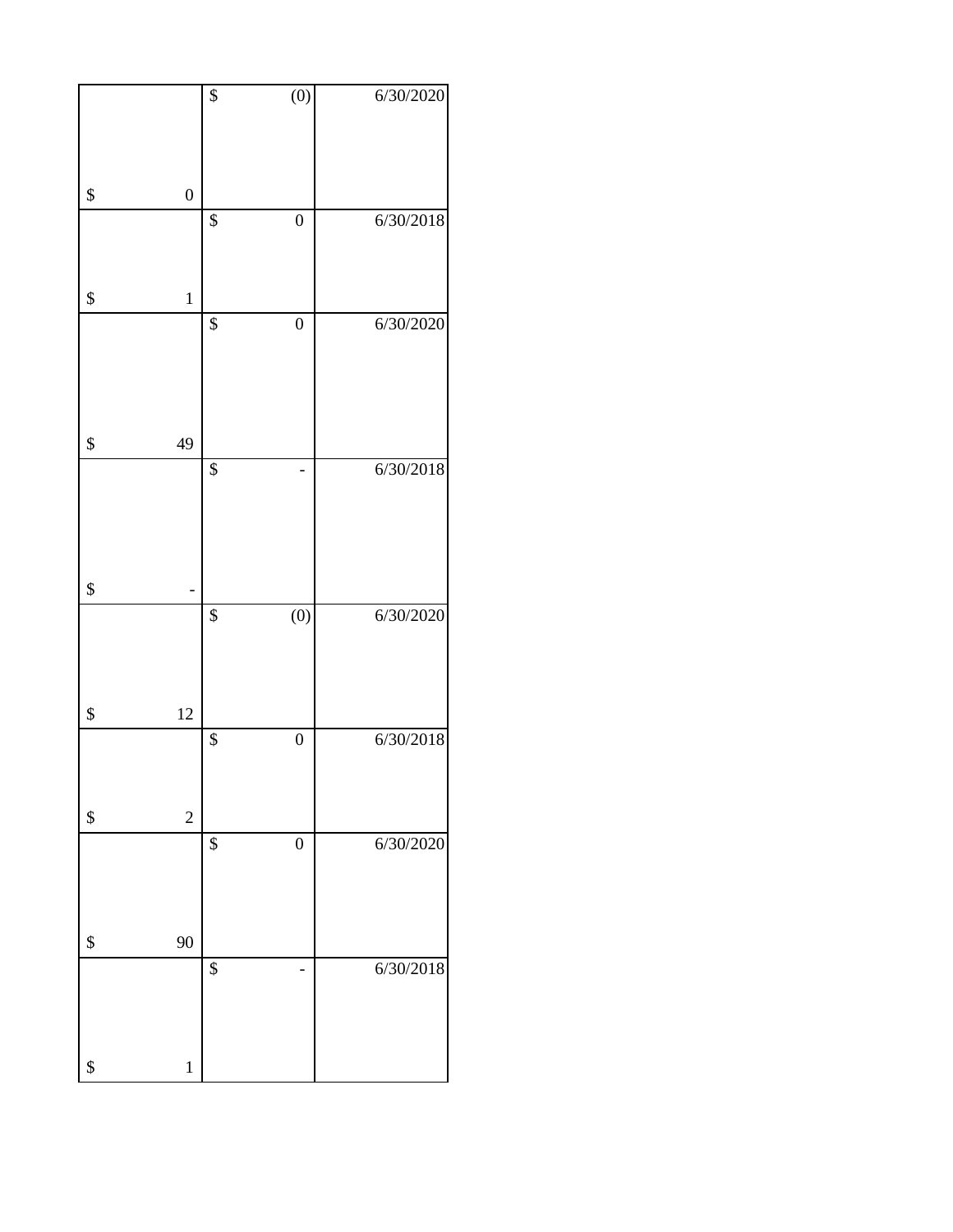|                      | $\overline{\$}$ | $\overline{0}$   | 6/30/2020 |
|----------------------|-----------------|------------------|-----------|
|                      |                 |                  |           |
| \$<br>349            |                 |                  |           |
|                      | $\overline{\$}$ | $\overline{(0)}$ | 6/30/2020 |
|                      |                 |                  |           |
| \$<br>$\mathbf 1$    |                 |                  |           |
|                      | \$              | $\overline{0}$   | 6/30/2018 |
|                      |                 |                  |           |
| \$<br>29             |                 |                  |           |
|                      | \$              | $\boldsymbol{0}$ | 6/30/2020 |
|                      |                 |                  |           |
| \$<br>10             |                 |                  |           |
|                      | \$              | $\overline{(0)}$ | 6/30/2020 |
|                      |                 |                  |           |
| \$<br>$\overline{c}$ |                 |                  |           |
|                      | $\overline{\$}$ | $\overline{(0)}$ | 6/30/2020 |
|                      |                 |                  |           |
|                      |                 |                  |           |
| \$<br>178            |                 |                  |           |
|                      | \$              | $\boldsymbol{0}$ | 6/30/2018 |
|                      |                 |                  |           |
| \$<br>37             |                 |                  |           |
|                      | \$              | (0)              | 6/30/2020 |
|                      |                 |                  |           |
| \$<br>5              |                 |                  |           |
|                      |                 |                  |           |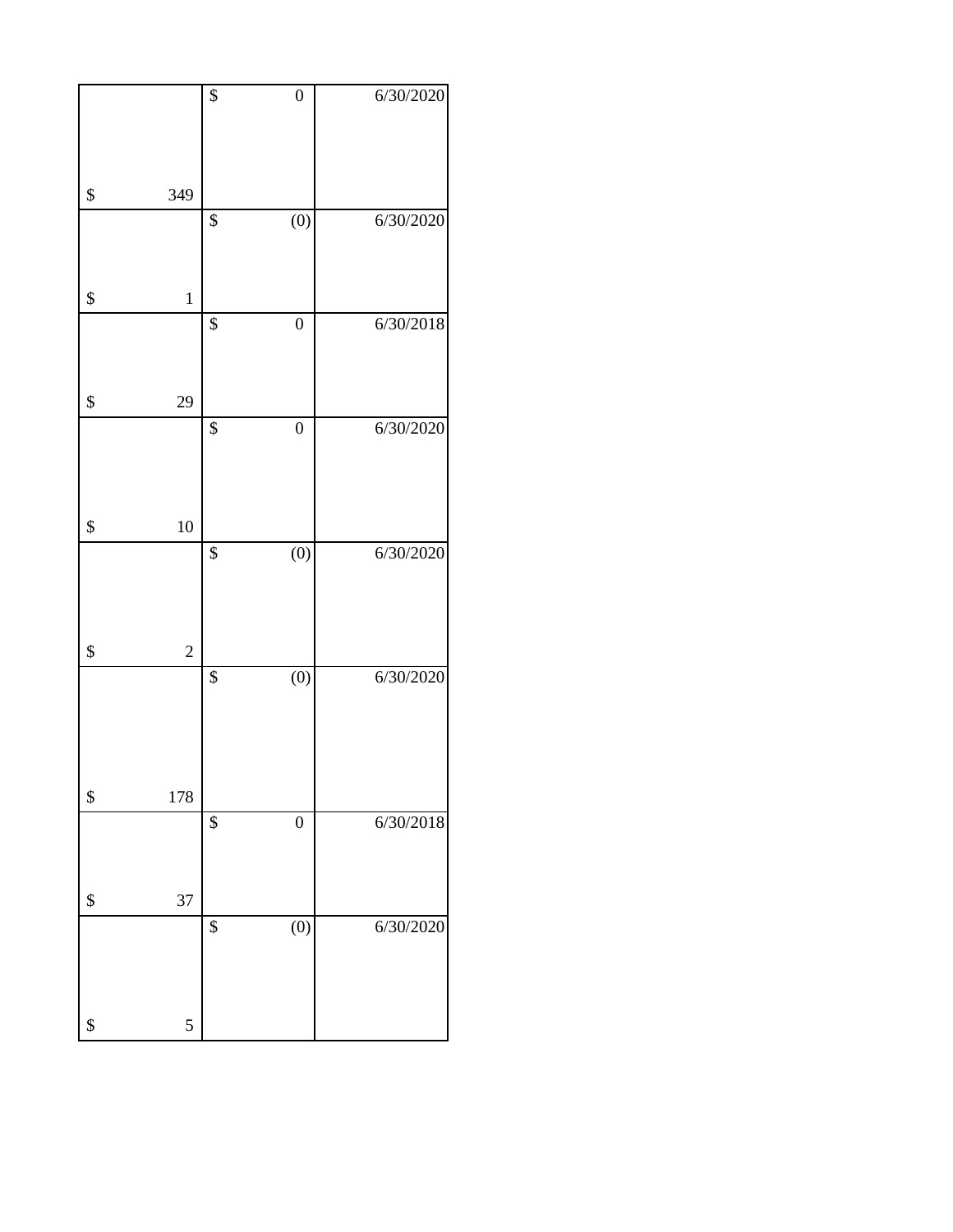|                        | $\overline{\$}$        | 6/30/2020 |
|------------------------|------------------------|-----------|
|                        |                        |           |
| \$                     |                        |           |
|                        | $\overline{(0)}$<br>\$ | 6/30/2020 |
|                        |                        |           |
| 3<br>\$                |                        |           |
|                        | $\overline{(0)}$<br>\$ | 6/30/2020 |
|                        |                        |           |
| 9<br>\$                |                        |           |
| \$                     | \$                     | 6/30/2018 |
|                        | $\overline{\$}$        | 6/30/2018 |
| \$                     |                        |           |
|                        | $\overline{\$}$        | 6/30/2018 |
|                        |                        |           |
|                        |                        |           |
|                        |                        |           |
| \$                     | $\overline{(0)}$<br>\$ | 6/30/2018 |
|                        |                        |           |
| \$<br>$\boldsymbol{0}$ |                        |           |
|                        | \$<br>$\boldsymbol{0}$ | 6/30/2018 |
|                        |                        |           |
| 58<br>\$               | $\overline{0}$<br>\$   | 6/30/2018 |
|                        |                        |           |
| 26<br>\$               |                        |           |
|                        |                        |           |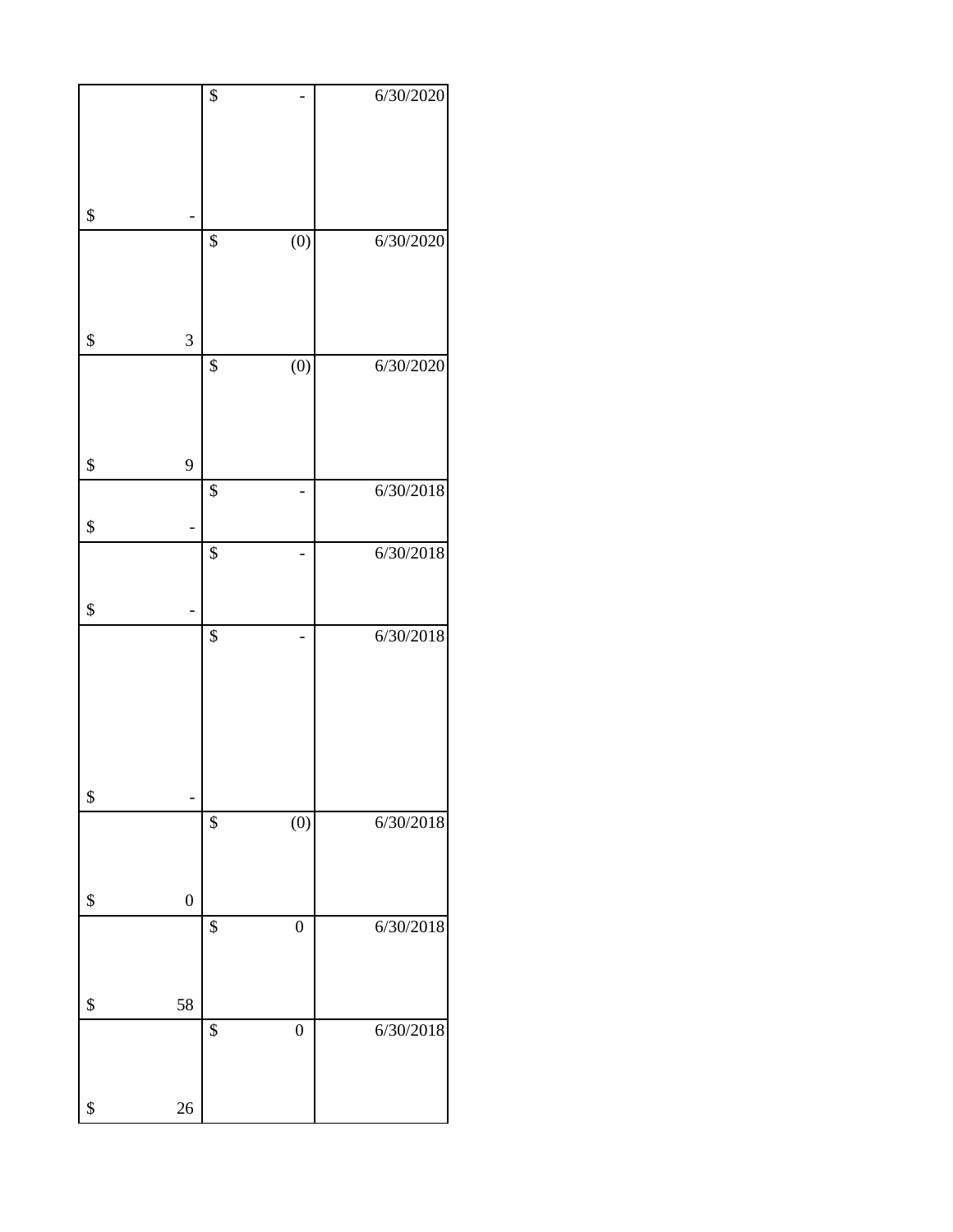|                   | \$              |                  | 6/30/2020 |
|-------------------|-----------------|------------------|-----------|
|                   |                 |                  |           |
|                   |                 |                  |           |
|                   |                 |                  |           |
|                   |                 |                  |           |
|                   |                 |                  |           |
|                   |                 |                  |           |
|                   |                 |                  |           |
|                   |                 |                  |           |
|                   |                 |                  |           |
|                   |                 |                  |           |
| \$                |                 |                  |           |
|                   | $\overline{\$}$ | $\boldsymbol{0}$ | 6/30/2018 |
|                   |                 |                  |           |
|                   |                 |                  |           |
|                   |                 |                  |           |
| \$<br>$\mathbf 1$ |                 |                  |           |
|                   | $\overline{\$}$ | $\overline{(0)}$ | 6/30/2020 |
|                   |                 |                  |           |
|                   |                 |                  |           |
|                   |                 |                  |           |
|                   |                 |                  |           |
| \$<br>20          |                 |                  |           |
|                   | \$              |                  | 6/30/2018 |
|                   |                 |                  |           |
|                   |                 |                  |           |
| \$<br>31          |                 |                  |           |
|                   |                 |                  |           |
|                   | $\overline{\$}$ | $\overline{(0)}$ | 6/30/2020 |
|                   |                 |                  |           |
|                   |                 |                  |           |
|                   |                 |                  |           |
|                   |                 |                  |           |
| \$<br>106         |                 |                  |           |
|                   | \$              | $\overline{(0)}$ | 6/30/2018 |
|                   |                 |                  |           |
|                   |                 |                  |           |
|                   |                 |                  |           |
| \$<br>$\mathbf 1$ |                 |                  |           |
|                   | $\overline{\$}$ | $\boldsymbol{0}$ | 6/30/2020 |
|                   |                 |                  |           |
|                   |                 |                  |           |
|                   |                 |                  |           |
|                   |                 |                  |           |
|                   |                 |                  |           |
| \$<br>190         |                 |                  |           |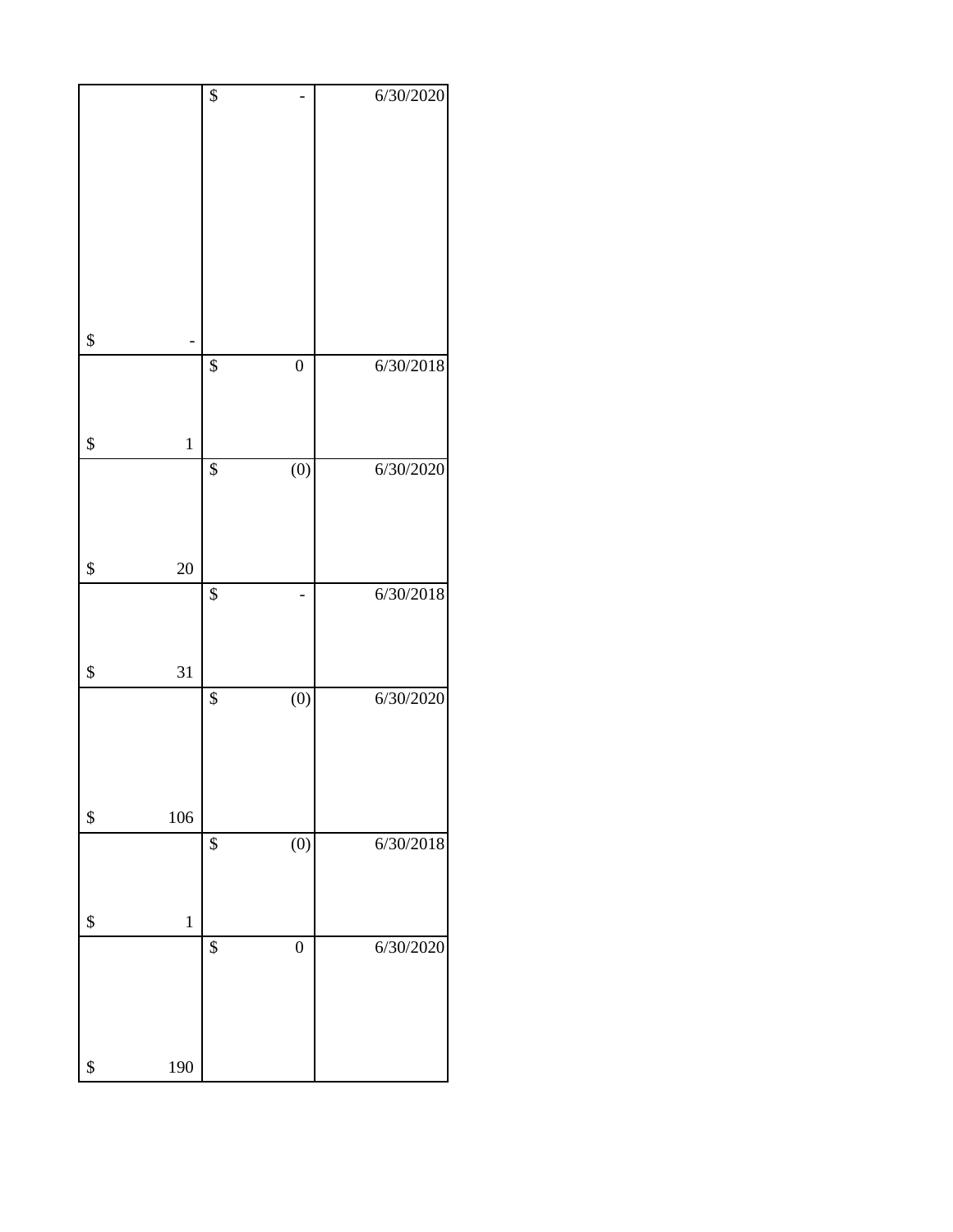|               | \$              | $\overline{(0)}$ | 6/30/2018 |
|---------------|-----------------|------------------|-----------|
|               |                 |                  |           |
|               |                 |                  |           |
|               |                 |                  |           |
| \$<br>$\,1\,$ |                 |                  |           |
|               | $\overline{\$}$ | $\overline{0}$   | 6/30/2018 |
|               |                 |                  |           |
|               |                 |                  |           |
| \$<br>$\,1\,$ |                 |                  |           |
|               |                 |                  |           |
|               | $\overline{\$}$ | $\boldsymbol{0}$ | 6/30/2018 |
|               |                 |                  |           |
|               |                 |                  |           |
| \$            |                 |                  |           |
|               | $\overline{\$}$ |                  |           |
|               |                 |                  | 6/30/2020 |
|               |                 |                  |           |
|               |                 |                  |           |
|               |                 |                  |           |
| \$            |                 |                  |           |
|               | \$              | $\boldsymbol{0}$ | 6/30/2020 |
|               |                 |                  |           |
|               |                 |                  |           |
|               |                 |                  |           |
|               |                 |                  |           |
|               |                 |                  |           |
| \$<br>121     |                 |                  |           |
|               | $\overline{\$}$ | $\overline{(0)}$ | 6/30/2020 |
|               |                 |                  |           |
|               |                 |                  |           |
|               |                 |                  |           |
|               |                 |                  |           |
| \$<br>17      |                 |                  |           |
|               | \$              | $\overline{(0)}$ | 6/30/2020 |
|               |                 |                  |           |
|               |                 |                  |           |
|               |                 |                  |           |
| \$<br>23      |                 |                  |           |
|               |                 |                  |           |
|               | \$              | $\overline{0}$   | 6/30/2018 |
|               |                 |                  |           |
|               |                 |                  |           |
| \$<br>31      |                 |                  |           |
|               | \$              | $\overline{0}$   |           |
|               |                 |                  | 6/30/2018 |
|               |                 |                  |           |
|               |                 |                  |           |
|               |                 |                  |           |
| \$<br>13      |                 |                  |           |
|               |                 |                  |           |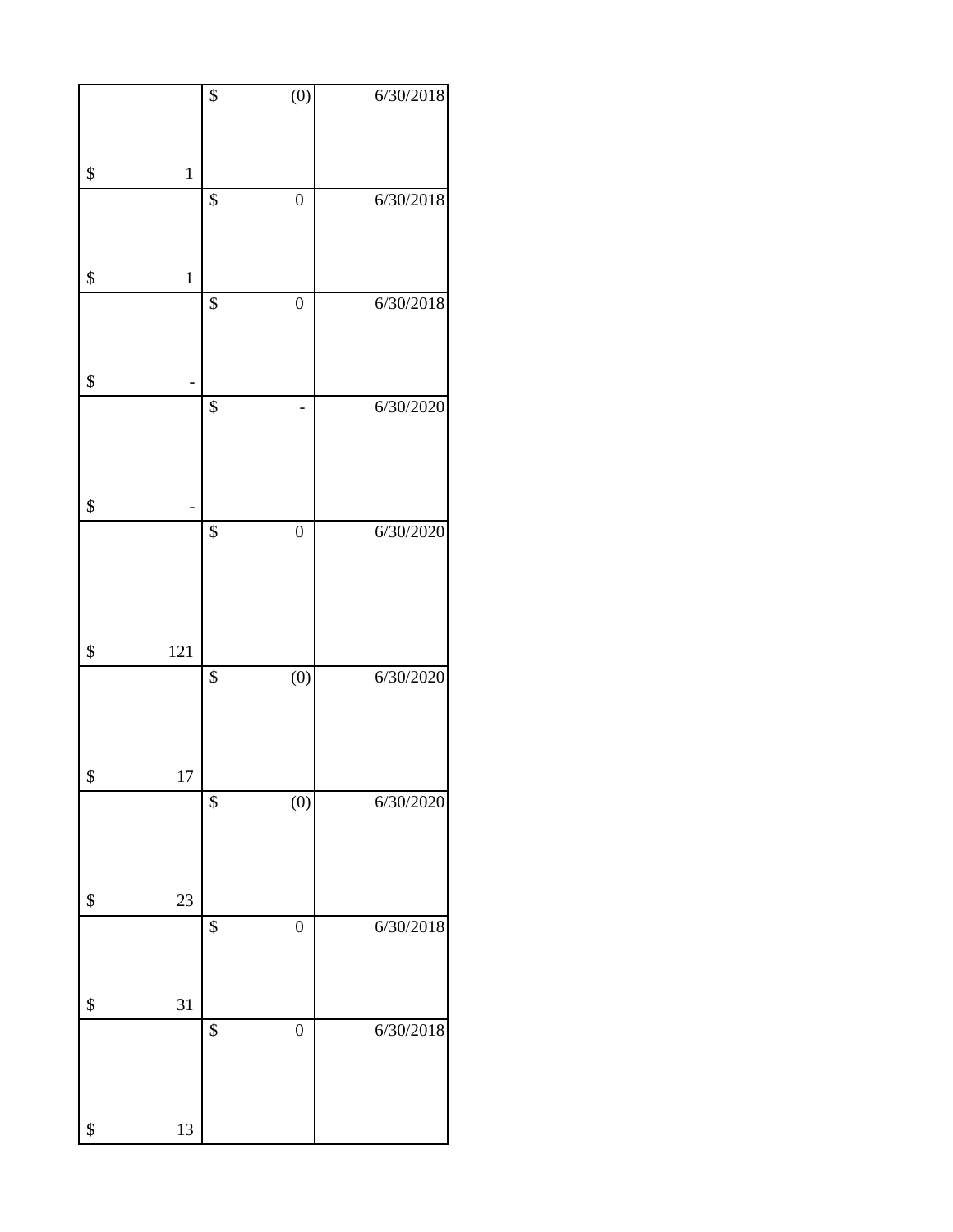|                        | \$              | $\overline{23}$  | 6/30/2020 |
|------------------------|-----------------|------------------|-----------|
|                        |                 |                  |           |
|                        |                 |                  |           |
|                        |                 |                  |           |
| \$                     |                 |                  |           |
|                        |                 |                  |           |
|                        | $\overline{\$}$ | $\boldsymbol{0}$ | 6/30/2020 |
|                        |                 |                  |           |
|                        |                 |                  |           |
|                        |                 |                  |           |
| \$<br>$\boldsymbol{0}$ |                 |                  |           |
|                        | \$              | $\boldsymbol{0}$ | 6/30/2018 |
|                        |                 |                  |           |
|                        |                 |                  |           |
|                        |                 |                  |           |
| \$<br>$\overline{c}$   |                 |                  |           |
|                        | \$              |                  | 6/30/2018 |
|                        |                 |                  |           |
|                        |                 |                  |           |
|                        |                 |                  |           |
|                        |                 |                  |           |
| \$<br>10               |                 |                  |           |
|                        | $\overline{\$}$ | $\overline{(0)}$ | 6/30/2020 |
|                        |                 |                  |           |
|                        |                 |                  |           |
| \$<br>$\mathbf 1$      |                 |                  |           |
|                        |                 |                  |           |
|                        | $\overline{\$}$ | $\overline{(0)}$ | 6/30/2020 |
|                        |                 |                  |           |
|                        |                 |                  |           |
|                        |                 |                  |           |
| \$<br>16               |                 |                  |           |
|                        | \$              | $\boldsymbol{0}$ | 6/30/2018 |
|                        |                 |                  |           |
|                        |                 |                  |           |
|                        |                 |                  |           |
| \$<br>45               |                 |                  |           |
|                        | \$              | $\boldsymbol{0}$ | 6/30/2018 |
|                        |                 |                  |           |
|                        |                 |                  |           |
|                        |                 |                  |           |
| \$<br>$\overline{c}$   |                 |                  |           |
|                        | \$              |                  | 6/30/2020 |
|                        |                 |                  |           |
|                        |                 |                  |           |
|                        |                 |                  |           |
| \$<br>$\overline{c}$   |                 |                  |           |
|                        |                 |                  |           |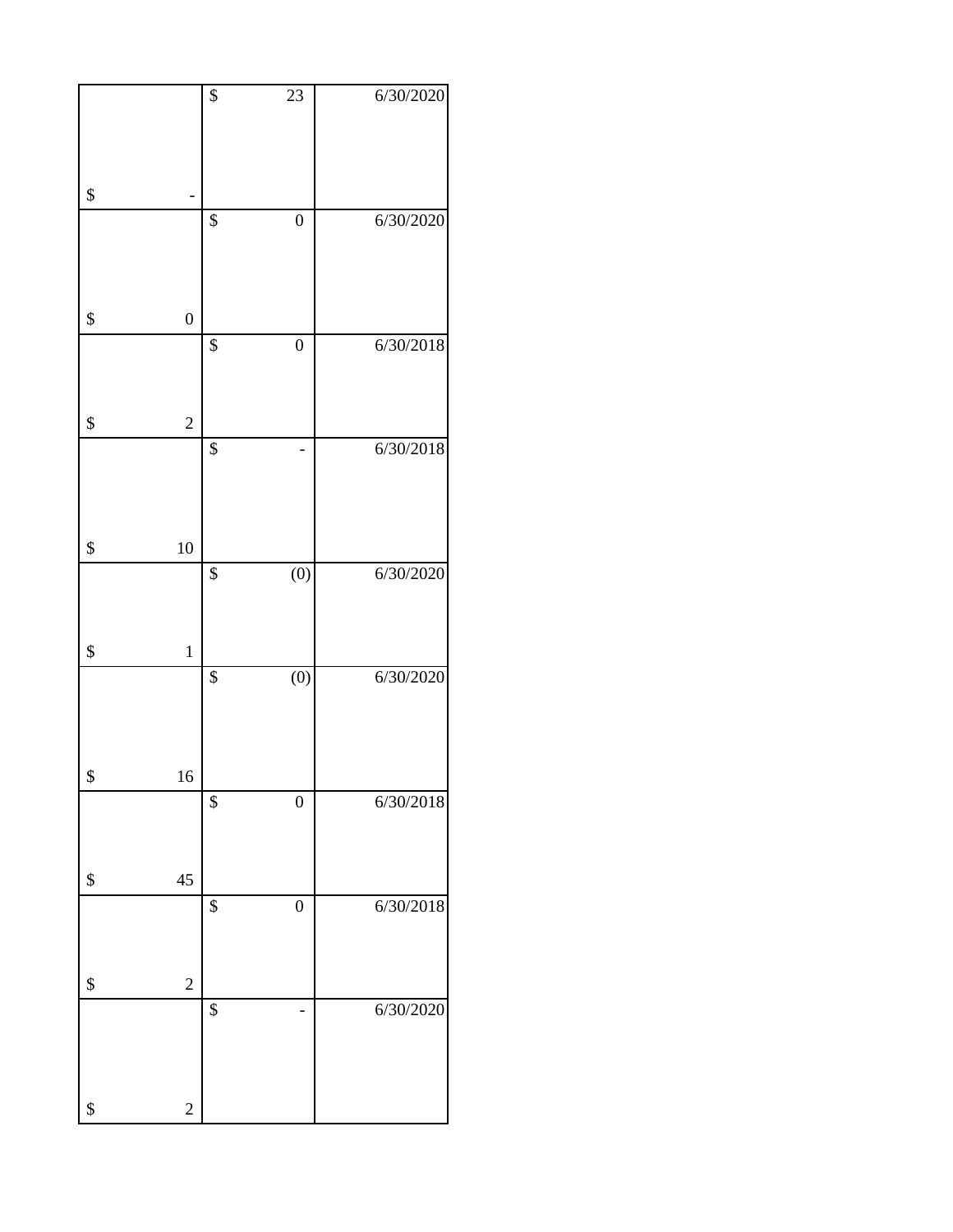|                   |                  | $\overline{\$}$   | $\boldsymbol{0}$ | 6/30/2018 |
|-------------------|------------------|-------------------|------------------|-----------|
|                   |                  |                   |                  |           |
| \$                | 49               |                   |                  |           |
|                   |                  | $\overline{\$}$   | $\overline{(0)}$ | 6/30/2018 |
|                   |                  |                   |                  |           |
|                   |                  |                   |                  |           |
| \$                | 9                |                   |                  |           |
|                   |                  | \$                | $\boldsymbol{0}$ | 6/30/2020 |
|                   |                  |                   |                  |           |
| \$                | $\boldsymbol{0}$ |                   |                  |           |
|                   |                  | \$                | $\boldsymbol{0}$ | 6/30/2018 |
|                   |                  |                   |                  |           |
| \$                | 99               |                   |                  |           |
|                   |                  | \$                | $\boldsymbol{0}$ | 6/30/2020 |
|                   |                  |                   |                  |           |
|                   |                  |                   |                  |           |
| \$                | $\mathbf 1$      |                   |                  |           |
|                   |                  | $\overline{\$}$   | $\overline{(0)}$ | 6/30/2018 |
|                   |                  |                   |                  |           |
| \$                | $\boldsymbol{0}$ |                   |                  |           |
|                   |                  | $\boldsymbol{\$}$ |                  | 6/30/2018 |
|                   |                  |                   |                  |           |
|                   |                  |                   |                  |           |
| \$                | 13               |                   |                  |           |
|                   |                  | \$                | $\boldsymbol{0}$ | 6/30/2018 |
|                   |                  |                   |                  |           |
| \$                | $\mathbf 1$      |                   |                  |           |
|                   |                  | \$                |                  | 6/30/2018 |
|                   |                  |                   |                  |           |
| $\boldsymbol{\$}$ | 5                |                   |                  |           |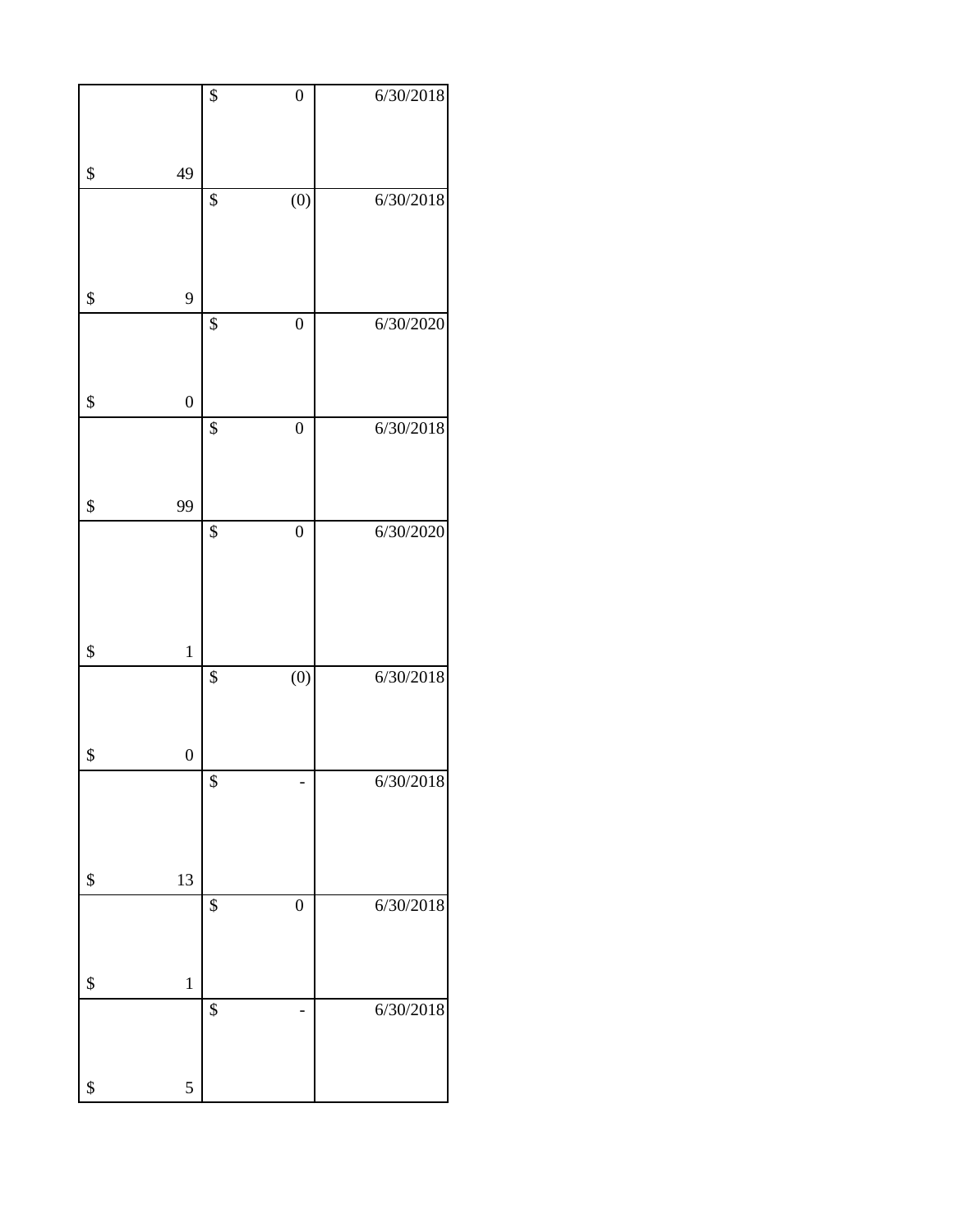|                    | $\boldsymbol{\$}$ | 15,000           | 6/30/2020 |
|--------------------|-------------------|------------------|-----------|
|                    |                   |                  |           |
|                    |                   |                  |           |
|                    |                   |                  |           |
|                    |                   |                  |           |
|                    |                   |                  |           |
|                    |                   |                  |           |
|                    |                   |                  |           |
|                    |                   |                  |           |
|                    |                   |                  |           |
|                    |                   |                  |           |
|                    |                   |                  |           |
| \$                 |                   |                  |           |
|                    | $\overline{\$}$   | $\boldsymbol{0}$ | 6/30/2020 |
|                    |                   |                  |           |
|                    |                   |                  |           |
|                    |                   |                  |           |
|                    |                   |                  |           |
|                    |                   |                  |           |
|                    |                   |                  |           |
| \$<br>3            |                   |                  |           |
|                    | \$                | $\overline{(0)}$ | 6/30/2020 |
|                    |                   |                  |           |
|                    |                   |                  |           |
|                    |                   |                  |           |
|                    |                   |                  |           |
| \$<br>22           |                   |                  |           |
|                    |                   |                  |           |
|                    | $\overline{\$}$   |                  | 6/30/2018 |
|                    |                   |                  |           |
|                    |                   |                  |           |
|                    |                   |                  |           |
|                    |                   |                  |           |
| \$<br>$\mathbf{1}$ |                   |                  |           |
|                    | $\overline{\$}$   | $\overline{0}$   | 6/30/2018 |
|                    |                   |                  |           |
|                    |                   |                  |           |
|                    |                   |                  |           |
|                    |                   |                  |           |
| 58<br>\$           |                   |                  |           |
|                    |                   |                  |           |
|                    | \$                | $\boldsymbol{0}$ | 6/30/2020 |
|                    |                   |                  |           |
|                    |                   |                  |           |
|                    |                   |                  |           |
|                    |                   |                  |           |
| \$<br>5            |                   |                  |           |
|                    | $\overline{\$}$   |                  | 6/30/2018 |
|                    |                   | (0)              |           |
|                    |                   |                  |           |
|                    |                   |                  |           |
|                    |                   |                  |           |
| 48<br>\$           |                   |                  |           |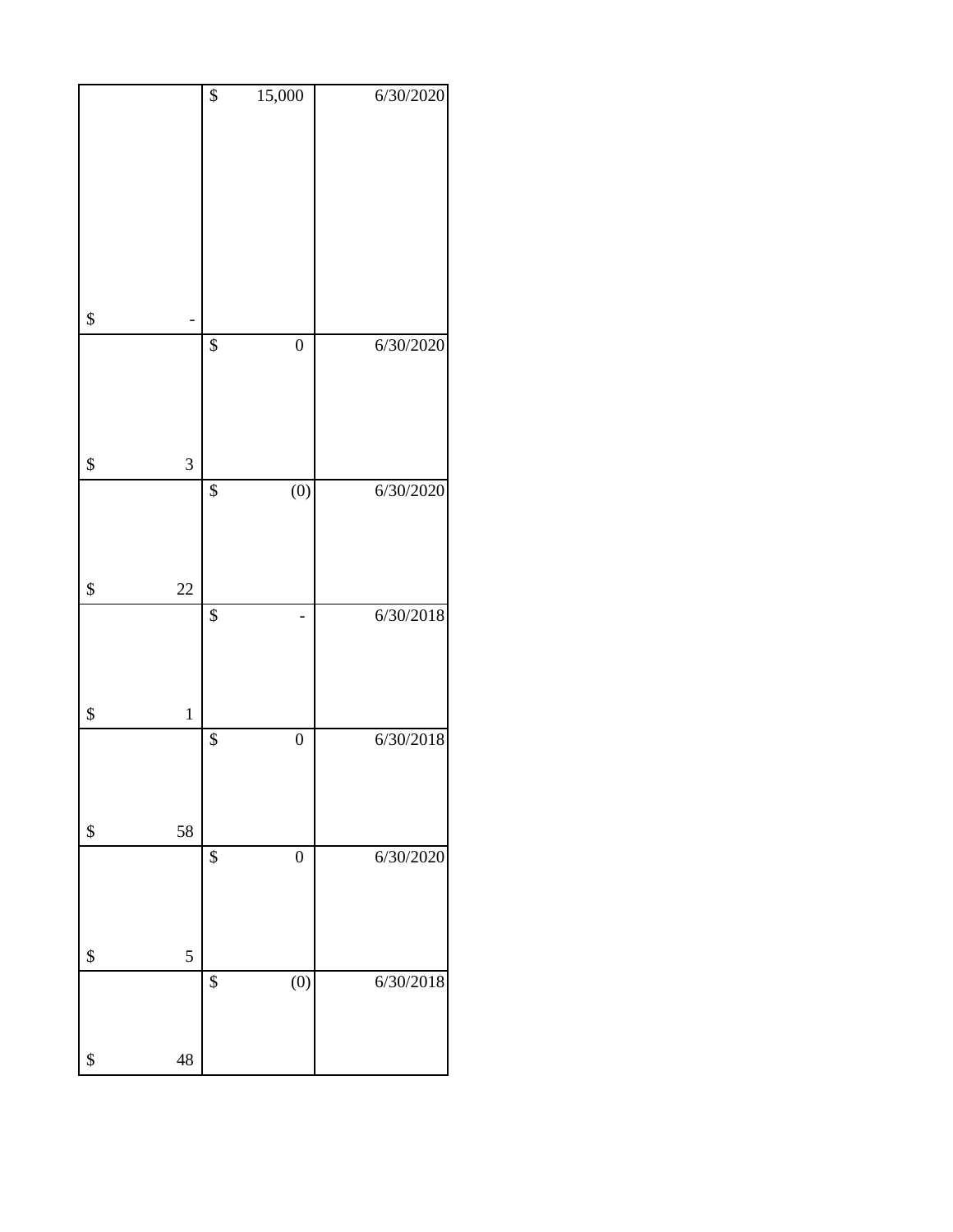|                      | $\overline{\$}$ | $\boldsymbol{0}$ | 6/30/2020 |
|----------------------|-----------------|------------------|-----------|
|                      |                 |                  |           |
|                      |                 |                  |           |
|                      |                 |                  |           |
| \$<br>$\mathbf 1$    |                 |                  |           |
|                      | \$              |                  | 6/30/2018 |
|                      |                 |                  |           |
|                      |                 |                  |           |
|                      |                 |                  |           |
| \$<br>3              |                 |                  |           |
|                      | \$              | $\boldsymbol{0}$ | 6/30/2020 |
|                      |                 |                  |           |
|                      |                 |                  |           |
| \$<br>$\overline{c}$ |                 |                  |           |
|                      | \$              |                  | 6/30/2020 |
|                      |                 |                  |           |
|                      |                 |                  |           |
|                      |                 |                  |           |
|                      |                 |                  |           |
| \$                   |                 |                  |           |
|                      | $\overline{\$}$ |                  | 6/30/2020 |
|                      |                 |                  |           |
|                      |                 |                  |           |
|                      |                 |                  |           |
| \$                   |                 |                  |           |
|                      | \$              | $\boldsymbol{0}$ | 6/30/2020 |
|                      |                 |                  |           |
|                      |                 |                  |           |
|                      |                 |                  |           |
| \$<br>$\,1\,$        |                 |                  |           |
|                      | \$              | $\overline{0}$   | 6/30/2020 |
|                      |                 |                  |           |
|                      |                 |                  |           |
|                      |                 |                  |           |
| 137<br>\$            |                 |                  |           |
|                      | \$              | 85,000           | 6/30/2020 |
|                      |                 |                  |           |
|                      |                 |                  |           |
|                      |                 |                  |           |
| \$                   |                 |                  |           |
|                      |                 |                  |           |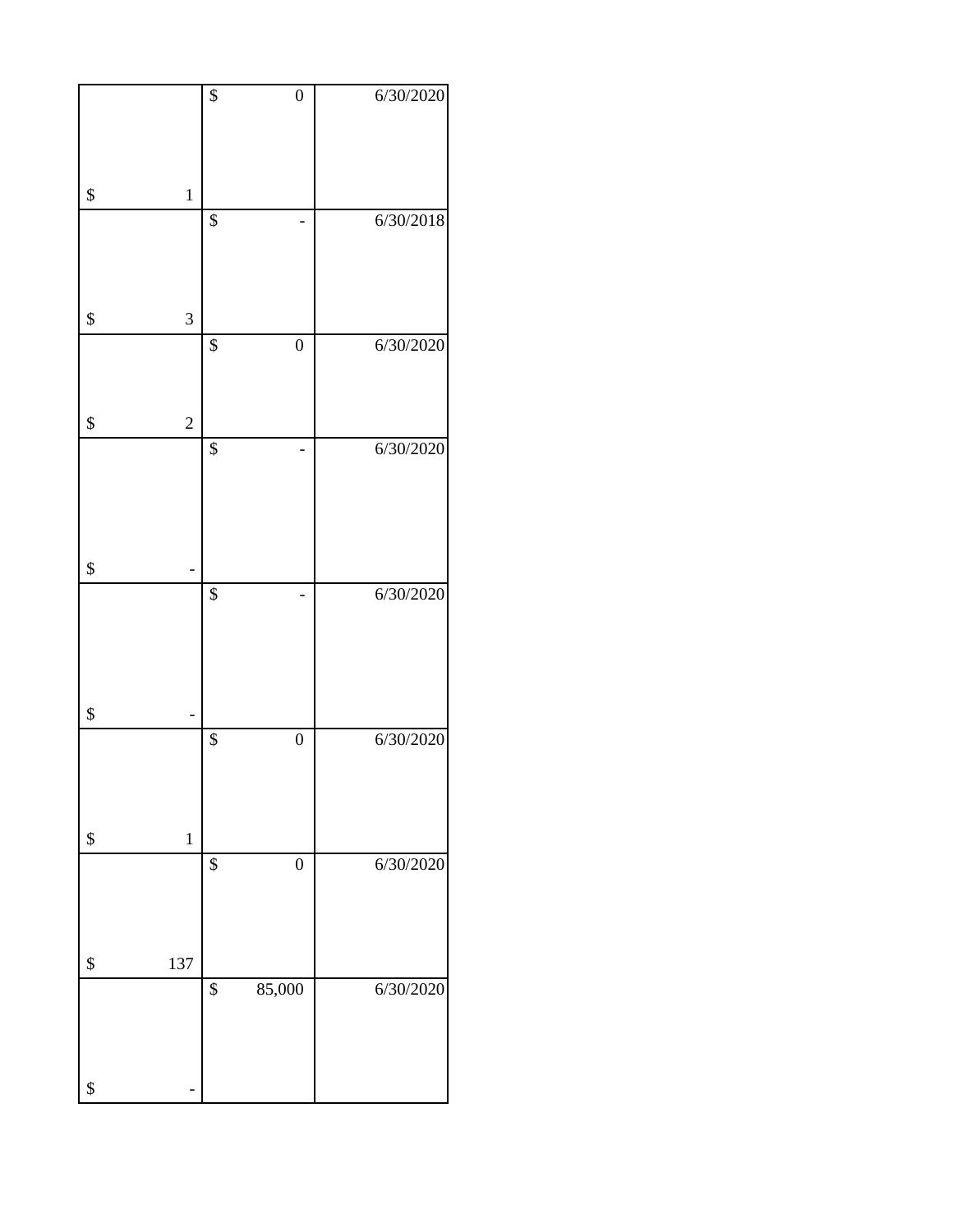|                                | $\overline{\$}$ |                  | 6/30/2020 |
|--------------------------------|-----------------|------------------|-----------|
|                                |                 |                  |           |
| \$<br>12                       |                 |                  |           |
|                                | \$              | $\boldsymbol{0}$ | 6/30/2020 |
| \$<br>5                        |                 |                  |           |
|                                | \$              | $\overline{(0)}$ | 6/30/2020 |
| \$<br>6                        |                 |                  |           |
|                                | \$              | $\overline{(0)}$ | 6/30/2018 |
| \$<br>136                      |                 |                  |           |
|                                | $\overline{\$}$ | $\overline{(0)}$ | 6/30/2018 |
| \$<br>$\mathbf 1$              |                 |                  |           |
|                                | \$              | (0)              | 6/30/2018 |
| \$<br>$\overline{4}$           |                 |                  |           |
|                                | \$              | (0)              | 6/30/2020 |
| \$<br>$\overline{4}$           |                 |                  |           |
|                                | \$              | (0)              | 6/30/2020 |
| \$<br>$\overline{\mathcal{L}}$ |                 |                  |           |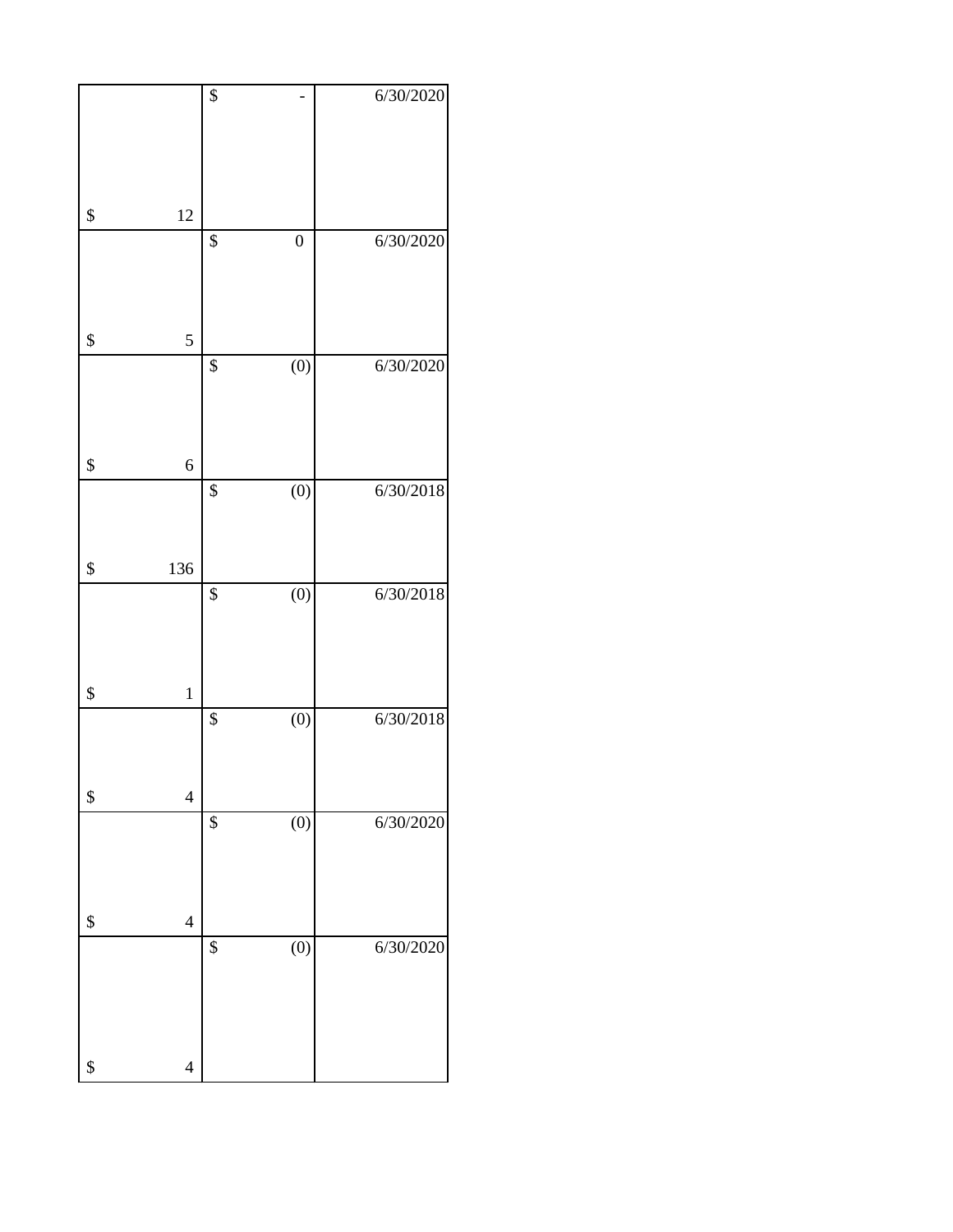|          | $\overline{\$}$ | $\overline{0}$   | 6/30/2020 |
|----------|-----------------|------------------|-----------|
|          |                 |                  |           |
|          |                 |                  |           |
|          |                 |                  |           |
|          |                 |                  |           |
| \$<br>11 |                 |                  |           |
|          | \$              | 1,635            | 6/30/2020 |
|          |                 |                  |           |
|          |                 |                  |           |
|          |                 |                  |           |
|          |                 |                  |           |
|          |                 |                  |           |
|          |                 |                  |           |
|          |                 |                  |           |
|          |                 |                  |           |
|          |                 |                  |           |
|          |                 |                  |           |
|          |                 |                  |           |
|          |                 |                  |           |
|          |                 |                  |           |
|          |                 |                  |           |
| \$       |                 |                  |           |
|          | \$              | (0)              | 6/30/2020 |
|          |                 |                  |           |
|          |                 |                  |           |
|          |                 |                  |           |
|          |                 |                  |           |
| \$<br>40 |                 |                  |           |
|          |                 |                  |           |
|          | $\overline{\$}$ | $\boldsymbol{0}$ | 6/30/2018 |
|          |                 |                  |           |
|          |                 |                  |           |
|          |                 |                  |           |
| 57<br>\$ |                 |                  |           |
|          | \$              | $\overline{0}$   | 6/30/2020 |
|          |                 |                  |           |
|          |                 |                  |           |
|          |                 |                  |           |
|          |                 |                  |           |
|          |                 |                  |           |
| 9<br>\$  |                 |                  |           |
|          |                 |                  |           |
|          | \$              |                  | 6/30/2020 |
|          |                 |                  |           |
|          |                 |                  |           |
|          |                 |                  |           |
| 10<br>\$ |                 |                  |           |
|          | \$              | $\boldsymbol{0}$ | 6/30/2018 |
|          |                 |                  |           |
|          |                 |                  |           |
| 71<br>\$ |                 |                  |           |
|          |                 |                  |           |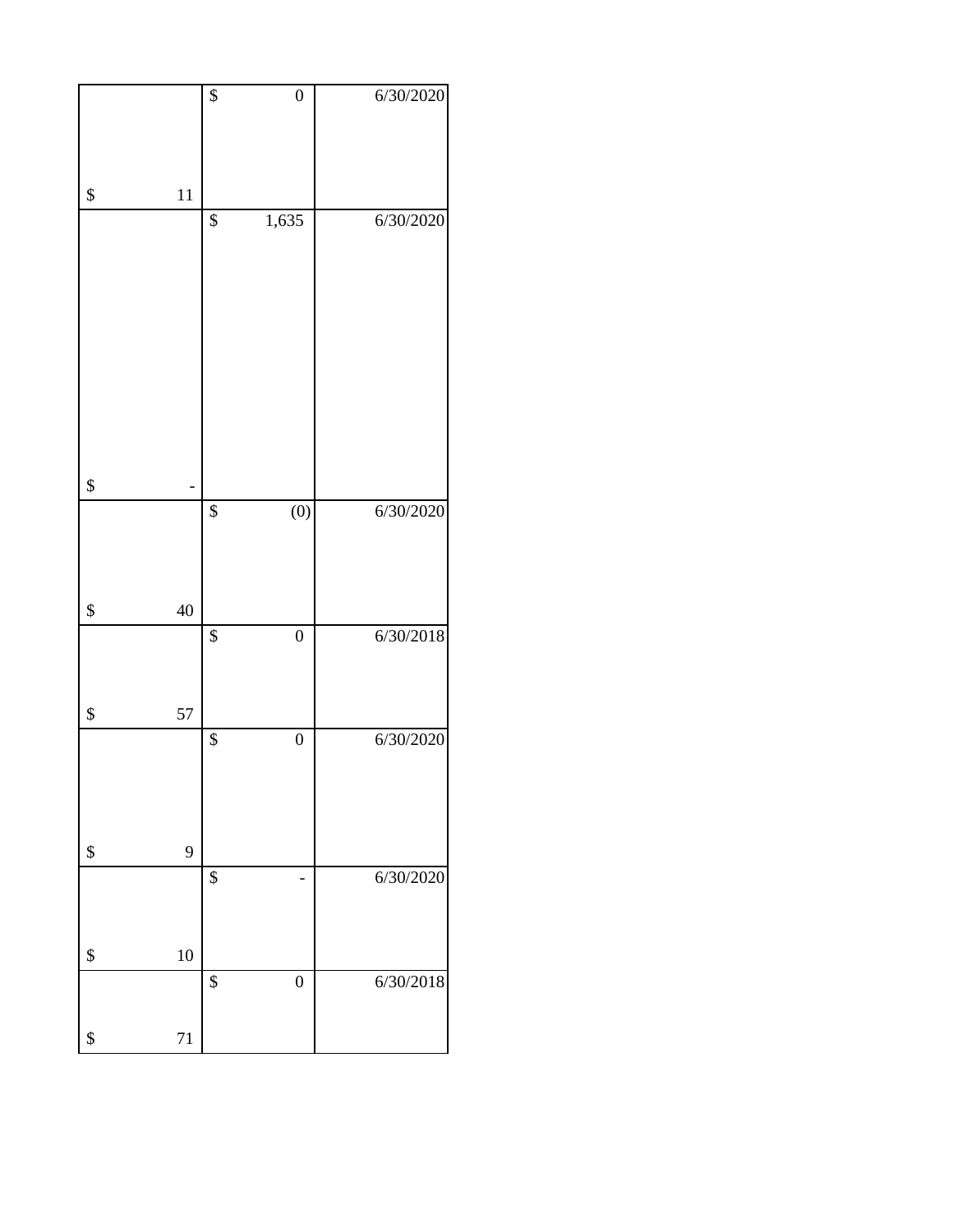|                                | \$              | $\boldsymbol{0}$ | 6/30/2018 |
|--------------------------------|-----------------|------------------|-----------|
| \$<br>26                       |                 |                  |           |
|                                | $\overline{\$}$ | $\overline{0}$   | 6/30/2020 |
|                                |                 |                  |           |
| \$<br>$\mathbf 1$              |                 |                  |           |
|                                | $\overline{\$}$ | 126,000          | 6/30/2018 |
| \$                             |                 |                  |           |
|                                | $\overline{\$}$ | $\boldsymbol{0}$ | 6/30/2020 |
| \$<br>324                      |                 |                  |           |
|                                | \$              | $\boldsymbol{0}$ | 6/30/2020 |
| \$<br>8                        |                 |                  |           |
| \$<br>6                        | $\overline{\$}$ |                  | 6/30/2018 |
|                                | \$              | $\boldsymbol{0}$ | 6/30/2020 |
| \$<br>3                        |                 |                  |           |
|                                | $\overline{\$}$ | $\overline{(0)}$ | 6/30/2020 |
| \$<br>$\overline{\mathcal{L}}$ |                 |                  |           |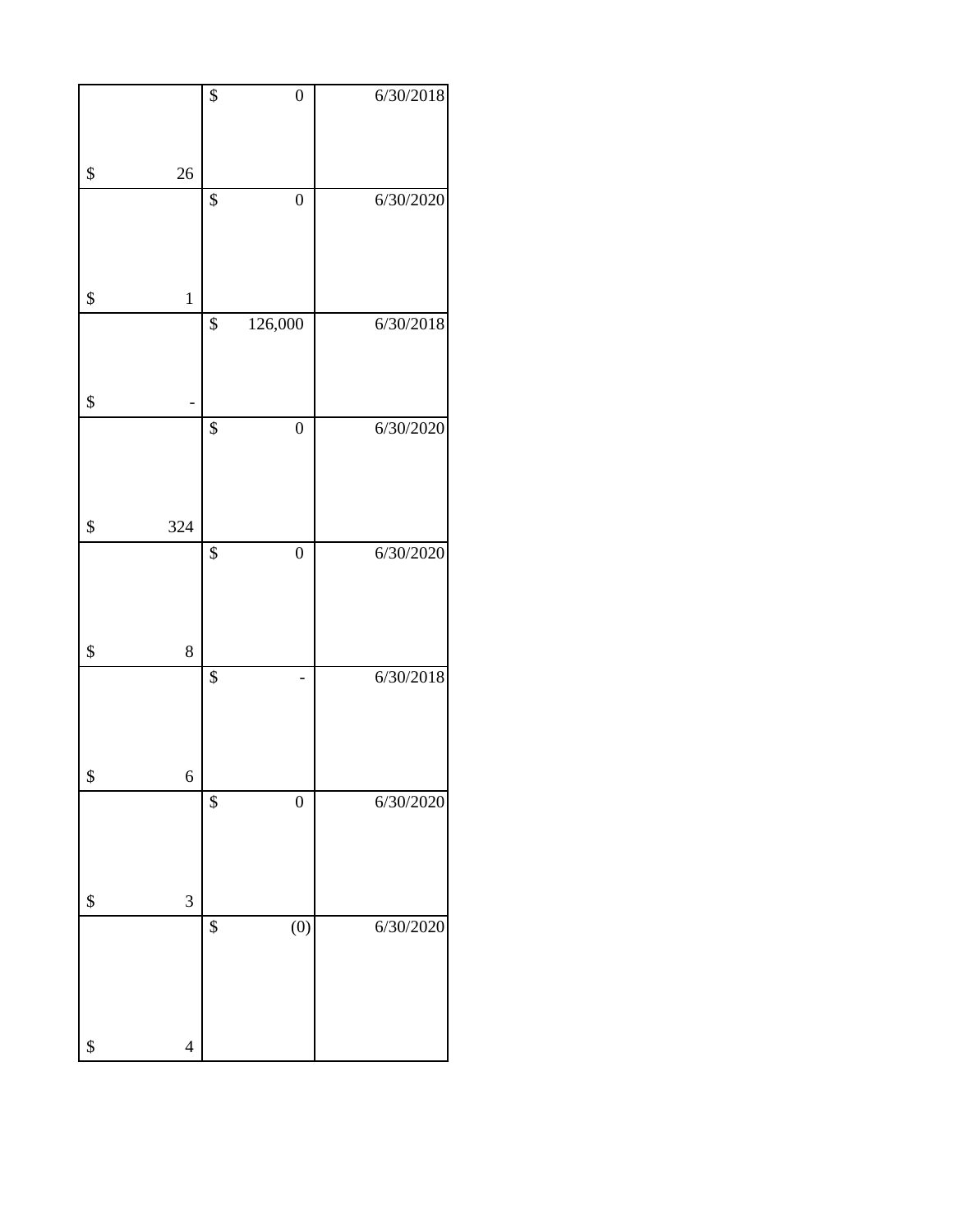|                        | \$              | $\overline{0}$   | 6/30/2020 |
|------------------------|-----------------|------------------|-----------|
| \$<br>17               |                 |                  |           |
|                        | \$              | $\boldsymbol{0}$ | 6/30/2020 |
| \$<br>55               |                 |                  |           |
|                        | \$              | (0)              | 6/30/2020 |
| \$<br>28               |                 |                  |           |
| \$<br>52               | $\overline{\$}$ | $\overline{0}$   | 6/30/2020 |
|                        | $\overline{\$}$ | $\overline{0}$   | 6/30/2020 |
| \$<br>$\overline{7}$   |                 |                  |           |
| \$                     | \$              | 46,250           | 6/30/2020 |
|                        | $\overline{\$}$ | $\overline{(0)}$ | 6/30/2018 |
| \$<br>$\boldsymbol{0}$ |                 |                  |           |
| \$<br>3                | \$              | (0)              | 6/30/2020 |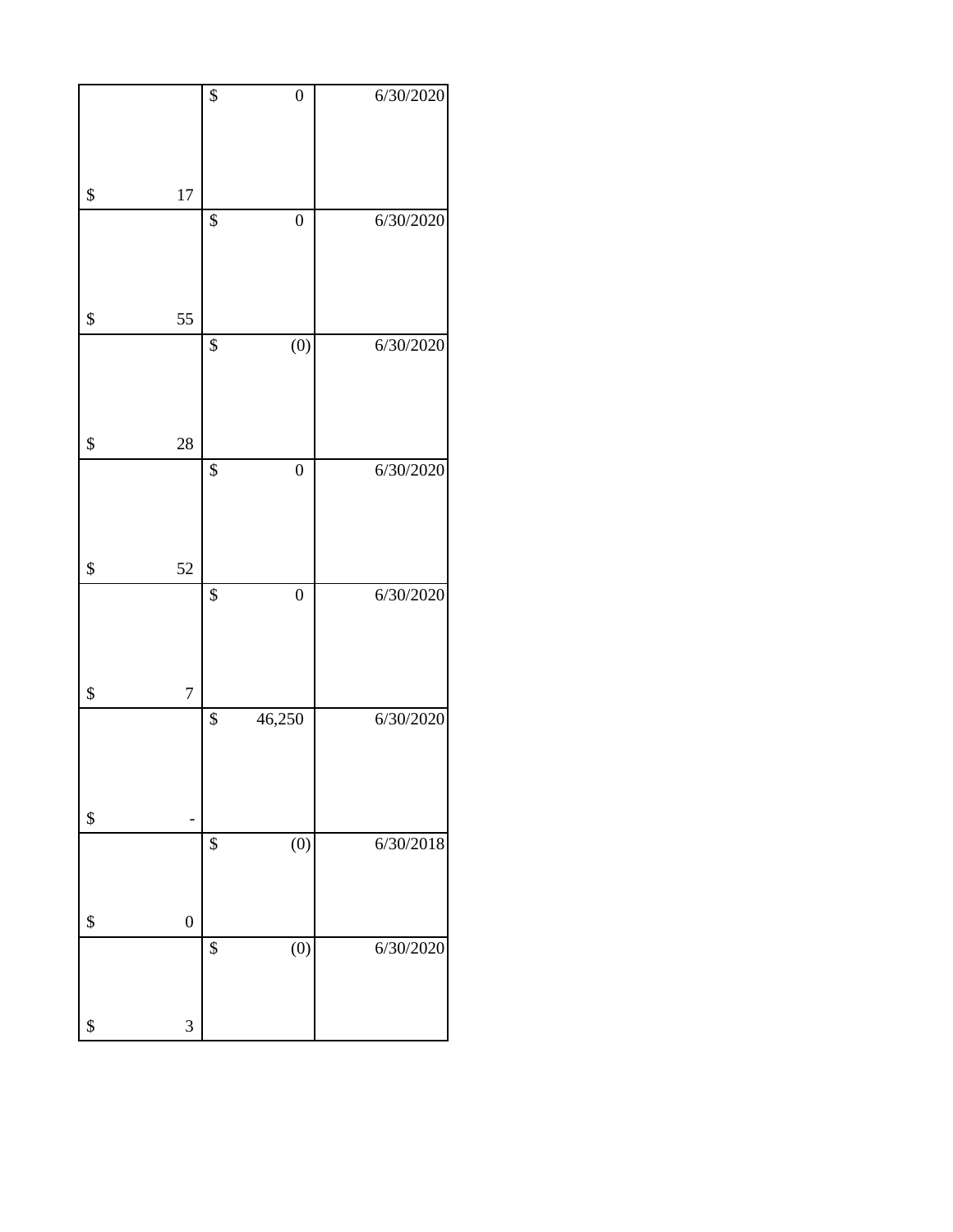|                   | $\overline{\$}$ | $\boldsymbol{0}$ | 6/30/2020 |
|-------------------|-----------------|------------------|-----------|
| \$<br>65          |                 |                  |           |
|                   | \$              |                  | 6/30/2020 |
| \$<br>12          |                 |                  |           |
|                   | \$              | $\boldsymbol{0}$ | 6/30/2020 |
| \$<br>17          |                 |                  |           |
|                   | $\overline{\$}$ |                  | 6/30/2018 |
| \$<br>16          | $\overline{\$}$ | $\boldsymbol{0}$ | 6/30/2018 |
| \$<br>13          |                 |                  |           |
| \$<br>25          | $\overline{\$}$ | $\boldsymbol{0}$ | 6/30/2018 |
|                   | \$              | $\boldsymbol{0}$ | 6/30/2020 |
| \$<br>$\mathbf 1$ |                 |                  |           |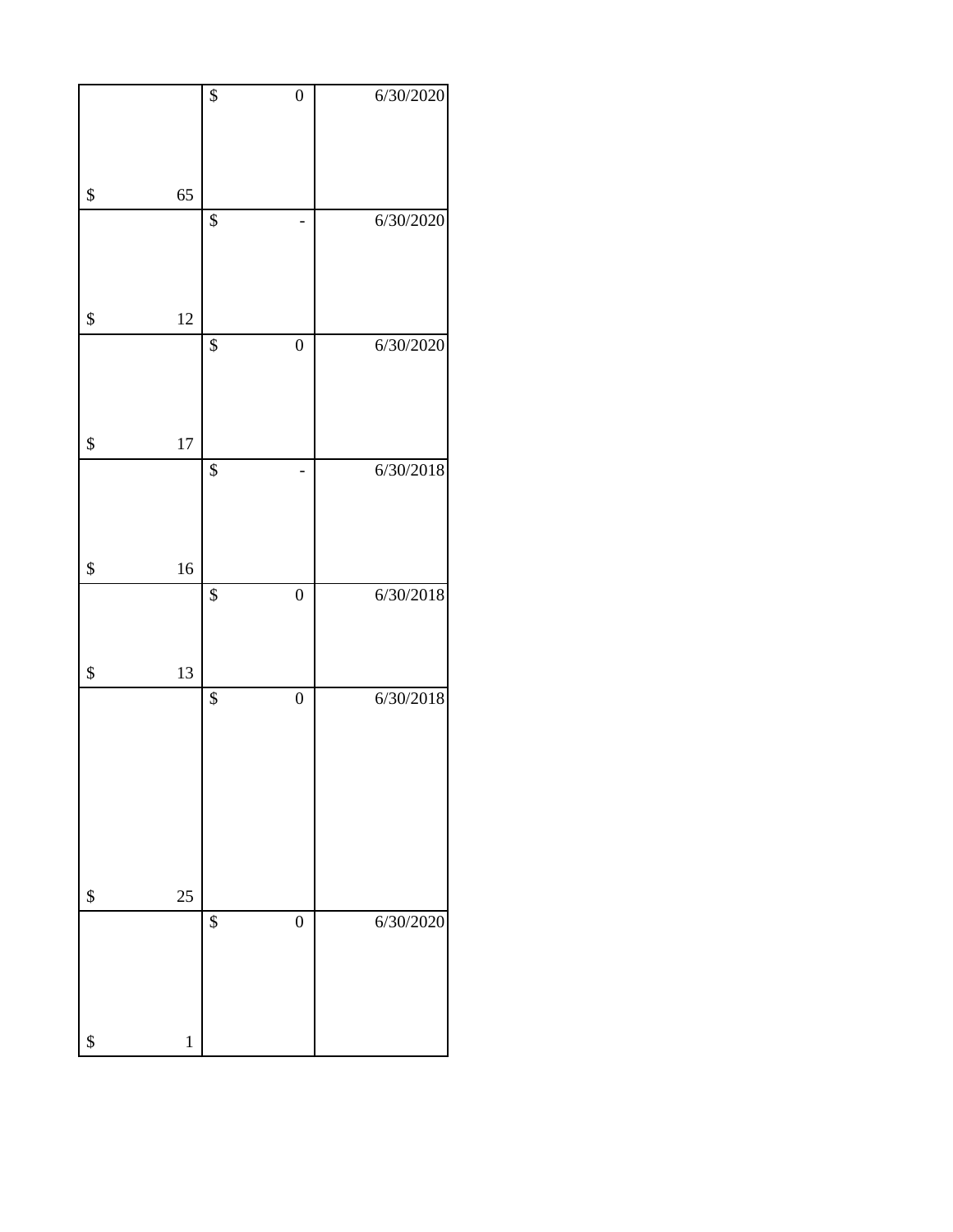|                   | $\overline{\$}$ | $\boldsymbol{0}$ | 6/30/2020 |
|-------------------|-----------------|------------------|-----------|
|                   |                 |                  |           |
|                   |                 |                  |           |
|                   |                 |                  |           |
| \$<br>31          |                 |                  |           |
|                   | \$              | $\overline{(0)}$ | 6/30/2018 |
|                   |                 |                  |           |
|                   |                 |                  |           |
| \$<br>44          |                 |                  |           |
|                   | \$              | (0)              | 6/30/2020 |
|                   |                 |                  |           |
|                   |                 |                  |           |
|                   |                 |                  |           |
|                   |                 |                  |           |
| \$<br>240         |                 |                  |           |
|                   | \$              | (0)              | 6/30/2020 |
|                   |                 |                  |           |
|                   |                 |                  |           |
|                   |                 |                  |           |
| \$<br>$\mathbf 1$ |                 |                  |           |
|                   | $\overline{\$}$ |                  | 6/30/2018 |
|                   |                 |                  |           |
|                   |                 |                  |           |
|                   |                 |                  |           |
| \$<br>18          |                 |                  |           |
|                   | \$              | (0)              | 6/30/2020 |
|                   |                 |                  |           |
|                   |                 |                  |           |
| \$<br>28          |                 |                  |           |
|                   | \$              | $\boldsymbol{0}$ | 6/30/2020 |
|                   |                 |                  |           |
|                   |                 |                  |           |
| \$<br>$\,1$       |                 |                  |           |
|                   | \$              |                  | 6/30/2018 |
|                   |                 |                  |           |
|                   |                 |                  |           |
| \$                |                 |                  |           |
|                   |                 |                  |           |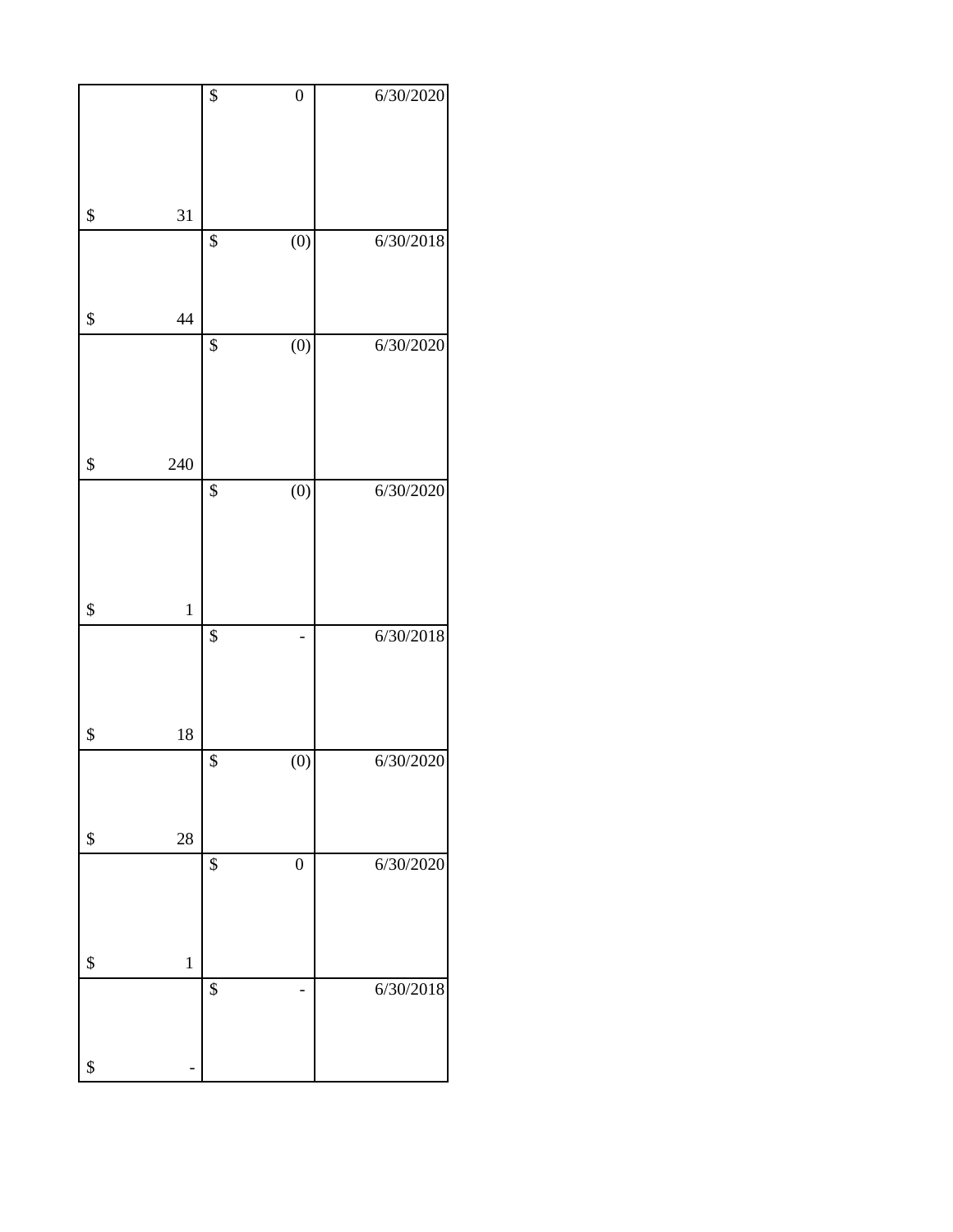|                        | $\overline{\$}$   | $\overline{(0)}$ | 6/30/2018 |
|------------------------|-------------------|------------------|-----------|
|                        |                   |                  |           |
|                        |                   |                  |           |
| $\boldsymbol{0}$<br>\$ |                   |                  |           |
|                        | \$                |                  | 6/30/2018 |
|                        |                   |                  |           |
|                        |                   |                  |           |
|                        |                   |                  |           |
| \$<br>17               |                   |                  |           |
|                        | \$                | (0)              | 6/30/2020 |
|                        |                   |                  |           |
|                        |                   |                  |           |
|                        |                   |                  |           |
| \$<br>5                |                   |                  |           |
|                        | \$                |                  | 6/30/2020 |
|                        |                   |                  |           |
|                        |                   |                  |           |
| \$                     |                   |                  |           |
|                        | \$                |                  | 6/30/2018 |
|                        |                   |                  |           |
|                        |                   |                  |           |
| \$                     |                   |                  |           |
|                        | \$                |                  | 6/30/2020 |
|                        |                   |                  |           |
| \$<br>-                |                   |                  |           |
|                        | \$                | 150,000          | 6/30/2018 |
| \$                     |                   |                  |           |
|                        | $\boldsymbol{\$}$ | 45,000           | 6/30/2020 |
|                        |                   |                  |           |
|                        |                   |                  |           |
| \$                     |                   |                  |           |
|                        | \$                | 2,321            | 6/30/2020 |
|                        |                   |                  |           |
|                        |                   |                  |           |
| \$                     |                   |                  |           |
|                        | \$                |                  | 6/30/2020 |
|                        |                   |                  |           |
| \$                     |                   |                  |           |
|                        | \$                |                  | 6/30/2018 |
| \$                     |                   |                  |           |
|                        | \$                | 50,000           | 6/30/2020 |
|                        |                   |                  |           |
| \$                     |                   |                  |           |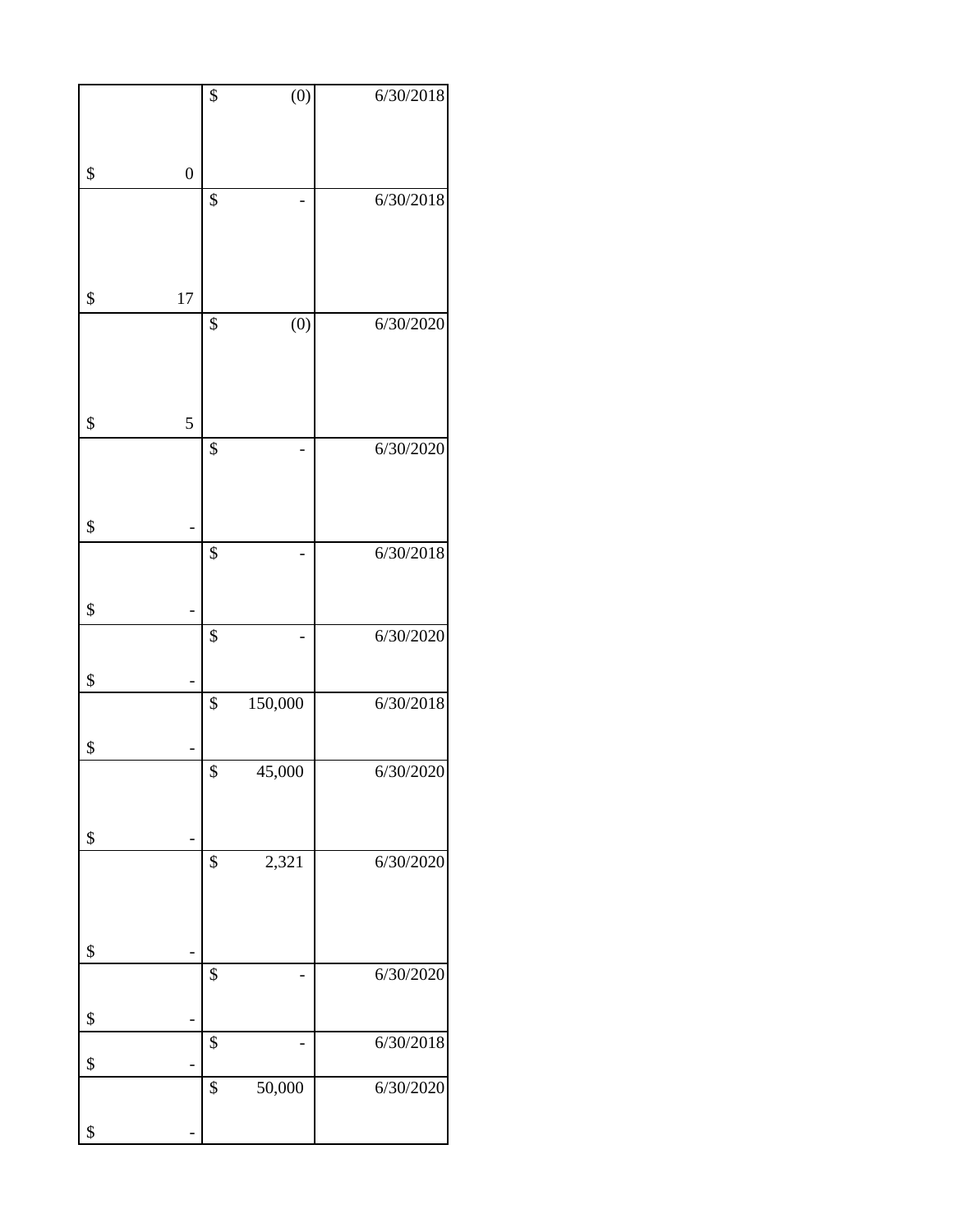|                   | \$            | 6/30/2018 |
|-------------------|---------------|-----------|
|                   |               |           |
| \$                | \$<br>54,000  | 6/30/2019 |
|                   |               |           |
|                   |               |           |
|                   |               |           |
|                   |               |           |
|                   |               |           |
|                   |               |           |
| $\boldsymbol{\$}$ | \$            | 6/30/2020 |
|                   |               |           |
| \$                |               |           |
|                   | \$            | 6/30/2018 |
| \$                |               |           |
|                   | \$            | 6/30/2020 |
|                   |               |           |
| \$                |               |           |
|                   | \$<br>671     | 6/30/2020 |
|                   |               |           |
| \$                |               |           |
|                   | \$            | 6/30/2020 |
|                   |               |           |
|                   |               |           |
|                   |               |           |
| \$                |               |           |
|                   | \$<br>70,000  | 6/30/2020 |
|                   |               |           |
| \$                | \$<br>100,000 | 6/30/2020 |
|                   |               |           |
|                   |               |           |
| \$                | \$<br>100,000 |           |
|                   |               | 6/30/2018 |
|                   |               |           |
| \$                |               |           |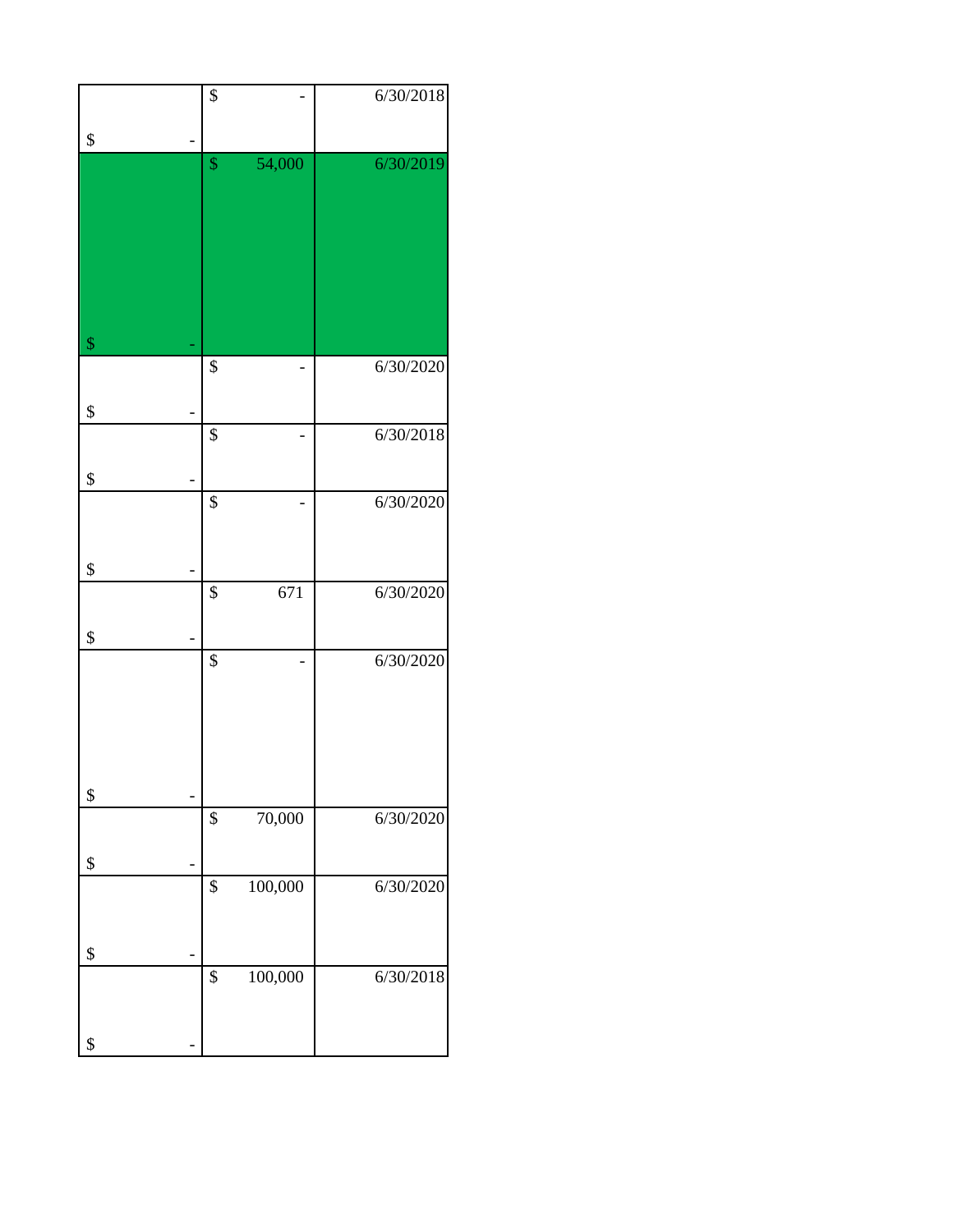| $\overline{\$}$ |                   | 6/30/2020 |
|-----------------|-------------------|-----------|
|                 |                   |           |
|                 |                   |           |
| \$              |                   |           |
| \$              | 71,115            | 6/30/2020 |
|                 |                   |           |
|                 |                   |           |
| \$              |                   |           |
| \$              | 21,336            | 6/30/2020 |
|                 |                   |           |
| \$              |                   |           |
| $\overline{\$}$ | 691               | 6/30/2020 |
|                 |                   |           |
|                 |                   |           |
| \$              |                   |           |
| $\overline{\$}$ | $\frac{4,013}{ }$ | 6/30/2020 |
|                 |                   |           |
|                 |                   |           |
| \$<br>\$        | 63,999            | 6/30/2020 |
|                 |                   |           |
| \$              |                   |           |
| \$              | 57,042            | 6/30/2020 |
|                 |                   |           |
| \$              |                   |           |
| \$              | 18,000            | 6/30/2020 |
|                 |                   |           |
| \$              |                   |           |
| \$              | 20,000            | 6/30/2018 |
| \$              |                   |           |
| \$              | 4,658             | 6/30/2018 |
|                 |                   |           |
|                 |                   |           |
| \$<br>\$        |                   | 6/30/2018 |
|                 |                   |           |
| \$              |                   |           |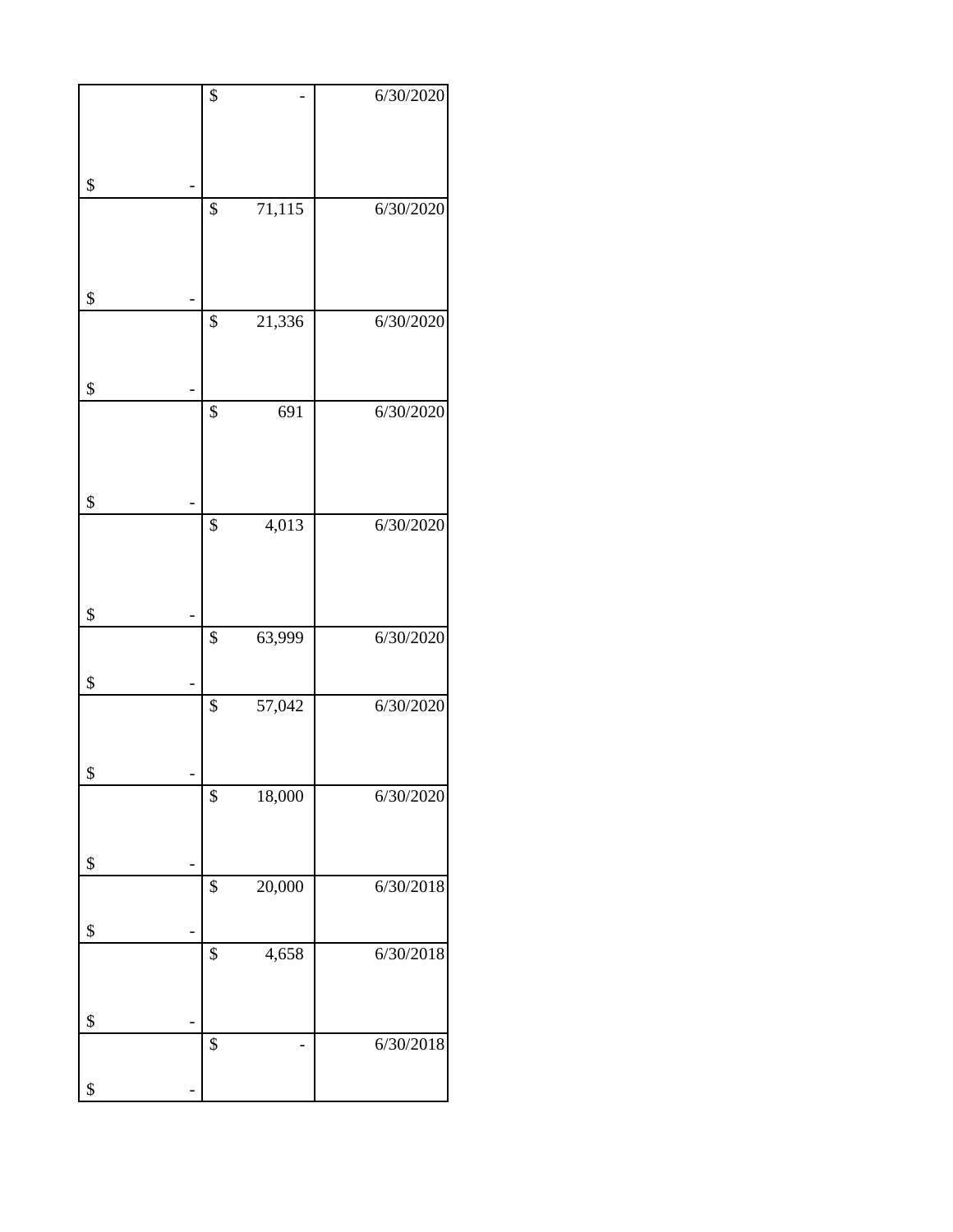|                   | $\boldsymbol{\$}$ | 32      | 6/30/2020 |
|-------------------|-------------------|---------|-----------|
| \$                |                   |         |           |
|                   | $\overline{\$}$   |         | 6/30/2020 |
|                   |                   |         |           |
| \$                |                   |         |           |
|                   | $\overline{\$}$   |         | 6/30/2020 |
|                   |                   |         |           |
| \$                |                   |         |           |
|                   | $\overline{\$}$   | 77      | 6/30/2020 |
|                   |                   |         |           |
| \$                |                   |         | 6/30/2018 |
|                   | $\sqrt{\ }$       | 198,000 |           |
|                   |                   |         |           |
|                   |                   |         |           |
|                   |                   |         |           |
|                   |                   |         |           |
|                   |                   |         |           |
|                   |                   |         |           |
|                   |                   |         |           |
|                   |                   |         |           |
| $\boldsymbol{\$}$ | $\mathbb{S}$      | 11,489  | 6/30/2020 |
|                   |                   |         |           |
|                   |                   |         |           |
|                   |                   |         |           |
|                   |                   |         |           |
|                   |                   |         |           |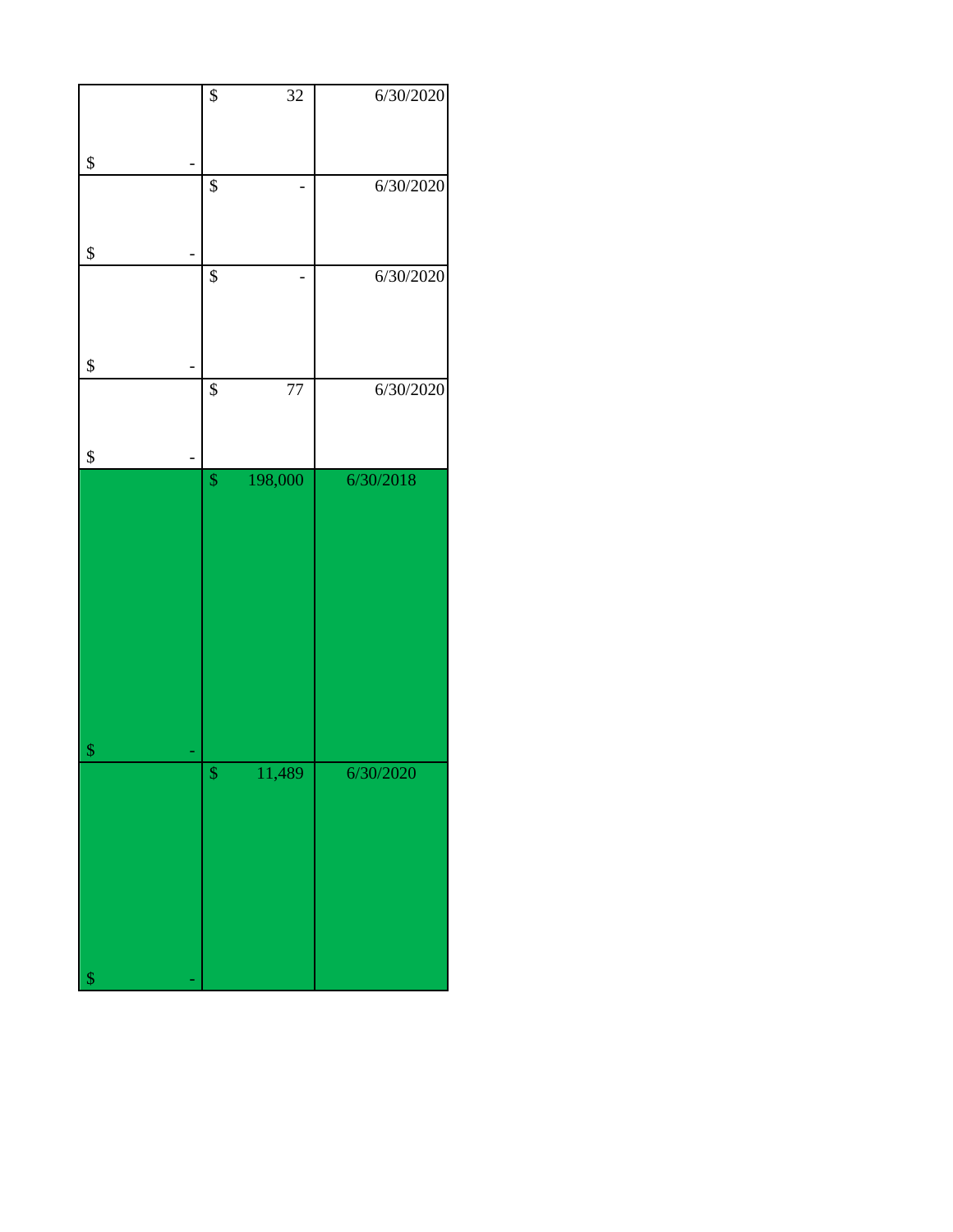|                                              | $\overline{\$}$   | 5,296   | 6/30/2018 |
|----------------------------------------------|-------------------|---------|-----------|
|                                              |                   |         |           |
|                                              |                   |         |           |
|                                              |                   |         |           |
|                                              |                   |         |           |
|                                              |                   |         |           |
|                                              |                   |         |           |
|                                              |                   |         |           |
|                                              |                   |         |           |
|                                              |                   |         |           |
|                                              |                   |         |           |
|                                              |                   |         |           |
|                                              |                   |         |           |
|                                              |                   |         |           |
|                                              |                   |         |           |
|                                              |                   |         |           |
|                                              |                   |         |           |
| $\boldsymbol{\$}$                            |                   |         |           |
|                                              | $\pmb{\$}$        | 30,000  | 6/30/2018 |
|                                              |                   |         |           |
|                                              |                   |         |           |
|                                              |                   |         |           |
|                                              |                   |         |           |
|                                              |                   |         |           |
|                                              |                   |         |           |
|                                              |                   |         |           |
|                                              |                   |         |           |
|                                              |                   |         |           |
| $\, \, \raisebox{12pt}{$\scriptstyle\circ$}$ |                   |         |           |
|                                              | $\boldsymbol{\$}$ | 339,000 | 6/30/2018 |
|                                              |                   |         |           |
|                                              |                   |         |           |
|                                              |                   |         |           |
|                                              |                   |         |           |
|                                              |                   |         |           |
|                                              |                   |         |           |
|                                              |                   |         |           |
|                                              |                   |         |           |
|                                              |                   |         |           |
|                                              |                   |         |           |
|                                              |                   |         |           |
|                                              |                   |         |           |
|                                              |                   |         |           |
|                                              |                   |         |           |
|                                              |                   |         |           |
| $\sqrt[6]{3}$                                |                   |         |           |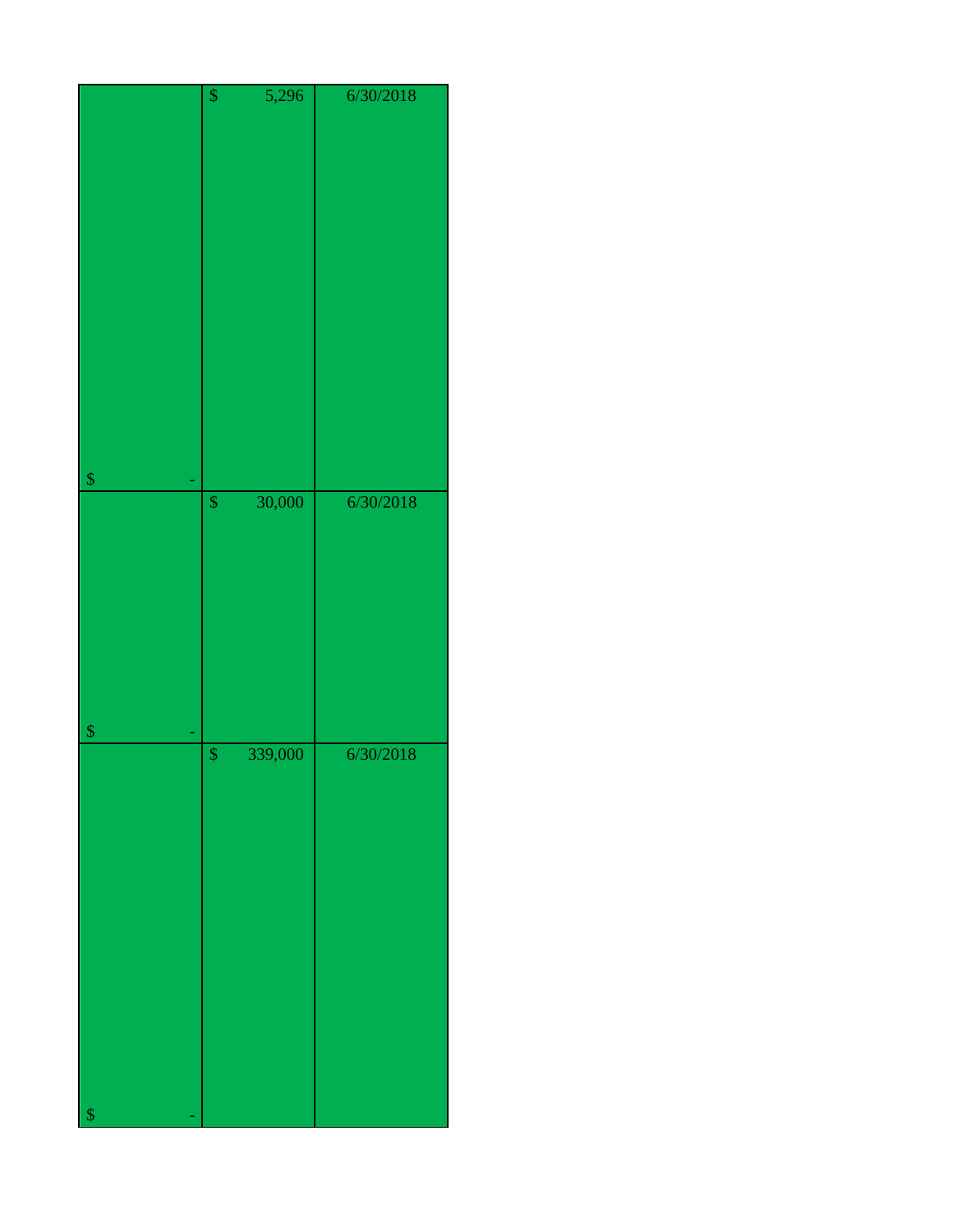|                   | \$              | 653    | 6/30/2018 |
|-------------------|-----------------|--------|-----------|
|                   |                 |        |           |
|                   |                 |        |           |
|                   |                 |        |           |
|                   |                 |        |           |
|                   |                 |        |           |
|                   |                 |        |           |
|                   |                 |        |           |
|                   |                 |        |           |
|                   |                 |        |           |
|                   |                 |        |           |
|                   |                 |        |           |
|                   |                 |        |           |
|                   |                 |        |           |
|                   |                 |        |           |
| $\boldsymbol{\$}$ |                 |        |           |
|                   | $\pmb{\$}$      | 54,883 | 6/30/2018 |
|                   |                 |        |           |
|                   |                 |        |           |
|                   |                 |        |           |
|                   |                 |        |           |
|                   |                 |        |           |
|                   |                 |        |           |
|                   |                 |        |           |
|                   |                 |        |           |
|                   |                 |        |           |
|                   |                 |        |           |
|                   |                 |        |           |
| \$                | $\overline{\$}$ | 35,278 | 6/30/2020 |
|                   |                 |        |           |
|                   |                 |        |           |
|                   |                 |        |           |
|                   |                 |        |           |
| $\boldsymbol{\$}$ |                 |        |           |
|                   | \$              | 55,000 | 6/30/2020 |
|                   |                 |        |           |
|                   |                 |        |           |
| \$                |                 |        |           |
|                   | \$              | 45,000 | 6/30/2020 |
|                   |                 |        |           |
|                   |                 |        |           |
| $\boldsymbol{\$}$ |                 |        |           |